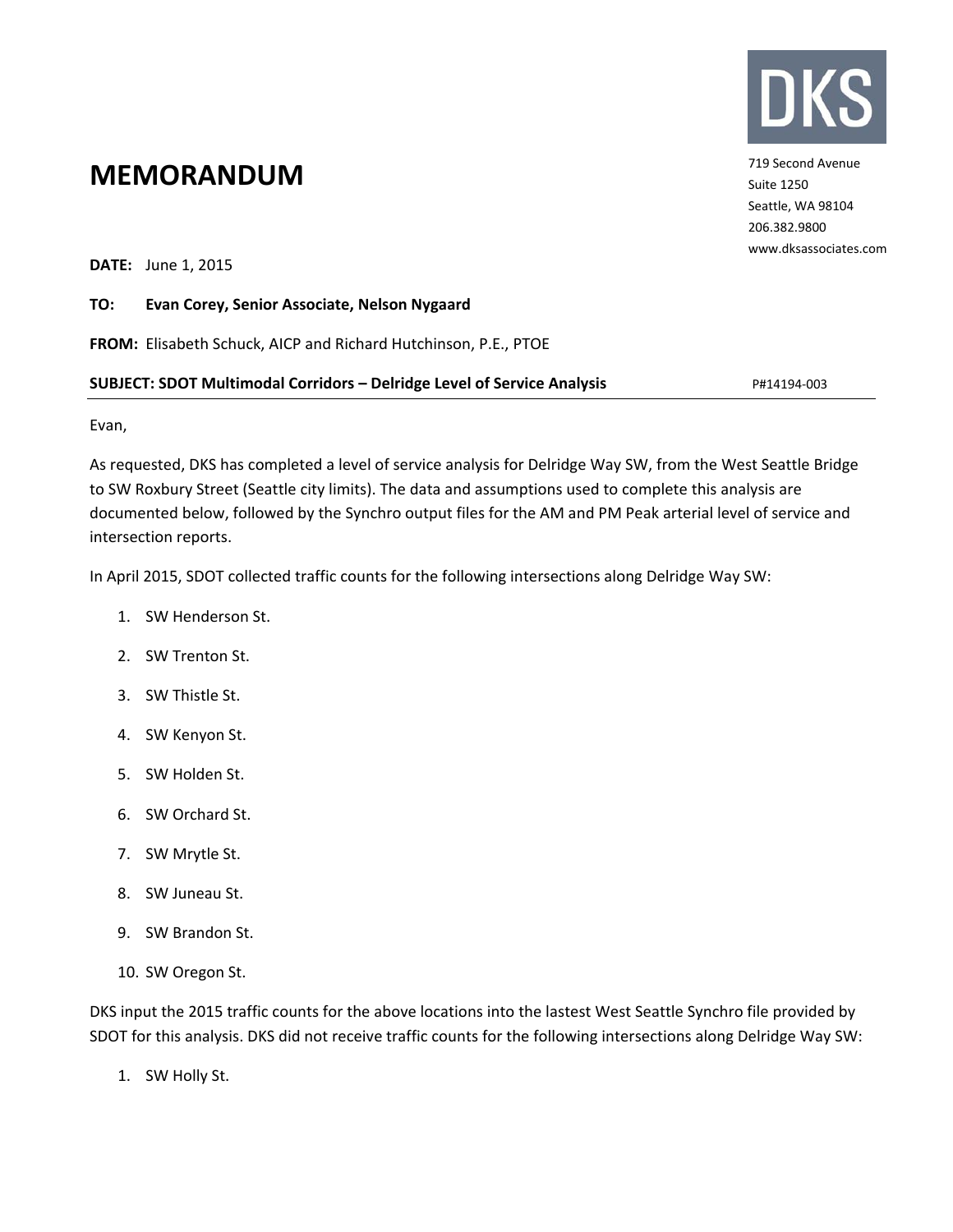

- 2. SW Genesee St.
- 3. SW Andover St.
- 4. SW Roxbury St.

To estimate the 2015 traffic volumes for the above four intersections, DKS reviewed the percent change in traffic volumes from Synchro to the 2015 data for the 10 intersections where traffic counts were collected. In comparing the two data sets, it was determined that the Synchro volumes for the four missing intersections should be increased by the following:

- For the AM Peak, a growth rate of 10% should be applied to traffic volumes in both the northbound and southbound directions.
- For the PM Peak, a growth rate of 3% should be applied to traffic volumes in the northbound direction and 10% to the southbound direction.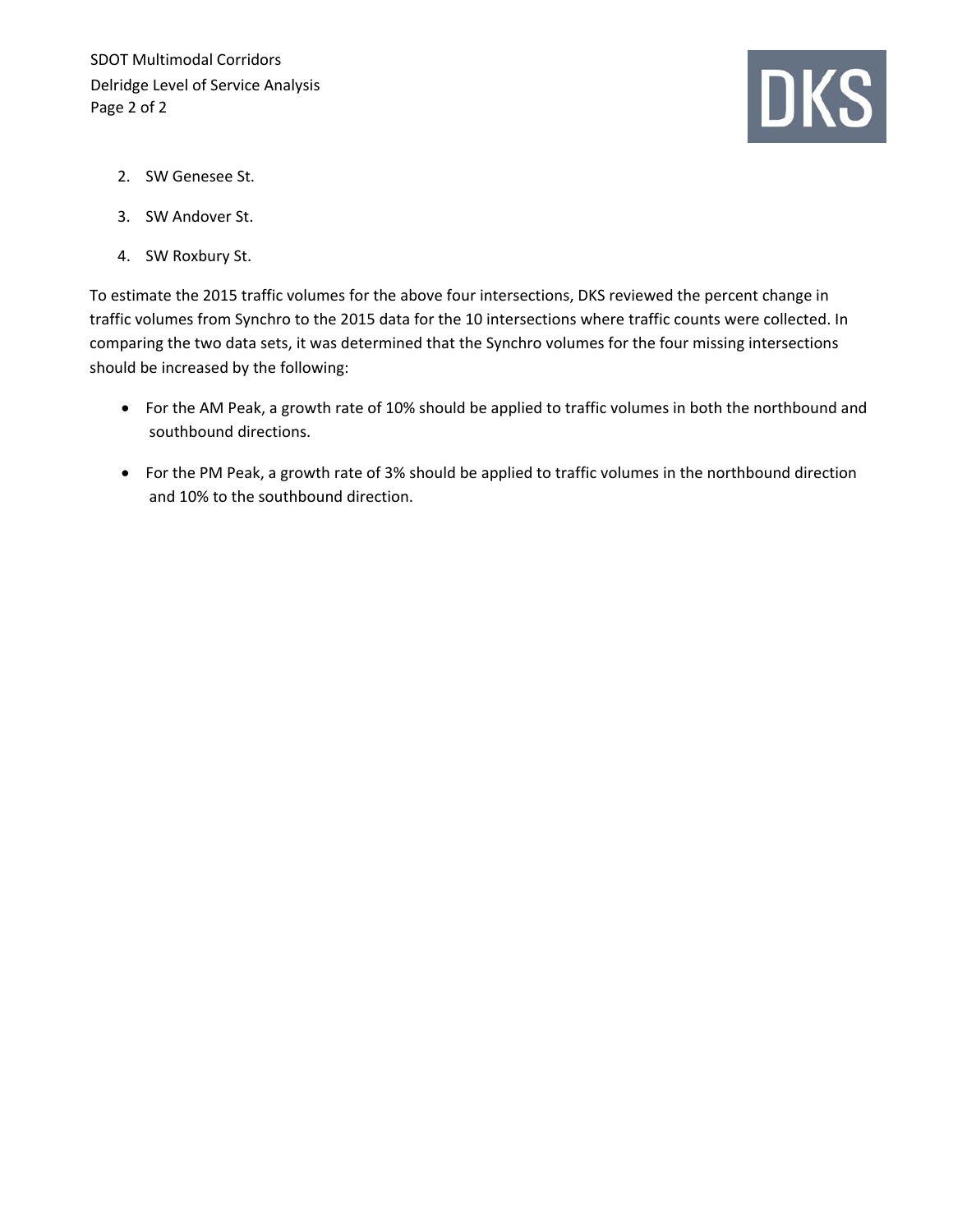## Arterial Level of Service: NB Delridge Way SW

|                        | Arterial       | <b>Flow</b> | <b>Running</b> | Signal | <b>Travel</b> | <b>Dist</b> | Arterial | Arterial     |
|------------------------|----------------|-------------|----------------|--------|---------------|-------------|----------|--------------|
| <b>Cross Street</b>    | Class          | Speed       | <b>Time</b>    | Delay  | Time(s)       | (mi)        | Speed    | <b>LOS</b>   |
| <b>SW Henderson St</b> | $\mathbf{III}$ | 31          | 40.9           | 11.4   | 52.3          | 0.32        | 22.2     | С            |
| <b>SW Trenton St</b>   | Ш              | 35          | 16.9           | 14.1   | 31.0          | 0.13        | 15.3     | D            |
| <b>SW Thistle St</b>   | III            | 35          | 29.7           | 5.7    | 35.4          | 0.25        | 25.2     | B            |
| SW Kenyon St           | Ш              | 35          | 30.0           | 2.7    | 32.7          | 0.25        | 27.5     | B            |
| SW Holden St           | III            | 35          | 16.7           | 8.2    | 24.9          | 0.12        | 17.9     | D            |
| SW Orchard St          | Ш              | 35          | 36.1           | 5.2    | 41.3          | 0.30        | 26.2     | B            |
| SW Myrtle St           | $\mathbf{III}$ | 35          | 11.2           | 5.7    | 16.9          | 0.08        | 17.6     | D            |
| SW Holly St            | Ш              | 35          | 31.6           | 2.5    | 34.1          | 0.26        | 27.8     | Β            |
| <b>SW Juneau St</b>    | $\mathbf{III}$ | 35          | 62.2           | 4.7    | 66.9          | 0.52        | 27.9     | B            |
| SW Brandon St          | Ш              | 35          | 30.1           | 3.8    | 33.9          | 0.25        | 26.6     | B            |
| SW Oregon St           | $\mathbf{III}$ | 35          | 65.4           | 10.2   | 75.6          | 0.64        | 30.3     | $\mathsf{A}$ |
| <b>SW Genesee St</b>   | Ш              | 35          | 16.4           | 32.0   | 48.4          | 0.13        | 9.5      |              |
| <b>SW Andover St</b>   | III            | 35          | 30.0           | 14.1   | 44.1          | 0.25        | 20.4     | C            |
| SW Spokane St          | Ш              | 35          | 19.7           | 35.7   | 55.4          | 0.15        | 10.0     | E            |
| Total                  | $\mathbf{III}$ |             | 436.9          | 156.0  | 592.9         | 3.66        | 22.2     |              |

## Arterial Level of Service: SB Delridge Way SW

|                      | Arterial       | <b>Flow</b> | Running     | Signal | <b>Travel</b> | <b>Dist</b> | Arterial     | Arterial   |
|----------------------|----------------|-------------|-------------|--------|---------------|-------------|--------------|------------|
| <b>Cross Street</b>  | <b>Class</b>   | Speed       | <b>Time</b> | Delay  | Time(s)       | (mi)        | <b>Speed</b> | <b>LOS</b> |
| <b>SW Andover St</b> | $\mathbf{III}$ | 35          | 16.6        | 14.4   | 31.0          | 0.12        | 14.3         | D          |
| <b>SW Genesee St</b> | Ш              | 35          | 30.0        | 14.0   | 44.0          | 0.25        | 20.5         |            |
| SW Oregon St         | III            | 35          | 16.4        | 2.7    | 19.1          | 0.13        | 24.1         | B          |
| SW Brandon St        | Ш              | 35          | 65.4        | 4.0    | 69.4          | 0.64        | 33.0         | А          |
| <b>SW Juneau St</b>  | III            | 35          | 30.1        | 5.6    | 35.7          | 0.25        | 25.3         | B          |
| SW Holly St          | Ш              | 35          | 62.2        | 4.6    | 66.8          | 0.52        | 27.9         | Β          |
| SW Myrtle St         | III            | 35          | 31.6        | 3.7    | 35.3          | 0.26        | 26.8         | B          |
| SW Orchard St        | Ш              | 35          | 11.2        | 4.4    | 15.6          | 0.08        | 19.1         |            |
| SW Holden St         | III            | 35          | 36.1        | 9.3    | 45.4          | 0.30        | 23.8         | C          |
| SW Kenyon St         | Ш              | 35          | 16.7        | 0.7    | 17.4          | 0.12        | 25.6         | B          |
| <b>SW Thistle St</b> | $\mathbb{I}$   | 35          | 30.0        | 4.7    | 34.7          | 0.25        | 25.9         | B          |
| <b>SW Trenton St</b> | $\parallel$    | 35          | 29.7        | 17.3   | 47.0          | 0.25        | 19.0         |            |
| <b>SW Barton St</b>  | III            | 35          | 16.9        | 5.4    | 22.3          | 0.13        | 21.3         | С          |
| SW Roxbury St        | $\parallel$    | 35          | 16.7        | 27.1   | 43.8          | 0.12        | 10.2         |            |
| Total                | $\mathbf{III}$ |             | 409.6       | 117.9  | 527.5         | 3.43        | 23.4         | C          |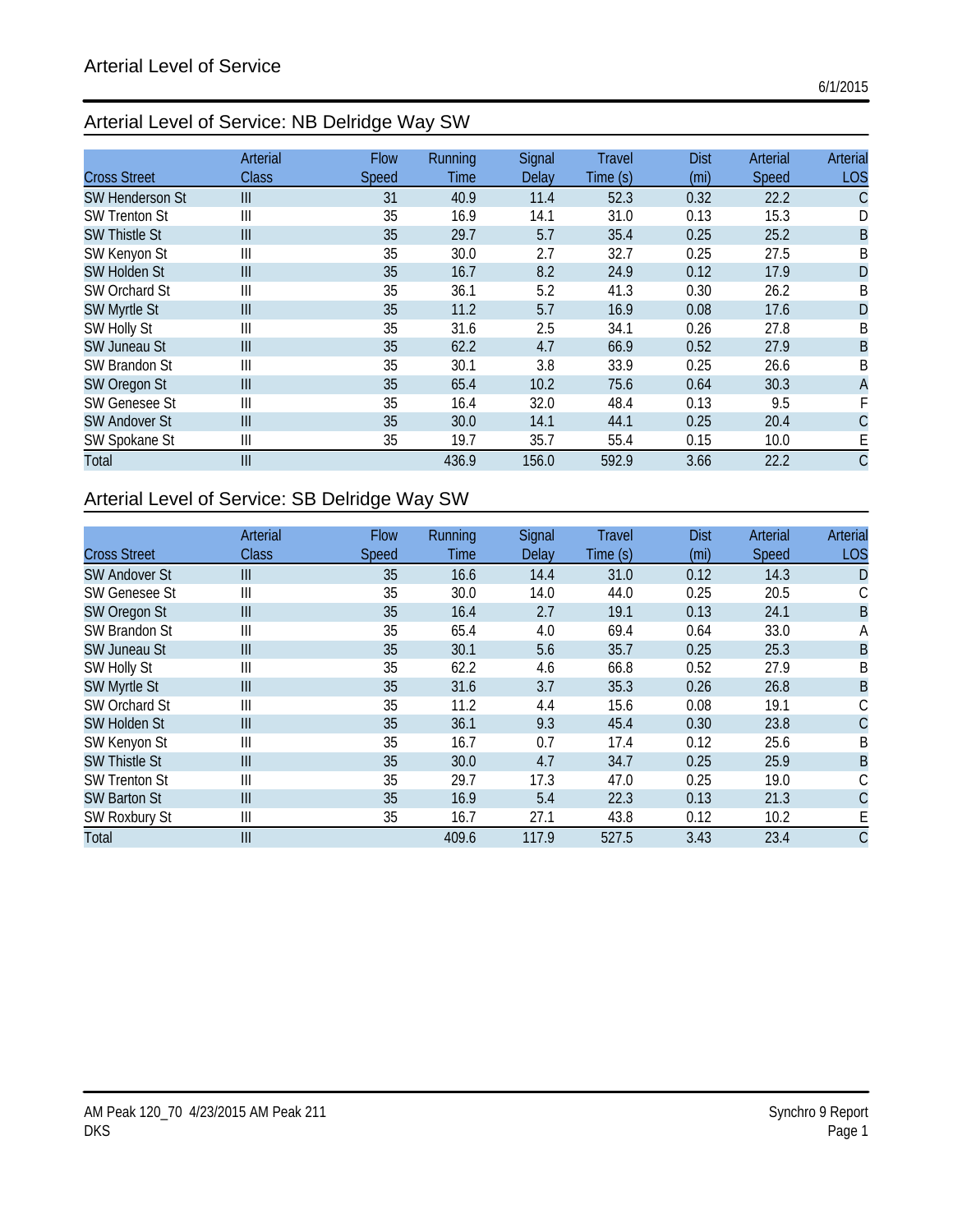## Arterial Level of Service: NB Delridge Way SW

|                        | Arterial       | <b>Flow</b> | <b>Running</b> | Signal | <b>Travel</b> | <b>Dist</b> | Arterial     | Arterial   |
|------------------------|----------------|-------------|----------------|--------|---------------|-------------|--------------|------------|
| <b>Cross Street</b>    | Class          | Speed       | <b>Time</b>    | Delay  | Time(s)       | (mi)        | <b>Speed</b> | <b>LOS</b> |
| <b>SW Henderson St</b> | $\mathbf{III}$ | 31          | 40.9           | 16.0   | 56.9          | 0.32        | 20.4         | С          |
| <b>SW Trenton St</b>   | Ш              | 35          | 16.9           | 11.4   | 28.3          | 0.13        | 16.8         | D          |
| <b>SW Thistle St</b>   | III            | 35          | 29.7           | 6.8    | 36.5          | 0.25        | 24.4         | B          |
| SW Kenyon St           | Ш              | 35          | 30.0           | 4.0    | 34.0          | 0.25        | 26.4         | B          |
| <b>SW Holden St</b>    | III            | 35          | 16.7           | 4.5    | 21.2          | 0.12        | 21.0         | C          |
| SW Orchard St          | Ш              | 35          | 36.1           | 16.7   | 52.8          | 0.30        | 20.5         | С          |
| SW Myrtle St           | $\mathbf{III}$ | 35          | 11.2           | 6.0    | 17.2          | 0.08        | 17.3         | D          |
| SW Holly St            | Ш              | 35          | 31.6           | 11.9   | 43.5          | 0.26        | 21.8         |            |
| <b>SW Juneau St</b>    | III            | 35          | 62.2           | 0.5    | 62.7          | 0.52        | 29.8         | B          |
| SW Brandon St          | Ш              | 35          | 30.1           | 1.8    | 31.9          | 0.25        | 28.3         | B          |
| SW Oregon St           | $\mathbf{III}$ | 35          | 65.4           | 7.5    | 72.9          | 0.64        | 31.4         | A          |
| <b>SW Genesee St</b>   | Ш              | 35          | 16.4           | 3.5    | 19.9          | 0.13        | 23.1         | С          |
| <b>SW Andover St</b>   | III            | 35          | 30.0           | 14.2   | 44.2          | 0.25        | 20.4         | C          |
|                        | Ш              | 30          | 20.7           | 18.6   | 39.3          | 0.15        | 14.1         | D          |
| Total                  | $\mathbf{III}$ |             | 437.9          | 123.4  | 561.3         | 3.66        | 23.5         | C          |

## Arterial Level of Service: SB Delridge Way SW

|                      | Arterial       | <b>Flow</b> | Running | Signal | <b>Travel</b> | <b>Dist</b> | Arterial     | Arterial       |
|----------------------|----------------|-------------|---------|--------|---------------|-------------|--------------|----------------|
| <b>Cross Street</b>  | <b>Class</b>   | Speed       | Time    | Delay  | Time(s)       | (mi)        | <b>Speed</b> | <b>LOS</b>     |
| <b>SW Andover St</b> | $\mathbf{III}$ | 35          | 16.6    | 45.8   | 62.4          | 0.12        | 7.1          |                |
| SW Genesee St        | Ш              | 35          | 30.0    | 4.9    | 34.9          | 0.25        | 25.8         | B              |
| SW Oregon St         | III            | 35          | 16.4    | 3.7    | 20.1          | 0.13        | 22.9         | С              |
| SW Brandon St        | Ш              | 35          | 65.4    | 5.4    | 70.8          | 0.64        | 32.3         | А              |
| <b>SW Juneau St</b>  | $\mathbf{III}$ | 35          | 30.1    | 3.8    | 33.9          | 0.25        | 26.6         | $\overline{B}$ |
| SW Holly St          | Ш              | 35          | 62.2    | 11.9   | 74.1          | 0.52        | 25.2         | Β              |
| SW Myrtle St         | $\mathbf{III}$ | 35          | 31.6    | 9.5    | 41.1          | 0.26        | 23.0         | С              |
| SW Orchard St        | Ш              | 35          | 11.2    | 7.7    | 18.9          | 0.08        | 15.8         | D              |
| <b>SW Holden St</b>  | $\mathbf{III}$ | 35          | 36.1    | 5.2    | 41.3          | 0.30        | 26.2         | B              |
| SW Kenyon St         | Ш              | 35          | 16.7    | 0.5    | 17.2          | 0.12        | 25.9         | Β              |
| <b>SW Thistle St</b> | $\mathbf{III}$ | 35          | 30.0    | 4.7    | 34.7          | 0.25        | 25.9         | B              |
| <b>SW Trenton St</b> | Ш              | 35          | 29.7    | 11.7   | 41.4          | 0.25        | 21.5         |                |
| <b>SW Barton St</b>  | $\mathbf{III}$ | 35          | 16.9    | 10.1   | 27.0          | 0.13        | 17.6         | D              |
| <b>SW Roxbury St</b> | Ш              | 35          | 16.7    | 15.0   | 31.7          | 0.12        | 14.1         | D              |
| Total                | $\mathbf{III}$ |             | 409.6   | 139.9  | 549.5         | 3.43        | 22.5         | С              |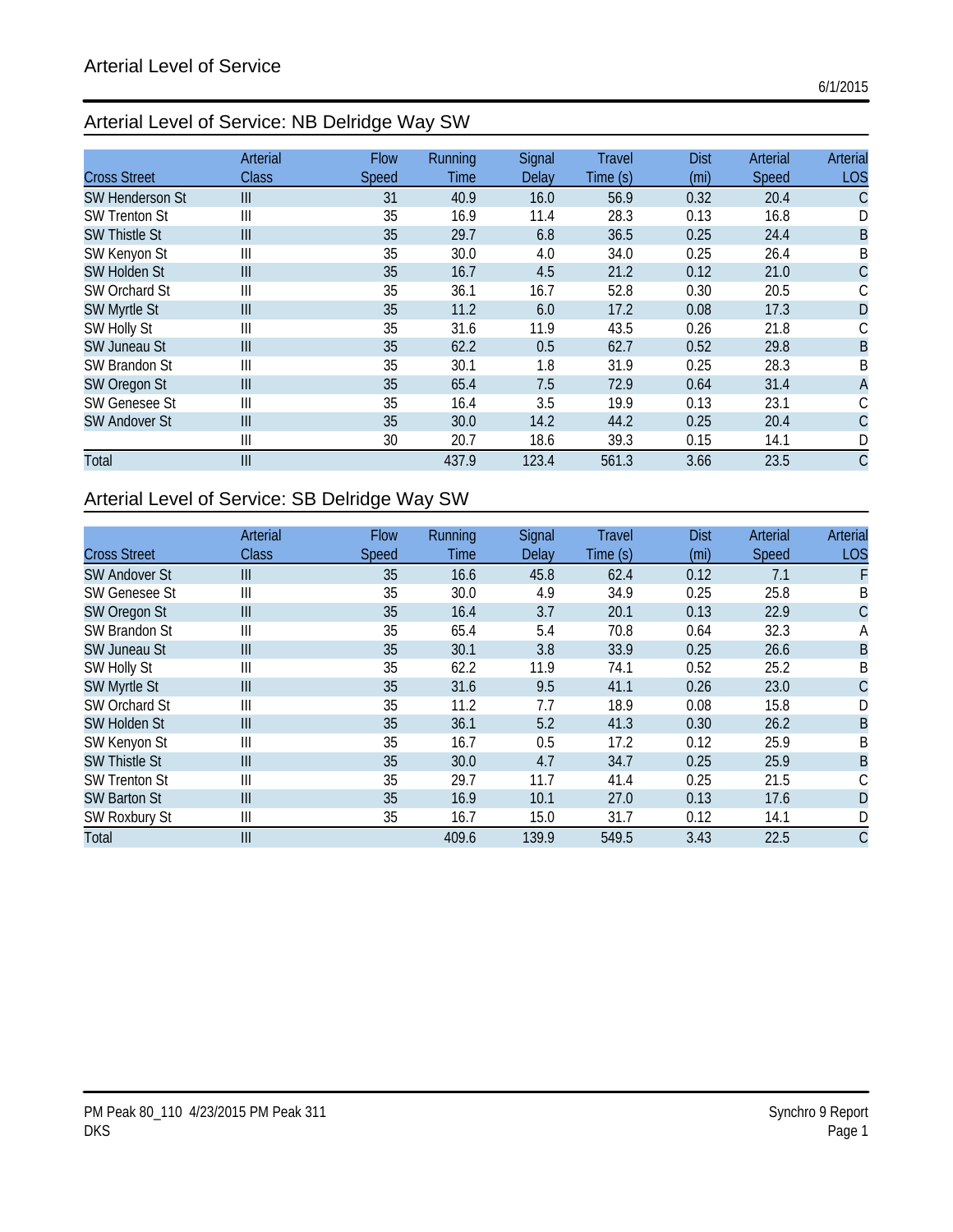Lanes, Volumes, Timings 3: 16th Ave SW & SW Roxbury St & Delridge Way SW 6/1/2015

|                         | ىر               | عر               |                |                  |              |            |                  |                  |                  | ٦                |                          |              |
|-------------------------|------------------|------------------|----------------|------------------|--------------|------------|------------------|------------------|------------------|------------------|--------------------------|--------------|
| Lane Group              | EBL <sub>2</sub> | EBL              | <b>EBT</b>     | <b>EBR</b>       | <b>WBL</b>   | <b>WBT</b> | <b>WBR</b>       | WBR2             | NBL <sub>2</sub> | <b>NBL</b>       | <b>NBT</b>               | <b>NBR</b>   |
| Lane Configurations     |                  | ۲                | 伟              |                  | ኻ            | Þ          |                  |                  |                  |                  | बी                       |              |
| Traffic Volume (vph)    | 7                | 13               | 605            | 4                | 9            | 275        | 97               | 47               | 10               | 39               | 73                       | 46           |
| Future Volume (vph)     | 7                | 13               | 605            | 4                | 9            | 275        | 97               | 47               | 10               | 39               | 73                       | 46           |
| Ideal Flow (vphpl)      | 1900             | 1900             | 1900           | 1900             | 1900         | 1900       | 1900             | 1900             | 1900             | 1900             | 1900                     | 1900         |
| Lane Width (ft)         | 12               | 12               | 12             | 12               | 12           | 11         | 12               | 12               | 12               | 12               | 10                       | 12           |
| Grade (%)               |                  |                  | 0%             |                  |              | 0%         |                  |                  |                  |                  | 0%                       |              |
| Storage Length (ft)     |                  | 110              |                | $\boldsymbol{0}$ | 97           |            | $\mathbf 0$      |                  |                  | 0                |                          | 110          |
| Storage Lanes           |                  | $\mathbf{1}$     |                | $\boldsymbol{0}$ | $\mathbf{1}$ |            | $\boldsymbol{0}$ |                  |                  | $\boldsymbol{0}$ |                          | $\mathbf{1}$ |
| Taper Length (ft)       |                  | 25               |                |                  | 25           |            |                  |                  |                  | 25               |                          |              |
| Lane Util. Factor       | 0.95             | 1.00             | 0.95           | 0.95             | 1.00         | 1.00       | 1.00             | 1.00             | 0.95             | 0.95             | 0.95                     | 0.95         |
| Ped Bike Factor         |                  | 0.99             | 1.00           |                  | 0.99         | 0.99       |                  |                  |                  |                  | 0.98                     |              |
| Frt                     |                  |                  | 0.999          |                  |              | 0.949      |                  |                  |                  |                  | 0.959                    |              |
| <b>Flt Protected</b>    |                  | 0.950            |                |                  | 0.950        |            |                  |                  |                  |                  | 0.986                    |              |
| Satd. Flow (prot)       | $\boldsymbol{0}$ | 1787             | 3569           | $\boldsymbol{0}$ | 1656         | 1582       | $\boldsymbol{0}$ | $\boldsymbol{0}$ | $\mathbf{0}$     | $\boldsymbol{0}$ | 2255                     | $\mathbf{0}$ |
| <b>Flt Permitted</b>    |                  | 0.337            |                |                  | 0.337        |            |                  |                  |                  |                  | 0.828                    |              |
| Satd. Flow (perm)       | $\mathbf{0}$     | 629              | 3569           | $\boldsymbol{0}$ | 580          | 1582       | $\boldsymbol{0}$ | $\theta$         | $\boldsymbol{0}$ | $\boldsymbol{0}$ | 1876                     | $\mathbf{0}$ |
| Right Turn on Red       |                  |                  |                | Yes              |              |            |                  | Yes              |                  |                  |                          | Yes          |
| Satd. Flow (RTOR)       |                  |                  | $\mathbf{1}$   |                  |              | 8          |                  |                  |                  |                  | 50                       |              |
| Link Speed (mph)        |                  |                  | 30             |                  |              | 30         |                  |                  |                  |                  | 30                       |              |
| Link Distance (ft)      |                  |                  | 337            |                  |              | 276        |                  |                  |                  |                  | 889                      |              |
| Travel Time (s)         |                  |                  | 7.7            |                  |              | 6.3        |                  |                  |                  |                  | 20.2                     |              |
| Confl. Peds. (#/hr)     | 9                | 9                |                | 17               | 17           |            | $\overline{7}$   | 9                | 7                | 9                |                          | 14           |
| Confl. Bikes (#/hr)     |                  |                  |                |                  |              |            |                  |                  |                  |                  |                          |              |
| Peak Hour Factor        | 0.93             | 0.93             | 0.93           | 0.93             | 0.88         | 0.88       | 0.88             | 0.88             | 0.91             | 0.91             | 0.91                     | 0.91         |
| <b>Growth Factor</b>    | 100%             | 100%             | 100%           | 100%             | 100%         | 100%       | 100%             | 100%             | 100%             | 100%             | 100%                     | 100%         |
| Heavy Vehicles (%)      | 1%               | 1%               | 1%             | 1%               | 9%           | 9%         | 9%               | 9%               | 40%              | 40%              | 40%                      | 40%          |
| Bus Blockages (#/hr)    | 0                | $\boldsymbol{0}$ | 0              | $\boldsymbol{0}$ | 0            | 0          | $\mathbf 0$      | $\boldsymbol{0}$ | $\theta$         | 0                | 0                        | 0            |
| Parking (#/hr)          |                  |                  |                |                  |              |            |                  |                  |                  |                  |                          |              |
| Mid-Block Traffic (%)   |                  |                  | 0%             |                  |              | 0%         |                  |                  |                  |                  | 0%                       |              |
| Adj. Flow (vph)         | 8                | 14               | 651            | 4                | 10           | 313        | 110              | 53               | 11               | 43               | 80                       | 51           |
| Shared Lane Traffic (%) |                  |                  |                |                  |              |            |                  |                  |                  |                  |                          |              |
| Lane Group Flow (vph)   | $\boldsymbol{0}$ | 22               | 655            | $\boldsymbol{0}$ | 10           | 476        | $\boldsymbol{0}$ | $\theta$         | $\boldsymbol{0}$ | $\boldsymbol{0}$ | 185                      | $\mathbf 0$  |
| Turn Type               | $D.P+P$          | $D.P+P$          | <b>NA</b>      |                  | $D.P+P$      | <b>NA</b>  |                  |                  | Perm             | Perm             | <b>NA</b>                |              |
| <b>Protected Phases</b> | 7                | 7                | $\overline{4}$ |                  | 3            | 8          |                  |                  |                  |                  | $\overline{\phantom{0}}$ |              |
| <b>Permitted Phases</b> | 8                | 8                |                |                  | 4            |            |                  |                  | 2                | 2                |                          |              |
| Detector Phase          | $\overline{7}$   | $\overline{7}$   | $\overline{4}$ |                  | 3            | $8\,$      |                  |                  | $\overline{2}$   | $\overline{2}$   | $\overline{2}$           |              |
| Switch Phase            |                  |                  |                |                  |              |            |                  |                  |                  |                  |                          |              |
| Minimum Initial (s)     | $5.0$            | 5.0              | 7.0            |                  | 5.0          | 7.0        |                  |                  | 7.0              | 7.0              | 7.0                      |              |
| Minimum Split (s)       | 9.0              | 9.0              | 24.5           |                  | 9.0          | 28.5       |                  |                  | 24.5             | 24.5             | 24.5                     |              |
| Total Split (s)         | 9.0              | 9.0              | 48.0           |                  | 9.0          | 48.0       |                  |                  | 25.0             | 25.0             | 25.0                     |              |
| Total Split (%)         | 9.0%             | 9.0%             | 48.0%          |                  | 9.0%         | 48.0%      |                  |                  | 25.0%            | 25.0%            | 25.0%                    |              |
| Yellow Time (s)         | 3.5              | 3.5              | 3.5            |                  | 3.5          | 3.5        |                  |                  | 3.5              | 3.5              | 3.5                      |              |
| All-Red Time (s)        | 0.0              | 0.0              | 1.0            |                  | 0.0          | 1.0        |                  |                  | 1.0              | 1.0              | 1.0                      |              |
| Lost Time Adjust (s)    |                  | 0.0              | 0.0            |                  | 0.0          | 0.0        |                  |                  |                  |                  | 0.0                      |              |
| Total Lost Time (s)     |                  | 3.5              | 4.5            |                  | 3.5          | 4.5        |                  |                  |                  |                  | 4.5                      |              |
| Lead/Lag                | Lead             | Lead             | Lag            |                  | Lead         | Lag        |                  |                  | Lag              | Lag              | Lag                      |              |
| Lead-Lag Optimize?      |                  |                  |                |                  |              |            |                  |                  |                  |                  |                          |              |
| <b>Recall Mode</b>      | None             | None             | C-Max          |                  | None         | C-Max      |                  |                  | Max              | Max              | Max                      |              |
| Act Effct Green (s)     |                  | 52.1             | 50.7           |                  | 52.8         | 48.9       |                  |                  |                  |                  | 20.5                     |              |

AM Peak 120\_70 4/23/2015 AM Peak 211 Synchro 9 Report DKS Page 1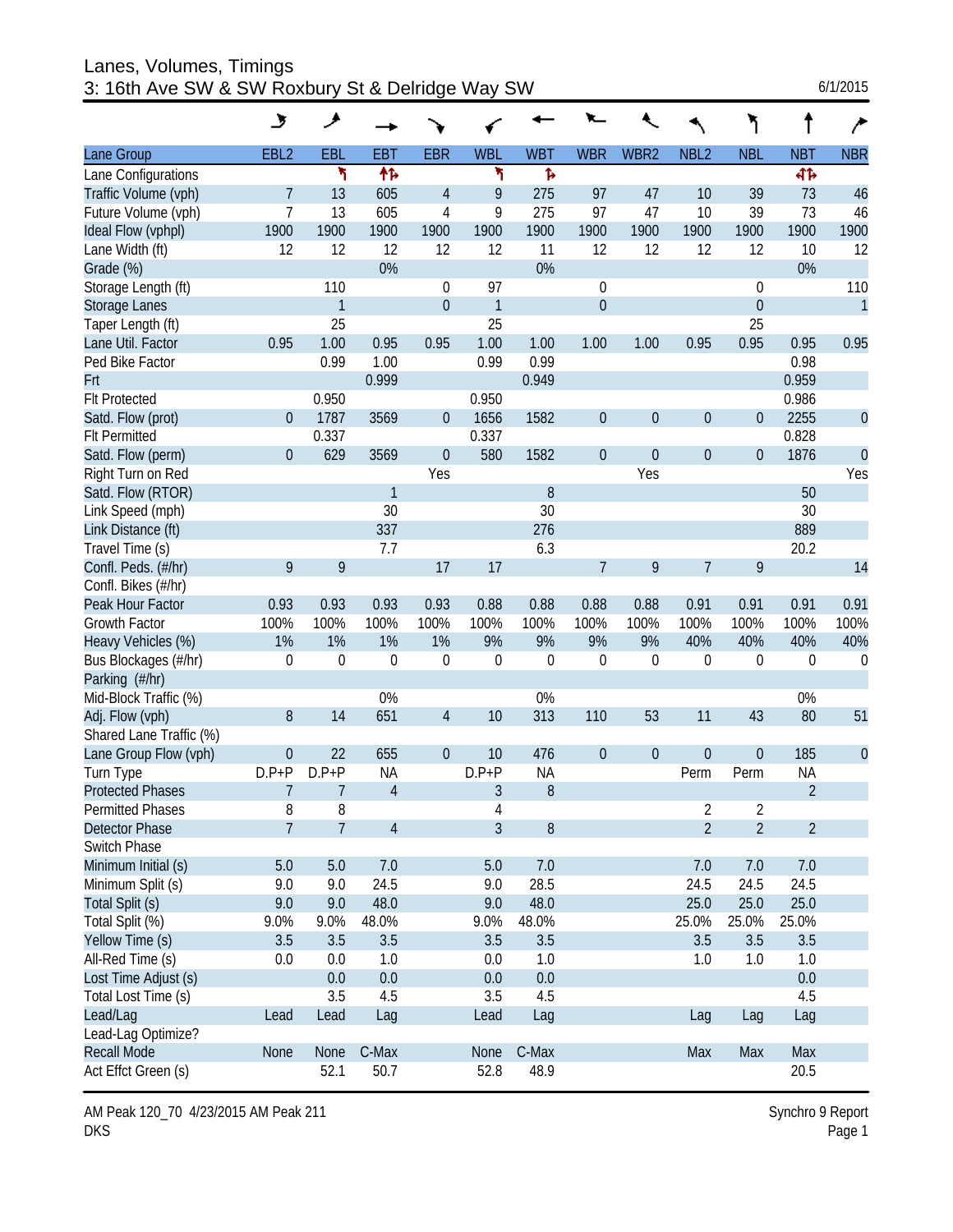| Lanes, Volumes, Timings                          |          |
|--------------------------------------------------|----------|
| 3: 16th Ave SW & SW Roxbury St & Delridge Way SW | 6/1/2015 |

|                                 |                  |                |                  | w                | ڡ                |              |                  | ఎ                |  |
|---------------------------------|------------------|----------------|------------------|------------------|------------------|--------------|------------------|------------------|--|
| Lane Group                      | <b>SBL</b>       | <b>SBT</b>     | <b>SBR</b>       | SBR <sub>2</sub> | SEL <sub>2</sub> | <b>SEL</b>   | <b>SER</b>       | SER <sub>2</sub> |  |
| Lane Configurations             |                  | 4              |                  | ۴                |                  | ¥            |                  |                  |  |
| Traffic Volume (vph)            | 45               | 48             | 18               | 1                | 2                | 135          | 26               | 5                |  |
| Future Volume (vph)             | 45               | 48             | 18               | 1                | $\overline{2}$   | 135          | 26               | 5                |  |
| Ideal Flow (vphpl)              | 1900             | 1900           | 1900             | 1900             | 1900             | 1900         | 1900             | 1900             |  |
| Lane Width (ft)                 | 12               | 14             | 12               | 16               | 12               | 12           | 12               | 16               |  |
| Grade (%)                       |                  | 0%             |                  |                  |                  | 0%           |                  |                  |  |
| Storage Length (ft)             | 0                |                | 200              |                  |                  | 0            | 90               |                  |  |
| Storage Lanes                   | $\mathbf 0$      |                | 1                |                  |                  | $\mathbf{1}$ | $\boldsymbol{0}$ |                  |  |
| Taper Length (ft)               | 25               |                |                  |                  |                  | 25           |                  |                  |  |
| Lane Util. Factor               | 1.00             | 1.00           | 1.00             | 1.00             | 1.00             | 1.00         | 1.00             | 1.00             |  |
| Ped Bike Factor                 |                  | 0.99           |                  | 0.98             |                  | 0.98         |                  |                  |  |
| Frt                             |                  | 0.976          |                  | 0.850            |                  | 0.975        |                  |                  |  |
| <b>Flt Protected</b>            |                  | 0.980          |                  |                  |                  | 0.961        |                  |                  |  |
| Satd. Flow (prot)               | 0                | 1633           | $\boldsymbol{0}$ | 1551             | $\boldsymbol{0}$ | 1765         | $\mathbf 0$      | $\theta$         |  |
| <b>Flt Permitted</b>            |                  | 0.805          |                  |                  |                  | 0.961        |                  |                  |  |
| Satd. Flow (perm)               | $\boldsymbol{0}$ | 1333           | $\boldsymbol{0}$ | 1513             | $\boldsymbol{0}$ | 1737         | $\theta$         | $\boldsymbol{0}$ |  |
| Right Turn on Red               |                  |                |                  | Yes              |                  |              |                  | Yes              |  |
| Satd. Flow (RTOR)               |                  |                |                  | 153              |                  | 104          |                  |                  |  |
| Link Speed (mph)                |                  | 30             |                  |                  |                  | 35           |                  |                  |  |
| Link Distance (ft)              |                  | 390            |                  |                  |                  | 654          |                  |                  |  |
| Travel Time (s)                 |                  | 8.9            |                  |                  |                  | 12.7         |                  |                  |  |
| Confl. Peds. (#/hr)             | 14               |                | $\overline{7}$   | 9                | 9                |              |                  | 7                |  |
| Confl. Bikes (#/hr)             |                  |                |                  |                  |                  |              |                  |                  |  |
| Peak Hour Factor                | 0.82             | 0.82           | 0.82             | 0.82             | 0.96             | 0.96         | 0.96             | 0.96             |  |
| <b>Growth Factor</b>            | 100%             | 100%           | 100%             | 100%             | 100%             | 100%         | 100%             | 100%             |  |
| Heavy Vehicles (%)              | 18%              | 18%            | 18%              | 18%              | 0%               | 0%           | 0%               | 0%               |  |
| Bus Blockages (#/hr)            | 0                | 0              | 0                | 0                | $\mathbf 0$      | $\mathbf 0$  | $\mathbf 0$      | $\boldsymbol{0}$ |  |
| Parking (#/hr)                  |                  |                |                  |                  |                  |              |                  |                  |  |
| Mid-Block Traffic (%)           |                  | 0%             |                  |                  |                  | 0%           |                  |                  |  |
| Adj. Flow (vph)                 | 55               | 59             | 22               | 1                | $\overline{2}$   | 141          | 27               | 5                |  |
| Shared Lane Traffic (%)         |                  |                |                  |                  |                  |              |                  |                  |  |
| Lane Group Flow (vph)           | $\boldsymbol{0}$ | 136            | $\mathbf 0$      | 1                | $\boldsymbol{0}$ | 175          | $\theta$         | $\theta$         |  |
| Turn Type                       | Perm             | <b>NA</b>      |                  | Free             | Prot             | Prot         |                  |                  |  |
| <b>Protected Phases</b>         |                  | $\overline{2}$ |                  |                  | 1                | 1            |                  |                  |  |
| <b>Permitted Phases</b>         | $\overline{2}$   |                |                  | Free             |                  |              |                  |                  |  |
| Detector Phase                  | $\overline{2}$   | $\overline{2}$ |                  |                  | 1                | $\mathbf{1}$ |                  |                  |  |
| Switch Phase                    |                  |                |                  |                  |                  |              |                  |                  |  |
| Minimum Initial (s)             | 7.0              | 7.0            |                  |                  | 7.0              | 7.0          |                  |                  |  |
| Minimum Split (s)               | 24.5             | 24.5           |                  |                  | 12.0             | 12.0         |                  |                  |  |
| Total Split (s)                 | 25.0             | 25.0           |                  |                  | 18.0             | 18.0         |                  |                  |  |
| Total Split (%)                 | 25.0%            | 25.0%          |                  |                  | 18.0%            | 18.0%        |                  |                  |  |
| Yellow Time (s)                 | 3.5              | 3.5            |                  |                  | 3.5              | 3.5          |                  |                  |  |
| All-Red Time (s)                | 1.0              | 1.0            |                  |                  | 1.0              | 1.0          |                  |                  |  |
| Lost Time Adjust (s)            |                  | 0.0            |                  |                  |                  | 0.0<br>4.5   |                  |                  |  |
| Total Lost Time (s)<br>Lead/Lag |                  | 4.5            |                  |                  | Lead             | Lead         |                  |                  |  |
| Lead-Lag Optimize?              | Lag              | Lag            |                  |                  |                  |              |                  |                  |  |
| <b>Recall Mode</b>              | Max              | Max            |                  |                  | Max              | Max          |                  |                  |  |
| Act Effct Green (s)             |                  | 20.5           |                  | 100.0            |                  | 13.5         |                  |                  |  |
|                                 |                  |                |                  |                  |                  |              |                  |                  |  |

AM Peak 120\_70\_4/23/2015 AM Peak 211 Synchro 9 Report Synchro 9 Report Synchro 9 Report DKS Page 2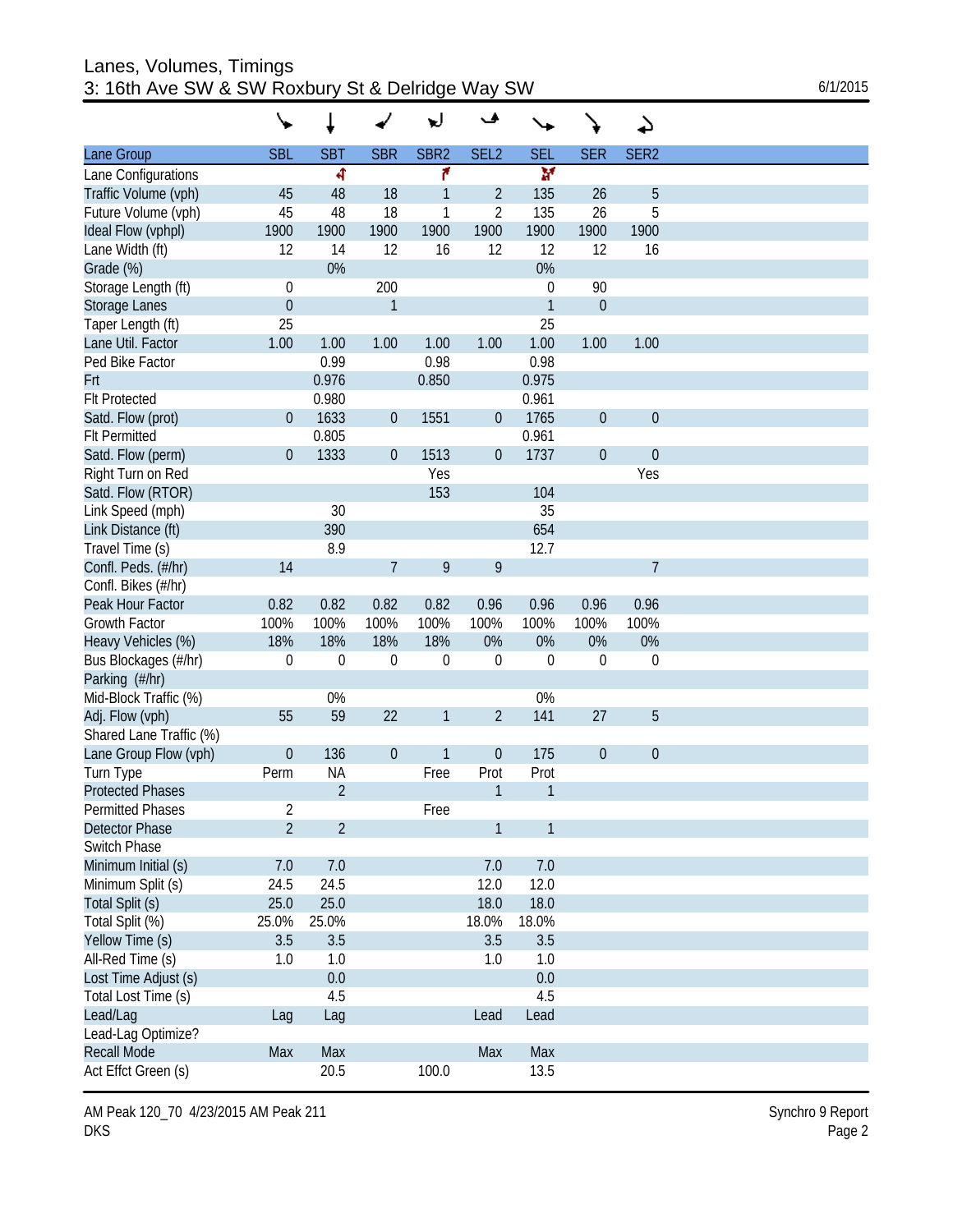#### Lanes, Volumes, Timings 3: 16th Ave SW & SW Roxbury St & Delridge Way SW 6/1/2015

|                                                                           | ৬                | ۶    |      |            |                               |            |            |                  |                  |            |            |            |
|---------------------------------------------------------------------------|------------------|------|------|------------|-------------------------------|------------|------------|------------------|------------------|------------|------------|------------|
| Lane Group                                                                | EBL <sub>2</sub> | EBL  | EBT  | <b>EBR</b> | <b>WBL</b>                    | <b>WBT</b> | <b>WBR</b> | WBR <sub>2</sub> | NBL <sub>2</sub> | <b>NBL</b> | <b>NBT</b> | <b>NBR</b> |
| Actuated g/C Ratio                                                        |                  | 0.52 | 0.51 |            | 0.53                          | 0.49       |            |                  |                  |            | 0.20       |            |
| v/c Ratio                                                                 |                  | 0.06 | 0.36 |            | 0.03                          | 0.61       |            |                  |                  |            | 0.44       |            |
| <b>Control Delay</b>                                                      |                  | 5.3  | 7.6  |            | 6.3                           | 15.2       |            |                  |                  |            | 28.7       |            |
| Queue Delay                                                               |                  | 0.0  | 0.2  |            | 0.0                           | 0.6        |            |                  |                  |            | 0.0        |            |
| <b>Total Delay</b>                                                        |                  | 5.3  | 7.8  |            | 6.3                           | 15.7       |            |                  |                  |            | 28.7       |            |
| <b>LOS</b>                                                                |                  | Α    | A    |            | Α                             | B          |            |                  |                  |            | С          |            |
| Approach Delay                                                            |                  |      | 7.7  |            |                               | 15.5       |            |                  |                  |            | 28.7       |            |
| Approach LOS                                                              |                  |      | A    |            |                               | B          |            |                  |                  |            | С          |            |
| <b>Intersection Summary</b>                                               |                  |      |      |            |                               |            |            |                  |                  |            |            |            |
| Area Type:                                                                | Other            |      |      |            |                               |            |            |                  |                  |            |            |            |
| Cycle Length: 100                                                         |                  |      |      |            |                               |            |            |                  |                  |            |            |            |
| Actuated Cycle Length: 100                                                |                  |      |      |            |                               |            |            |                  |                  |            |            |            |
| Offset: 45 (45%), Referenced to phase 4: EBWB and 8: EBWB, Start of Green |                  |      |      |            |                               |            |            |                  |                  |            |            |            |
| Natural Cycle: 75                                                         |                  |      |      |            |                               |            |            |                  |                  |            |            |            |
| Control Type: Actuated-Coordinated                                        |                  |      |      |            |                               |            |            |                  |                  |            |            |            |
| Maximum v/c Ratio: 0.61                                                   |                  |      |      |            |                               |            |            |                  |                  |            |            |            |
| Intersection Signal Delay: 17.2                                           |                  |      |      |            | Intersection LOS: B           |            |            |                  |                  |            |            |            |
| Intersection Capacity Utilization 61.1%                                   |                  |      |      |            | <b>ICU Level of Service B</b> |            |            |                  |                  |            |            |            |
| Analysis Period (min) 15                                                  |                  |      |      |            |                               |            |            |                  |                  |            |            |            |

Splits and Phases: 3: 16th Ave SW & SW Roxbury St & Delridge Way SW

| $\mathcal{A}_{\mathfrak{g}_1}$ | T 02 | øз  | $\emptyset$ 4 $(R)$ |
|--------------------------------|------|-----|---------------------|
| 18 <sub>s</sub>                | ---  |     |                     |
|                                |      | Ø1  | ø8 (R'              |
|                                |      | 9 S |                     |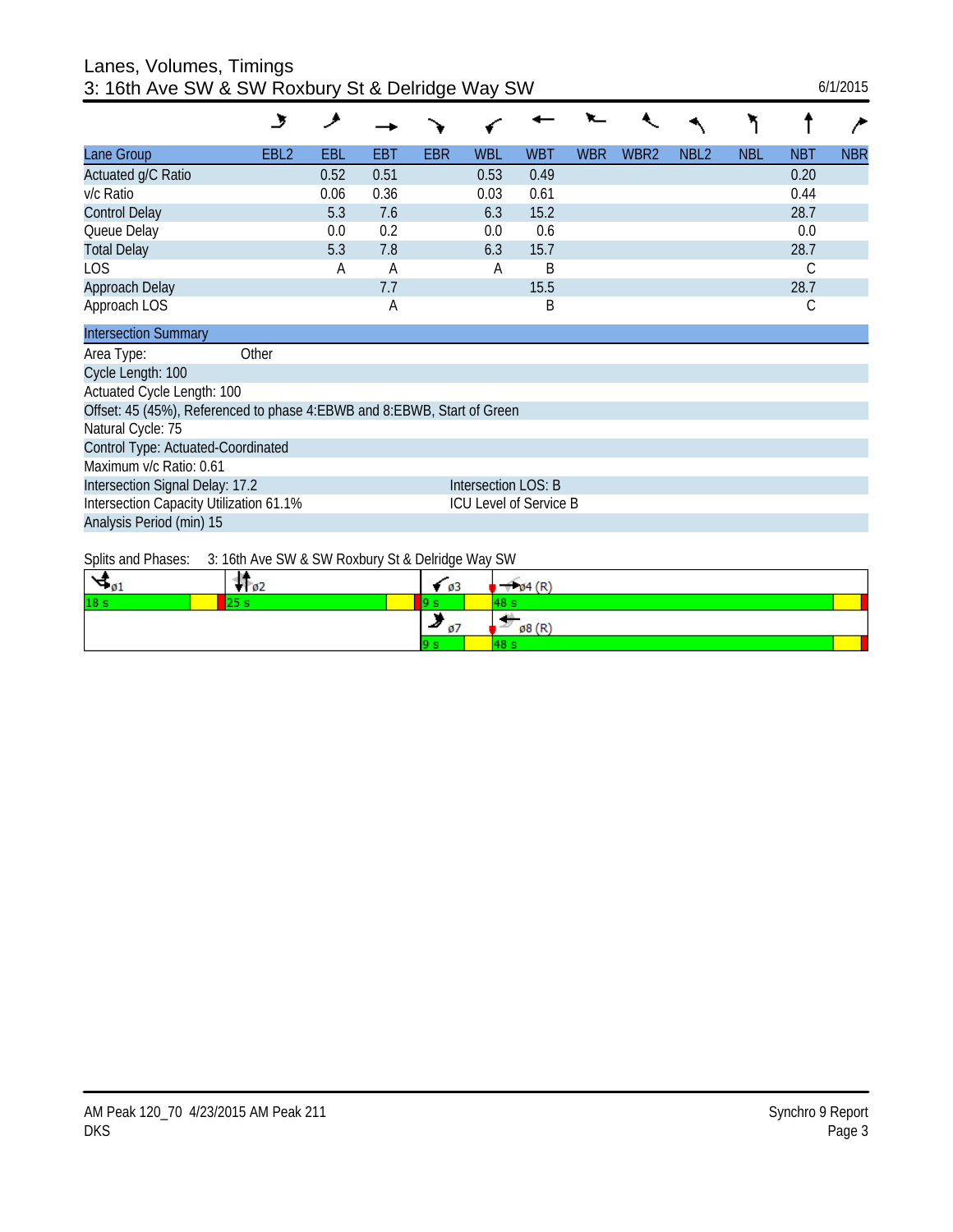Lanes, Volumes, Timings

| 3: 16th Ave SW & SW Roxbury St & Delridge Way SW | 6/1/2015 |
|--------------------------------------------------|----------|
|--------------------------------------------------|----------|

|                             |            |            |            | ν                | مـ               |            |            |                  |  |
|-----------------------------|------------|------------|------------|------------------|------------------|------------|------------|------------------|--|
| Lane Group                  | <b>SBL</b> | <b>SBT</b> | <b>SBR</b> | SBR <sub>2</sub> | SEL <sub>2</sub> | <b>SEL</b> | <b>SER</b> | SER <sub>2</sub> |  |
| Actuated g/C Ratio          |            | 0.20       |            | 1.00             |                  | 0.14       |            |                  |  |
| v/c Ratio                   |            | 0.50       |            | 0.00             |                  | 0.53       |            |                  |  |
| <b>Control Delay</b>        |            | 42.5       |            | 0.0              |                  | 27.1       |            |                  |  |
| Queue Delay                 |            | 0.0        |            | 0.0              |                  | 0.0        |            |                  |  |
| <b>Total Delay</b>          |            | 42.5       |            | 0.0              |                  | 27.1       |            |                  |  |
| LOS                         |            | D          |            | А                |                  | С          |            |                  |  |
| Approach Delay              |            | 42.1       |            |                  |                  | 27.1       |            |                  |  |
| Approach LOS                |            | D          |            |                  |                  | С          |            |                  |  |
| <b>Intersection Summary</b> |            |            |            |                  |                  |            |            |                  |  |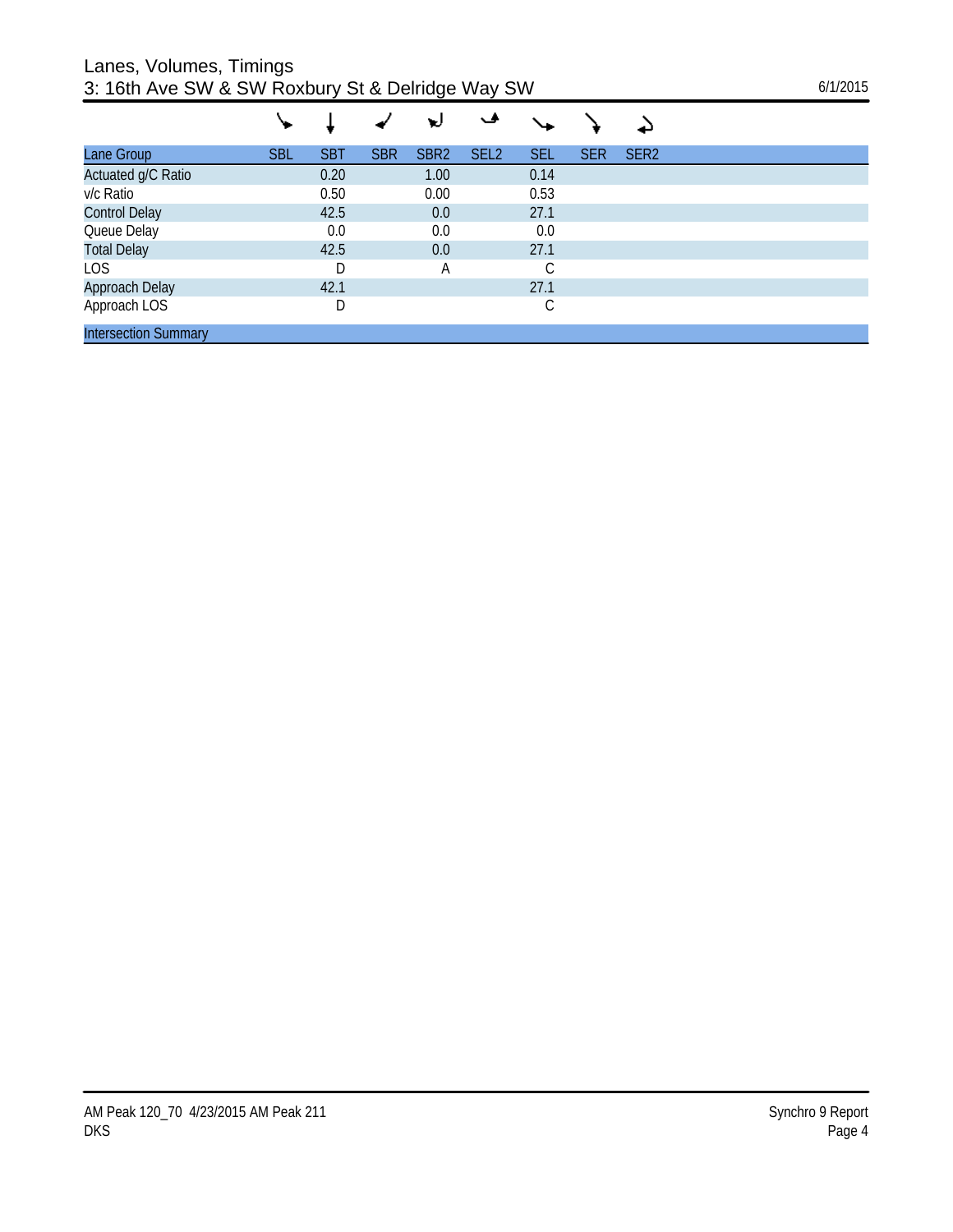| Lanes, Volumes, Timings<br>4: Delridge Way SW & SW Barton St/SW Henderson St |                  |                |                  |                  |                |                  |                |                |                  |                | 6/1/2015       |                  |
|------------------------------------------------------------------------------|------------------|----------------|------------------|------------------|----------------|------------------|----------------|----------------|------------------|----------------|----------------|------------------|
|                                                                              | ۶                |                |                  |                  |                |                  |                |                | ∕                |                |                |                  |
| Lane Group                                                                   | EBL              | <b>EBT</b>     | <b>EBR</b>       | <b>WBL</b>       | <b>WBT</b>     | <b>WBR</b>       | <b>NBL</b>     | <b>NBT</b>     | <b>NBR</b>       | <b>SBL</b>     | <b>SBT</b>     | <b>SBR</b>       |
| Lane Configurations                                                          |                  | Ф              |                  |                  | Ф              |                  | ۲              | ħ              |                  | ۲              | ↟              |                  |
| Traffic Volume (vph)                                                         | 79               | 160            | 26               | 6                | 91             | 53               | 42             | 339            | $\overline{2}$   | 61             | 312            | $\mathbf{0}$     |
| Future Volume (vph)                                                          | 79               | 160            | 26               | 6                | 91             | 53               | 42             | 339            | $\overline{2}$   | 61             | 312            | $\theta$         |
| Ideal Flow (vphpl)                                                           | 1900             | 1900           | 1900             | 1900             | 1900           | 1900             | 1900           | 1900           | 1900             | 1900           | 1900           | 1900             |
| Lane Width (ft)                                                              | 12               | 10             | 12               | 12               | 10             | 12               | 12             | 12             | 12               | 12             | 12             | 12               |
| Grade (%)                                                                    |                  | 0%             |                  |                  | 0%             |                  |                | 0%             |                  |                | 0%             |                  |
| Storage Length (ft)                                                          | $\mathbf 0$      |                | 0                | $\theta$         |                | $\overline{0}$   | 150            |                | 0                | 180            |                | 0                |
| Storage Lanes                                                                | $\boldsymbol{0}$ |                | $\overline{0}$   | $\boldsymbol{0}$ |                | $\theta$         | $\mathbf{1}$   |                | $\overline{0}$   | $\mathbf{1}$   |                | $\mathbf{0}$     |
| Taper Length (ft)                                                            | 25               |                |                  | 25               |                |                  | 25             |                |                  | 25             |                |                  |
| Lane Util. Factor                                                            | 1.00             | 1.00           | 1.00             | 1.00             | 1.00           | 1.00             | 1.00           | 1.00           | 1.00             | 1.00           | 1.00           | 1.00             |
| Ped Bike Factor                                                              |                  | 1.00           |                  |                  | 0.99           |                  | 0.99           | 1.00           |                  | 0.99           |                |                  |
| Frt                                                                          |                  | 0.987          |                  |                  | 0.952          |                  |                | 0.999          |                  |                |                |                  |
| <b>Flt Protected</b>                                                         |                  | 0.985          |                  |                  | 0.998          |                  | 0.950          |                |                  | 0.950          |                |                  |
| Satd. Flow (prot)                                                            | $\overline{0}$   | 1591           | $\mathbf 0$      | $\boldsymbol{0}$ | 1576           | $\boldsymbol{0}$ | 1736           | 1824           | $\overline{0}$   | 1752           | 1845           | $\boldsymbol{0}$ |
| <b>Flt Permitted</b>                                                         |                  | 0.867          |                  |                  | 0.986          |                  | 0.507          |                |                  | 0.459          |                |                  |
| Satd. Flow (perm)                                                            | $\overline{0}$   | 1399           | $\mathbf 0$      | $\boldsymbol{0}$ | 1556           | $\boldsymbol{0}$ | 918            | 1824           | $\boldsymbol{0}$ | 834            | 1845           | $\theta$         |
| Right Turn on Red                                                            |                  |                | Yes              |                  |                | Yes              |                |                | Yes              |                |                | Yes              |
| Satd. Flow (RTOR)                                                            |                  | 9              |                  |                  | 47             |                  |                | $\mathbf{1}$   |                  |                |                |                  |
| Link Speed (mph)                                                             |                  | 30             |                  |                  | 30             |                  |                | 30             |                  |                | 35             |                  |
| Link Distance (ft)                                                           |                  | 130            |                  |                  | 618            |                  |                | 1395           |                  |                | 188            |                  |
| Travel Time (s)                                                              |                  | 3.0            |                  |                  | 14.0           |                  |                | 31.7           |                  |                | 3.7            |                  |
| Confl. Peds. (#/hr)                                                          | 3                |                | 12               | 12               |                | 3                | 8              |                | 15               | 15             |                | 8                |
| Confl. Bikes (#/hr)                                                          |                  |                |                  |                  |                |                  |                |                |                  |                |                |                  |
| Peak Hour Factor                                                             | 0.83             | 0.83           | 0.83             | 0.96             | 0.96           | 0.96             | 0.80           | 0.80           | 0.80             | 0.85           | 0.85           | 0.85             |
| Growth Factor                                                                | 100%             | 100%           | 100%             | 100%             | 100%           | 100%             | 100%           | 100%           | 100%             | 100%           | 100%           | 100%             |
| Heavy Vehicles (%)                                                           | 8%               | 8%             | 8%               | 6%               | 6%             | 6%               | 4%             | 4%             | 4%               | 3%             | 3%             | 3%               |
| Bus Blockages (#/hr)                                                         | $\mathbf 0$      | 0              | $\boldsymbol{0}$ | $\mathbf 0$      | 0              | $\mathbf 0$      | $\overline{0}$ | $\overline{0}$ | $\mathbf 0$      | $\theta$       | $\theta$       | $\mathbf 0$      |
| Parking (#/hr)                                                               |                  |                |                  |                  |                |                  |                |                |                  |                |                |                  |
| Mid-Block Traffic (%)                                                        |                  | 0%             |                  |                  | 0%             |                  |                | 0%             |                  |                | 0%             |                  |
| Adj. Flow (vph)                                                              | 95               | 193            | 31               | 6                | 95             | 55               | 53             | 424            | 3                | 72             | 367            | $\boldsymbol{0}$ |
| Shared Lane Traffic (%)                                                      |                  |                |                  |                  |                |                  |                |                |                  |                |                |                  |
| Lane Group Flow (vph)                                                        | $\boldsymbol{0}$ | 319            | $\overline{0}$   | $\boldsymbol{0}$ | 156            | $\boldsymbol{0}$ | 53             | 427            | $\boldsymbol{0}$ | 72             | 367            | 0                |
| Turn Type                                                                    | Perm             | <b>NA</b>      |                  | Perm             | <b>NA</b>      |                  | Perm           | <b>NA</b>      |                  | Perm           | <b>NA</b>      |                  |
| <b>Protected Phases</b>                                                      |                  | $\overline{4}$ |                  |                  | $\overline{4}$ |                  |                | $\overline{2}$ |                  |                | $\overline{2}$ |                  |
| <b>Permitted Phases</b>                                                      | 4                |                |                  | 4                |                |                  | 2              |                |                  | $\overline{2}$ |                |                  |
| Detector Phase                                                               | $\overline{4}$   | $\overline{4}$ |                  | $\overline{4}$   | $\sqrt{4}$     |                  | $\overline{2}$ | $\overline{2}$ |                  | $\overline{2}$ | $\overline{2}$ |                  |
| Switch Phase                                                                 |                  |                |                  |                  |                |                  |                |                |                  |                |                |                  |
| Minimum Initial (s)                                                          | 7.0              | 7.0            |                  | 7.0              | 7.0            |                  | 7.0            | 7.0            |                  | 7.0            | 7.0            |                  |
| Minimum Split (s)                                                            | 29.0             | 29.0           |                  | 29.0             | 29.0           |                  | 22.0           | 22.0           |                  | 22.0           | 22.0           |                  |
| Total Split (s)                                                              | 33.0             | 33.0           |                  | 33.0             | 33.0           |                  | 37.0           | 37.0           |                  | 37.0           | 37.0           |                  |
| Total Split (%)                                                              | 47.1%            | 47.1%          |                  | 47.1%            | 47.1%          |                  | 52.9%          | 52.9%          |                  | 52.9%          | 52.9%          |                  |
| Yellow Time (s)                                                              | 3.5              | 3.5            |                  | 3.5              | 3.5            |                  | 4.0            | 4.0            |                  | 4.0            | $4.0$          |                  |
| All-Red Time (s)                                                             | 1.0              | 1.0            |                  | 1.0              | 1.0            |                  | 1.0            | 1.0            |                  | 1.0            | 1.0            |                  |
| Lost Time Adjust (s)                                                         |                  | 0.0            |                  |                  | 0.0            |                  | 0.0            | 0.0            |                  | 0.0            | 0.0            |                  |
| Total Lost Time (s)                                                          |                  | 4.5            |                  |                  | 4.5            |                  | 5.0            | 5.0            |                  | 5.0            | 5.0            |                  |
| Lead/Lag                                                                     |                  |                |                  |                  |                |                  |                |                |                  |                |                |                  |
| Lead-Lag Optimize?                                                           |                  |                |                  |                  |                |                  |                |                |                  |                |                |                  |
| <b>Recall Mode</b>                                                           | None             | None           |                  | None             | None           |                  | C-Max          | C-Max          |                  | C-Max          | C-Max          |                  |
| Act Effct Green (s)                                                          |                  | 20.4           |                  |                  | 20.4           |                  | 40.1           | 40.1           |                  | 40.1           | 40.1           |                  |

AM Peak 120\_70 4/23/2015 AM Peak 211 DKS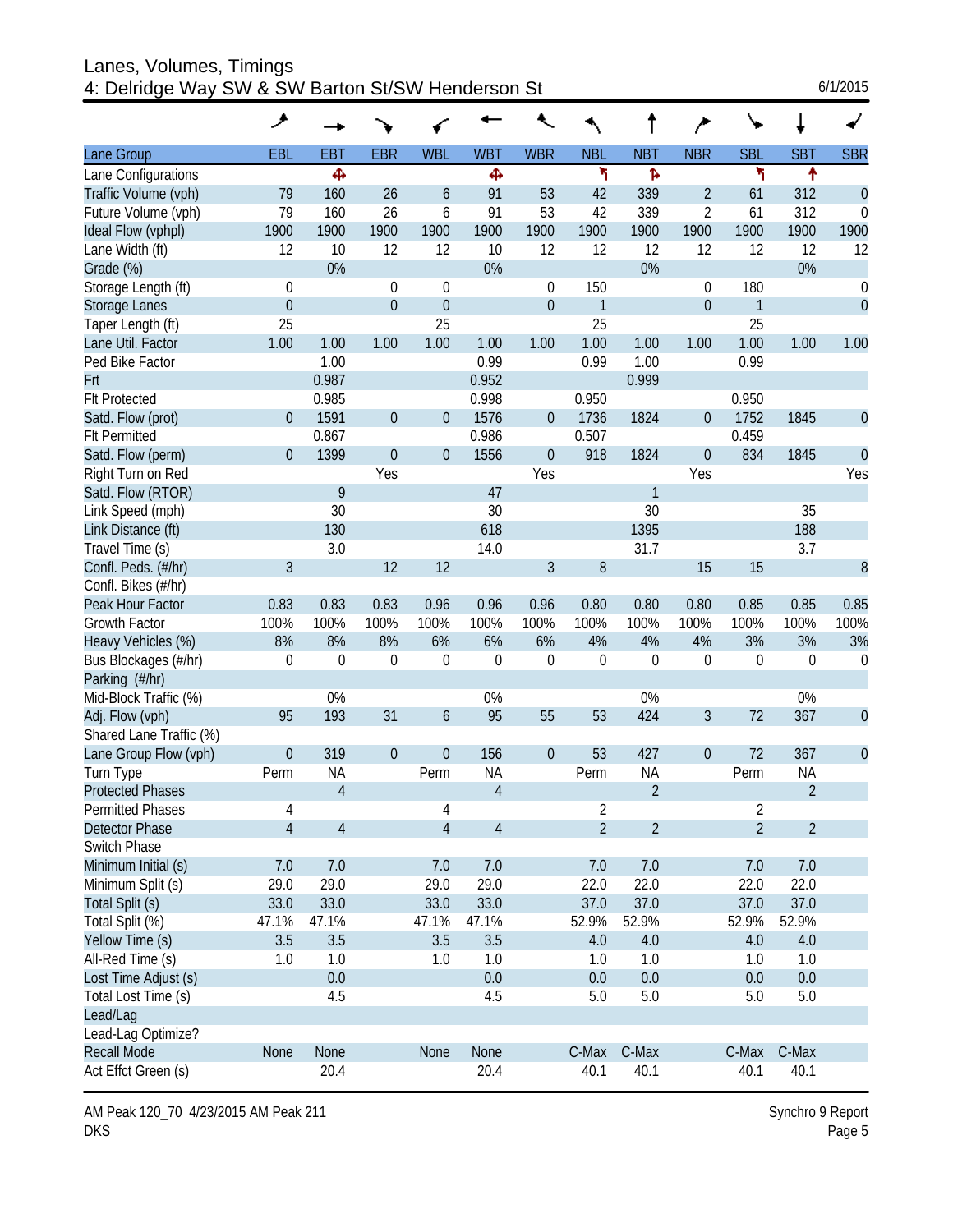| Lanes, Volumes, Timings                           |          |
|---------------------------------------------------|----------|
| 4: Delridge Way SW & SW Barton St/SW Henderson St | 6/1/2015 |

|                                                              | ৴                                                 |      |            |            |                        |            |            |            |            |            |            |            |
|--------------------------------------------------------------|---------------------------------------------------|------|------------|------------|------------------------|------------|------------|------------|------------|------------|------------|------------|
| Lane Group                                                   | <b>EBL</b>                                        | EBT  | <b>EBR</b> | <b>WBL</b> | <b>WBT</b>             | <b>WBR</b> | <b>NBL</b> | <b>NBT</b> | <b>NBR</b> | <b>SBL</b> | <b>SBT</b> | <b>SBR</b> |
| Actuated g/C Ratio                                           |                                                   | 0.29 |            |            | 0.29                   |            | 0.57       | 0.57       |            | 0.57       | 0.57       |            |
| v/c Ratio                                                    |                                                   | 0.77 |            |            | 0.32                   |            | 0.10       | 0.41       |            | 0.15       | 0.35       |            |
| <b>Control Delay</b>                                         |                                                   | 33.9 |            |            | 13.5                   |            | 9.8        | 11.4       |            | 5.5        | 5.4        |            |
| Queue Delay                                                  |                                                   | 0.0  |            |            | 0.0                    |            | 0.0        | 0.0        |            | 0.0        | 0.0        |            |
| <b>Total Delay</b>                                           |                                                   | 33.9 |            |            | 13.5                   |            | 9.8        | 11.4       |            | 5.5        | 5.4        |            |
| LOS                                                          |                                                   | С    |            |            | B                      |            | A          | B          |            | A          | A          |            |
| Approach Delay                                               |                                                   | 33.9 |            |            | 13.5                   |            |            | 11.2       |            |            | 5.4        |            |
| Approach LOS                                                 |                                                   | С    |            |            | B                      |            |            | B          |            |            | A          |            |
| <b>Intersection Summary</b>                                  |                                                   |      |            |            |                        |            |            |            |            |            |            |            |
| Area Type:                                                   | Other                                             |      |            |            |                        |            |            |            |            |            |            |            |
| Cycle Length: 70                                             |                                                   |      |            |            |                        |            |            |            |            |            |            |            |
| Actuated Cycle Length: 70                                    |                                                   |      |            |            |                        |            |            |            |            |            |            |            |
| Offset: 56 (80%), Referenced to phase 2:NBSB, Start of Green |                                                   |      |            |            |                        |            |            |            |            |            |            |            |
| Natural Cycle: 55                                            |                                                   |      |            |            |                        |            |            |            |            |            |            |            |
| Control Type: Actuated-Coordinated                           |                                                   |      |            |            |                        |            |            |            |            |            |            |            |
| Maximum v/c Ratio: 0.77                                      |                                                   |      |            |            |                        |            |            |            |            |            |            |            |
| Intersection Signal Delay: 14.8                              |                                                   |      |            |            | Intersection LOS: B    |            |            |            |            |            |            |            |
| Intersection Capacity Utilization 65.5%                      |                                                   |      |            |            | ICU Level of Service C |            |            |            |            |            |            |            |
| Analysis Period (min) 15                                     |                                                   |      |            |            |                        |            |            |            |            |            |            |            |
| Splits and Phases:                                           | 4: Delridge Way SW & SW Barton St/SW Henderson St |      |            |            |                        |            |            |            |            |            |            |            |

|    | Opino and Finasco. The Definition and you a Onling Darton Oliver Henderson of |  |
|----|-------------------------------------------------------------------------------|--|
| 37 |                                                                               |  |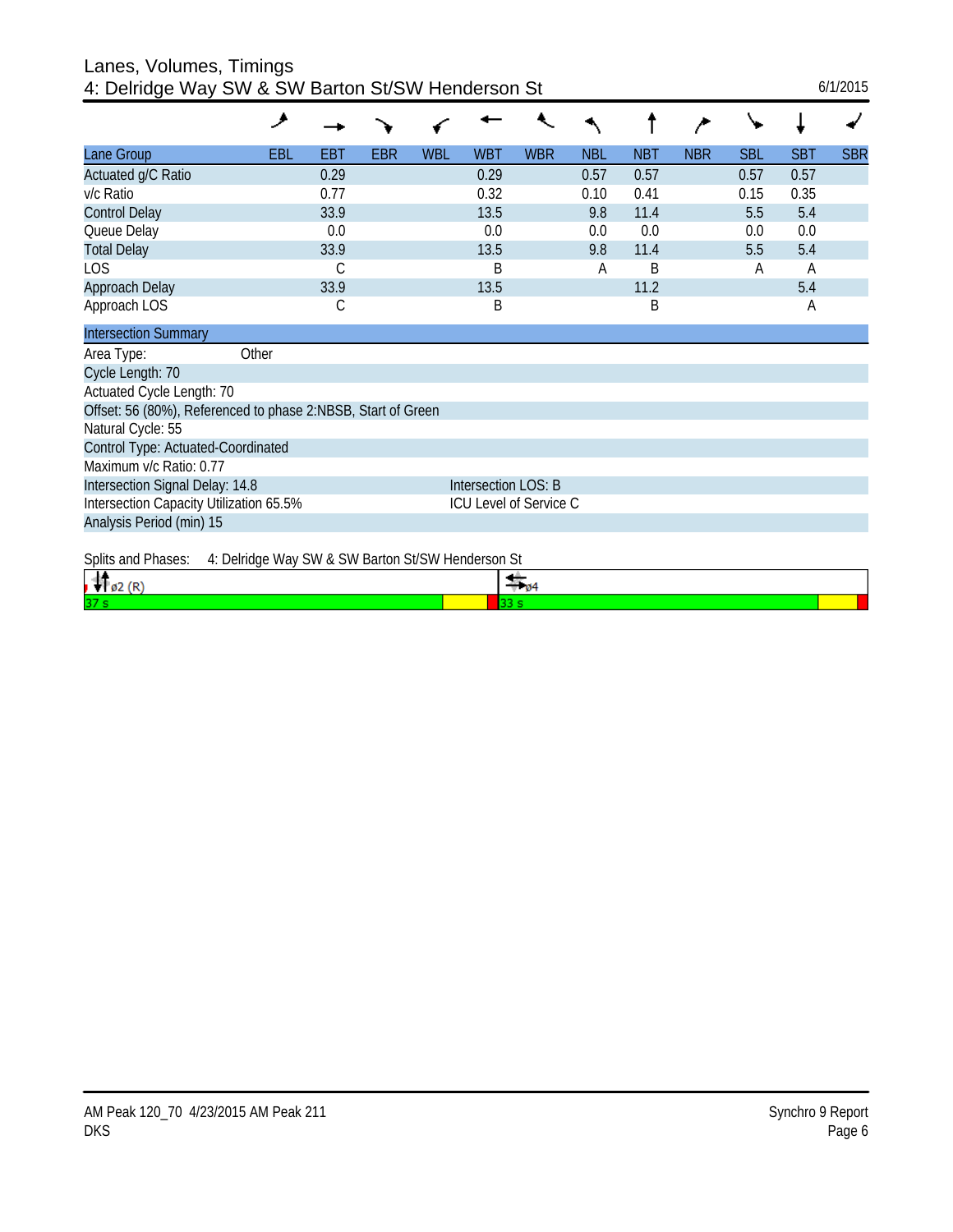#### Lanes, Volumes, Timings 6: Delridge Way SW & SW Holden St  $6/1/2015$

|                         | عر               |                |                  | t              | ↓                |                |
|-------------------------|------------------|----------------|------------------|----------------|------------------|----------------|
| Lane Group              | <b>EBL</b>       | <b>EBR</b>     | <b>NBL</b>       | <b>NBT</b>     | <b>SBT</b>       | <b>SBR</b>     |
| Lane Configurations     | ۲                | ۴              |                  | 44             | ₩                | ۴              |
| Traffic Volume (vph)    | 366              | 70             | 65               | 485            | 385              | 143            |
| Future Volume (vph)     | 366              | 70             | 65               | 485            | 385              | 143            |
| Ideal Flow (vphpl)      | 1900             | 1900           | 1900             | 1900           | 1900             | 1900           |
| Lane Width (ft)         | 10               | 10             | 10               | 10             | 10               | 10             |
| Grade (%)               | 0%               |                |                  | 0%             | 0%               |                |
| Storage Length (ft)     | 0                | 250            | $\boldsymbol{0}$ |                |                  | 80             |
| Storage Lanes           | $\mathbf{1}$     | $\mathbf{1}$   | $\theta$         |                |                  | $\mathbf{1}$   |
| Taper Length (ft)       | 25               |                | 25               |                |                  |                |
| Lane Util. Factor       | 1.00             | 1.00           | 0.95             | 0.95           | 0.95             | 1.00           |
| Ped Bike Factor         |                  | 0.96           |                  | 1.00           |                  |                |
|                         |                  |                |                  |                |                  |                |
| Frt                     |                  | 0.850          |                  |                |                  | 0.850          |
| <b>Flt Protected</b>    | 0.950            |                |                  | 0.994          |                  |                |
| Satd. Flow (prot)       | 1636             | 1463           | $\boldsymbol{0}$ | 3220           | 3271             | 1463           |
| <b>Flt Permitted</b>    | 0.950            |                |                  | 0.843          |                  |                |
| Satd. Flow (perm)       | 1636             | 1402           | $\theta$         | 2726           | 3271             | 1463           |
| Right Turn on Red       |                  | Yes            |                  |                |                  | Yes            |
| Satd. Flow (RTOR)       |                  | 81             |                  |                |                  | 168            |
| Link Speed (mph)        | 30               |                |                  | 35             | 35               |                |
| Link Distance (ft)      | 4001             |                |                  | 245            | 1082             |                |
| Travel Time (s)         | 90.9             |                |                  | 4.8            | 21.1             |                |
| Confl. Peds. (#/hr)     |                  | 22             | 12               |                |                  | 12             |
| Confl. Bikes (#/hr)     |                  |                |                  |                |                  |                |
| Peak Hour Factor        | 0.86             | 0.86           | 0.83             | 0.83           | 0.85             | 0.85           |
| Growth Factor           | 100%             | 100%           | 100%             | 100%           | 100%             | 100%           |
| Heavy Vehicles (%)      | 3%               | 3%             | 4%               | 4%             | 3%               | 3%             |
| Bus Blockages (#/hr)    | $\boldsymbol{0}$ | $\mathbf 0$    | $\overline{0}$   | $\overline{0}$ | $\boldsymbol{0}$ | $\mathbf 0$    |
| Parking (#/hr)          |                  |                |                  |                |                  |                |
| Mid-Block Traffic (%)   | 0%               |                |                  | 0%             | 0%               |                |
| Adj. Flow (vph)         | 426              | 81             | 78               | 584            | 453              | 168            |
| Shared Lane Traffic (%) |                  |                |                  |                |                  |                |
|                         |                  |                |                  |                |                  |                |
| Lane Group Flow (vph)   | 426              | 81             | $\theta$         | 662            | 453              | 168            |
| Turn Type               | Prot             | Perm           | Perm             | <b>NA</b>      | <b>NA</b>        | Prot           |
| <b>Protected Phases</b> | $\overline{4}$   |                |                  | $\overline{2}$ | $\overline{2}$   | $\overline{2}$ |
| Permitted Phases        |                  | 4              | $\overline{2}$   |                |                  |                |
| Detector Phase          | $\overline{4}$   | $\overline{4}$ | $\overline{2}$   | $\overline{2}$ | $\overline{2}$   | $\overline{2}$ |
| Switch Phase            |                  |                |                  |                |                  |                |
| Minimum Initial (s)     | 7.0              | 7.0            | 7.0              | 7.0            | 7.0              | 7.0            |
| Minimum Split (s)       | 19.5             | 19.5           | 21.0             | 21.0           | 21.0             | 21.0           |
| Total Split (s)         | 34.0             | 34.0           | 36.0             | 36.0           | 36.0             | 36.0           |
| Total Split (%)         | 48.6%            | 48.6%          | 51.4%            | 51.4%          | 51.4%            | 51.4%          |
| Yellow Time (s)         | 3.5              | 3.5            | 4.0              | 4.0            | 4.0              | 4.0            |
| All-Red Time (s)        | 1.0              | 1.0            | 1.0              | 1.0            | 1.0              | 1.0            |
| Lost Time Adjust (s)    | 0.0              | 0.0            |                  | 0.0            | 0.0              | 0.0            |
| Total Lost Time (s)     | 4.5              | 4.5            |                  | 5.0            | 5.0              | 5.0            |
| Lead/Lag                |                  |                |                  |                |                  |                |
| Lead-Lag Optimize?      |                  |                |                  |                |                  |                |
|                         |                  |                |                  |                |                  |                |
| <b>Recall Mode</b>      | None             | None           | C-Max            | C-Max          | C-Max            | C-Max          |
| Act Effct Green (s)     | 23.2             | 23.2           |                  | 37.3           | 37.3             | 37.3           |

AM Peak 120\_70 4/23/2015 AM Peak 211 DKS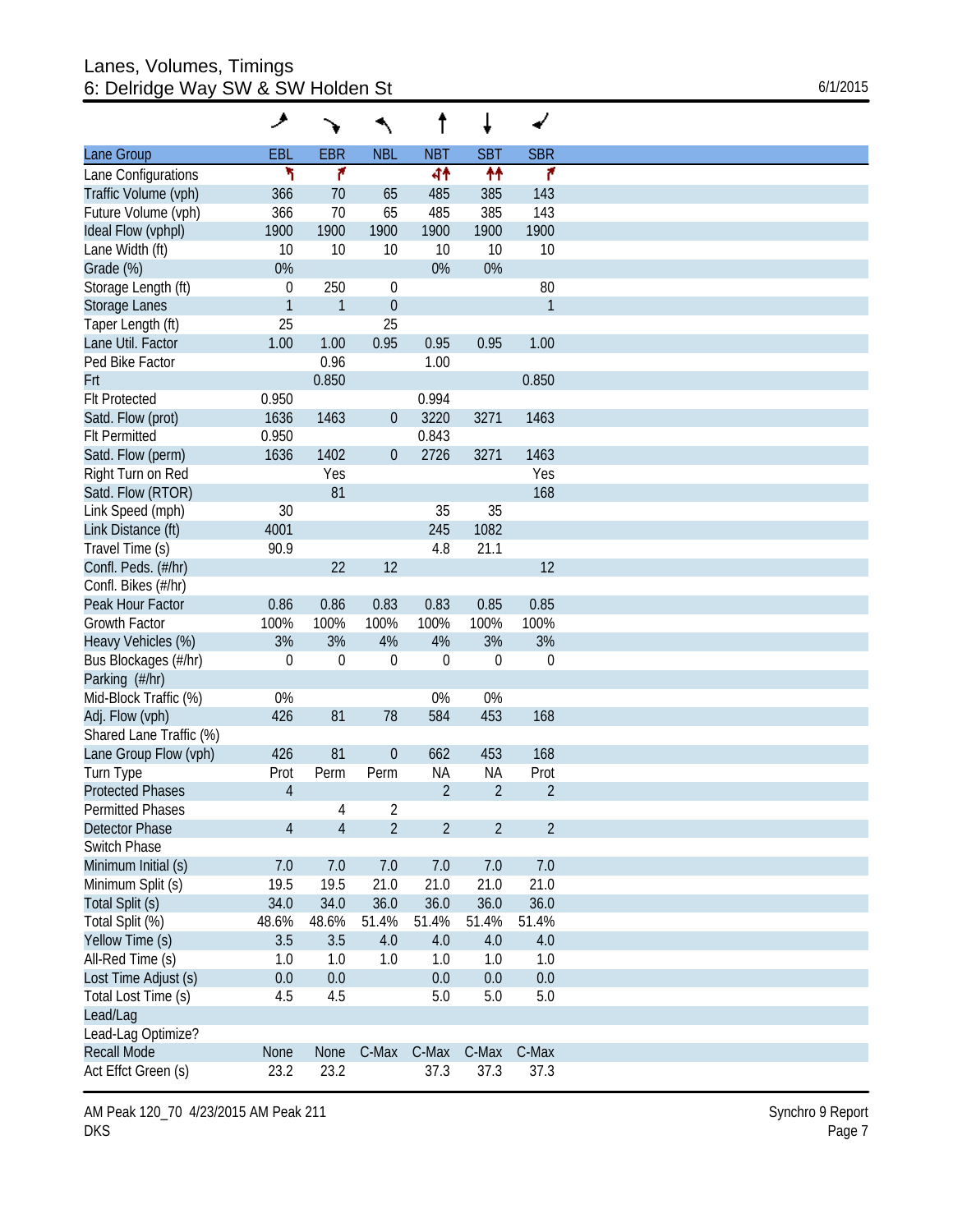### Lanes, Volumes, Timings 6: Delridge Way SW & SW Holden St  $6/1/2015$

|                                                              | و                                 |      |            |            |                     |                               |
|--------------------------------------------------------------|-----------------------------------|------|------------|------------|---------------------|-------------------------------|
| Lane Group                                                   | EBL                               | EBR  | <b>NBL</b> | <b>NBT</b> | <b>SBT</b>          | <b>SBR</b>                    |
| Actuated g/C Ratio                                           | 0.33                              | 0.33 |            | 0.53       | 0.53                | 0.53                          |
| v/c Ratio                                                    | 0.79                              | 0.16 |            | 0.46       | 0.26                | 0.20                          |
| <b>Control Delay</b>                                         | 31.5                              | 4.3  |            | 8.2        | 9.3                 | 2.3                           |
| Queue Delay                                                  | 0.0                               | 0.0  |            | 0.0        | 0.0                 | 0.0                           |
| <b>Total Delay</b>                                           | 31.5                              | 4.3  |            | 8.2        | 9.3                 | 2.3                           |
| LOS                                                          | С                                 | Α    |            | A          | Α                   | A                             |
| Approach Delay                                               | 27.2                              |      |            | 8.2        | 7.4                 |                               |
| Approach LOS                                                 | С                                 |      |            | A          | Α                   |                               |
| <b>Intersection Summary</b>                                  |                                   |      |            |            |                     |                               |
| Area Type:                                                   | Other                             |      |            |            |                     |                               |
| Cycle Length: 70                                             |                                   |      |            |            |                     |                               |
| Actuated Cycle Length: 70                                    |                                   |      |            |            |                     |                               |
| Offset: 37 (53%), Referenced to phase 2:NBSB, Start of Green |                                   |      |            |            |                     |                               |
| Natural Cycle: 45                                            |                                   |      |            |            |                     |                               |
| Control Type: Actuated-Coordinated                           |                                   |      |            |            |                     |                               |
| Maximum v/c Ratio: 0.79                                      |                                   |      |            |            |                     |                               |
| Intersection Signal Delay: 13.3                              |                                   |      |            |            | Intersection LOS: B |                               |
| Intersection Capacity Utilization 59.3%                      |                                   |      |            |            |                     | <b>ICU Level of Service B</b> |
| Analysis Period (min) 15                                     |                                   |      |            |            |                     |                               |
| Splits and Phases:                                           | 6: Delridge Way SW & SW Holden St |      |            |            |                     |                               |

| $\overline{\phantom{a}}$ |  |
|--------------------------|--|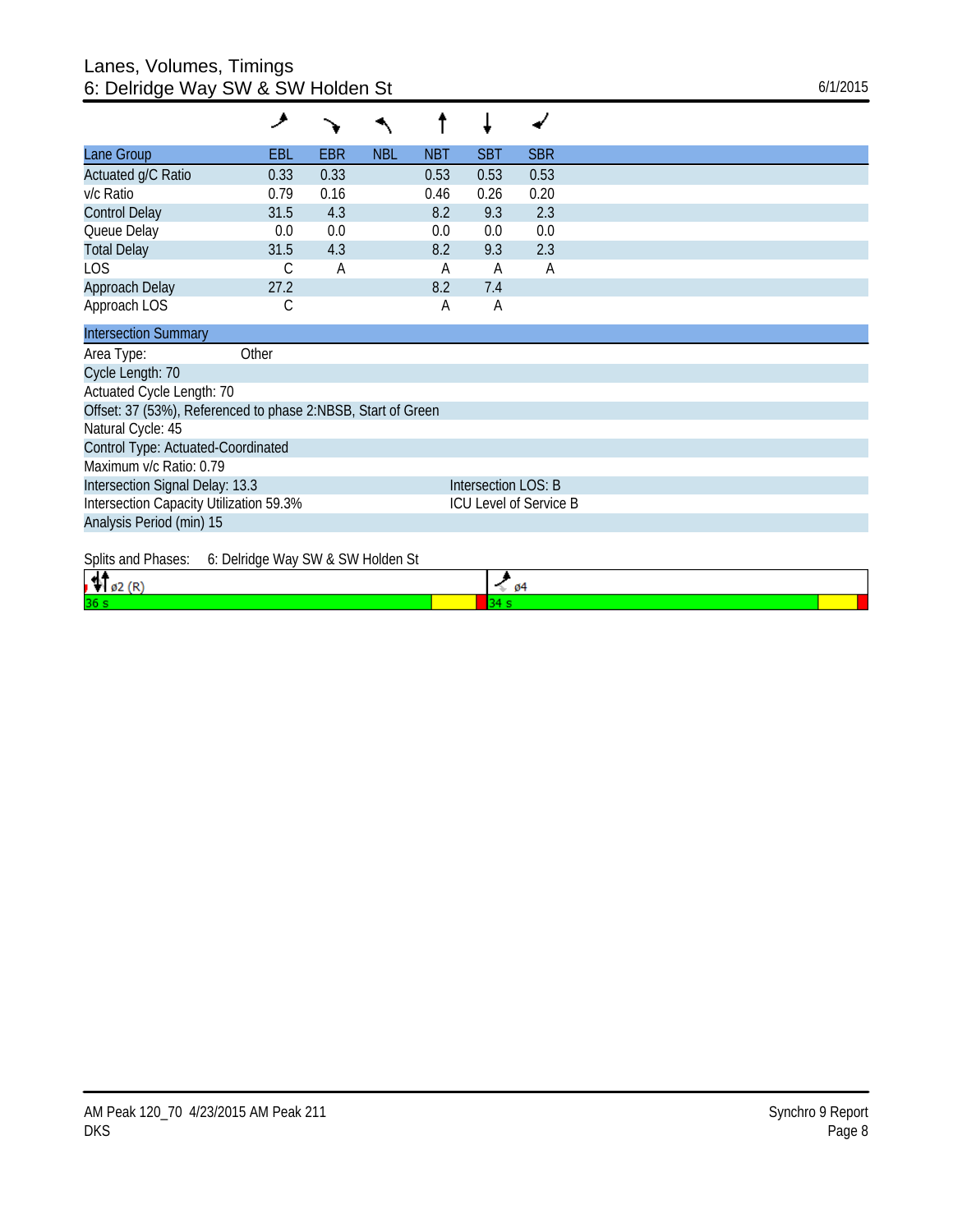Lanes, Volumes, Timings 10: Delridge Way SW & SW Andover St

|  | 6/1/2015 |  |
|--|----------|--|
|  |          |  |

|                         | ۶                |                |                  |                  |                |                  |                |                |                  |                |                |                  |
|-------------------------|------------------|----------------|------------------|------------------|----------------|------------------|----------------|----------------|------------------|----------------|----------------|------------------|
| Lane Group              | EBL              | <b>EBT</b>     | <b>EBR</b>       | <b>WBL</b>       | <b>WBT</b>     | <b>WBR</b>       | <b>NBL</b>     | <b>NBT</b>     | <b>NBR</b>       | <b>SBL</b>     | <b>SBT</b>     | <b>SBR</b>       |
| Lane Configurations     |                  | Ф              |                  |                  | Ф              |                  | ۲              | ↟              | ۴                | ۲              | ↟              | r                |
| Traffic Volume (vph)    | 244              | 10             | 10               | 8                | 20             | 43               | 29             | 823            | 9                | 34             | 353            | 98               |
| Future Volume (vph)     | 244              | 10             | 10               | 8                | 20             | 43               | 29             | 823            | 9                | 34             | 353            | 98               |
| Ideal Flow (vphpl)      | 1900             | 1900           | 1900             | 1900             | 1900           | 1900             | 1900           | 1900           | 1900             | 1900           | 1900           | 1900             |
| Lane Width (ft)         | 11               | 11             | 12               | 12               | 12             | 12               | 12             | 12             | 12               | 12             | 12             | 12               |
| Grade (%)               |                  | 0%             |                  |                  | 0%             |                  |                | 0%             |                  |                | 0%             |                  |
| Storage Length (ft)     | $\theta$         |                | $\theta$         | $\mathbf 0$      |                | 0                | 110            |                | 0                | 110            |                | $\boldsymbol{0}$ |
| <b>Storage Lanes</b>    | $\mathbf 0$      |                | $\overline{0}$   | $\theta$         |                | $\overline{0}$   | 1              |                | $\mathbf{1}$     | 1              |                | $\mathbf{1}$     |
| Taper Length (ft)       | 25               |                |                  | 25               |                |                  | 25             |                |                  | 25             |                |                  |
| Lane Util. Factor       | 1.00             | 1.00           | 1.00             | 1.00             | 1.00           | 1.00             | 1.00           | 1.00           | 1.00             | 1.00           | 1.00           | 1.00             |
| Ped Bike Factor         |                  | 0.97           |                  |                  | 0.96           |                  | 0.96           |                | 0.94             |                |                | 0.87             |
| Frt                     |                  | 0.995          |                  |                  | 0.918          |                  |                |                | 0.850            |                |                | 0.850            |
| <b>Flt Protected</b>    |                  | 0.956          |                  |                  | 0.994          |                  | 0.950          |                |                  | 0.950          |                |                  |
| Satd. Flow (prot)       | $\overline{0}$   | 1659           | $\boldsymbol{0}$ | $\overline{0}$   | 1630           | 0                | 1752           | 1845           | 1568             | 1687           | 1776           | 1509             |
| <b>Flt Permitted</b>    |                  | 0.956          |                  |                  | 0.994          |                  | 0.464          |                |                  | 0.151          |                |                  |
| Satd. Flow (perm)       | $\overline{0}$   | 1615           | $\mathbf 0$      | $\theta$         | 1623           | $\boldsymbol{0}$ | 825            | 1845           | 1469             | 268            | 1776           | 1319             |
| Right Turn on Red       |                  |                | Yes              |                  |                | Yes              |                |                | Yes              |                |                | Yes              |
| Satd. Flow (RTOR)       |                  | $\overline{2}$ |                  |                  | 57             |                  |                |                | 55               |                |                | 110              |
| Link Speed (mph)        |                  | 30             |                  |                  | 25             |                  |                | 35             |                  |                | 35             |                  |
| Link Distance (ft)      |                  | 534            |                  |                  | 366            |                  |                | 285            |                  |                | 320            |                  |
| Travel Time (s)         |                  | 12.1           |                  |                  | 10.0           |                  |                | 5.6            |                  |                | 6.2            |                  |
| Confl. Peds. (#/hr)     | 12               |                | 24               | 24               |                | 12               | 27             |                | 11               | 11             |                | 27               |
| Confl. Bikes (#/hr)     |                  |                |                  |                  |                |                  |                |                |                  |                |                |                  |
| Peak Hour Factor        | 0.80             | 0.80           | 0.80             | 0.73             | 0.73           | 0.73             | 0.95           | 0.95           | 0.95             | 0.89           | 0.89           | 0.89             |
| <b>Growth Factor</b>    | 100%             | 100%           | 100%             | 100%             | 100%           | 100%             | 100%           | 100%           | 100%             | 100%           | 100%           | 100%             |
| Heavy Vehicles (%)      | 5%               | 5%             | 5%               | 3%               | 3%             | 3%               | 3%             | 3%             | 3%               | 7%             | 7%             | 7%               |
| Bus Blockages (#/hr)    | $\mathbf 0$      | $\mathbf 0$    | $\mathbf 0$      | $\mathbf 0$      | $\mathbf 0$    | $\boldsymbol{0}$ | $\mathbf 0$    | $\mathbf 0$    | $\boldsymbol{0}$ | 0              | $\mathbf 0$    | $\boldsymbol{0}$ |
| Parking (#/hr)          |                  |                |                  |                  |                |                  |                |                |                  |                |                |                  |
| Mid-Block Traffic (%)   |                  | 0%             |                  |                  | 0%             |                  |                | 0%             |                  |                | 0%             |                  |
| Adj. Flow (vph)         | 305              | 13             | 13               | 11               | 27             | 59               | 31             | 866            | 9                | 38             | 397            | 110              |
| Shared Lane Traffic (%) |                  |                |                  |                  |                |                  |                |                |                  |                |                |                  |
| Lane Group Flow (vph)   | $\boldsymbol{0}$ | 331            | $\theta$         | $\boldsymbol{0}$ | 97             | $\boldsymbol{0}$ | 31             | 866            | 9                | 38             | 397            | 110              |
| Turn Type               | Split            | <b>NA</b>      |                  | Split            | <b>NA</b>      |                  | Perm           | <b>NA</b>      | Perm             | Perm           | <b>NA</b>      | Perm             |
| <b>Protected Phases</b> | 3                | 3              |                  | $\overline{4}$   | $\overline{4}$ |                  |                | $\overline{2}$ |                  |                | $\overline{2}$ |                  |
| <b>Permitted Phases</b> |                  |                |                  |                  |                |                  | 2              |                | 2                | 2              |                | 2                |
| Detector Phase          | 3                | 3              |                  | $\overline{4}$   | $\overline{4}$ |                  | $\overline{2}$ | $\overline{2}$ | $\overline{2}$   | $\overline{2}$ | $\overline{2}$ | $\overline{2}$   |
| Switch Phase            |                  |                |                  |                  |                |                  |                |                |                  |                |                |                  |
| Minimum Initial (s)     | 7.0              | 7.0            |                  | 7.0              | 7.0            |                  | 7.0            | 7.0            | 7.0              | 7.0            | 7.0            | 7.0              |
| Minimum Split (s)       | 28.0             | 28.0           |                  | 27.0             | 27.0           |                  | 21.0           | 21.0           | 21.0             | 21.0           | 21.0           | 21.0             |
| Total Split (s)         | 30.0             | 30.0           |                  | 27.0             | 27.0           |                  | 63.0           | 63.0           | 63.0             | 63.0           | 63.0           | 63.0             |
| Total Split (%)         | 25.0%            | 25.0%          |                  | 22.5%            | 22.5%          |                  | 52.5%          | 52.5%          | 52.5%            | 52.5%          | 52.5%          | 52.5%            |
| Yellow Time (s)         | 3.5              | 3.5            |                  | 3.5              | 3.5            |                  | 4.0            | 4.0            | 4.0              | 4.0            | 4.0            | 4.0              |
| All-Red Time (s)        | 1.0              | 1.0            |                  | 1.0              | 1.0            |                  | 1.0            | 1.0            | 1.0              | 1.0            | 1.0            | 1.0              |
| Lost Time Adjust (s)    |                  | 0.0            |                  |                  | 0.0            |                  | 0.0            | 0.0            | 0.0              | 0.0            | 0.0            | 0.0              |
| Total Lost Time (s)     |                  | 4.5            |                  |                  | 4.5            |                  | 5.0            | 5.0            | 5.0              | 5.0            | 5.0            | 5.0              |
| Lead/Lag                | Lead             | Lead           |                  | Lag              | Lag            |                  |                |                |                  |                |                |                  |
| Lead-Lag Optimize?      | Yes              | Yes            |                  | Yes              | Yes            |                  |                |                |                  |                |                |                  |
| <b>Recall Mode</b>      | <b>None</b>      | None           |                  | None             | None           |                  | C-Max          | C-Max          | C-Max            | C-Max          | C-Max          | C-Max            |
| Act Effct Green (s)     |                  | 25.1           |                  |                  | 9.3            |                  | 71.6           | 71.6           | 71.6             | 71.6           | 71.6           | 71.6             |

AM Peak 120\_70 4/23/2015 AM Peak 211 DKS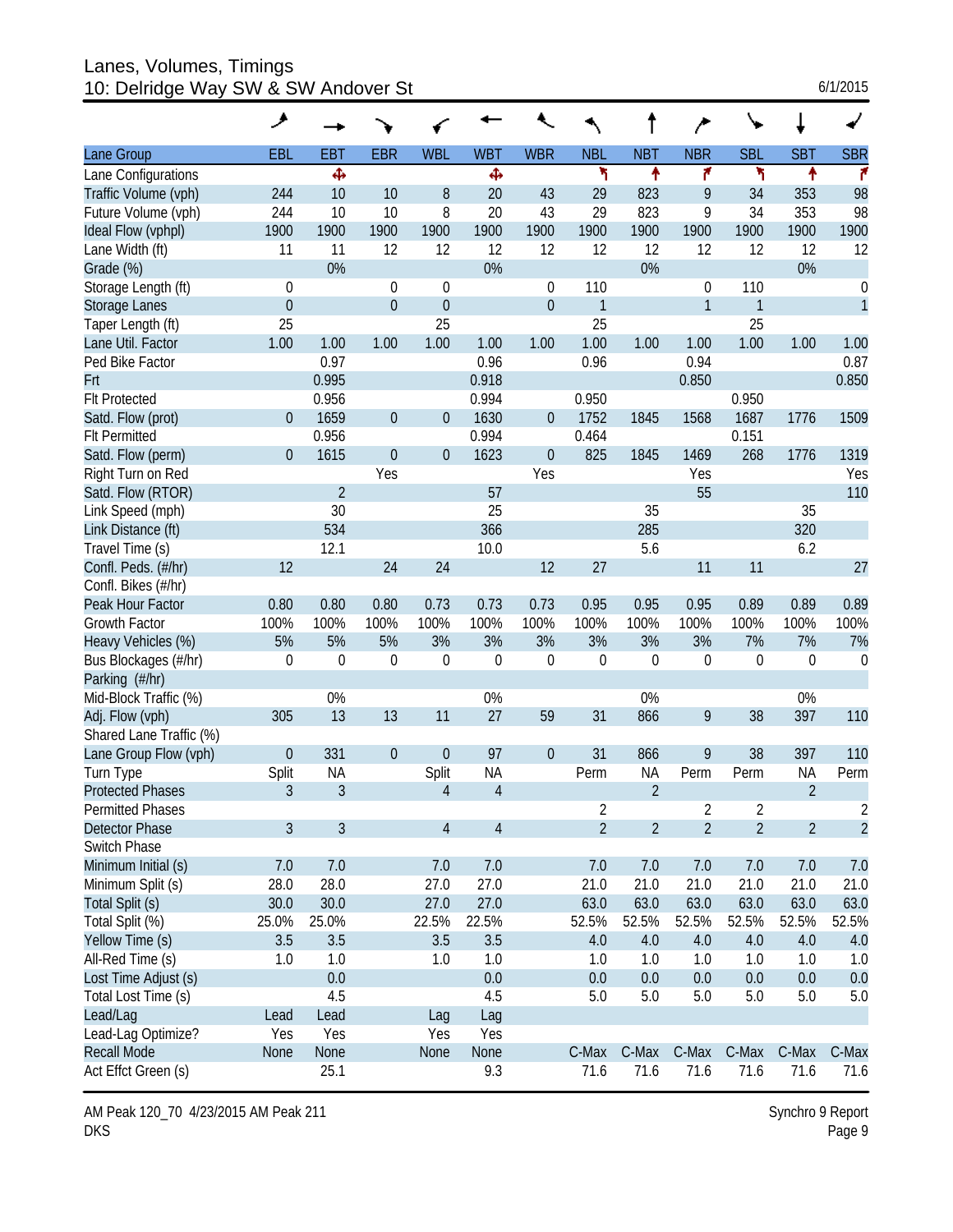## Lanes, Volumes, Timings

| 10: Delridge Way SW & SW Andover St                          |                                     |            |            |            |                     |                        |            |            |              |            |            | 6/1/2015   |
|--------------------------------------------------------------|-------------------------------------|------------|------------|------------|---------------------|------------------------|------------|------------|--------------|------------|------------|------------|
|                                                              | فر                                  |            |            |            |                     |                        |            |            |              |            |            |            |
| Lane Group                                                   | EBL                                 | <b>EBT</b> | <b>EBR</b> | <b>WBL</b> | <b>WBT</b>          | <b>WBR</b>             | <b>NBL</b> | <b>NBT</b> | <b>NBR</b>   | <b>SBL</b> | <b>SBT</b> | <b>SBR</b> |
| Actuated g/C Ratio                                           |                                     | 0.21       |            |            | 0.08                |                        | 0.60       | 0.60       | 0.60         | 0.60       | 0.60       | 0.60       |
| v/c Ratio                                                    |                                     | 0.95       |            |            | 0.54                |                        | 0.06       | 0.79       | 0.01         | 0.24       | 0.37       | 0.13       |
| <b>Control Delay</b>                                         |                                     | 83.7       |            |            | 35.8                |                        | 5.4        | 14.1       | 0.0          | 17.4       | 14.4       | 2.6        |
| Queue Delay                                                  |                                     | 0.0        |            |            | 0.0                 |                        | 0.0        | 0.0        | 0.0          | 0.0        | 0.0        | 0.0        |
| <b>Total Delay</b>                                           |                                     | 83.7       |            |            | 35.8                |                        | 5.4        | 14.1       | 0.0          | 17.4       | 14.4       | 2.6        |
| <b>LOS</b>                                                   |                                     | F          |            |            | D                   |                        | А          | Β          | A            | B          | B          | A          |
| Approach Delay                                               |                                     | 83.7       |            |            | 35.8                |                        |            | 13.7       |              |            | 12.2       |            |
| Approach LOS                                                 |                                     | F          |            |            | D                   |                        |            | Β          |              |            | B          |            |
| <b>Intersection Summary</b>                                  |                                     |            |            |            |                     |                        |            |            |              |            |            |            |
| Area Type:                                                   | Other                               |            |            |            |                     |                        |            |            |              |            |            |            |
| Cycle Length: 120                                            |                                     |            |            |            |                     |                        |            |            |              |            |            |            |
| Actuated Cycle Length: 120                                   |                                     |            |            |            |                     |                        |            |            |              |            |            |            |
| Offset: 53 (44%), Referenced to phase 2:NBSB, Start of Green |                                     |            |            |            |                     |                        |            |            |              |            |            |            |
| Natural Cycle: 110                                           |                                     |            |            |            |                     |                        |            |            |              |            |            |            |
| Control Type: Actuated-Coordinated                           |                                     |            |            |            |                     |                        |            |            |              |            |            |            |
| Maximum v/c Ratio: 0.95                                      |                                     |            |            |            |                     |                        |            |            |              |            |            |            |
| Intersection Signal Delay: 26.7                              |                                     |            |            |            | Intersection LOS: C |                        |            |            |              |            |            |            |
| Intersection Capacity Utilization 72.6%                      |                                     |            |            |            |                     | ICU Level of Service C |            |            |              |            |            |            |
| Analysis Period (min) 15                                     |                                     |            |            |            |                     |                        |            |            |              |            |            |            |
| Splits and Phases:                                           | 10: Delridge Way SW & SW Andover St |            |            |            |                     |                        |            |            |              |            |            |            |
| <b>Lake</b>                                                  |                                     |            |            |            |                     | ▲                      |            |            | $\leftarrow$ |            |            |            |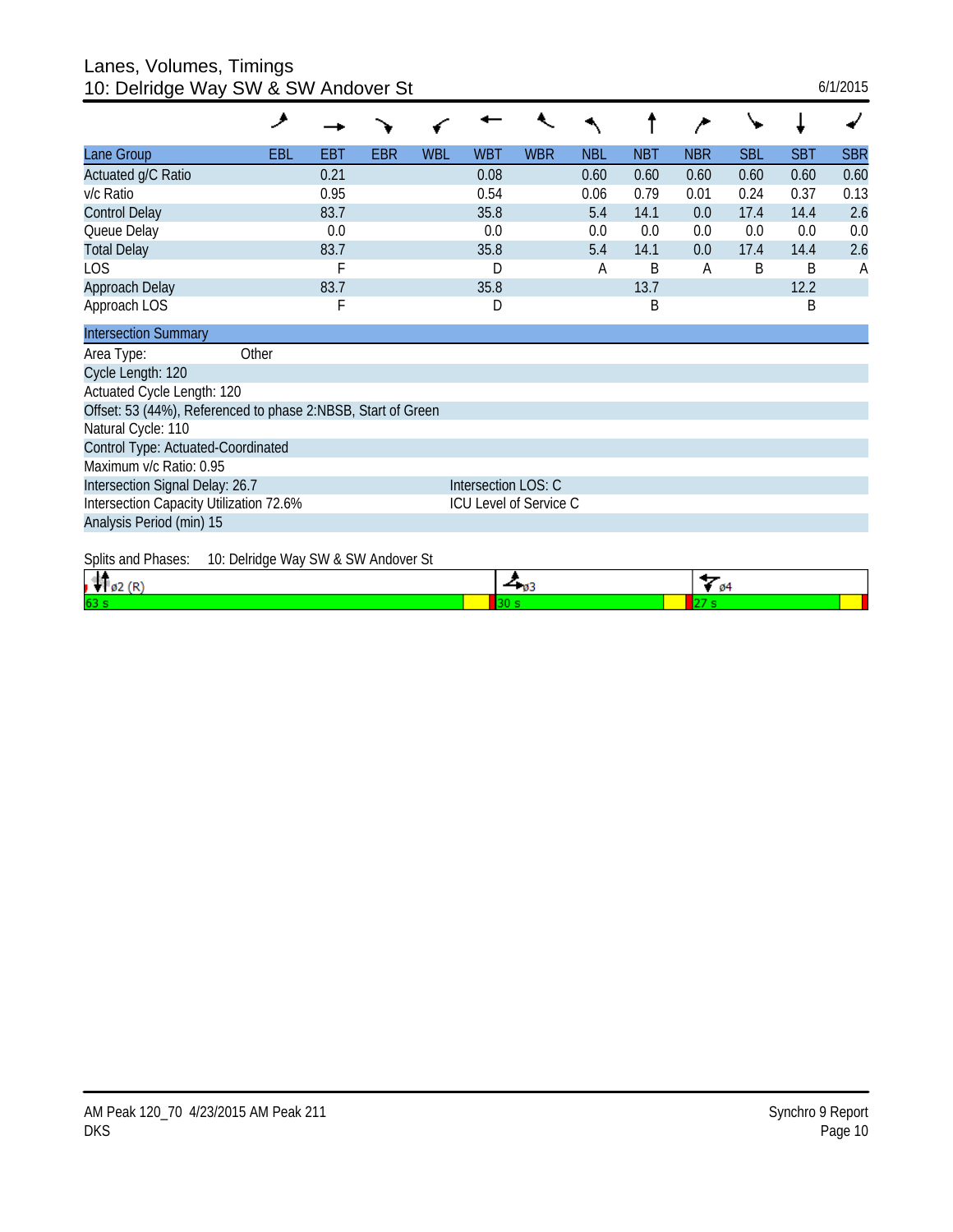#### Lanes, Volumes, Timings 13: Delridge Way SW & SW Genesee St 6/1/2015

|                         | ۸                |                  |              | t              | ↓                |                  |
|-------------------------|------------------|------------------|--------------|----------------|------------------|------------------|
| Lane Group              | EBL              | <b>EBR</b>       | <b>NBL</b>   | <b>NBT</b>     | <b>SBT</b>       | <b>SBR</b>       |
| Lane Configurations     | ٧                |                  | ۲            | ۰              | Þ                |                  |
| Traffic Volume (vph)    | 108              | 70               | 91           | 874            | 319              | $\, 8$           |
| Future Volume (vph)     | 108              | 70               | 91           | 874            | 319              | 8                |
| Ideal Flow (vphpl)      | 1900             | 1900             | 1900         | 1900           | 1900             | 1900             |
| Lane Width (ft)         | 9                | 12               | 12           | 12             | 12               | 12               |
| Grade (%)               | 0%               |                  |              | 0%             | 0%               |                  |
| Storage Length (ft)     | $\boldsymbol{0}$ | $\mathbf 0$      | 130          |                |                  | 0                |
| Storage Lanes           | $\mathbf{1}$     | $\boldsymbol{0}$ | $\mathbf{1}$ |                |                  | $\boldsymbol{0}$ |
| Taper Length (ft)       | 25               |                  | 25           |                |                  |                  |
| Lane Util. Factor       | 1.00             | 1.00             | 1.00         | 1.00           | 1.00             | 1.00             |
| Ped Bike Factor         | 0.97             |                  | 0.99         |                | 1.00             |                  |
| Frt                     | 0.947            |                  |              |                | 0.997            |                  |
| <b>Flt Protected</b>    | 0.971            |                  | 0.950        |                |                  |                  |
| Satd. Flow (prot)       | 1503             | $\boldsymbol{0}$ | 1736         | 1827           | 1802             | $\boldsymbol{0}$ |
| <b>Flt Permitted</b>    |                  |                  |              |                |                  |                  |
|                         | 0.971            |                  | 0.498        |                |                  |                  |
| Satd. Flow (perm)       | 1475             | $\boldsymbol{0}$ | 904          | 1827           | 1802             | $\boldsymbol{0}$ |
| Right Turn on Red       |                  | Yes              |              |                |                  | Yes              |
| Satd. Flow (RTOR)       | 25               |                  |              |                | $\overline{2}$   |                  |
| Link Speed (mph)        | 30               |                  |              | 35             | 35               |                  |
| Link Distance (ft)      | 389              |                  |              | 675            | 1035             |                  |
| Travel Time (s)         | 8.8              |                  |              | 13.1           | 20.2             |                  |
| Confl. Peds. (#/hr)     | 10               | 6                | 3            |                |                  | 3                |
| Confl. Bikes (#/hr)     |                  |                  |              |                |                  |                  |
| Peak Hour Factor        | 0.72             | 0.72             | 0.67         | 0.67           | 0.89             | 0.89             |
| <b>Growth Factor</b>    | 100%             | 100%             | 100%         | 100%           | 100%             | 100%             |
| Heavy Vehicles (%)      | 3%               | 3%               | 4%           | 4%             | 5%               | 5%               |
| Bus Blockages (#/hr)    | $\boldsymbol{0}$ | $\mathbf 0$      | $\theta$     | $\overline{0}$ | $\mathbf{0}$     | $\mathbf 0$      |
| Parking (#/hr)          |                  |                  |              |                |                  |                  |
| Mid-Block Traffic (%)   | 0%               |                  |              | 0%             | 0%               |                  |
| Adj. Flow (vph)         | 150              | 97               | 136          | 1304           | 358              | 9                |
| Shared Lane Traffic (%) |                  |                  |              |                |                  |                  |
| Lane Group Flow (vph)   | 247              | $\mathbf 0$      | 136          | 1304           | 367              | $\boldsymbol{0}$ |
| Turn Type               | Prot             |                  | $D.P+P$      | <b>NA</b>      | <b>NA</b>        |                  |
| <b>Protected Phases</b> | $\overline{4}$   |                  | 5            | $\overline{2}$ | 6                |                  |
| <b>Permitted Phases</b> |                  |                  | 6            |                |                  |                  |
| <b>Detector Phase</b>   | $\overline{4}$   |                  | 5            | $\overline{2}$ | $\boldsymbol{6}$ |                  |
| Switch Phase            |                  |                  |              |                |                  |                  |
|                         |                  |                  |              |                |                  |                  |
| Minimum Initial (s)     | 7.0              |                  | 5.0          | 7.0            | 7.0              |                  |
| Minimum Split (s)       | 23.5             |                  | 12.0         | 17.0           | 17.0             |                  |
| Total Split (s)         | 32.0             |                  | 17.0         | 88.0           | 71.0             |                  |
| Total Split (%)         | 26.7%            |                  | 14.2%        | 73.3%          | 59.2%            |                  |
| Yellow Time (s)         | 3.5              |                  | 4.0          | 4.0            | $4.0\,$          |                  |
| All-Red Time (s)        | 1.0              |                  | 0.0          | 1.0            | 1.0              |                  |
| Lost Time Adjust (s)    | 0.0              |                  | 0.0          | 0.0            | 0.0              |                  |
| Total Lost Time (s)     | 4.5              |                  | 4.0          | 5.0            | 5.0              |                  |
| Lead/Lag                |                  |                  | Lead         |                | Lag              |                  |
| Lead-Lag Optimize?      |                  |                  |              |                |                  |                  |
| <b>Recall Mode</b>      |                  |                  | None         | C-Max          | C-Max            |                  |
| Act Effct Green (s)     | None             |                  |              |                |                  |                  |

AM Peak 120\_70 4/23/2015 AM Peak 211 DKS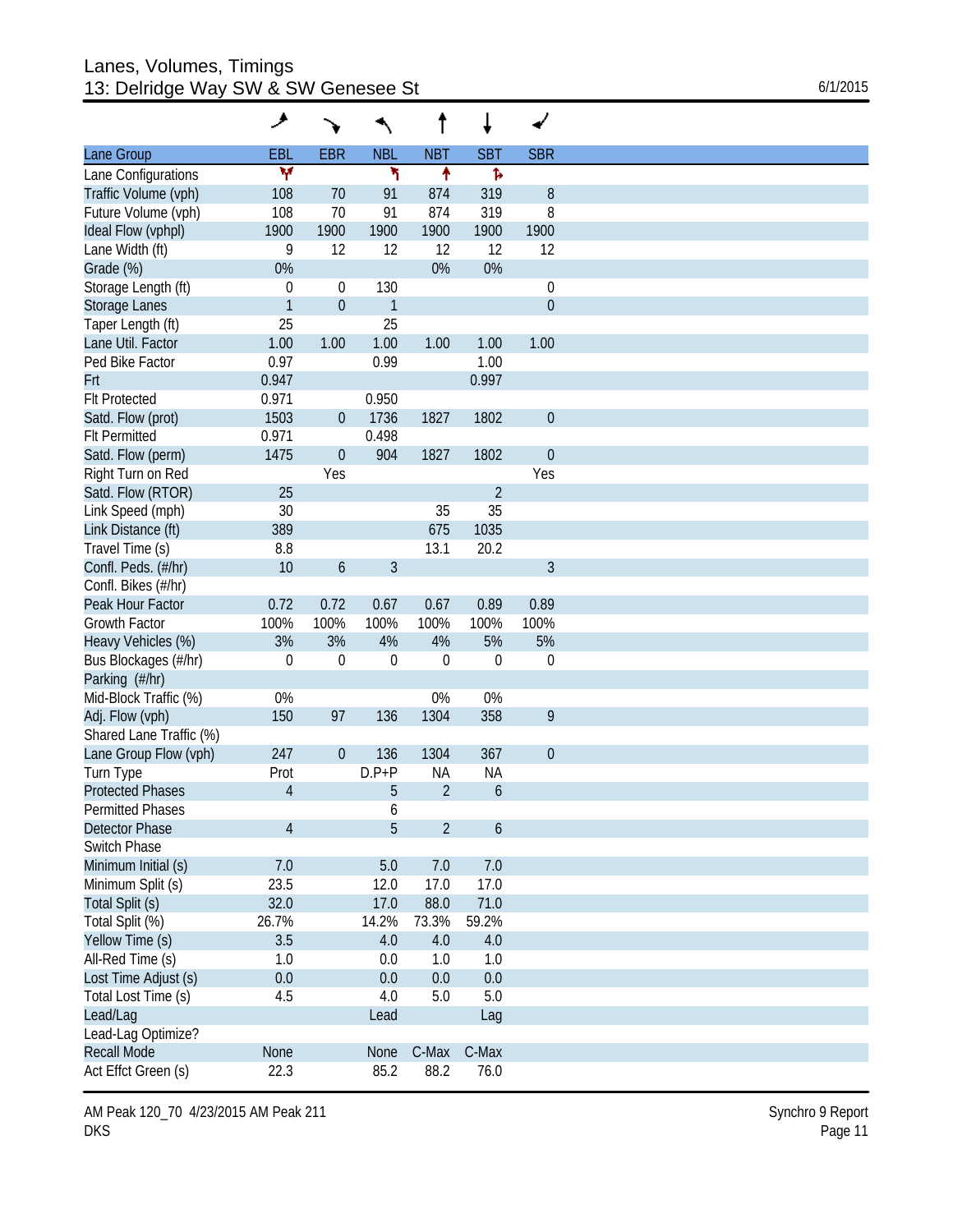## Lanes, Volumes, Timings 13: Delridge Way SW & SW Genesee St 6/1/2015

| Lane Group           | <b>EBL</b> | <b>EBR</b> | <b>NBL</b> | <b>NBT</b> | <b>SBT</b> | <b>SBR</b> |
|----------------------|------------|------------|------------|------------|------------|------------|
| Actuated g/C Ratio   | 0.19       |            | 0.71       | 0.74       | 0.63       |            |
| v/c Ratio            | 0.83       |            | 0.19       | 0.97       | 0.32       |            |
| <b>Control Delay</b> | 64.0       |            | 5.4        | 32.0       | 14.0       |            |
| Queue Delay          | 0.0        |            | 0.0        | 0.0        | 0.0        |            |
| <b>Total Delay</b>   | 64.0       |            | 5.4        | 32.0       | 14.0       |            |
| LOS                  | E          |            | А          | С          | B          |            |
| Approach Delay       | 64.0       |            |            | 29.5       | 14.0       |            |
| Approach LOS         | Ε          |            |            | С          | B          |            |

| <b>Intersection Summary</b>                                            |                        |
|------------------------------------------------------------------------|------------------------|
| Other<br>Area Type:                                                    |                        |
| Cycle Length: 120                                                      |                        |
| Actuated Cycle Length: 120                                             |                        |
| Offset: 18 (15%), Referenced to phase 2:NBT and 6:NBSB, Start of Green |                        |
| Natural Cycle: 100                                                     |                        |
| Control Type: Actuated-Coordinated                                     |                        |
| Maximum v/c Ratio: 0.97                                                |                        |
| Intersection Signal Delay: 30.9                                        | Intersection LOS: C    |
| Intersection Capacity Utilization 65.4%                                | ICU Level of Service C |
| Analysis Period (min) 15                                               |                        |

Splits and Phases: 13: Delridge Way SW & SW Genesee St

| $\varnothing$ 2 (R) |                   | ø4 |
|---------------------|-------------------|----|
| 88 s                |                   |    |
| - 55<br>טעי         | $\emptyset$ 6 (R) |    |
| 477                 |                   |    |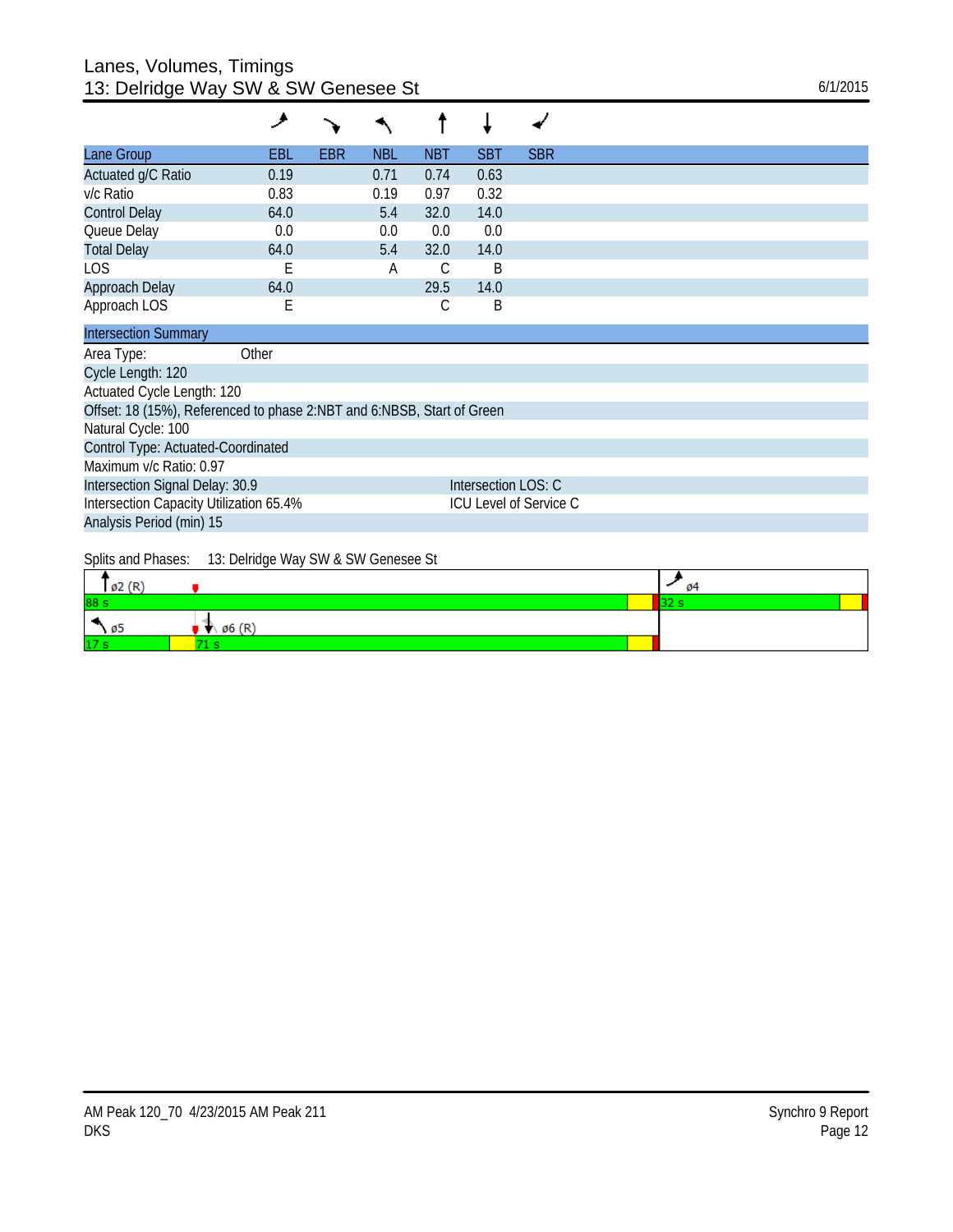#### Lanes, Volumes, Timings 16: Delridge Way SW & SW Oregon St 6/1/2015

|  |  | 6/1/2015 |  |
|--|--|----------|--|
|--|--|----------|--|

|                         |                  | ₹                |                |                |            |             |
|-------------------------|------------------|------------------|----------------|----------------|------------|-------------|
| Lane Group              | <b>WBL</b>       | <b>WBR</b>       | <b>NBT</b>     | <b>NBR</b>     | <b>SBL</b> | <b>SBT</b>  |
| Lane Configurations     | ۷                |                  | ۰              | ۴              | ۲          | ۰           |
| Traffic Volume (vph)    | 27               | 229              | 627            | 46             | 246        | 331         |
| Future Volume (vph)     | 27               | 229              | 627            | 46             | 246        | 331         |
| Ideal Flow (vphpl)      | 1900             | 1900             | 1900           | 1900           | 1900       | 1900        |
| Lane Width (ft)         | 12               | 12               | 12             | 12             | 12         | 12          |
| Grade (%)               | 0%               |                  | 0%             |                |            | 0%          |
| Storage Length (ft)     | $\boldsymbol{0}$ | 0                |                | 50             | 210        |             |
| Storage Lanes           | $\mathbf{1}$     | $\boldsymbol{0}$ |                | $\mathbf{1}$   | 1          |             |
| Taper Length (ft)       | 25               |                  |                |                | 25         |             |
| Lane Util. Factor       | 1.00             | 1.00             | 1.00           | 1.00           | 1.00       | 1.00        |
| Ped Bike Factor         |                  |                  |                | 0.91           |            |             |
|                         |                  |                  |                |                |            |             |
| Frt                     | 0.879            |                  |                | 0.850          |            |             |
| <b>Flt Protected</b>    | 0.995            |                  |                |                | 0.950      |             |
| Satd. Flow (prot)       | 1613             | $\boldsymbol{0}$ | 1827           | 1553           | 1736       | 1827        |
| <b>FIt Permitted</b>    | 0.995            |                  |                |                | 0.327      |             |
| Satd. Flow (perm)       | 1613             | $\boldsymbol{0}$ | 1827           | 1418           | 597        | 1827        |
| Right Turn on Red       |                  | Yes              |                | Yes            |            |             |
| Satd. Flow (RTOR)       | 260              |                  |                | 18             |            |             |
| Link Speed (mph)        | 30               |                  | 35             |                |            | 35          |
| Link Distance (ft)      | 157              |                  | 3358           |                |            | 675         |
| Travel Time (s)         | 3.6              |                  | 65.4           |                |            | 13.1        |
| Confl. Peds. (#/hr)     |                  |                  |                | 13             | 13         |             |
| Confl. Bikes (#/hr)     |                  |                  |                | 1              |            |             |
| Peak Hour Factor        | 0.88             | 0.88             | 0.90           | 0.90           | 0.94       | 0.94        |
| <b>Growth Factor</b>    | 100%             | 100%             | 100%           | 100%           | 100%       | 100%        |
| Heavy Vehicles (%)      | 3%               | 3%               | 4%             | 4%             | 4%         | 4%          |
| Bus Blockages (#/hr)    | $\mathbf 0$      | $\mathbf 0$      | $\theta$       | $\mathbf 0$    | $\theta$   | $\mathbf 0$ |
|                         |                  |                  |                |                |            |             |
| Parking (#/hr)          |                  |                  |                |                |            |             |
| Mid-Block Traffic (%)   | 0%               |                  | 0%             |                |            | 0%          |
| Adj. Flow (vph)         | 31               | 260              | 697            | 51             | 262        | 352         |
| Shared Lane Traffic (%) |                  |                  |                |                |            |             |
| Lane Group Flow (vph)   | 291              | $\boldsymbol{0}$ | 697            | 51             | 262        | 352         |
| Turn Type               | Prot             |                  | NA             | Perm           | $D.P+P$    | <b>NA</b>   |
| <b>Protected Phases</b> | 4                |                  | $\overline{2}$ |                | 1          | 6           |
| <b>Permitted Phases</b> |                  |                  |                | 2              | 2          |             |
| Detector Phase          | 4                |                  | $\overline{2}$ | $\overline{2}$ | 1          | 6           |
| Switch Phase            |                  |                  |                |                |            |             |
| Minimum Initial (s)     | 7.0              |                  | 7.0            | 7.0            | 5.0        | 7.0         |
| Minimum Split (s)       | 12.0             |                  | 18.0           | 18.0           | 9.0        | 18.0        |
| Total Split (s)         | 25.0             |                  | 81.0           | 81.0           | 14.0       | 95.0        |
| Total Split (%)         | 20.8%            |                  | 67.5%          | 67.5%          | 11.7%      | 79.2%       |
| Yellow Time (s)         | 3.5              |                  | 4.0            | 4.0            | 4.0        | 4.0         |
| All-Red Time (s)        | 1.0              |                  | 1.0            | 1.0            | 0.0        | 1.0         |
|                         |                  |                  |                |                |            |             |
| Lost Time Adjust (s)    | 0.0              |                  | 0.0            | 0.0            | 0.0        | 0.0         |
| Total Lost Time (s)     | 4.5              |                  | 5.0            | 5.0            | 4.0        | 5.0         |
| Lead/Lag                |                  |                  | Lag            | Lag            | Lead       |             |
| Lead-Lag Optimize?      |                  |                  |                |                |            |             |
| <b>Recall Mode</b>      | None             |                  | C-Max          | C-Max          | None       | C-Max       |
| Act Effct Green (s)     | 10.6             |                  | 86.9           | 86.9           | 96.9       | 99.9        |

AM Peak 120\_70 4/23/2015 AM Peak 211 DKS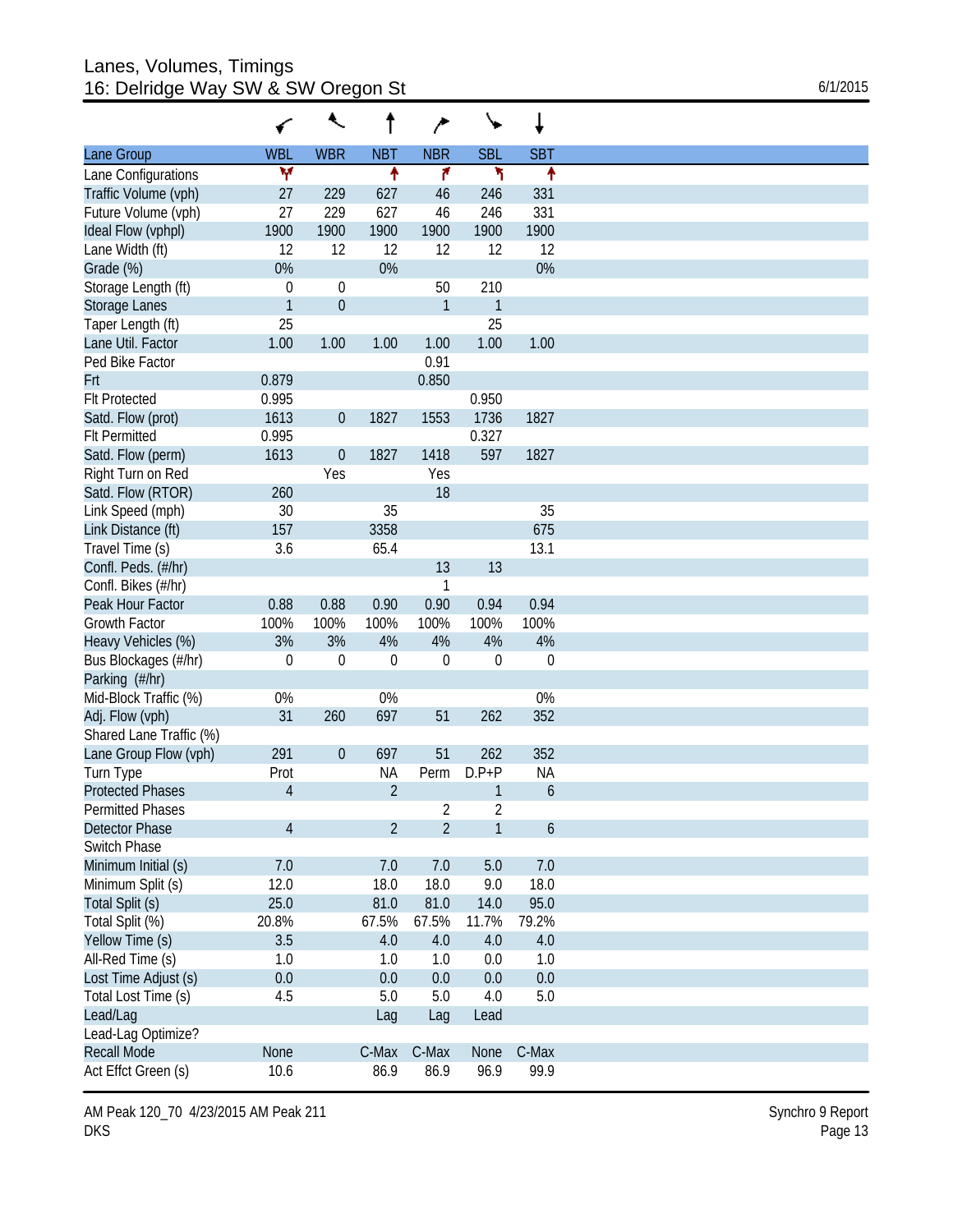## Lanes, Volumes, Timings 16: Delridge Way SW & SW Oregon St 6/1/2015

| <b>WBL</b>                              | <b>WBR</b> | <b>NBT</b> | <b>NBR</b> | <b>SBL</b> | <b>SBT</b>                                                                                                                     |
|-----------------------------------------|------------|------------|------------|------------|--------------------------------------------------------------------------------------------------------------------------------|
| 0.09                                    |            | 0.72       | 0.72       | 0.81       | 0.83                                                                                                                           |
| 0.77                                    |            | 0.53       | 0.05       | 0.46       | 0.23                                                                                                                           |
| 22.9                                    |            | 10.2       | 4.7        | 6.5        | 2.7                                                                                                                            |
| 0.3                                     |            | 0.1        | 0.0        | 0.0        | 0.0                                                                                                                            |
| 23.1                                    |            | 10.3       | 4.7        | 6.5        | 2.7                                                                                                                            |
| С                                       |            | B          | A          | A          | A                                                                                                                              |
| 23.1                                    |            | 10.0       |            |            | 4.3                                                                                                                            |
| С                                       |            | Α          |            |            | Α                                                                                                                              |
|                                         |            |            |            |            |                                                                                                                                |
| Other                                   |            |            |            |            |                                                                                                                                |
|                                         |            |            |            |            |                                                                                                                                |
| Actuated Cycle Length: 120              |            |            |            |            |                                                                                                                                |
|                                         |            |            |            |            |                                                                                                                                |
|                                         |            |            |            |            |                                                                                                                                |
| Control Type: Actuated-Coordinated      |            |            |            |            |                                                                                                                                |
|                                         |            |            |            |            |                                                                                                                                |
| Intersection Signal Delay: 10.2         |            |            |            |            |                                                                                                                                |
| Intersection Capacity Utilization 73.5% |            |            |            |            |                                                                                                                                |
|                                         |            |            |            |            | Offset: 30 (25%), Referenced to phase 2:NBSB and 6:SBT, Start of Green<br>Intersection LOS: B<br><b>ICU Level of Service D</b> |

Analysis Period (min) 15

### Splits and Phases: 16: Delridge Way SW & SW Oregon St

| ுப                | $\mathfrak{g}_2(\mathbb{R})$ | $\sqrt{94}$ |  |
|-------------------|------------------------------|-------------|--|
| 14 <sub>s</sub>   |                              |             |  |
| $\emptyset$ 6 (R) |                              |             |  |
| 95s               |                              |             |  |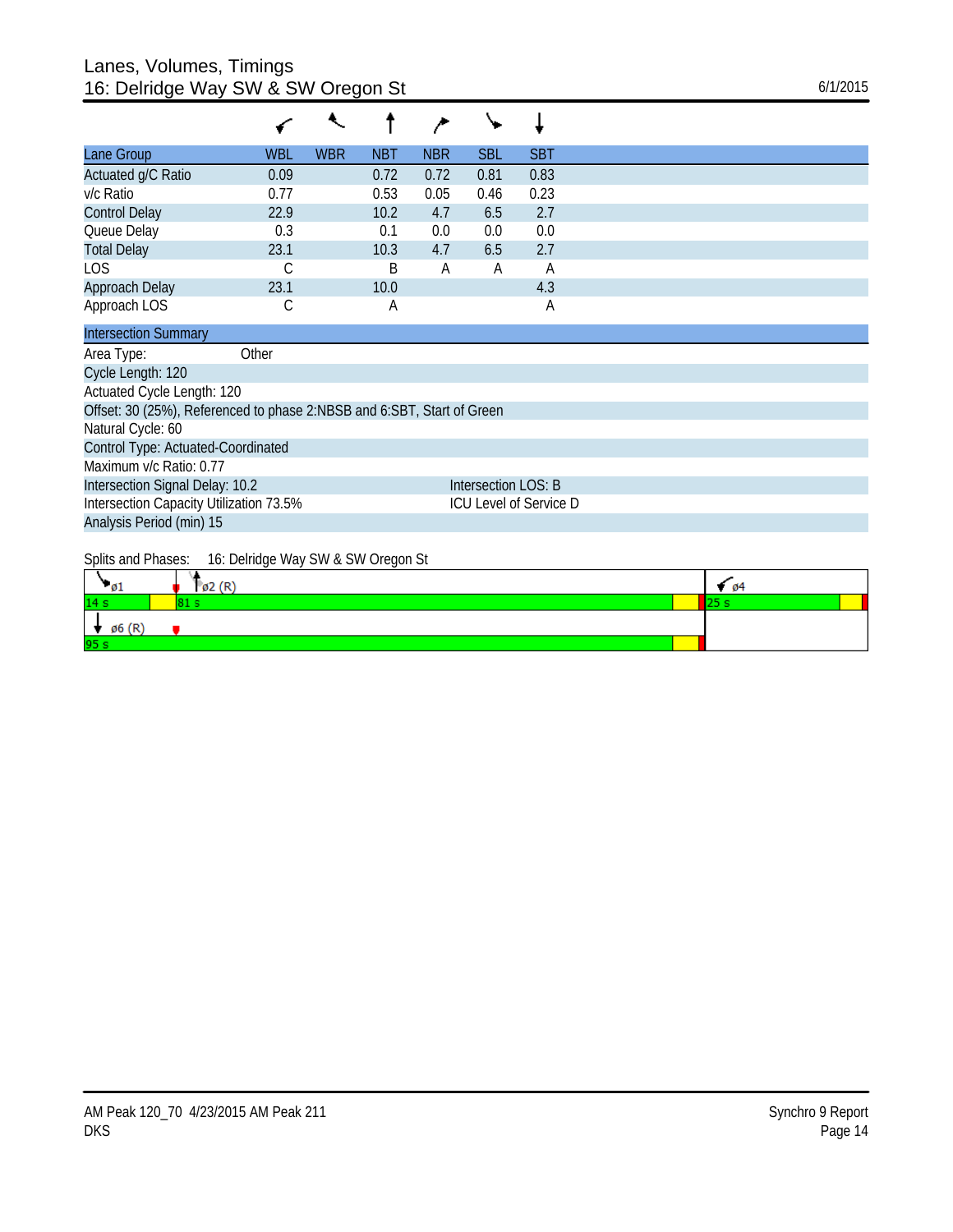#### Lanes, Volumes, Timings 18: Delridge Way SW & SW Brandon St 6/1/2015

|  | 6/1/2015 |  |
|--|----------|--|
|  |          |  |

|                         | ۶              |                |                |                |                  |                  |                |                |                  |                |                |                  |
|-------------------------|----------------|----------------|----------------|----------------|------------------|------------------|----------------|----------------|------------------|----------------|----------------|------------------|
| Lane Group              | EBL            | EBT            | <b>EBR</b>     | <b>WBL</b>     | <b>WBT</b>       | <b>WBR</b>       | <b>NBL</b>     | <b>NBT</b>     | <b>NBR</b>       | <b>SBL</b>     | <b>SBT</b>     | <b>SBR</b>       |
| Lane Configurations     |                | Ф              |                |                | Ф                |                  | ۲              | ħ              |                  | ۳              | Þ              |                  |
| Traffic Volume (vph)    | 68             | $\overline{2}$ | 23             | 1              | 3                | 12               | 11             | 664            | $\overline{2}$   | 2              | 307            | 18               |
| Future Volume (vph)     | 68             | $\overline{2}$ | 23             | 1              | 3                | 12               | 11             | 664            | $\overline{2}$   | 2              | 307            | 18               |
| Ideal Flow (vphpl)      | 1900           | 1900           | 1900           | 1900           | 1900             | 1900             | 1900           | 1900           | 1900             | 1900           | 1900           | 1900             |
| Lane Width (ft)         | 12             | 12             | 12             | 12             | 12               | 12               | 12             | 12             | 12               | 12             | 12             | 12               |
| Grade (%)               |                | 0%             |                |                | 0%               |                  |                | 0%             |                  |                | 0%             |                  |
| Storage Length (ft)     | $\theta$       |                | $\Omega$       | $\theta$       |                  | 0                | 100            |                | 0                | 100            |                | 0                |
| <b>Storage Lanes</b>    | $\mathbf{0}$   |                | $\overline{0}$ | $\theta$       |                  | $\boldsymbol{0}$ | 1              |                | $\boldsymbol{0}$ | 1              |                | $\mathbf 0$      |
| Taper Length (ft)       | 25             |                |                | 25             |                  |                  | 25             |                |                  | 25             |                |                  |
| Lane Util. Factor       | 1.00           | 1.00           | 1.00           | 1.00           | 1.00             | 1.00             | 1.00           | 1.00           | 1.00             | 1.00           | 1.00           | 1.00             |
| Ped Bike Factor         |                | 0.98           |                |                | 0.98             |                  | 0.99           | 1.00           |                  |                | 1.00           |                  |
| Frt                     |                | 0.966          |                |                | 0.894            |                  |                |                |                  |                | 0.992          |                  |
| <b>Flt Protected</b>    |                | 0.965          |                |                | 0.998            |                  | 0.950          |                |                  | 0.950          |                |                  |
| Satd. Flow (prot)       | $\overline{0}$ | 1660           | $\theta$       | $\theta$       | 1624             | $\overline{0}$   | 1752           | 1844           | $\boldsymbol{0}$ | 1736           | 1807           | $\theta$         |
| <b>Flt Permitted</b>    |                | 0.769          |                |                | 0.989            |                  | 0.520          |                |                  | 0.333          |                |                  |
| Satd. Flow (perm)       | $\overline{0}$ | 1314           | $\theta$       | $\theta$       | 1607             | $\boldsymbol{0}$ | 946            | 1844           | $\boldsymbol{0}$ | 608            | 1807           | $\overline{0}$   |
| Right Turn on Red       |                |                | Yes            |                |                  | Yes              |                |                | Yes              |                |                | Yes              |
| Satd. Flow (RTOR)       |                | 26             |                |                | 18               |                  |                |                |                  |                | 7              |                  |
| Link Speed (mph)        |                | 25             |                |                | 25               |                  |                | 35             |                  |                | 35             |                  |
| Link Distance (ft)      |                | 556            |                |                | 356              |                  |                | 1325           |                  |                | 3358           |                  |
| Travel Time (s)         |                | 15.2           |                |                | 9.7              |                  |                | 25.8           |                  |                | 65.4           |                  |
| Confl. Peds. (#/hr)     | 6              |                | 29             | 29             |                  | $\boldsymbol{6}$ | 10             |                | 11               | 11             |                | 10               |
| Confl. Bikes (#/hr)     |                |                |                |                |                  |                  |                |                | 3                |                |                |                  |
| Peak Hour Factor        | 0.83           | 0.83           | 0.83           | 0.68           | 0.68             | 0.68             | 0.90           | 0.90           | 0.90             | 0.79           | 0.79           | 0.79             |
| <b>Growth Factor</b>    | 100%           | 100%           | 100%           | 100%           | 100%             | 100%             | 100%           | 100%           | 100%             | 100%           | 100%           | 100%             |
| Heavy Vehicles (%)      | 5%             | 5%             | 5%             | 2%             | 2%               | 2%               | 3%             | 3%             | 3%               | 4%             | 4%             | 4%               |
| Bus Blockages (#/hr)    | $\mathbf 0$    | 0              | $\mathbf 0$    | $\mathbf 0$    | $\boldsymbol{0}$ | $\boldsymbol{0}$ | $\mathbf 0$    | $\mathbf 0$    | $\boldsymbol{0}$ | 0              | $\mathbf 0$    | $\boldsymbol{0}$ |
| Parking (#/hr)          |                |                |                |                |                  |                  |                |                |                  |                |                |                  |
| Mid-Block Traffic (%)   |                | 0%             |                |                | 0%               |                  |                | 0%             |                  |                | 0%             |                  |
| Adj. Flow (vph)         | 82             | $\overline{2}$ | 28             | 1              | $\overline{4}$   | 18               | 12             | 738            | $\overline{2}$   | 3              | 389            | 23               |
| Shared Lane Traffic (%) |                |                |                |                |                  |                  |                |                |                  |                |                |                  |
| Lane Group Flow (vph)   | $\theta$       | 112            | $\theta$       | $\theta$       | 23               | $\boldsymbol{0}$ | 12             | 740            | $\boldsymbol{0}$ | 3              | 412            | $\theta$         |
| Turn Type               | Perm           | <b>NA</b>      |                | Perm           | <b>NA</b>        |                  | Perm           | <b>NA</b>      |                  | Perm           | <b>NA</b>      |                  |
| <b>Protected Phases</b> |                | 4              |                |                | $\overline{4}$   |                  |                | $\overline{2}$ |                  |                | $\overline{2}$ |                  |
| <b>Permitted Phases</b> | 4              |                |                | $\overline{4}$ |                  |                  | 2              |                |                  | 2              |                |                  |
| <b>Detector Phase</b>   | $\overline{4}$ | $\overline{4}$ |                | $\overline{4}$ | $\overline{4}$   |                  | $\overline{2}$ | $\overline{2}$ |                  | $\overline{2}$ | $\overline{2}$ |                  |
| Switch Phase            |                |                |                |                |                  |                  |                |                |                  |                |                |                  |
| Minimum Initial (s)     | 7.0            | 7.0            |                | 7.0            | 7.0              |                  | 7.0            | 7.0            |                  | 7.0            | 7.0            |                  |
| Minimum Split (s)       | 27.0           | 27.0           |                | 27.0           | 27.0             |                  | 17.0           | 17.0           |                  | 17.0           | 17.0           |                  |
| Total Split (s)         | 27.0           | 27.0           |                | 27.0           | 27.0             |                  | 43.0           | 43.0           |                  | 43.0           | 43.0           |                  |
| Total Split (%)         | 38.6%          | 38.6%          |                | 38.6%          | 38.6%            |                  | 61.4%          | 61.4%          |                  | 61.4%          | 61.4%          |                  |
| Yellow Time (s)         | 3.0            | 3.0            |                | 3.0            | 3.0              |                  | 4.0            | $4.0$          |                  | 4.0            | 4.0            |                  |
| All-Red Time (s)        | 1.0            | 1.0            |                | 1.0            | 1.0              |                  | 1.0            | 1.0            |                  | 1.0            | 1.0            |                  |
| Lost Time Adjust (s)    |                | 0.0            |                |                | 0.0              |                  | 0.0            | $0.0\,$        |                  | 0.0            | 0.0            |                  |
| Total Lost Time (s)     |                | 4.0            |                |                | 4.0              |                  | 5.0            | $5.0$          |                  | 5.0            | 5.0            |                  |
| Lead/Lag                |                |                |                |                |                  |                  |                |                |                  |                |                |                  |
| Lead-Lag Optimize?      |                |                |                |                |                  |                  |                |                |                  |                |                |                  |
| <b>Recall Mode</b>      | None           | None           |                | None           | None             |                  | C-Max          | C-Max          |                  | C-Max          | C-Max          |                  |
| Act Effct Green (s)     |                | 9.6            |                |                | 9.6              |                  | 54.6           | 54.6           |                  | 54.6           | 54.6           |                  |

AM Peak 120\_70 4/23/2015 AM Peak 211 DKS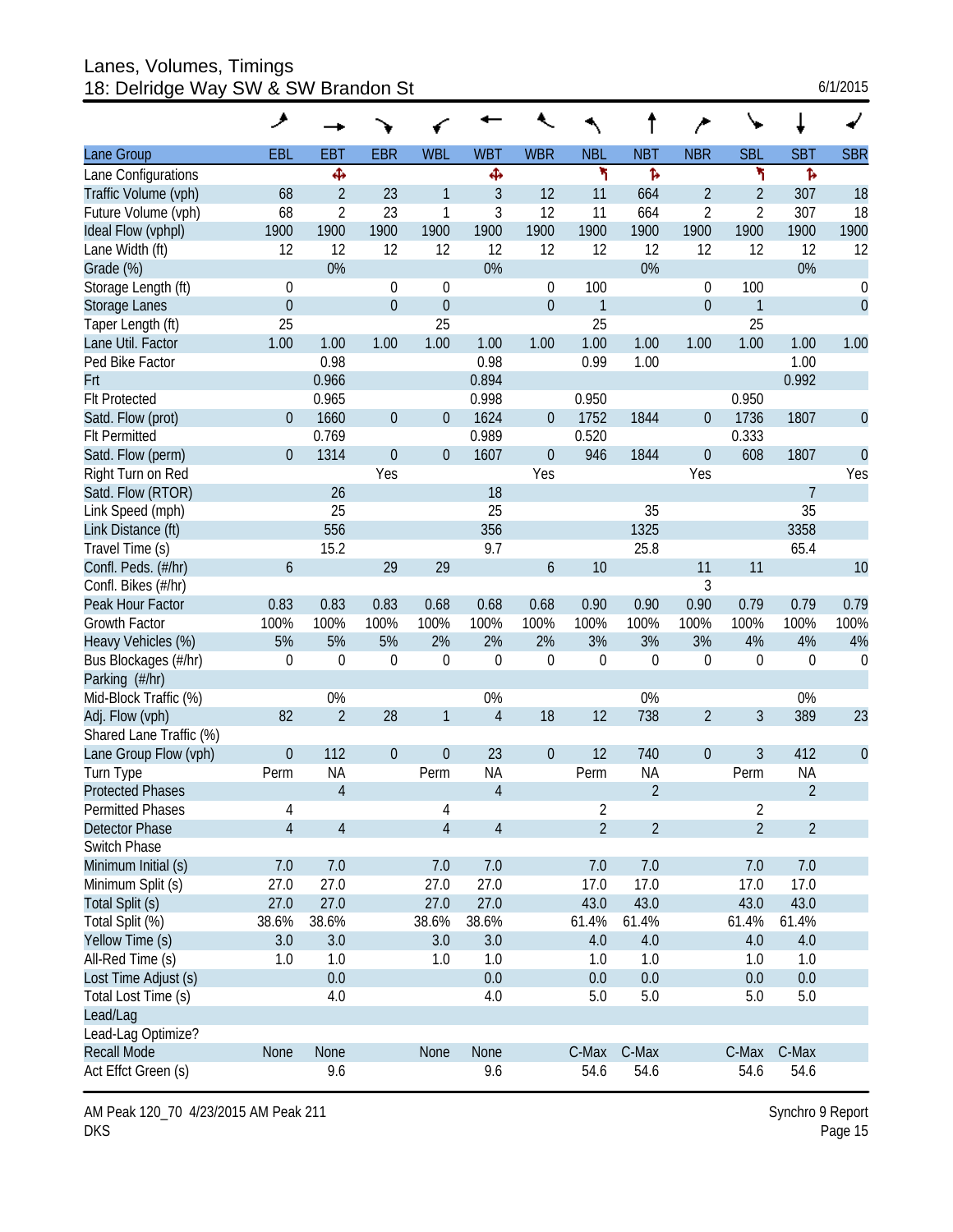#### Lanes, Volumes, Timings 18: Delridge Way SW & SW Brandon St 6/1/2015

| io. Domago way ow a ow Brandon ol                            |                                     |      |     |            |                        |            |            |            |            |            |            |            |
|--------------------------------------------------------------|-------------------------------------|------|-----|------------|------------------------|------------|------------|------------|------------|------------|------------|------------|
|                                                              | مر                                  |      |     |            |                        |            |            |            |            |            |            |            |
| Lane Group                                                   | EBL                                 | EBT  | EBR | <b>WBL</b> | <b>WBT</b>             | <b>WBR</b> | <b>NBL</b> | <b>NBT</b> | <b>NBR</b> | <b>SBL</b> | <b>SBT</b> | <b>SBR</b> |
| Actuated g/C Ratio                                           |                                     | 0.14 |     |            | 0.14                   |            | 0.78       | 0.78       |            | 0.78       | 0.78       |            |
| v/c Ratio                                                    |                                     | 0.56 |     |            | 0.10                   |            | 0.02       | 0.51       |            | 0.01       | 0.29       |            |
| <b>Control Delay</b>                                         |                                     | 32.2 |     |            | 14.4                   |            | 1.1        | 3.8        |            | 3.5        | 4.0        |            |
| Queue Delay                                                  |                                     | 0.0  |     |            | 0.0                    |            | 0.0        | 0.0        |            | 0.0        | 0.0        |            |
| <b>Total Delay</b>                                           |                                     | 32.2 |     |            | 14.4                   |            | 1.1        | 3.8        |            | 3.5        | 4.0        |            |
| LOS                                                          |                                     | C    |     |            | B                      |            | A          | A          |            | Α          | A          |            |
| Approach Delay                                               |                                     | 32.2 |     |            | 14.4                   |            |            | 3.7        |            |            | 4.0        |            |
| Approach LOS                                                 |                                     | С    |     |            | B                      |            |            | А          |            |            | A          |            |
| <b>Intersection Summary</b>                                  |                                     |      |     |            |                        |            |            |            |            |            |            |            |
| Area Type:                                                   | Other                               |      |     |            |                        |            |            |            |            |            |            |            |
| Cycle Length: 70                                             |                                     |      |     |            |                        |            |            |            |            |            |            |            |
| Actuated Cycle Length: 70                                    |                                     |      |     |            |                        |            |            |            |            |            |            |            |
| Offset: 44 (63%), Referenced to phase 2:NBSB, Start of Green |                                     |      |     |            |                        |            |            |            |            |            |            |            |
| Natural Cycle: 60                                            |                                     |      |     |            |                        |            |            |            |            |            |            |            |
| Control Type: Actuated-Coordinated                           |                                     |      |     |            |                        |            |            |            |            |            |            |            |
| Maximum v/c Ratio: 0.56                                      |                                     |      |     |            |                        |            |            |            |            |            |            |            |
| Intersection Signal Delay: 6.4                               |                                     |      |     |            | Intersection LOS: A    |            |            |            |            |            |            |            |
| Intersection Capacity Utilization 59.2%                      |                                     |      |     |            | ICU Level of Service B |            |            |            |            |            |            |            |
| Analysis Period (min) 15                                     |                                     |      |     |            |                        |            |            |            |            |            |            |            |
| Splits and Phases:                                           | 18: Delridge Way SW & SW Brandon St |      |     |            |                        |            |            |            |            |            |            |            |

| 43 |  |  |
|----|--|--|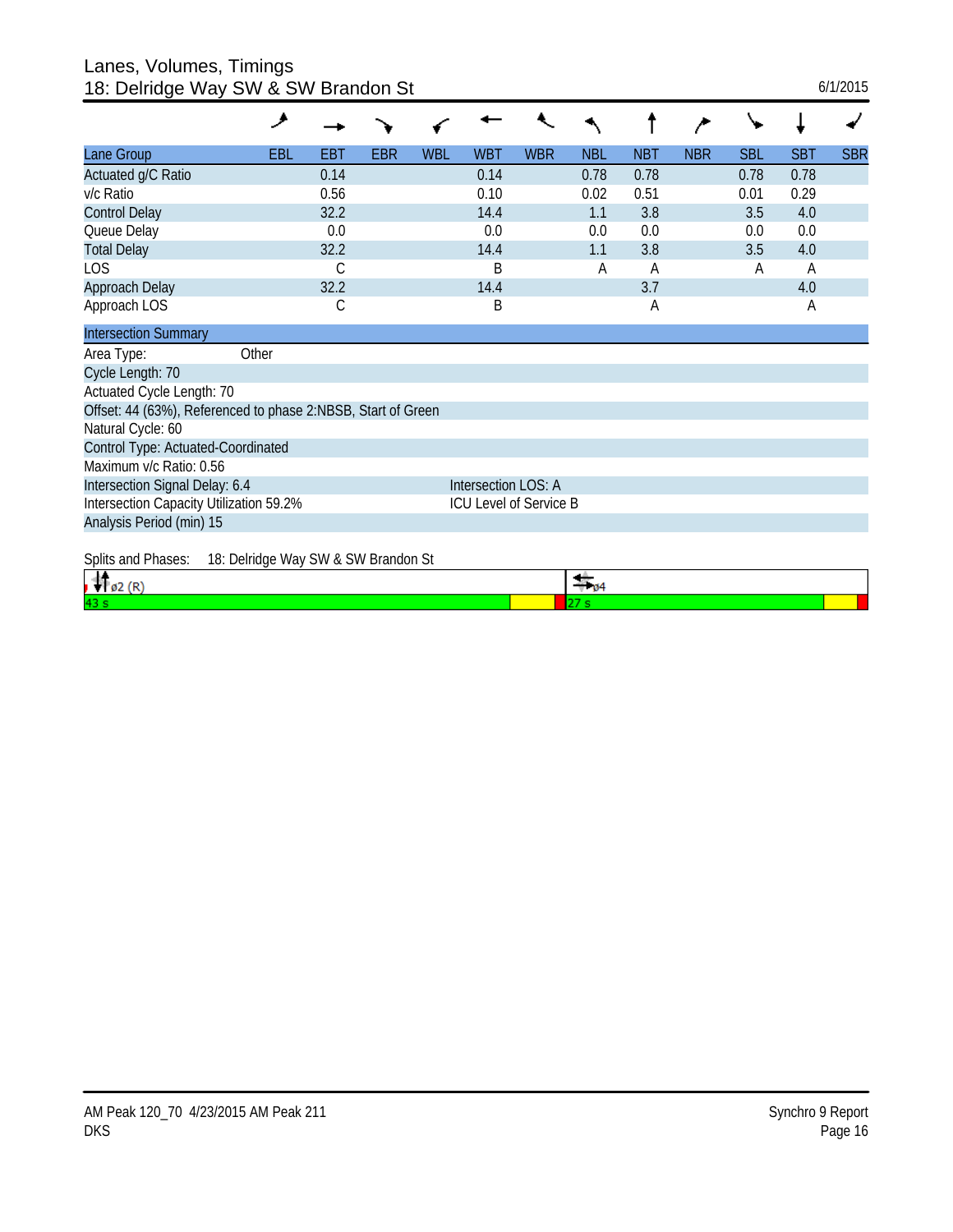Lanes, Volumes, Timings 21: Delridge Way SW & SW Juneau St 6/1/2015

| 6/1/2015 |  |
|----------|--|
|----------|--|

|                         | ᢣ              |                |                  |                |                  |                  |                |                  |                  |                |                |                  |
|-------------------------|----------------|----------------|------------------|----------------|------------------|------------------|----------------|------------------|------------------|----------------|----------------|------------------|
| Lane Group              | <b>EBL</b>     | EBT            | <b>EBR</b>       | <b>WBL</b>     | <b>WBT</b>       | <b>WBR</b>       | <b>NBL</b>     | <b>NBT</b>       | <b>NBR</b>       | <b>SBL</b>     | <b>SBT</b>     | <b>SBR</b>       |
| Lane Configurations     |                | Ф              |                  |                | Ф                |                  | ۲              | Þ                |                  | ۲              | ħ              |                  |
| Traffic Volume (vph)    | 8              | 3              | 16               | 15             | $\theta$         | 27               | 13             | 627              | 16               | 20             | 293            | 6                |
| Future Volume (vph)     | 8              | 3              | 16               | 15             | $\boldsymbol{0}$ | 27               | 13             | 627              | 16               | 20             | 293            | 6                |
| Ideal Flow (vphpl)      | 1900           | 1900           | 1900             | 1900           | 1900             | 1900             | 1900           | 1900             | 1900             | 1900           | 1900           | 1900             |
| Lane Width (ft)         | 12             | 16             | 12               | 12             | 12               | 12               | 12             | 12               | 12               | 12             | 12             | 12               |
| Grade (%)               |                | 0%             |                  |                | 0%               |                  |                | 0%               |                  |                | 0%             |                  |
| Storage Length (ft)     | $\theta$       |                | $\overline{0}$   | $\theta$       |                  | 0                | 100            |                  | 0                | 100            |                | 0                |
| <b>Storage Lanes</b>    | $\theta$       |                | $\mathbf 0$      | $\theta$       |                  | $\boldsymbol{0}$ | 1              |                  | $\boldsymbol{0}$ | 1              |                | $\mathbf 0$      |
| Taper Length (ft)       | 25             |                |                  | 25             |                  |                  | 25             |                  |                  | 25             |                |                  |
| Lane Util. Factor       | 1.00           | 1.00           | 1.00             | 1.00           | 1.00             | 1.00             | 1.00           | 1.00             | 1.00             | 1.00           | 1.00           | 1.00             |
| Ped Bike Factor         |                | 0.97           |                  |                | 0.97             |                  | 1.00           | 1.00             |                  |                | 1.00           |                  |
| Frt                     |                | 0.920          |                  |                | 0.913            |                  |                | 0.996            |                  |                | 0.997          |                  |
| <b>Flt Protected</b>    |                | 0.985          |                  |                | 0.982            |                  | 0.950          |                  |                  | 0.950          |                |                  |
| Satd. Flow (prot)       | $\overline{0}$ | 1728           | $\boldsymbol{0}$ | $\theta$       | 1601             | $\overline{0}$   | 1752           | 1835             | $\boldsymbol{0}$ | 1736           | 1821           | $\boldsymbol{0}$ |
| <b>Flt Permitted</b>    |                | 0.903          |                  |                | 0.864            |                  | 0.542          |                  |                  | 0.344          |                |                  |
| Satd. Flow (perm)       | $\overline{0}$ | 1577           | $\theta$         | $\theta$       | 1397             | $\boldsymbol{0}$ | 998            | 1835             | $\mathbf{0}$     | 628            | 1821           | $\overline{0}$   |
| Right Turn on Red       |                |                | Yes              |                |                  | Yes              |                |                  | Yes              |                |                | Yes              |
| Satd. Flow (RTOR)       |                | 26             |                  |                | 36               |                  |                | 3                |                  |                | $\overline{2}$ |                  |
| Link Speed (mph)        |                | 25             |                  |                | 25               |                  |                | 35               |                  |                | 35             |                  |
| Link Distance (ft)      |                | 492            |                  |                | 412              |                  |                | 2736             |                  |                | 1325           |                  |
| Travel Time (s)         |                | 13.4           |                  |                | 11.2             |                  |                | 53.3             |                  |                | 25.8           |                  |
| Confl. Peds. (#/hr)     | 9              |                | 14               | 14             |                  | 9                | 1              |                  | 14               | 14             |                | 1                |
| Confl. Bikes (#/hr)     |                |                |                  |                |                  |                  |                |                  |                  |                |                |                  |
| Peak Hour Factor        | 0.61           | 0.61           | 0.61             | 0.75           | 0.75             | 0.75             | 0.87           | 0.87             | 0.87             | 0.81           | 0.81           | 0.81             |
| Growth Factor           | 100%           | 100%           | 100%             | 100%           | 100%             | 100%             | 100%           | 100%             | 100%             | 100%           | 100%           | 100%             |
| Heavy Vehicles (%)      | 10%            | 10%            | 10%              | 4%             | 4%               | 4%               | 3%             | 3%               | 3%               | 4%             | 4%             | 4%               |
| Bus Blockages (#/hr)    | $\mathbf 0$    | $\mathbf 0$    | $\mathbf 0$      | $\mathbf 0$    | $\mathbf 0$      | $\boldsymbol{0}$ | $\mathbf 0$    | $\boldsymbol{0}$ | $\boldsymbol{0}$ | 0              | $\mathbf 0$    | $\boldsymbol{0}$ |
| Parking (#/hr)          |                |                |                  |                |                  |                  |                |                  |                  |                |                |                  |
| Mid-Block Traffic (%)   |                | 0%             |                  |                | 0%               |                  |                | 0%               |                  |                | 0%             |                  |
| Adj. Flow (vph)         | 13             | 5              | 26               | 20             | $\theta$         | 36               | 15             | 721              | 18               | 25             | 362            | $\overline{7}$   |
| Shared Lane Traffic (%) |                |                |                  |                |                  |                  |                |                  |                  |                |                |                  |
| Lane Group Flow (vph)   | $\theta$       | 44             | $\boldsymbol{0}$ | $\theta$       | 56               | $\boldsymbol{0}$ | 15             | 739              | $\boldsymbol{0}$ | 25             | 369            | $\theta$         |
| Turn Type               | Perm           | <b>NA</b>      |                  | Perm           | <b>NA</b>        |                  | Perm           | <b>NA</b>        |                  | Perm           | <b>NA</b>      |                  |
| <b>Protected Phases</b> |                | $\overline{4}$ |                  |                | $\overline{4}$   |                  |                | $\overline{2}$   |                  |                | $\overline{2}$ |                  |
| <b>Permitted Phases</b> | 4              |                |                  | 4              |                  |                  | 2              |                  |                  | 2              |                |                  |
| Detector Phase          | $\overline{4}$ | $\overline{4}$ |                  | $\overline{4}$ | $\overline{4}$   |                  | $\overline{2}$ | $\overline{2}$   |                  | $\overline{2}$ | $\overline{2}$ |                  |
| Switch Phase            |                |                |                  |                |                  |                  |                |                  |                  |                |                |                  |
| Minimum Initial (s)     | 7.0            | 7.0            |                  | 7.0            | 7.0              |                  | 7.0            | 7.0              |                  | 7.0            | 7.0            |                  |
| Minimum Split (s)       | 25.0           | 25.0           |                  | 25.0           | 25.0             |                  | 18.0           | 18.0             |                  | 18.0           | 18.0           |                  |
| Total Split (s)         | 25.0           | 25.0           |                  | 25.0           | 25.0             |                  | 45.0           | 45.0             |                  | 45.0           | 45.0           |                  |
| Total Split (%)         | 35.7%          | 35.7%          |                  | 35.7%          | 35.7%            |                  | 64.3%          | 64.3%            |                  | 64.3%          | 64.3%          |                  |
| Yellow Time (s)         | 3.5            | 3.5            |                  | 3.5            | 3.5              |                  | 4.0            | 4.0              |                  | 4.0            | 4.0            |                  |
| All-Red Time (s)        | 1.0            | 1.0            |                  | 1.0            | 1.0              |                  | 1.0            | 1.0              |                  | 1.0            | 1.0            |                  |
| Lost Time Adjust (s)    |                | 0.0            |                  |                | 0.0              |                  | 0.0            | 0.0              |                  | 0.0            | 0.0            |                  |
| Total Lost Time (s)     |                | 4.5            |                  |                | 4.5              |                  | 5.0            | 5.0              |                  | 5.0            | 5.0            |                  |
| Lead/Lag                |                |                |                  |                |                  |                  |                |                  |                  |                |                |                  |
| Lead-Lag Optimize?      |                |                |                  |                |                  |                  |                |                  |                  |                |                |                  |
| <b>Recall Mode</b>      | None           | None           |                  | None           | None             |                  | C-Max          | C-Max            |                  | C-Max          | C-Max          |                  |
| Act Effct Green (s)     |                | 7.3            |                  |                | 7.3              |                  | 56.5           | 56.5             |                  | 56.5           | 56.5           |                  |

AM Peak 120\_70 4/23/2015 AM Peak 211 DKS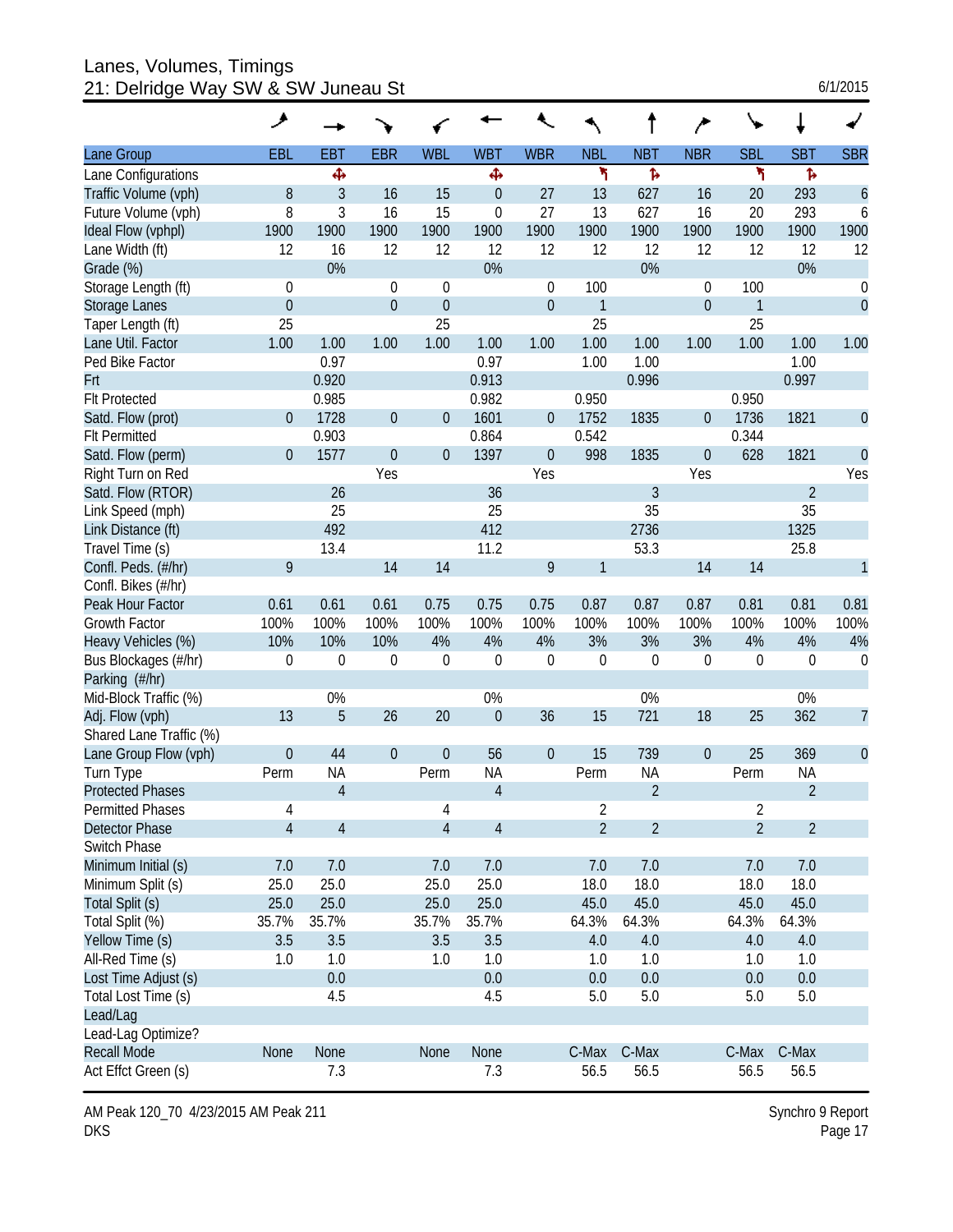Lanes, Volumes, Timings 21: Delridge Way SW & SW Juneau St 6/1/2015

| 21. Doniago way ow a ow canoad or                            |                                    |      |            |            |                        |            |            |            |            |            |            |            |
|--------------------------------------------------------------|------------------------------------|------|------------|------------|------------------------|------------|------------|------------|------------|------------|------------|------------|
|                                                              | و                                  |      |            |            |                        |            |            |            |            |            |            |            |
| Lane Group                                                   | EBL                                | EBT  | <b>EBR</b> | <b>WBL</b> | <b>WBT</b>             | <b>WBR</b> | <b>NBL</b> | <b>NBT</b> | <b>NBR</b> | <b>SBL</b> | <b>SBT</b> | <b>SBR</b> |
| Actuated g/C Ratio                                           |                                    | 0.10 |            |            | 0.10                   |            | 0.81       | 0.81       |            | 0.81       | 0.81       |            |
| v/c Ratio                                                    |                                    | 0.23 |            |            | 0.31                   |            | 0.02       | 0.50       |            | 0.05       | 0.25       |            |
| <b>Control Delay</b>                                         |                                    | 19.8 |            |            | 20.0                   |            | 1.2        | 4.7        |            | 4.2        | 5.6        |            |
| Queue Delay                                                  |                                    | 0.0  |            |            | 0.0                    |            | 0.0        | 0.0        |            | 0.0        | 0.0        |            |
| <b>Total Delay</b>                                           |                                    | 19.8 |            |            | 20.0                   |            | 1.2        | 4.7        |            | 4.2        | 5.6        |            |
| LOS                                                          |                                    | B    |            |            | С                      |            | A          | A          |            | Α          | A          |            |
| Approach Delay                                               |                                    | 19.8 |            |            | 20.0                   |            |            | 4.6        |            |            | 5.5        |            |
| Approach LOS                                                 |                                    | Β    |            |            | С                      |            |            | A          |            |            | A          |            |
| <b>Intersection Summary</b>                                  |                                    |      |            |            |                        |            |            |            |            |            |            |            |
| Area Type:                                                   | Other                              |      |            |            |                        |            |            |            |            |            |            |            |
| Cycle Length: 70                                             |                                    |      |            |            |                        |            |            |            |            |            |            |            |
| Actuated Cycle Length: 70                                    |                                    |      |            |            |                        |            |            |            |            |            |            |            |
| Offset: 14 (20%), Referenced to phase 2:NBSB, Start of Green |                                    |      |            |            |                        |            |            |            |            |            |            |            |
| Natural Cycle: 60                                            |                                    |      |            |            |                        |            |            |            |            |            |            |            |
| Control Type: Actuated-Coordinated                           |                                    |      |            |            |                        |            |            |            |            |            |            |            |
| Maximum v/c Ratio: 0.50                                      |                                    |      |            |            |                        |            |            |            |            |            |            |            |
| Intersection Signal Delay: 6.1                               |                                    |      |            |            | Intersection LOS: A    |            |            |            |            |            |            |            |
| Intersection Capacity Utilization 51.8%                      |                                    |      |            |            | ICU Level of Service A |            |            |            |            |            |            |            |
| Analysis Period (min) 15                                     |                                    |      |            |            |                        |            |            |            |            |            |            |            |
| Splits and Phases:                                           | 21: Delridge Way SW & SW Juneau St |      |            |            |                        |            |            |            |            |            |            |            |

| 45 |  |
|----|--|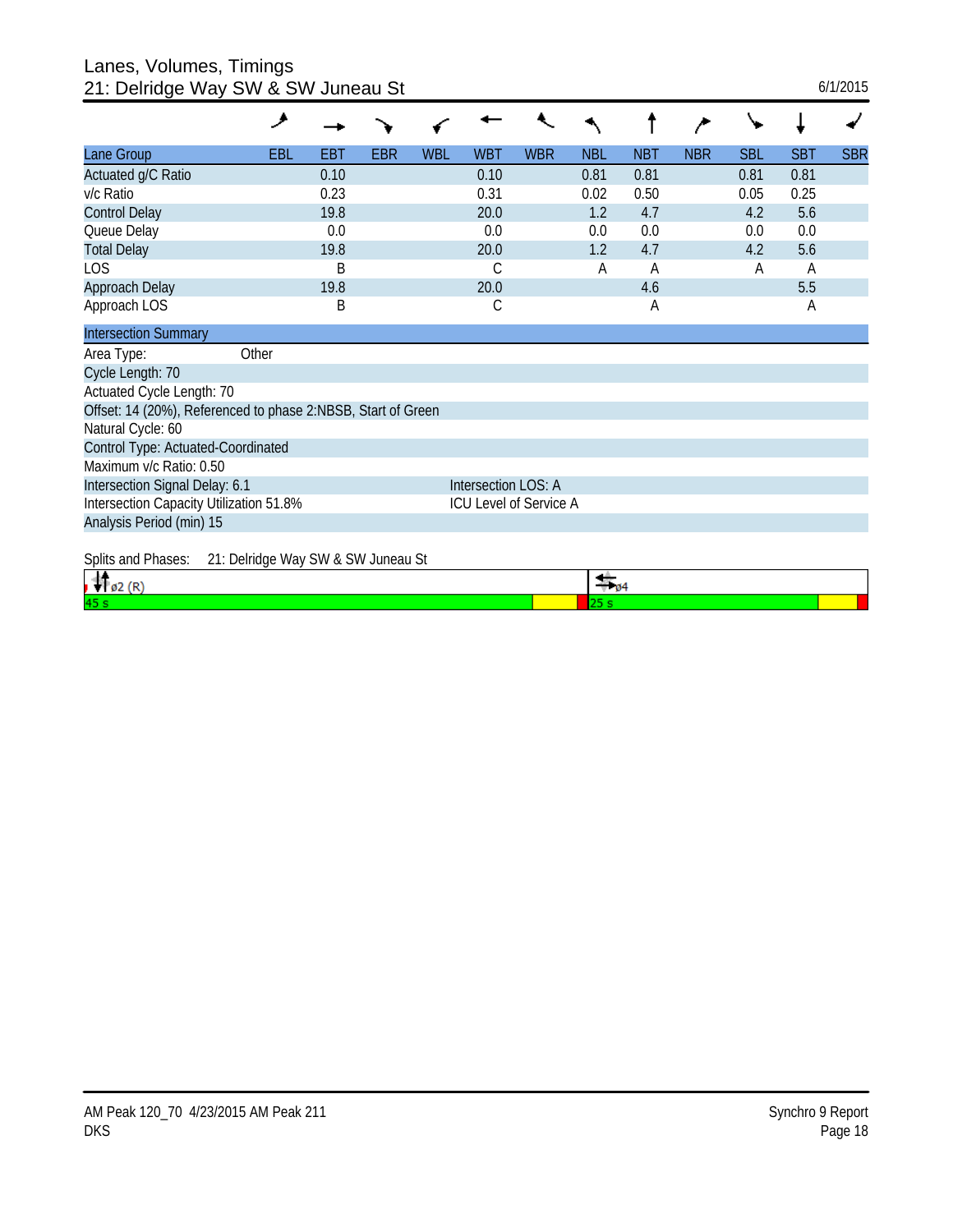## Lanes, Volumes, Timings 24: Delridge Way SW & SW Holly St 6/1/2015

|                         | ←                | ↖                |                | ∕                | ╰╸               | ↓              |                |  |
|-------------------------|------------------|------------------|----------------|------------------|------------------|----------------|----------------|--|
| Lane Group              | <b>WBL</b>       | <b>WBR</b>       | <b>NBT</b>     | <b>NBR</b>       | <b>SBL</b>       | <b>SBT</b>     | Ø4             |  |
| Lane Configurations     |                  |                  | ↟              |                  |                  | ↟              |                |  |
| Traffic Volume (vph)    | $\boldsymbol{0}$ | $\boldsymbol{0}$ | 645            | $\boldsymbol{0}$ | $\theta$         | 375            |                |  |
| Future Volume (vph)     | $\mathbf 0$      | $\mathbf 0$      | 645            | 0                | $\boldsymbol{0}$ | 375            |                |  |
| Ideal Flow (vphpl)      | 1900             | 1900             | 1900           | 1900             | 1900             | 1900           |                |  |
| Lane Width (ft)         | 12               | 12               | 12             | 12               | 12               | 12             |                |  |
| Grade (%)               | 0%               |                  | 0%             |                  |                  | 0%             |                |  |
| Storage Length (ft)     | $\mathbf 0$      | $\boldsymbol{0}$ |                | $\boldsymbol{0}$ | 0                |                |                |  |
| Storage Lanes           | $\theta$         | $\boldsymbol{0}$ |                | $\boldsymbol{0}$ | $\boldsymbol{0}$ |                |                |  |
| Taper Length (ft)       | 25               |                  |                |                  | 25               |                |                |  |
| Lane Util. Factor       | 1.00             | 1.00             | 1.00           | 1.00             | 1.00             | 1.00           |                |  |
| Ped Bike Factor         |                  |                  |                |                  |                  |                |                |  |
| Frt                     |                  |                  |                |                  |                  |                |                |  |
| <b>Flt Protected</b>    |                  |                  |                |                  |                  |                |                |  |
| Satd. Flow (prot)       | $\theta$         | $\mathbf 0$      | 1792           | $\boldsymbol{0}$ | $\boldsymbol{0}$ | 1776           |                |  |
| <b>Flt Permitted</b>    |                  |                  |                |                  |                  |                |                |  |
| Satd. Flow (perm)       | $\theta$         | $\boldsymbol{0}$ | 1792           | $\boldsymbol{0}$ | $\mathbf 0$      | 1776           |                |  |
| Right Turn on Red       |                  | Yes              |                | Yes              |                  |                |                |  |
| Satd. Flow (RTOR)       |                  |                  |                |                  |                  |                |                |  |
| Link Speed (mph)        | 25               |                  | 35             |                  |                  | 35             |                |  |
| Link Distance (ft)      | 284              |                  | 1389           |                  |                  | 2736           |                |  |
| Travel Time (s)         | 7.7              |                  | 27.1           |                  |                  | 53.3           |                |  |
| Confl. Peds. (#/hr)     |                  |                  |                |                  |                  |                |                |  |
| Confl. Bikes (#/hr)     |                  |                  |                |                  |                  |                |                |  |
| Peak Hour Factor        | 0.92             | 0.92             | 0.91           | 0.91             | 0.89             | 0.89           |                |  |
| Growth Factor           | 100%             | 100%             | 100%           | 100%             | 100%             | 100%           |                |  |
| Heavy Vehicles (%)      | 2%               | 2%               | 6%             | 6%               | 7%               | 7%             |                |  |
| Bus Blockages (#/hr)    | $\mathbf 0$      | $\mathbf 0$      | $\mathbf{0}$   | $\mathbf 0$      | $\boldsymbol{0}$ | $\mathbf 0$    |                |  |
| Parking (#/hr)          |                  |                  |                |                  |                  |                |                |  |
|                         | 0%               |                  |                |                  |                  | 0%             |                |  |
| Mid-Block Traffic (%)   |                  |                  | 0%             |                  |                  | 421            |                |  |
| Adj. Flow (vph)         | $\theta$         | $\mathbf 0$      | 709            | $\boldsymbol{0}$ | $\boldsymbol{0}$ |                |                |  |
| Shared Lane Traffic (%) |                  |                  |                |                  |                  |                |                |  |
| Lane Group Flow (vph)   | $\theta$         | $\boldsymbol{0}$ | 709            | $\boldsymbol{0}$ | $\boldsymbol{0}$ | 421            |                |  |
| Turn Type               |                  |                  | <b>NA</b>      |                  |                  | <b>NA</b>      |                |  |
| <b>Protected Phases</b> |                  |                  | $\overline{2}$ |                  |                  | $\overline{2}$ | $\overline{4}$ |  |
| <b>Permitted Phases</b> |                  |                  |                |                  |                  |                |                |  |
| Detector Phase          |                  |                  | $\overline{2}$ |                  |                  | $\overline{2}$ |                |  |
| Switch Phase            |                  |                  |                |                  |                  |                |                |  |
| Minimum Initial (s)     |                  |                  | 7.0            |                  |                  | 7.0            | 7.0            |  |
| Minimum Split (s)       |                  |                  | 12.0           |                  |                  | 12.0           | 28.0           |  |
| Total Split (s)         |                  |                  | 42.0           |                  |                  | 42.0           | 28.0           |  |
| Total Split (%)         |                  |                  | 60.0%          |                  |                  | 60.0%          | 40%            |  |
| Yellow Time (s)         |                  |                  | 4.0            |                  |                  | 4.0            | 3.0            |  |
| All-Red Time (s)        |                  |                  | 1.0            |                  |                  | 1.0            | 1.0            |  |
| Lost Time Adjust (s)    |                  |                  | 0.0            |                  |                  | 0.0            |                |  |
| Total Lost Time (s)     |                  |                  | 5.0            |                  |                  | 5.0            |                |  |
| Lead/Lag                |                  |                  |                |                  |                  |                |                |  |
| Lead-Lag Optimize?      |                  |                  |                |                  |                  |                |                |  |
| Recall Mode             |                  |                  | C-Max          |                  |                  | C-Max          | None           |  |
| Act Effct Green (s)     |                  |                  | 63.4           |                  |                  | 63.4           |                |  |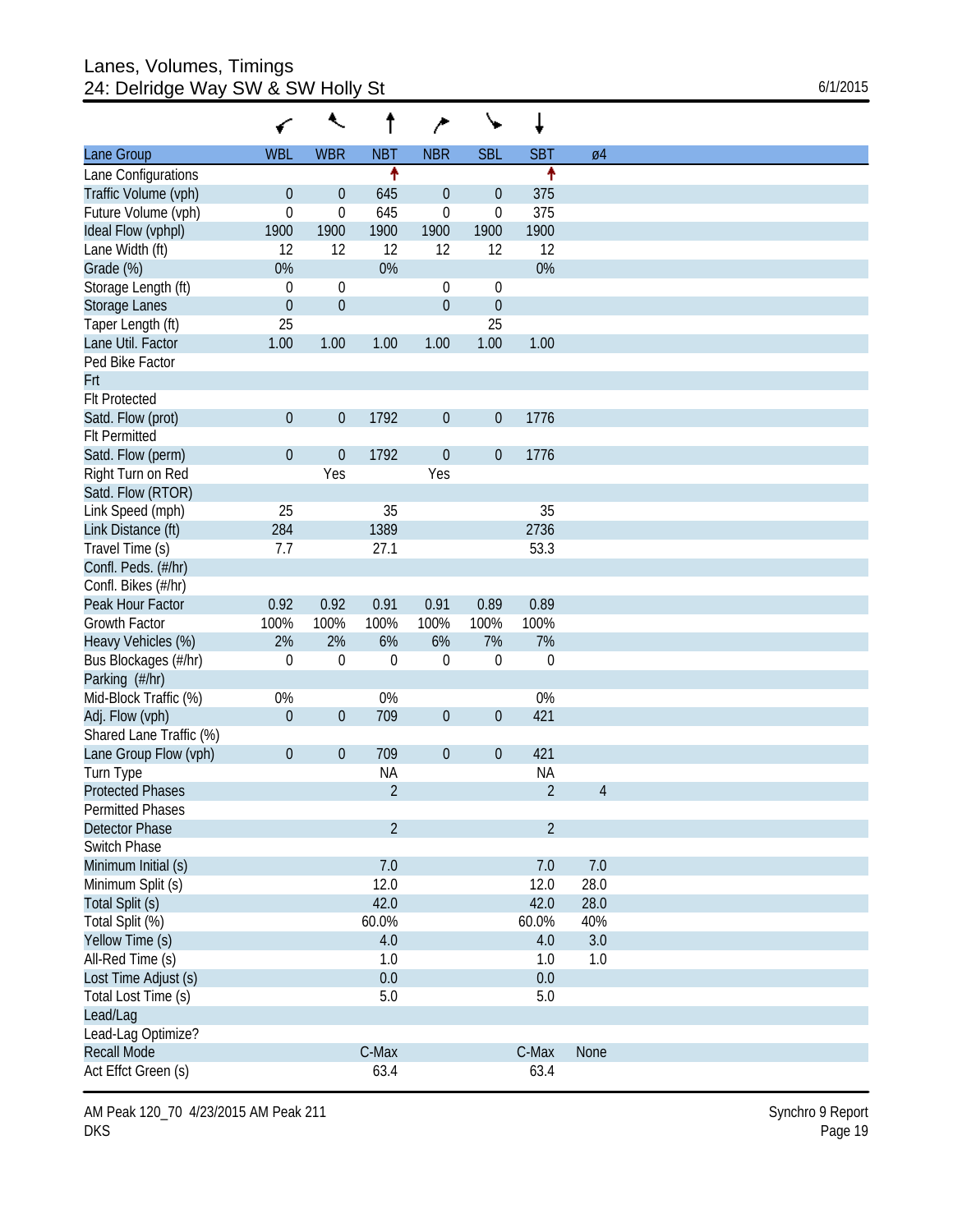## Lanes, Volumes, Timings 24: Delridge Way SW & SW Holly St 6/1/2015

| Lane Group                                                   | <b>WBL</b> | <b>WBR</b> | <b>NBT</b> | <b>NBR</b> | <b>SBL</b>             | <b>SBT</b> | $\varnothing$ 4 |
|--------------------------------------------------------------|------------|------------|------------|------------|------------------------|------------|-----------------|
| Actuated g/C Ratio                                           |            |            | 0.91       |            |                        | 0.91       |                 |
| v/c Ratio                                                    |            |            | 0.44       |            |                        | 0.26       |                 |
| <b>Control Delay</b>                                         |            |            | 2.5        |            |                        | 4.6        |                 |
| Queue Delay                                                  |            |            | 0.0        |            |                        | 0.0        |                 |
| <b>Total Delay</b>                                           |            |            | 2.5        |            |                        | 4.6        |                 |
| LOS                                                          |            |            | Α          |            |                        | Α          |                 |
| Approach Delay                                               |            |            | 2.5        |            |                        | 4.6        |                 |
| Approach LOS                                                 |            |            | А          |            |                        | A          |                 |
| <b>Intersection Summary</b>                                  |            |            |            |            |                        |            |                 |
| Other<br>Area Type:                                          |            |            |            |            |                        |            |                 |
| Cycle Length: 70                                             |            |            |            |            |                        |            |                 |
| Actuated Cycle Length: 70                                    |            |            |            |            |                        |            |                 |
| Offset: 27 (39%), Referenced to phase 2:NBSB, Start of Green |            |            |            |            |                        |            |                 |
| Natural Cycle: 60                                            |            |            |            |            |                        |            |                 |
| Control Type: Actuated-Coordinated                           |            |            |            |            |                        |            |                 |
| Maximum v/c Ratio: 0.44                                      |            |            |            |            |                        |            |                 |
| Intersection Signal Delay: 3.3                               |            |            |            |            | Intersection LOS: A    |            |                 |
| Intersection Capacity Utilization 38.1%                      |            |            |            |            | ICU Level of Service A |            |                 |
| Analysis Period (min) 15                                     |            |            |            |            |                        |            |                 |
| Splits and Phases:<br>24: Delridge Way SW & SW Holly St      |            |            |            |            |                        |            |                 |
| $\mathbf{H}$ and                                             |            |            |            |            |                        |            | Ъk.             |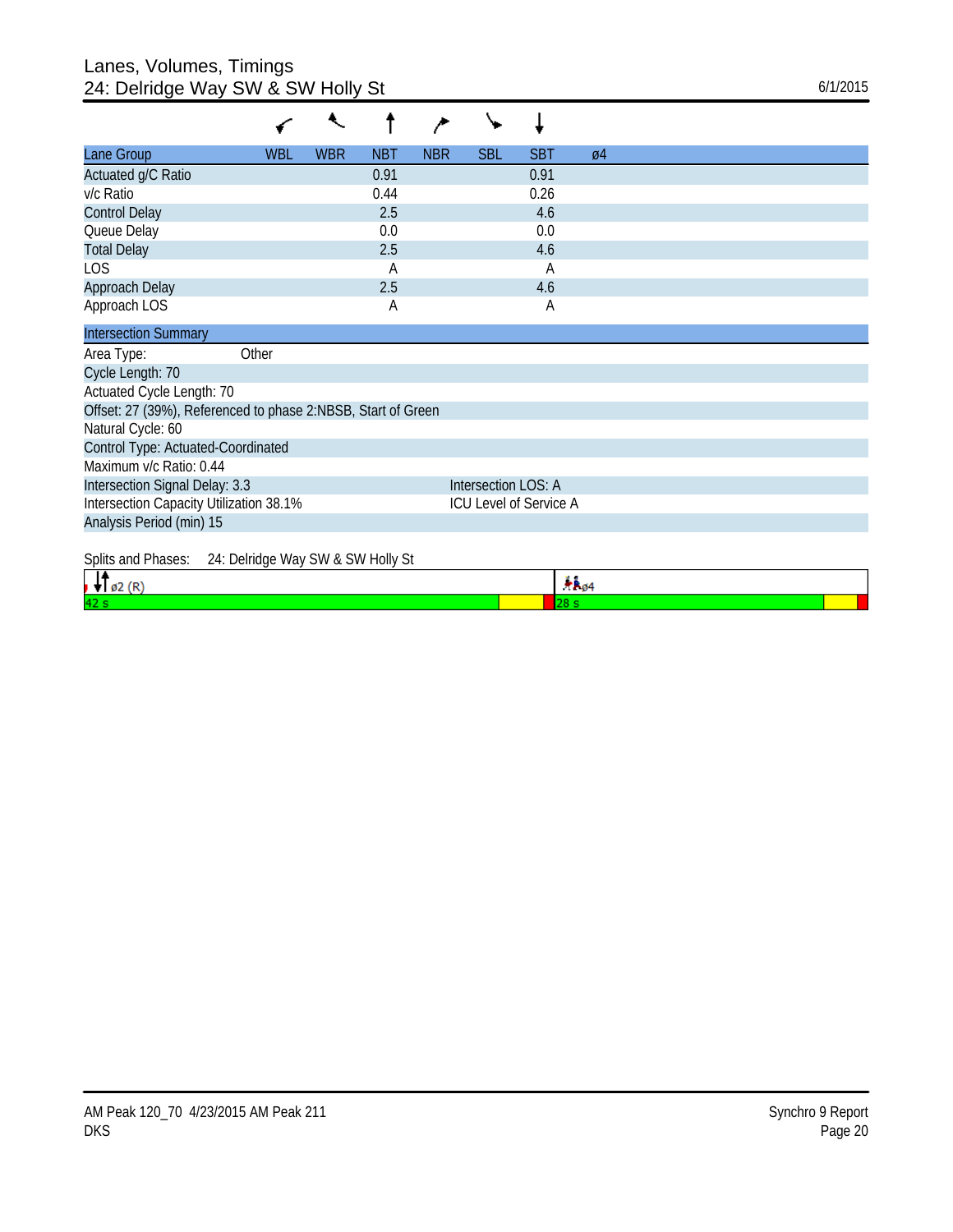## Lanes, Volumes, Timings 26: Delridge Way SW & SW Myrtle St 6/1/2015

|                         | ۶                |                  |                | t              |                |                  |
|-------------------------|------------------|------------------|----------------|----------------|----------------|------------------|
| Lane Group              | EBL              | <b>EBR</b>       | <b>NBL</b>     | <b>NBT</b>     | <b>SBT</b>     | <b>SBR</b>       |
| Lane Configurations     | ۲                | ۴                | ۲              | ↟              | Ъ              |                  |
| Traffic Volume (vph)    | $\overline{4}$   | 23               | 17             | 709            | 401            | 4                |
| Future Volume (vph)     | 4                | 23               | 17             | 709            | 401            | 4                |
| Ideal Flow (vphpl)      | 1900             | 1900             | 1900           | 1900           | 1900           | 1900             |
| Lane Width (ft)         | 12               | 12               | 12             | 12             | 12             | 12               |
| Grade (%)               | 0%               |                  |                | 0%             | 0%             |                  |
| Storage Length (ft)     | $\mathbf 0$      | $\boldsymbol{0}$ | 50             |                |                | $\boldsymbol{0}$ |
| Storage Lanes           | $\mathbf{1}$     | $\mathbf{1}$     | $\mathbf{1}$   |                |                | $\mathbf{0}$     |
| Taper Length (ft)       | 25               |                  | 25             |                |                |                  |
| Lane Util. Factor       | 1.00             | 1.00             | 1.00           | 1.00           | 1.00           | 1.00             |
| Ped Bike Factor         |                  | 0.96             | 0.99           |                | 1.00           |                  |
| Frt                     |                  | 0.850            |                |                | 0.999          |                  |
| <b>Flt Protected</b>    | 0.950            |                  | 0.950          |                |                |                  |
|                         | 1752             |                  |                |                |                |                  |
| Satd. Flow (prot)       |                  | 1568             | 1752           | 1845           | 1842           | $\mathbf{0}$     |
| <b>Flt Permitted</b>    | 0.950            |                  | 0.464          |                |                |                  |
| Satd. Flow (perm)       | 1752             | 1513             | 852            | 1845           | 1842           | $\mathbf{0}$     |
| Right Turn on Red       |                  | Yes              |                |                |                | Yes              |
| Satd. Flow (RTOR)       |                  | 34               |                |                | 1              |                  |
| Link Speed (mph)        | 30               |                  |                | 35             | 35             |                  |
| Link Distance (ft)      | 459              |                  |                | 191            | 1389           |                  |
| Travel Time (s)         | 10.4             |                  |                | 3.7            | 27.1           |                  |
| Confl. Peds. (#/hr)     |                  | 10               | 12             |                |                | 12               |
| Confl. Bikes (#/hr)     |                  | 1                |                |                |                |                  |
| Peak Hour Factor        | 0.68             | 0.68             | 0.91           | 0.91           | 0.80           | 0.80             |
| Growth Factor           | 100%             | 100%             | 100%           | 100%           | 100%           | 100%             |
| Heavy Vehicles (%)      | 3%               | 3%               | 3%             | 3%             | 3%             | 3%               |
| Bus Blockages (#/hr)    | $\mathbf 0$      | $\boldsymbol{0}$ | 0              | $\theta$       | $\mathbf 0$    | $\boldsymbol{0}$ |
| Parking (#/hr)          |                  |                  |                |                |                |                  |
| Mid-Block Traffic (%)   | 0%               |                  |                | 0%             | $0\%$          |                  |
| Adj. Flow (vph)         | $\boldsymbol{6}$ | 34               | 19             | 779            | 501            | 5                |
| Shared Lane Traffic (%) |                  |                  |                |                |                |                  |
| Lane Group Flow (vph)   | 6                | 34               | 19             | 779            | 506            | $\mathbf{0}$     |
| Turn Type               | Prot             | Perm             | Perm           | <b>NA</b>      | <b>NA</b>      |                  |
| <b>Protected Phases</b> | $\overline{4}$   |                  |                | $\overline{2}$ | $\overline{2}$ |                  |
| Permitted Phases        |                  | 4                | $\overline{2}$ |                |                |                  |
| Detector Phase          | $\overline{4}$   | $\overline{4}$   | $\overline{2}$ | $\overline{2}$ | $\overline{2}$ |                  |
| Switch Phase            |                  |                  |                |                |                |                  |
| Minimum Initial (s)     | 7.0              | 7.0              | 7.0            | 7.0            | 7.0            |                  |
| Minimum Split (s)       | 28.0             | 28.0             | 12.0           | 12.0           | 12.0           |                  |
|                         |                  |                  |                |                |                |                  |
| Total Split (s)         | 28.0             | 28.0             | 42.0           | 42.0           | 42.0           |                  |
| Total Split (%)         | 40.0%            | 40.0%            | 60.0%          | 60.0%          | 60.0%          |                  |
| Yellow Time (s)         | 3.0              | 3.0              | 4.0            | 4.0            | $4.0\,$        |                  |
| All-Red Time (s)        | 1.0              | 1.0              | 1.0            | 1.0            | 1.0            |                  |
| Lost Time Adjust (s)    | 0.0              | 0.0              | 0.0            | 0.0            | 0.0            |                  |
| Total Lost Time (s)     | 4.0              | 4.0              | 5.0            | 5.0            | 5.0            |                  |
| Lead/Lag                |                  |                  |                |                |                |                  |
| Lead-Lag Optimize?      |                  |                  |                |                |                |                  |
| <b>Recall Mode</b>      | None             | None             | C-Max          | C-Max          | C-Max          |                  |
| Act Effct Green (s)     | 10.4             | 10.4             | 57.0           | 57.0           | 57.0           |                  |

AM Peak 120\_70 4/23/2015 AM Peak 211 DKS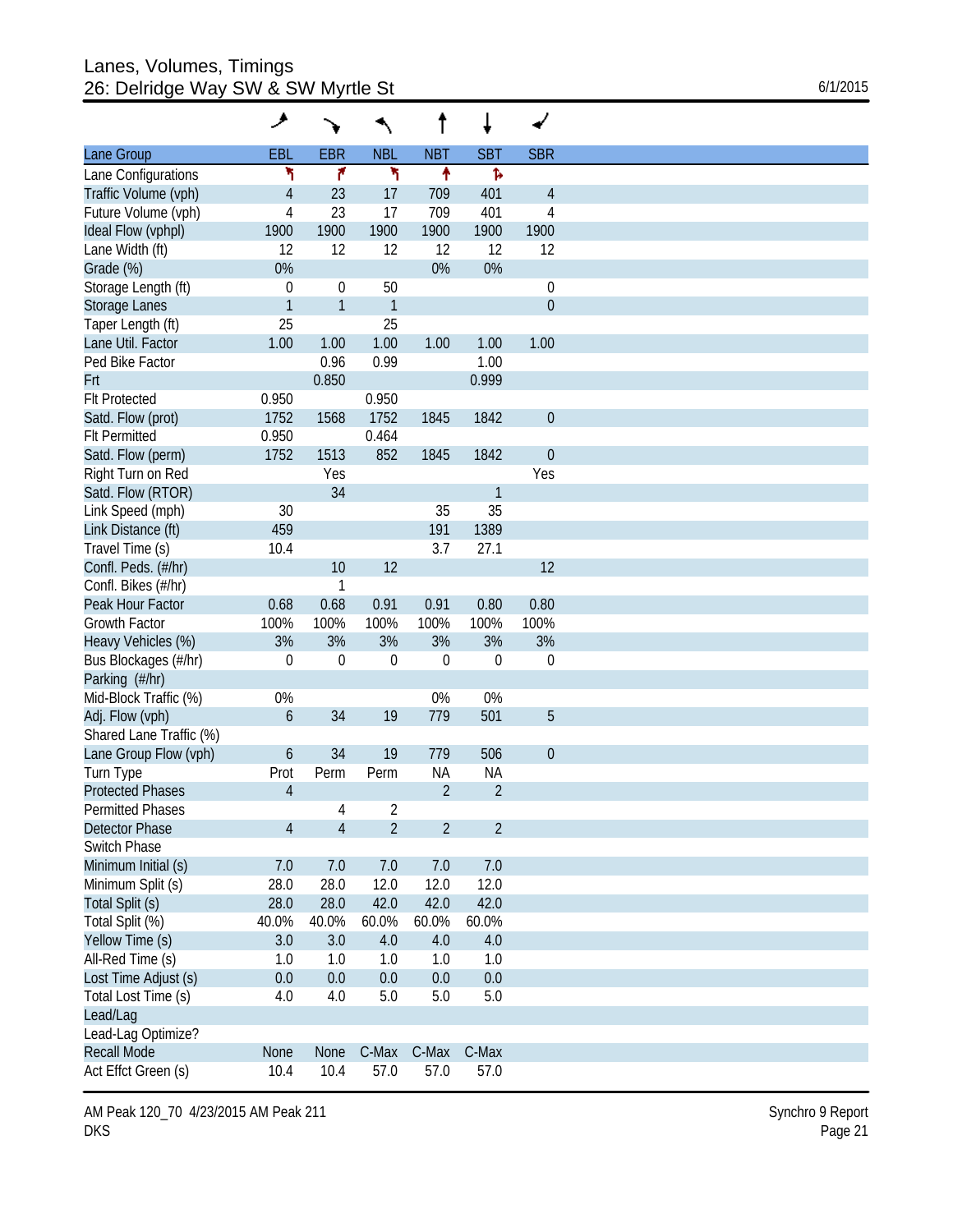## Lanes, Volumes, Timings 26: Delridge Way SW & SW Myrtle St 6/1/2015

|                                                              | عر                                 |      |            |            |                     |                        |
|--------------------------------------------------------------|------------------------------------|------|------------|------------|---------------------|------------------------|
| Lane Group                                                   | EBL                                | EBR  | <b>NBL</b> | <b>NBT</b> | <b>SBT</b>          | <b>SBR</b>             |
| Actuated g/C Ratio                                           | 0.15                               | 0.15 | 0.81       | 0.81       | 0.81                |                        |
| v/c Ratio                                                    | 0.02                               | 0.13 | 0.03       | 0.52       | 0.34                |                        |
| <b>Control Delay</b>                                         | 21.0                               | 8.9  | 3.2        | 5.7        | 3.7                 |                        |
| Queue Delay                                                  | 0.0                                | 0.0  | 0.0        | 0.0        | 0.0                 |                        |
| <b>Total Delay</b>                                           | 21.0                               | 8.9  | 3.2        | 5.7        | 3.7                 |                        |
| LOS                                                          | С                                  | А    | A          | Α          | Α                   |                        |
| Approach Delay                                               | 10.7                               |      |            | 5.6        | 3.7                 |                        |
| Approach LOS                                                 | Β                                  |      |            | Α          | Α                   |                        |
| <b>Intersection Summary</b>                                  |                                    |      |            |            |                     |                        |
| Area Type:                                                   | Other                              |      |            |            |                     |                        |
| Cycle Length: 70                                             |                                    |      |            |            |                     |                        |
| Actuated Cycle Length: 70                                    |                                    |      |            |            |                     |                        |
| Offset: 64 (91%), Referenced to phase 2:NBSB, Start of Green |                                    |      |            |            |                     |                        |
| Natural Cycle: 60                                            |                                    |      |            |            |                     |                        |
| Control Type: Actuated-Coordinated                           |                                    |      |            |            |                     |                        |
| Maximum v/c Ratio: 0.52                                      |                                    |      |            |            |                     |                        |
| Intersection Signal Delay: 5.1                               |                                    |      |            |            | Intersection LOS: A |                        |
| Intersection Capacity Utilization 54.7%                      |                                    |      |            |            |                     | ICU Level of Service A |
| Analysis Period (min) 15                                     |                                    |      |            |            |                     |                        |
|                                                              |                                    |      |            |            |                     |                        |
| Splits and Phases:                                           | 26: Delridge Way SW & SW Myrtle St |      |            |            |                     |                        |

| $\sigma$ oping and induced. Zo, Domago may give $\alpha$ on my no or<br>. . | 64 |  |
|-----------------------------------------------------------------------------|----|--|
| 42                                                                          |    |  |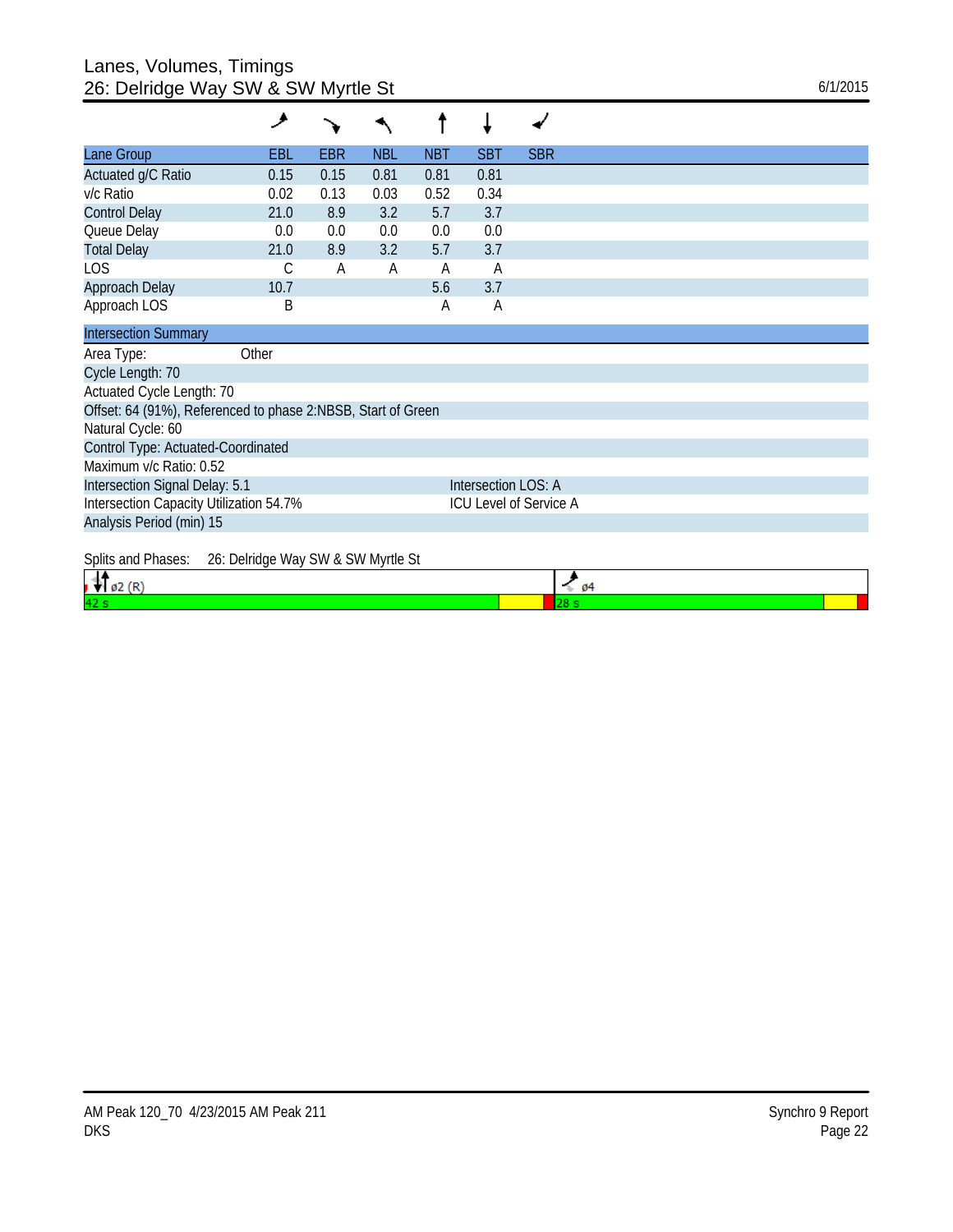Lanes, Volumes, Timings 29: Delridge Way SW & SW Orchard St

| 6/1/2015 |
|----------|
|----------|

|                         | ۶                |                  |                  |                  |                |                  |                  |                  |                  |                  |             |                  |
|-------------------------|------------------|------------------|------------------|------------------|----------------|------------------|------------------|------------------|------------------|------------------|-------------|------------------|
| Lane Group              | EBL              | <b>EBT</b>       | <b>EBR</b>       | <b>WBL</b>       | <b>WBT</b>     | <b>WBR</b>       | <b>NBL</b>       | <b>NBT</b>       | <b>NBR</b>       | <b>SBL</b>       | <b>SBT</b>  | <b>SBR</b>       |
| Lane Configurations     |                  | 41               |                  |                  | 41             |                  | ۲                | 伟                |                  | ۳                | 帏           |                  |
| Traffic Volume (vph)    | 75               | 5                | 103              | 29               | 140            | 70               | 14               | 591              | 3                | $\overline{2}$   | 397         | 38               |
| Future Volume (vph)     | 75               | 5                | 103              | 29               | 140            | 70               | 14               | 591              | 3                | $\overline{2}$   | 397         | 38               |
| Ideal Flow (vphpl)      | 1900             | 1900             | 1900             | 1900             | 1900           | 1900             | 1900             | 1900             | 1900             | 1900             | 1900        | 1900             |
| Lane Width (ft)         | 12               | 11               | 12               | 12               | 11             | 12               | 11               | 10               | 12               | 12               | 12          | 12               |
| Grade (%)               |                  | 0%               |                  |                  | 0%             |                  |                  | 0%               |                  |                  | 0%          |                  |
| Storage Length (ft)     | 0                |                  | $\Omega$         | $\mathbf 0$      |                | 0                | 100              |                  | 0                | 140              |             | $\boldsymbol{0}$ |
| <b>Storage Lanes</b>    | $\boldsymbol{0}$ |                  | $\overline{0}$   | $\theta$         |                | $\boldsymbol{0}$ | 1                |                  | $\boldsymbol{0}$ | 1                |             | $\mathbf{0}$     |
| Taper Length (ft)       | 25               |                  |                  | 25               |                |                  | 25               |                  |                  | 25               |             |                  |
| Lane Util. Factor       | 0.95             | 0.95             | 0.95             | 0.95             | 0.95           | 0.95             | 1.00             | 0.95             | 0.95             | 1.00             | 0.95        | 0.95             |
| Ped Bike Factor         |                  | 0.98             |                  |                  | 0.99           |                  |                  | 1.00             |                  |                  | 1.00        |                  |
| Frt                     |                  | 0.916            |                  |                  | 0.956          |                  |                  | 0.999            |                  |                  | 0.987       |                  |
| <b>Flt Protected</b>    |                  | 0.980            |                  |                  | 0.994          |                  | 0.950            |                  |                  | 0.950            |             |                  |
| Satd. Flow (prot)       | $\theta$         | 2941             | $\boldsymbol{0}$ | $\overline{0}$   | 3099           | 0                | 1694             | 3268             | 0                | 1752             | 3451        | $\theta$         |
| <b>Flt Permitted</b>    |                  | 0.704            |                  |                  | 0.882          |                  | 0.950            |                  |                  | 0.950            |             |                  |
| Satd. Flow (perm)       | $\overline{0}$   | 2101             | $\mathbf 0$      | $\theta$         | 2746           | $\boldsymbol{0}$ | 1694             | 3268             | $\mathbf 0$      | 1752             | 3451        | $\mathbf{0}$     |
| Right Turn on Red       |                  |                  | Yes              |                  |                | Yes              |                  |                  | Yes              |                  |             | Yes              |
| Satd. Flow (RTOR)       |                  | 129              |                  |                  | 86             |                  |                  | 1                |                  |                  | 16          |                  |
| Link Speed (mph)        |                  | 30               |                  |                  | 30             |                  |                  | 35               |                  |                  | 35          |                  |
| Link Distance (ft)      |                  | 415              |                  |                  | 667            |                  |                  | 506              |                  |                  | 246         |                  |
| Travel Time (s)         |                  | 9.4              |                  |                  | 15.2           |                  |                  | 9.9              |                  |                  | 4.8         |                  |
| Confl. Peds. (#/hr)     | 22               |                  | 14               | 14               |                | 22               |                  |                  | 12               |                  |             | 12               |
| Confl. Bikes (#/hr)     |                  |                  |                  |                  |                |                  |                  |                  | 1                |                  |             |                  |
| Peak Hour Factor        | 0.80             | 0.80             | 0.80             | 0.81             | 0.81           | 0.81             | 0.87             | 0.87             | 0.87             | 0.79             | 0.79        | 0.79             |
| <b>Growth Factor</b>    | 100%             | 100%             | 100%             | 100%             | 100%           | 100%             | 100%             | 100%             | 100%             | 100%             | 100%        | 100%             |
| Heavy Vehicles (%)      | 5%               | 5%               | 5%               | 6%               | 6%             | 6%               | 3%               | 3%               | 3%               | 3%               | 3%          | 3%               |
| Bus Blockages (#/hr)    | $\boldsymbol{0}$ | $\mathbf 0$      | $\mathbf 0$      | $\mathbf 0$      | $\mathbf 0$    | $\boldsymbol{0}$ | $\boldsymbol{0}$ | $\boldsymbol{0}$ | $\boldsymbol{0}$ | $\boldsymbol{0}$ | $\mathbf 0$ | $\mathbf 0$      |
| Parking (#/hr)          |                  |                  |                  |                  |                |                  |                  |                  |                  |                  |             |                  |
| Mid-Block Traffic (%)   |                  | 0%               |                  |                  | 0%             |                  |                  | 0%               |                  |                  | 0%          |                  |
| Adj. Flow (vph)         | 94               | $\boldsymbol{6}$ | 129              | 36               | 173            | 86               | 16               | 679              | 3                | 3                | 503         | 48               |
| Shared Lane Traffic (%) |                  |                  |                  |                  |                |                  |                  |                  |                  |                  |             |                  |
| Lane Group Flow (vph)   | $\theta$         | 229              | $\theta$         | $\boldsymbol{0}$ | 295            | $\boldsymbol{0}$ | 16               | 682              | $\boldsymbol{0}$ | 3                | 551         | $\theta$         |
| Turn Type               | Perm             | <b>NA</b>        |                  | Perm             | <b>NA</b>      |                  | Prot             | <b>NA</b>        |                  | Prot             | <b>NA</b>   |                  |
| <b>Protected Phases</b> |                  | $\overline{4}$   |                  |                  | $\overline{4}$ |                  | 5                | $\overline{2}$   |                  | 1                | 6           |                  |
| <b>Permitted Phases</b> | 4                |                  |                  | 4                |                |                  |                  |                  |                  |                  |             |                  |
| <b>Detector Phase</b>   | $\overline{4}$   | $\overline{4}$   |                  | $\overline{4}$   | $\overline{4}$ |                  | 5                | $\overline{2}$   |                  | $\mathbf{1}$     | 6           |                  |
| Switch Phase            |                  |                  |                  |                  |                |                  |                  |                  |                  |                  |             |                  |
| Minimum Initial (s)     | 7.0              | 7.0              |                  | 7.0              | 7.0            |                  | 5.0              | 7.0              |                  | 5.0              | $7.0$       |                  |
| Minimum Split (s)       | 27.0             | 27.0             |                  | 27.0             | 27.0           |                  | 12.0             | 24.0             |                  | 12.0             | 23.0        |                  |
| Total Split (s)         | 27.0             | 27.0             |                  | 27.0             | 27.0           |                  | 12.0             | 31.0             |                  | 12.0             | 31.0        |                  |
| Total Split (%)         | 38.6%            | 38.6%            |                  | 38.6%            | 38.6%          |                  | 17.1%            | 44.3%            |                  | 17.1%            | 44.3%       |                  |
| Yellow Time (s)         | 3.5              | 3.5              |                  | 3.5              | 3.5            |                  | 4.0              | $4.0\,$          |                  | 4.0              | 4.0         |                  |
| All-Red Time (s)        | 1.0              | 1.0              |                  | 1.0              | 1.0            |                  | 1.0              | 1.0              |                  | 1.0              | 1.0         |                  |
| Lost Time Adjust (s)    |                  | 0.0              |                  |                  | 0.0            |                  | 0.0              | 0.0              |                  | 0.0              | 0.0         |                  |
| Total Lost Time (s)     |                  | 4.5              |                  |                  | 4.5            |                  | 5.0              | 5.0              |                  | 5.0              | 5.0         |                  |
| Lead/Lag                |                  |                  |                  |                  |                |                  | Lead             | Lag              |                  | Lead             | Lag         |                  |
| Lead-Lag Optimize?      |                  |                  |                  |                  |                |                  |                  |                  |                  |                  |             |                  |
| <b>Recall Mode</b>      | None             | None             |                  | None             | None           |                  | None             | C-Max            |                  | None             | Max         |                  |
| Act Effct Green (s)     |                  | 10.6             |                  |                  | 10.6           |                  | 6.3              | 47.7             |                  | 5.7              | 47.4        |                  |

AM Peak 120\_70 4/23/2015 AM Peak 211 DKS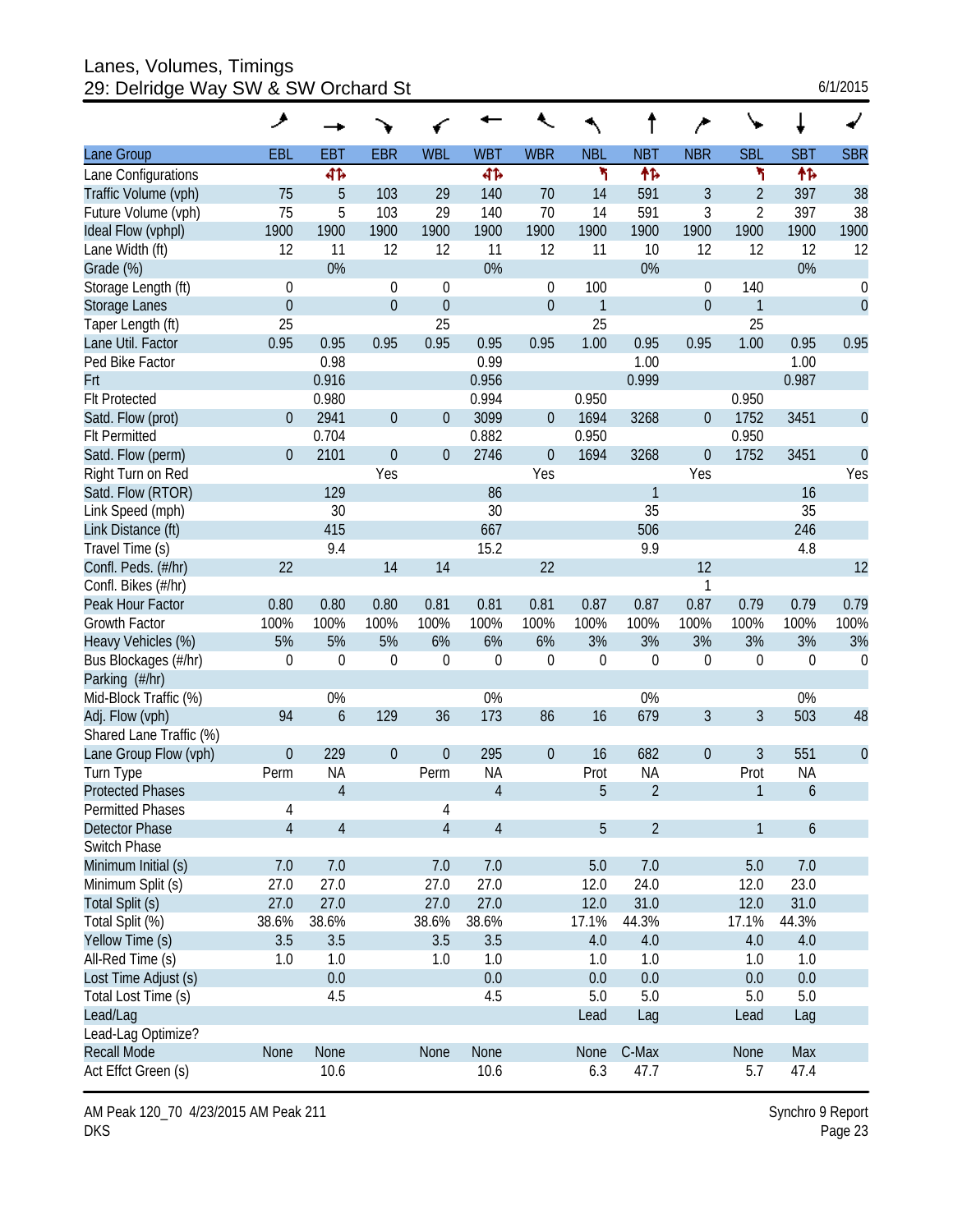#### Lanes, Volumes, Timings 29: Delridge Way SW & SW Orchard St 6/1/2015

| 20. Domago way ow a ow oronara ol                         |            |            |            |            |                        |            |            |            |            |            |            |            |
|-----------------------------------------------------------|------------|------------|------------|------------|------------------------|------------|------------|------------|------------|------------|------------|------------|
|                                                           | فر         |            |            |            |                        |            |            |            |            |            |            |            |
| Lane Group                                                | <b>EBL</b> | <b>EBT</b> | <b>EBR</b> | <b>WBL</b> | <b>WBT</b>             | <b>WBR</b> | <b>NBL</b> | <b>NBT</b> | <b>NBR</b> | <b>SBL</b> | <b>SBT</b> | <b>SBR</b> |
| Actuated g/C Ratio                                        |            | 0.15       |            |            | 0.15                   |            | 0.09       | 0.68       |            | 0.08       | 0.68       |            |
| v/c Ratio                                                 |            | 0.54       |            |            | 0.60                   |            | 0.11       | 0.31       |            | 0.02       | 0.24       |            |
| <b>Control Delay</b>                                      |            | 16.7       |            |            | 24.3                   |            | 29.4       | 5.2        |            | 35.5       | 4.4        |            |
| Queue Delay                                               |            | 0.0        |            |            | 0.0                    |            | 0.0        | 0.0        |            | 0.0        | 0.0        |            |
| <b>Total Delay</b>                                        |            | 16.7       |            |            | 24.3                   |            | 29.4       | 5.2        |            | 35.5       | 4.4        |            |
| LOS                                                       |            | B          |            |            | С                      |            | С          | A          |            | D          | A          |            |
| Approach Delay                                            |            | 16.7       |            |            | 24.3                   |            |            | 5.8        |            |            | 4.6        |            |
| Approach LOS                                              |            | B          |            |            | С                      |            |            | Α          |            |            | Α          |            |
| <b>Intersection Summary</b>                               |            |            |            |            |                        |            |            |            |            |            |            |            |
| Area Type:                                                | Other      |            |            |            |                        |            |            |            |            |            |            |            |
| Cycle Length: 70                                          |            |            |            |            |                        |            |            |            |            |            |            |            |
| Actuated Cycle Length: 70                                 |            |            |            |            |                        |            |            |            |            |            |            |            |
| Offset: 0 (0%), Referenced to phase 2:NBT, Start of Green |            |            |            |            |                        |            |            |            |            |            |            |            |
| Natural Cycle: 65                                         |            |            |            |            |                        |            |            |            |            |            |            |            |
| Control Type: Actuated-Coordinated                        |            |            |            |            |                        |            |            |            |            |            |            |            |
| Maximum v/c Ratio: 0.60                                   |            |            |            |            |                        |            |            |            |            |            |            |            |
| Intersection Signal Delay: 9.9                            |            |            |            |            | Intersection LOS: A    |            |            |            |            |            |            |            |
| Intersection Capacity Utilization 52.1%                   |            |            |            |            | ICU Level of Service A |            |            |            |            |            |            |            |
| Analysis Period (min) 15                                  |            |            |            |            |                        |            |            |            |            |            |            |            |
|                                                           |            |            |            |            |                        |            |            |            |            |            |            |            |

Splits and Phases: 29: Delridge Way SW & SW Orchard St

| v.              | $\mathfrak{g}_2(\mathbb{R})$ | # 64 |
|-----------------|------------------------------|------|
| 12 <sub>s</sub> |                              |      |
| ъ.<br>د مب      | , ø6                         |      |
| 12 <sub>s</sub> |                              |      |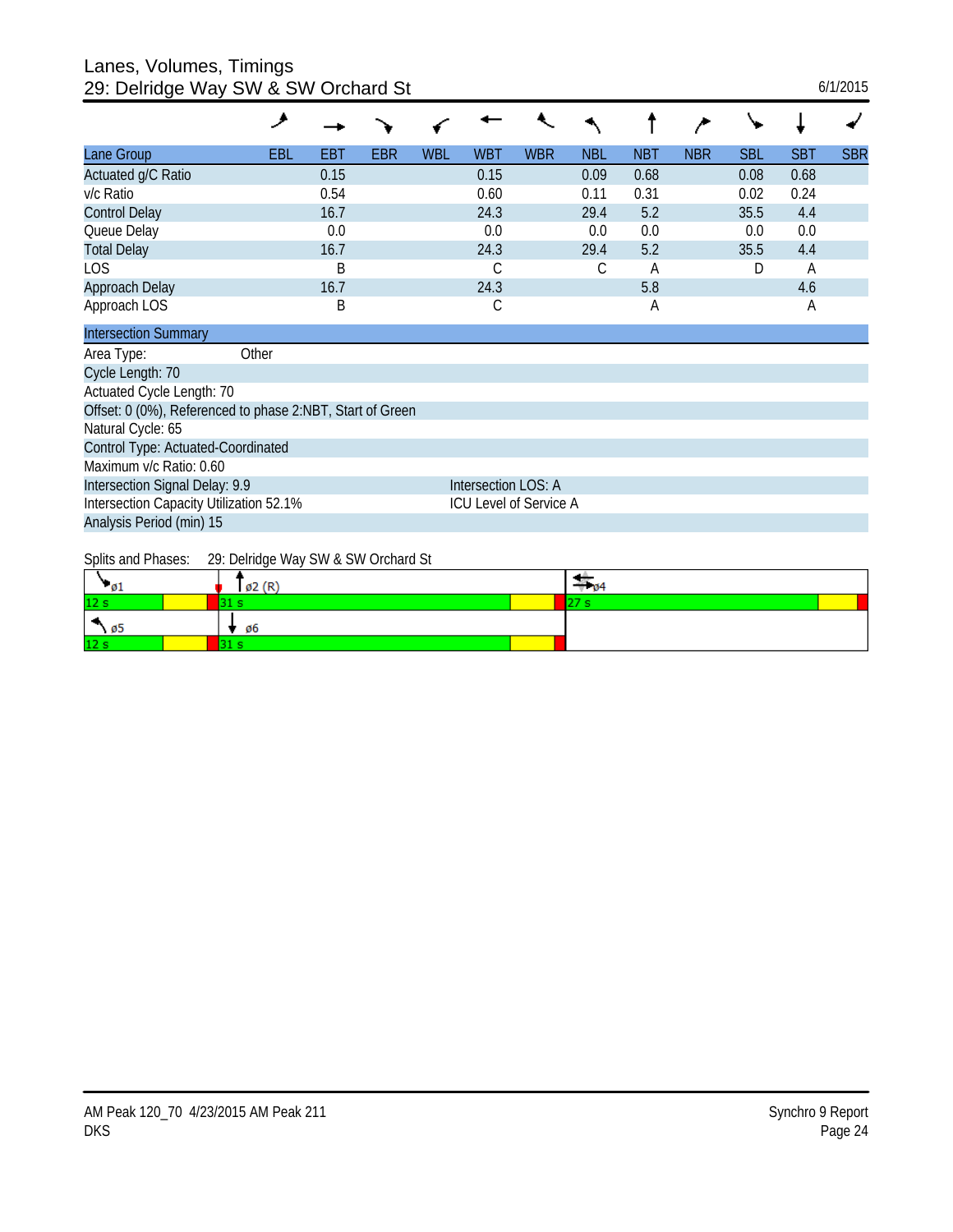## Lanes, Volumes, Timings 34: Delridge Way SW & SW Kenyon St

|                         | ۸                |                  |                  | t              | ↓                |                  |
|-------------------------|------------------|------------------|------------------|----------------|------------------|------------------|
| Lane Group              | EBL              | <b>EBR</b>       | <b>NBL</b>       | <b>NBT</b>     | <b>SBT</b>       | <b>SBR</b>       |
| Lane Configurations     | ٧                |                  |                  | 4              | 作                |                  |
| Traffic Volume (vph)    | 42               | 10               | 6                | 499            | 453              | 13               |
| Future Volume (vph)     | 42               | 10               | 6                | 499            | 453              | 13               |
| Ideal Flow (vphpl)      | 1900             | 1900             | 1900             | 1900           | 1900             | 1900             |
| Lane Width (ft)         | 12               | 12               | 12               | 14             | 12               | 10               |
| Grade (%)               | 0%               |                  |                  | 0%             | 0%               |                  |
| Storage Length (ft)     | $\mathbf 0$      | $\mathbf 0$      | $\theta$         |                |                  | 0                |
| Storage Lanes           | $\mathbf{1}$     | $\boldsymbol{0}$ | $\boldsymbol{0}$ |                |                  | $\boldsymbol{0}$ |
| Taper Length (ft)       | 25               |                  | 25               |                |                  |                  |
| Lane Util. Factor       | 1.00             | 1.00             | 1.00             | 1.00           | 0.95             | 0.95             |
| Ped Bike Factor         | 0.98             |                  |                  | 1.00           | 1.00             |                  |
| Frt                     | 0.975            |                  |                  |                | 0.996            |                  |
| <b>Flt Protected</b>    | 0.961            |                  |                  | 0.999          |                  |                  |
| Satd. Flow (prot)       | 1754             | $\boldsymbol{0}$ | $\boldsymbol{0}$ | 1947           | 3453             | $\boldsymbol{0}$ |
| <b>Flt Permitted</b>    | 0.961            |                  |                  | 0.995          |                  |                  |
|                         |                  |                  |                  |                |                  |                  |
| Satd. Flow (perm)       | 1723             | $\boldsymbol{0}$ | $\boldsymbol{0}$ | 1939           | 3453             | $\boldsymbol{0}$ |
| Right Turn on Red       |                  | Yes              |                  |                |                  | Yes              |
| Satd. Flow (RTOR)       | 12               |                  |                  |                | 7                |                  |
| Link Speed (mph)        | 30               |                  |                  | 35             | 35               |                  |
| Link Distance (ft)      | 449              |                  |                  | 305            | 409              |                  |
| Travel Time (s)         | 10.2             |                  |                  | 5.9            | 8.0              |                  |
| Confl. Peds. (#/hr)     | 10               | 11               | 8                |                |                  | 8                |
| Confl. Bikes (#/hr)     |                  |                  |                  |                |                  |                  |
| Peak Hour Factor        | 0.81             | 0.81             | 0.81             | 0.81           | 0.84             | 0.84             |
| Growth Factor           | 100%             | 100%             | 100%             | 100%           | 100%             | 100%             |
| Heavy Vehicles (%)      | 1%               | 1%               | 4%               | 4%             | 4%               | 4%               |
| Bus Blockages (#/hr)    | $\boldsymbol{0}$ | $\mathbf 0$      | $\theta$         | $\overline{0}$ | $\boldsymbol{0}$ | $\mathbf 0$      |
| Parking (#/hr)          |                  |                  |                  |                |                  |                  |
| Mid-Block Traffic (%)   | $0\%$            |                  |                  | 0%             | 0%               |                  |
| Adj. Flow (vph)         | 52               | 12               | 7                | 616            | 539              | 15               |
| Shared Lane Traffic (%) |                  |                  |                  |                |                  |                  |
| Lane Group Flow (vph)   | 64               | $\boldsymbol{0}$ | $\theta$         | 623            | 554              | $\boldsymbol{0}$ |
| Turn Type               | Prot             |                  | Perm             | <b>NA</b>      | <b>NA</b>        |                  |
| <b>Protected Phases</b> | $\overline{4}$   |                  |                  | $\overline{2}$ | $\overline{2}$   |                  |
| <b>Permitted Phases</b> |                  |                  | 2                |                |                  |                  |
| <b>Detector Phase</b>   | $\overline{4}$   |                  | $\overline{2}$   | $\overline{2}$ | $\overline{2}$   |                  |
| Switch Phase            |                  |                  |                  |                |                  |                  |
|                         |                  |                  |                  |                |                  |                  |
| Minimum Initial (s)     | 7.0              |                  | 7.0              | 7.0            | 7.0              |                  |
| Minimum Split (s)       | 22.0             |                  | 22.0             | 22.0           | 22.0             |                  |
| Total Split (s)         | 23.0             |                  | 47.0             | 47.0           | 47.0             |                  |
| Total Split (%)         | 32.9%            |                  | 67.1%            | 67.1%          | 67.1%            |                  |
| Yellow Time (s)         | 3.5              |                  | 4.0              | 4.0            | $4.0\,$          |                  |
| All-Red Time (s)        | 1.0              |                  | 1.0              | 1.0            | 1.0              |                  |
| Lost Time Adjust (s)    | 0.0              |                  |                  | 0.0            | 0.0              |                  |
| Total Lost Time (s)     | 4.5              |                  |                  | 5.0            | 5.0              |                  |
| Lead/Lag                |                  |                  |                  |                |                  |                  |
| Lead-Lag Optimize?      |                  |                  |                  |                |                  |                  |
| <b>Recall Mode</b>      |                  |                  |                  |                |                  |                  |
| Act Effct Green (s)     | None             |                  | C-Max            | C-Max          | C-Max            |                  |

AM Peak 120\_70 4/23/2015 AM Peak 211 DKS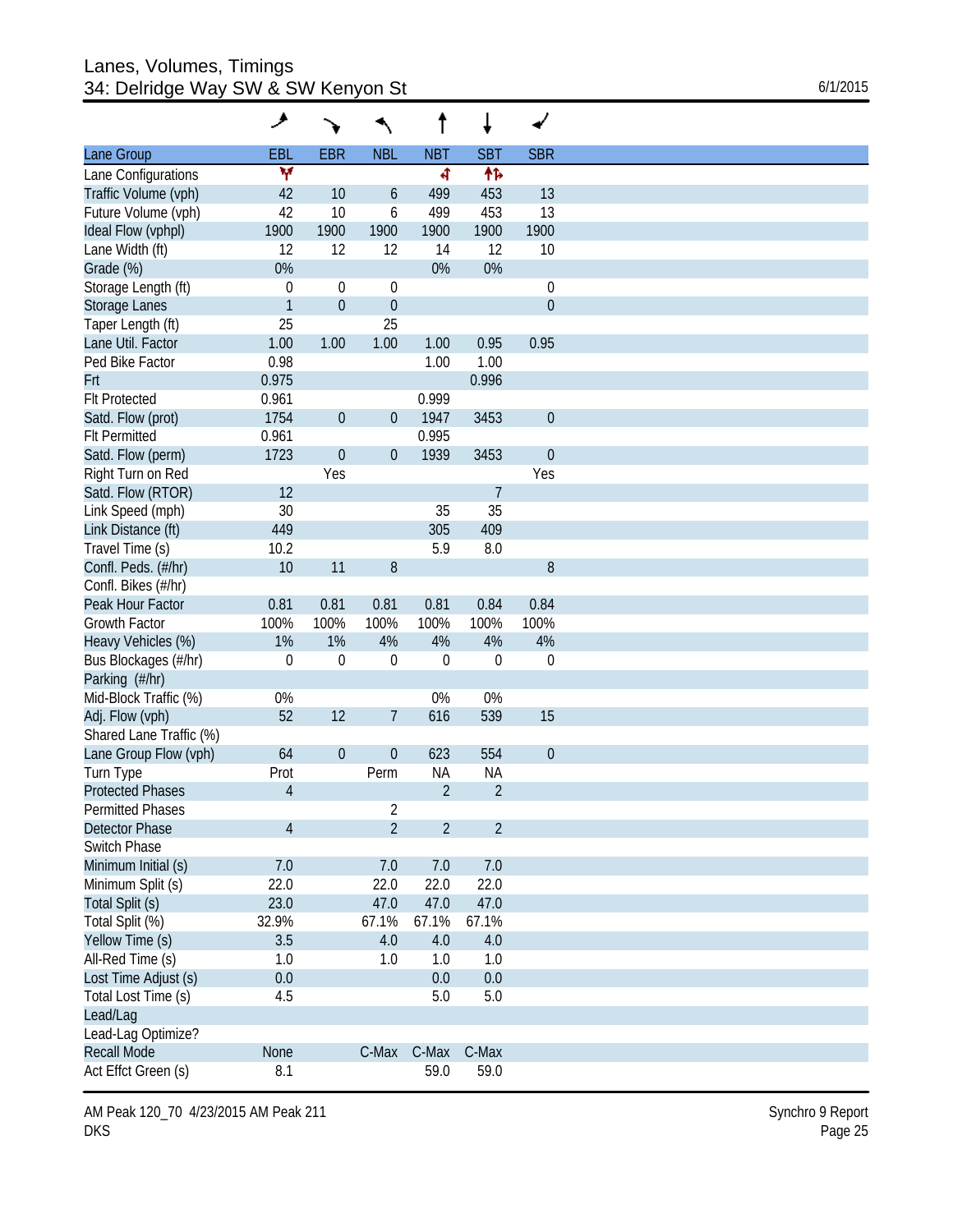## Lanes, Volumes, Timings 34: Delridge Way SW & SW Kenyon St 6/1/2015

|                                                              | عر                                 |            |            |            |                     |                        |
|--------------------------------------------------------------|------------------------------------|------------|------------|------------|---------------------|------------------------|
| Lane Group                                                   | EBL                                | <b>EBR</b> | <b>NBL</b> | <b>NBT</b> | <b>SBT</b>          | <b>SBR</b>             |
| Actuated g/C Ratio                                           | 0.12                               |            |            | 0.84       | 0.84                |                        |
| v/c Ratio                                                    | 0.30                               |            |            | 0.38       | 0.19                |                        |
| <b>Control Delay</b>                                         | 27.5                               |            |            | 2.7        | 0.7                 |                        |
| Queue Delay                                                  | 0.0                                |            |            | 0.0        | 0.0                 |                        |
| <b>Total Delay</b>                                           | 27.5                               |            |            | 2.7        | 0.7                 |                        |
| <b>LOS</b>                                                   | С                                  |            |            | А          | Α                   |                        |
| Approach Delay                                               | 27.5                               |            |            | 2.7        | 0.7                 |                        |
| Approach LOS                                                 | С                                  |            |            | Α          | Α                   |                        |
| <b>Intersection Summary</b>                                  |                                    |            |            |            |                     |                        |
| Area Type:                                                   | Other                              |            |            |            |                     |                        |
| Cycle Length: 70                                             |                                    |            |            |            |                     |                        |
| Actuated Cycle Length: 70                                    |                                    |            |            |            |                     |                        |
| Offset: 40 (57%), Referenced to phase 2:NBSB, Start of Green |                                    |            |            |            |                     |                        |
| Natural Cycle: 50                                            |                                    |            |            |            |                     |                        |
| Control Type: Actuated-Coordinated                           |                                    |            |            |            |                     |                        |
| Maximum v/c Ratio: 0.38                                      |                                    |            |            |            |                     |                        |
| Intersection Signal Delay: 3.1                               |                                    |            |            |            | Intersection LOS: A |                        |
| Intersection Capacity Utilization 47.1%                      |                                    |            |            |            |                     | ICU Level of Service A |
| Analysis Period (min) 15                                     |                                    |            |            |            |                     |                        |
|                                                              |                                    |            |            |            |                     |                        |
| Splits and Phases:                                           | 34: Delridge Way SW & SW Kenyon St |            |            |            |                     |                        |

| $\sigma$ of the contract of the contract $\sigma$ and $\sigma$ and $\sigma$ and $\sigma$ | αı |  |
|------------------------------------------------------------------------------------------|----|--|
| 47                                                                                       |    |  |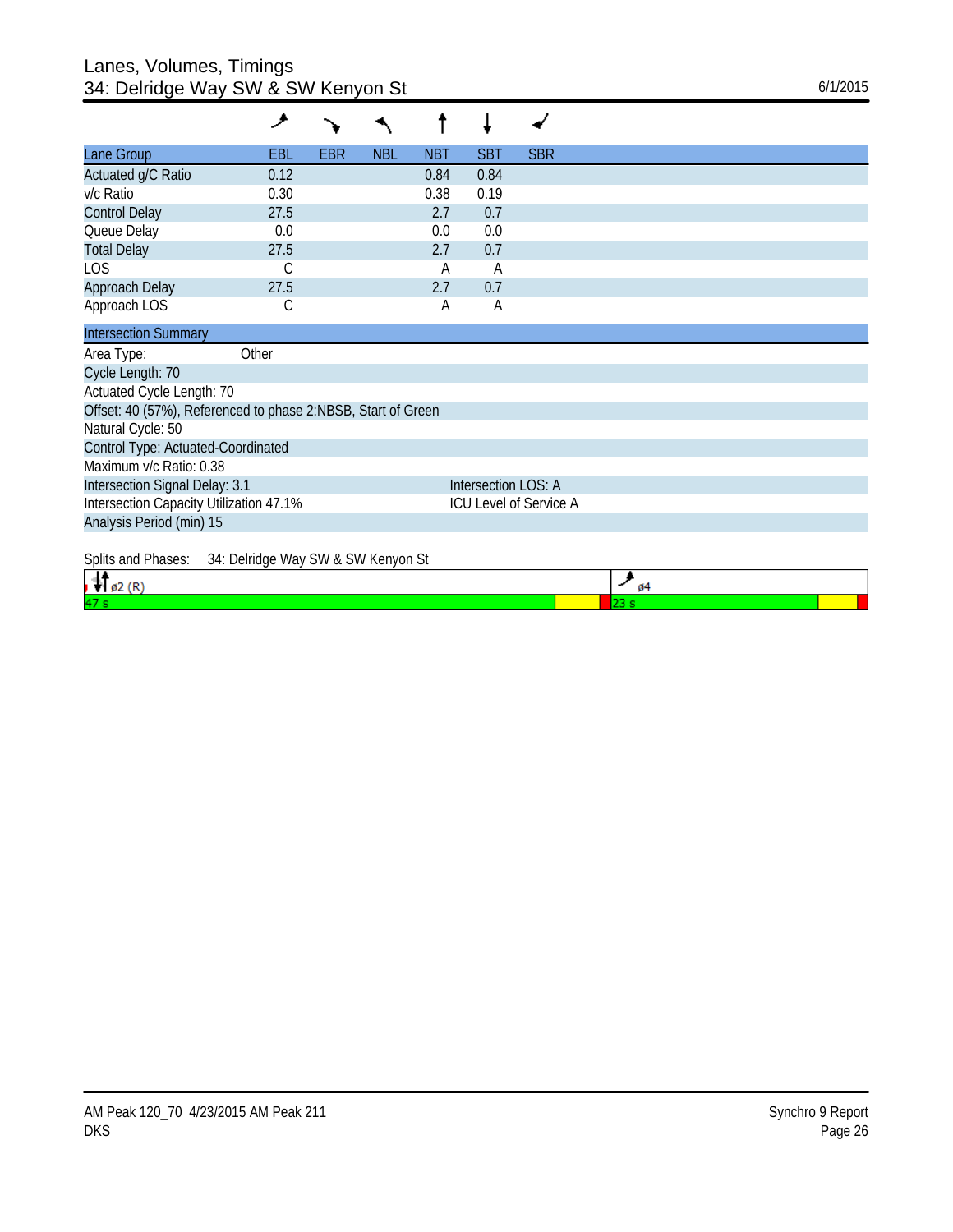Lanes, Volumes, Timings 35: Delridge Way SW & SW Thistle St 6/1/2015

|                         | ۸                |                |                  |                  |                |                  |                  |                |                  |                  |                |                  |
|-------------------------|------------------|----------------|------------------|------------------|----------------|------------------|------------------|----------------|------------------|------------------|----------------|------------------|
| Lane Group              | EBL              | EBT            | <b>EBR</b>       | <b>WBL</b>       | <b>WBT</b>     | <b>WBR</b>       | <b>NBL</b>       | <b>NBT</b>     | <b>NBR</b>       | <b>SBL</b>       | <b>SBT</b>     | <b>SBR</b>       |
| Lane Configurations     |                  | ф,             |                  |                  | Ф              |                  |                  | 4              | ۴                |                  | 4              | ۴                |
| Traffic Volume (vph)    | 88               | 67             | 113              | 5                | 116            | 31               | 66               | 355            | $\mathfrak{Z}$   | 19               | 341            | 64               |
| Future Volume (vph)     | 88               | 67             | 113              | 5                | 116            | 31               | 66               | 355            | 3                | 19               | 341            | 64               |
| Ideal Flow (vphpl)      | 1900             | 1900           | 1900             | 1900             | 1900           | 1900             | 1900             | 1900           | 1900             | 1900             | 1900           | 1900             |
| Lane Width (ft)         | 12               | 12             | 12               | 12               | 12             | 12               | 12               | 14             | 10               | 12               | 14             | 10               |
| Grade (%)               |                  | 0%             |                  |                  | 0%             |                  |                  | 0%             |                  |                  | 0%             |                  |
| Storage Length (ft)     | 0                |                | $\mathbf 0$      | 0                |                | $\mathbf 0$      | $\mathbf 0$      |                | 35               | 0                |                | 35               |
| <b>Storage Lanes</b>    | $\overline{0}$   |                | $\overline{0}$   | $\mathbf 0$      |                | $\boldsymbol{0}$ | $\mathbf 0$      |                | $\mathbf{1}$     | $\boldsymbol{0}$ |                | $\mathbf{1}$     |
| Taper Length (ft)       | 25               |                |                  | 25               |                |                  | $\overline{25}$  |                |                  | 25               |                |                  |
| Lane Util. Factor       | 1.00             | 1.00           | 1.00             | 1.00             | 1.00           | 1.00             | 1.00             | 1.00           | 1.00             | 1.00             | 1.00           | 1.00             |
| Ped Bike Factor         |                  | 0.95           |                  |                  | 0.96           |                  |                  | 1.00           | 0.93             |                  | 1.00           | 0.91             |
| Frt                     |                  | 0.943          |                  |                  | 0.972          |                  |                  |                | 0.850            |                  |                | 0.850            |
| <b>Flt Protected</b>    |                  | 0.984          |                  |                  | 0.998          |                  |                  | 0.992          |                  |                  | 0.997          |                  |
| Satd. Flow (prot)       | $\overline{0}$   | 1671           | $\overline{0}$   | $\mathbf{0}$     | 1699           | $\boldsymbol{0}$ | $\boldsymbol{0}$ | 1933           | 1449             | $\boldsymbol{0}$ | 1943           | 1449             |
| <b>Flt Permitted</b>    |                  | 0.774          |                  |                  | 0.986          |                  |                  | 0.879          |                  |                  | 0.968          |                  |
| Satd. Flow (perm)       | $\mathbf{0}$     | 1264           | $\overline{0}$   | $\mathbf{0}$     | 1678           | $\boldsymbol{0}$ | $\mathbf 0$      | 1706           | 1344             | $\overline{0}$   | 1884           | 1316             |
| Right Turn on Red       |                  |                | Yes              |                  |                | Yes              |                  |                | Yes              |                  |                | Yes              |
| Satd. Flow (RTOR)       |                  | 63             |                  |                  | 22             |                  |                  |                | 23               |                  |                | 40               |
| Link Speed (mph)        |                  | 30             |                  |                  | 25             |                  |                  | 35             |                  |                  | 35             |                  |
| Link Distance (ft)      |                  | 3996           |                  |                  | 609            |                  |                  | 1308           |                  |                  | 1013           |                  |
| Travel Time (s)         |                  | 90.8           |                  |                  | 16.6           |                  |                  | 25.5           |                  |                  | 19.7           |                  |
| Confl. Peds. (#/hr)     | 78               |                | $\boldsymbol{6}$ | $\boldsymbol{6}$ |                | 78               | 25               |                | 18               | 18               |                | 25               |
| Confl. Bikes (#/hr)     |                  |                |                  |                  |                | 3                |                  |                | $\overline{2}$   |                  |                | 1                |
| Peak Hour Factor        | 0.74             | 0.74           | 0.74             | 0.71             | 0.71           | 0.71             | 0.94             | 0.94           | 0.94             | 0.80             | 0.80           | 0.80             |
| <b>Growth Factor</b>    | 100%             | 100%           | 100%             | 100%             | 100%           | 100%             | 100%             | 100%           | 100%             | 100%             | 100%           | 100%             |
| Heavy Vehicles (%)      | 4%               | 4%             | 4%               | 4%               | 4%             | 4%               | 4%               | 4%             | 4%               | 4%               | 4%             | 4%               |
| Bus Blockages (#/hr)    | $\boldsymbol{0}$ | $\mathbf 0$    | $\mathbf 0$      | $\boldsymbol{0}$ | 0              | $\mathbf 0$      | $\mathbf 0$      | $\mathbf 0$    | $\boldsymbol{0}$ | $\boldsymbol{0}$ | 0              | $\boldsymbol{0}$ |
| Parking (#/hr)          |                  |                |                  |                  |                |                  |                  |                |                  |                  |                |                  |
| Mid-Block Traffic (%)   |                  | 0%             |                  |                  | 0%             |                  |                  | 0%             |                  |                  | 0%             |                  |
| Adj. Flow (vph)         | 119              | 91             | 153              | $\overline{7}$   | 163            | 44               | 70               | 378            | 3                | 24               | 426            | 80               |
| Shared Lane Traffic (%) |                  |                |                  |                  |                |                  |                  |                |                  |                  |                |                  |
| Lane Group Flow (vph)   | $\mathbf{0}$     | 363            | $\theta$         | $\mathbf 0$      | 214            | $\boldsymbol{0}$ | $\boldsymbol{0}$ | 448            | 3                | 0                | 450            | 80               |
| Turn Type               | Perm             | <b>NA</b>      |                  | Perm             | <b>NA</b>      |                  | Perm             | <b>NA</b>      | Perm             | Perm             | <b>NA</b>      | Perm             |
| <b>Protected Phases</b> |                  | $\overline{4}$ |                  |                  | $\overline{4}$ |                  |                  | $\overline{2}$ |                  |                  | $\overline{2}$ |                  |
| <b>Permitted Phases</b> | 4                |                |                  | 4                |                |                  | $\overline{2}$   |                | $\overline{2}$   | $\overline{2}$   |                | 2                |
| Detector Phase          | $\overline{4}$   | $\overline{4}$ |                  | $\overline{4}$   | $\overline{4}$ |                  | $\overline{2}$   | $\overline{2}$ | $\overline{2}$   | $\overline{2}$   | $\overline{2}$ | $\overline{2}$   |
| Switch Phase            |                  |                |                  |                  |                |                  |                  |                |                  |                  |                |                  |
| Minimum Initial (s)     | 7.0              | 7.0            |                  | 7.0              | 7.0            |                  | 7.0              | 7.0            | 7.0              | 7.0              | 7.0            | 7.0              |
| Minimum Split (s)       | 20.0             | 20.0           |                  | 20.0             | 20.0           |                  | 17.0             | 17.0           | 17.0             | 17.0             | 17.0           | 17.0             |
| Total Split (s)         | 33.0             | 33.0           |                  | 33.0             | 33.0           |                  | 37.0             | 37.0           | 37.0             | 37.0             | 37.0           | 37.0             |
| Total Split (%)         | 47.1%            | 47.1%          |                  | 47.1%            | 47.1%          |                  | 52.9%            | 52.9%          | 52.9%            | 52.9%            | 52.9%          | 52.9%            |
| Yellow Time (s)         | 3.5              | 3.5            |                  | 3.5              | 3.5            |                  | 4.0              | 4.0            | 4.0              | 4.0              | 4.0            | 4.0              |
| All-Red Time (s)        | 1.0              | 1.0            |                  | 1.0              | 1.0            |                  | 1.0              | 1.0            | 1.0              | 1.0              | 1.0            | 1.0              |
| Lost Time Adjust (s)    |                  | 0.0            |                  |                  | 0.0            |                  |                  | 0.0            | 0.0              |                  | 0.0            | 0.0              |
| Total Lost Time (s)     |                  | 4.5            |                  |                  | 4.5            |                  |                  | 5.0            | 5.0              |                  | 5.0            | 5.0              |
| Lead/Lag                |                  |                |                  |                  |                |                  |                  |                |                  |                  |                |                  |
| Lead-Lag Optimize?      |                  |                |                  |                  |                |                  |                  |                |                  |                  |                |                  |
| <b>Recall Mode</b>      | <b>None</b>      | None           |                  | None             | None           |                  | C-Max            | C-Max          | C-Max            | C-Max            | C-Max          | C-Max            |
| Act Effct Green (s)     |                  | 20.7           |                  |                  | 20.7           |                  |                  | 39.8           | 39.8             |                  | 39.8           | 39.8             |

AM Peak 120\_70 4/23/2015 AM Peak 211 DKS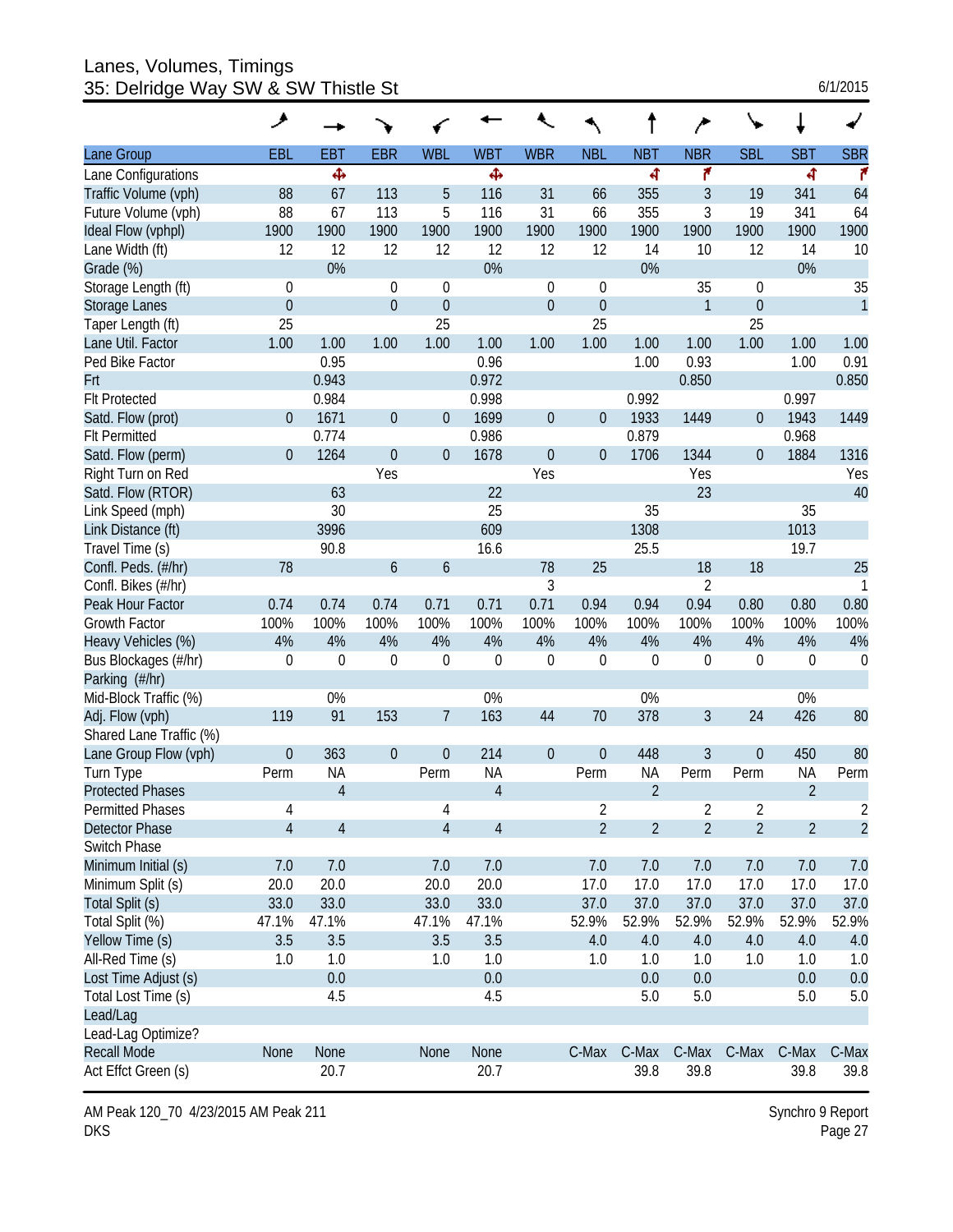Lanes, Volumes, Timings 35: Delridge Way SW & SW Thistle St 6/1/2015

| . Domago 11aj 011                                          |                                     |      |     |     |                        |                                |            |            |            |            |            |              |
|------------------------------------------------------------|-------------------------------------|------|-----|-----|------------------------|--------------------------------|------------|------------|------------|------------|------------|--------------|
|                                                            | ۶                                   |      |     |     |                        |                                |            |            |            |            |            |              |
| Lane Group                                                 | <b>EBL</b>                          | EBT  | EBR | WBL | <b>WBT</b>             | <b>WBR</b>                     | <b>NBL</b> | <b>NBT</b> | <b>NBR</b> | <b>SBL</b> | <b>SBT</b> | <b>SBR</b>   |
| Actuated g/C Ratio                                         |                                     | 0.30 |     |     | 0.30                   |                                |            | 0.57       | 0.57       |            | 0.57       | 0.57         |
| v/c Ratio                                                  |                                     | 0.87 |     |     | 0.42                   |                                |            | 0.46       | 0.00       |            | 0.42       | 0.10         |
| <b>Control Delay</b>                                       |                                     | 39.5 |     |     | 18.7                   |                                |            | 5.7        | 0.0        |            | 4.7        | 1.0          |
| Queue Delay                                                |                                     | 0.0  |     |     | 0.0                    |                                |            | 0.0        | 0.0        |            | 0.0        | 0.0          |
| <b>Total Delay</b>                                         |                                     | 39.5 |     |     | 18.7                   |                                |            | 5.7        | 0.0        |            | 4.7        | 1.0          |
| <b>LOS</b>                                                 |                                     | D    |     |     | B                      |                                |            | A          | А          |            | A          | $\mathsf{A}$ |
| Approach Delay                                             |                                     | 39.5 |     |     | 18.7                   |                                |            | 5.6        |            |            | 4.2        |              |
| Approach LOS                                               |                                     | D    |     |     | Β                      |                                |            | Α          |            |            | A          |              |
| <b>Intersection Summary</b>                                |                                     |      |     |     |                        |                                |            |            |            |            |            |              |
| Area Type:                                                 | Other                               |      |     |     |                        |                                |            |            |            |            |            |              |
| Cycle Length: 70                                           |                                     |      |     |     |                        |                                |            |            |            |            |            |              |
| Actuated Cycle Length: 70                                  |                                     |      |     |     |                        |                                |            |            |            |            |            |              |
| Offset: 5 (7%), Referenced to phase 2:NBSB, Start of Green |                                     |      |     |     |                        |                                |            |            |            |            |            |              |
| Natural Cycle: 45                                          |                                     |      |     |     |                        |                                |            |            |            |            |            |              |
| Control Type: Actuated-Coordinated                         |                                     |      |     |     |                        |                                |            |            |            |            |            |              |
| Maximum v/c Ratio: 0.87                                    |                                     |      |     |     |                        |                                |            |            |            |            |            |              |
| Intersection Signal Delay: 14.8                            |                                     |      |     |     | Intersection LOS: B    |                                |            |            |            |            |            |              |
| Intersection Capacity Utilization 85.0%                    |                                     |      |     |     | ICU Level of Service E |                                |            |            |            |            |            |              |
| Analysis Period (min) 15                                   |                                     |      |     |     |                        |                                |            |            |            |            |            |              |
| <b>Splits and Phases:</b>                                  | 35: Delridge Way SW & SW Thistle St |      |     |     |                        |                                |            |            |            |            |            |              |
| $\mathbf{d}$ and $\mathbf{d}$                              |                                     |      |     |     |                        | $\frac{1}{2}$ of $\frac{1}{2}$ |            |            |            |            |            |              |

| $\sigma$ and that $\sigma$ are $\sigma$ . The set of $\sigma$ and $\sigma$ are $\sigma$ and $\sigma$ are $\sigma$ |  |
|-------------------------------------------------------------------------------------------------------------------|--|
|                                                                                                                   |  |
| 37                                                                                                                |  |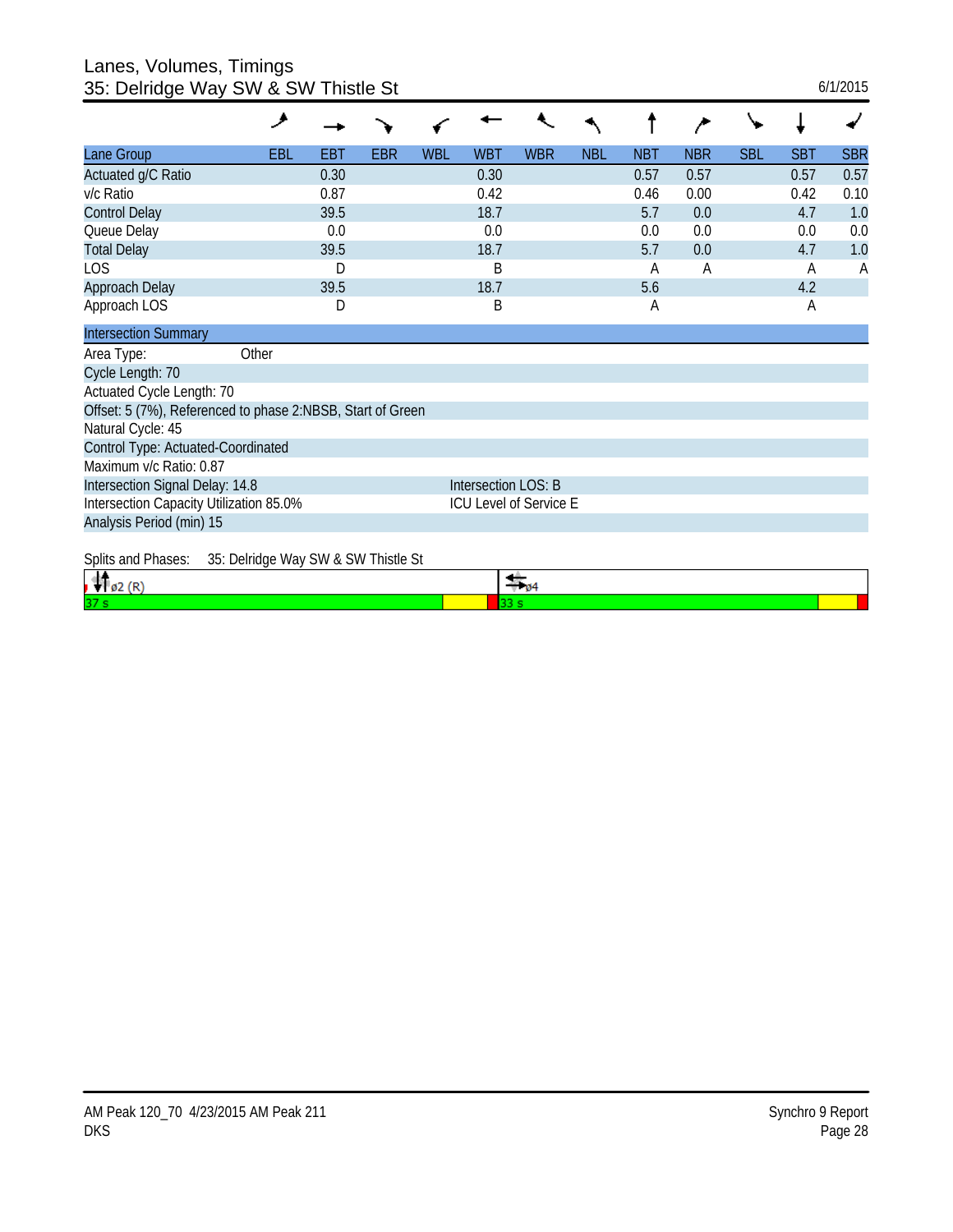Lanes, Volumes, Timings 38: Delridge Way SW & SW Trenton St 6/1/2015

| 6/1/2015 |  |  |
|----------|--|--|
|          |  |  |

| EBL<br><b>EBR</b><br><b>SBL</b><br><b>SBR</b><br><b>EBT</b><br><b>WBL</b><br><b>WBT</b><br><b>WBR</b><br><b>NBL</b><br><b>NBT</b><br><b>NBR</b><br><b>SBT</b><br>Lane Group<br>Ф<br>Ф<br>4<br>۴<br>4<br>r<br>Lane Configurations<br>39<br>Traffic Volume (vph)<br>64<br>57<br>53<br>5<br>46<br>10<br>59<br>418<br>3<br>19<br>374<br>39<br>53<br>5<br>3<br>Future Volume (vph)<br>64<br>57<br>46<br>10<br>59<br>418<br>19<br>374<br>1900<br>1900<br>1900<br>1900<br>1900<br>1900<br>1900<br>1900<br>1900<br>1900<br>1900<br>1900<br>Ideal Flow (vphpl)<br>12<br>12<br>12<br>Lane Width (ft)<br>12<br>12<br>12<br>12<br>14<br>10<br>12<br>14<br>10<br>0%<br>0%<br>0%<br>0%<br>Grade (%)<br>35<br>Storage Length (ft)<br>35<br>$\theta$<br>0<br>0<br>$\mathbf 0$<br>0<br>0<br>$\overline{0}$<br>$\mathbf 0$<br>$\mathbf 0$<br>$\boldsymbol{0}$<br>$\mathbf{1}$<br>$\mathbf{1}$<br>$\boldsymbol{0}$<br>$\theta$<br>Storage Lanes<br>25<br>25<br>25<br>25<br>Taper Length (ft)<br>1.00<br>1.00<br>Lane Util. Factor<br>1.00<br>1.00<br>1.00<br>1.00<br>1.00<br>1.00<br>1.00<br>1.00<br>1.00<br>1.00<br>Ped Bike Factor<br>0.98<br>0.99<br>0.94<br>1.00<br>0.94<br>1.00<br>0.850<br>0.959<br>0.977<br>0.850<br>Frt<br>0.982<br>0.996<br>0.994<br>0.998<br><b>FIt Protected</b><br>$\overline{0}$<br>$\boldsymbol{0}$<br>Satd. Flow (prot)<br>1740<br>$\boldsymbol{0}$<br>1784<br>$\boldsymbol{0}$<br>1937<br>1449<br>1908<br>1422<br>$\overline{0}$<br>$\boldsymbol{0}$<br>0.869<br>0.977<br>0.886<br><b>Flt Permitted</b><br>0.963<br>Satd. Flow (perm)<br>$\mathbf{0}$<br>1532<br>$\theta$<br>$\mathbf{0}$<br>1746<br>$\boldsymbol{0}$<br>$\mathbf 0$<br>1724<br>1363<br>0<br>1840<br>1340<br>Right Turn on Red<br>Yes<br>Yes<br>Yes<br>Yes<br>25<br>12<br>23<br>Satd. Flow (RTOR)<br>35<br>30<br>25<br>Link Speed (mph)<br>35<br>35<br>618<br>508<br>1308<br>Link Distance (ft)<br>4006<br>Travel Time (s)<br>91.0<br>16.9<br>9.9<br>25.5<br>$\overline{7}$<br>18<br>18<br>$\overline{7}$<br>15<br>15<br>16<br>16<br>Confl. Peds. (#/hr)<br>Confl. Bikes (#/hr)<br>1<br>1<br>0.78<br>Peak Hour Factor<br>0.78<br>0.78<br>0.86<br>0.86<br>0.86<br>0.83<br>0.83<br>0.83<br>0.80<br>0.80<br>0.80<br>100%<br>100%<br>100%<br>100%<br>100%<br>100%<br>100%<br><b>Growth Factor</b><br>100%<br>100%<br>100%<br>100%<br>100%<br>1%<br>1%<br>3%<br>4%<br>Heavy Vehicles (%)<br>1%<br>3%<br>3%<br>4%<br>4%<br>6%<br>6%<br>6%<br>$\boldsymbol{0}$<br>$\mathbf 0$<br>$\mathbf 0$<br>$\boldsymbol{0}$<br>$\boldsymbol{0}$<br>$\boldsymbol{0}$<br>$\mathbf 0$<br>$\boldsymbol{0}$<br>$\boldsymbol{0}$<br>$\boldsymbol{0}$<br>$\mathbf 0$<br>$\boldsymbol{0}$<br>Bus Blockages (#/hr)<br>Parking (#/hr)<br>0%<br>0%<br>0%<br>Mid-Block Traffic (%)<br>0%<br>73<br>82<br>68<br>53<br>12<br>504<br>49<br>$\boldsymbol{6}$<br>71<br>24<br>468<br>Adj. Flow (vph)<br>4<br>Shared Lane Traffic (%)<br>49<br>Lane Group Flow (vph)<br>$\mathbf 0$<br>223<br>$\theta$<br>$\mathbf 0$<br>71<br>$\boldsymbol{0}$<br>$\theta$<br>575<br>0<br>492<br>4<br><b>NA</b><br><b>NA</b><br><b>NA</b><br>Perm<br>Perm<br><b>NA</b><br>Perm<br>Turn Type<br>Perm<br>Perm<br>Perm<br>$\overline{4}$<br>$\overline{2}$<br>$\overline{2}$<br>$\overline{4}$<br><b>Protected Phases</b><br><b>Permitted Phases</b><br>2<br>$\overline{2}$<br>$\overline{2}$<br>2<br>4<br>4<br>$\overline{2}$<br>$\overline{2}$<br>$\overline{2}$<br>$\overline{2}$<br>$\overline{4}$<br>$\overline{4}$<br>$\overline{2}$<br>$\overline{4}$<br>$\overline{4}$<br>$\overline{2}$<br>Detector Phase<br>Switch Phase<br>Minimum Initial (s)<br>7.0<br>7.0<br>7.0<br>7.0<br>7.0<br>7.0<br>7.0<br>7.0<br>7.0<br>7.0<br>Minimum Split (s)<br>21.0<br>21.0<br>21.0<br>21.0<br>21.0<br>21.0<br>21.0<br>21.0<br>21.0<br>21.0<br>Total Split (s)<br>29.0<br>29.0<br>29.0<br>29.0<br>41.0<br>41.0<br>41.0<br>41.0<br>41.0<br>41.0<br>58.6%<br>58.6%<br>Total Split (%)<br>41.4%<br>41.4%<br>41.4%<br>41.4%<br>58.6%<br>58.6%<br>58.6%<br>58.6%<br>Yellow Time (s)<br>3.5<br>3.5<br>3.5<br>3.5<br>4.0<br>4.0<br>4.0<br>4.0<br>4.0<br>4.0<br>All-Red Time (s)<br>1.0<br>1.0<br>1.0<br>1.0<br>1.0<br>1.0<br>1.0<br>1.0<br>1.0<br>1.0<br>0.0<br>Lost Time Adjust (s)<br>0.0<br>0.0<br>0.0<br>0.0<br>0.0<br>5.0<br>4.5<br>4.5<br>5.0<br>5.0<br>Total Lost Time (s)<br>5.0<br>Lead/Lag<br>Lead-Lag Optimize? |                    | ۶   |     |     |     |     |     |     |     |     |     |
|-----------------------------------------------------------------------------------------------------------------------------------------------------------------------------------------------------------------------------------------------------------------------------------------------------------------------------------------------------------------------------------------------------------------------------------------------------------------------------------------------------------------------------------------------------------------------------------------------------------------------------------------------------------------------------------------------------------------------------------------------------------------------------------------------------------------------------------------------------------------------------------------------------------------------------------------------------------------------------------------------------------------------------------------------------------------------------------------------------------------------------------------------------------------------------------------------------------------------------------------------------------------------------------------------------------------------------------------------------------------------------------------------------------------------------------------------------------------------------------------------------------------------------------------------------------------------------------------------------------------------------------------------------------------------------------------------------------------------------------------------------------------------------------------------------------------------------------------------------------------------------------------------------------------------------------------------------------------------------------------------------------------------------------------------------------------------------------------------------------------------------------------------------------------------------------------------------------------------------------------------------------------------------------------------------------------------------------------------------------------------------------------------------------------------------------------------------------------------------------------------------------------------------------------------------------------------------------------------------------------------------------------------------------------------------------------------------------------------------------------------------------------------------------------------------------------------------------------------------------------------------------------------------------------------------------------------------------------------------------------------------------------------------------------------------------------------------------------------------------------------------------------------------------------------------------------------------------------------------------------------------------------------------------------------------------------------------------------------------------------------------------------------------------------------------------------------------------------------------------------------------------------------------------------------------------------------------------------------------------------------------------------------------------------------------------------------------------------------------------------------------------------------------------------------------------------------------------------------------------------------------------------------------------------------------------------------------------------------------------------------------------------------------------------------------------------------------------------------------------------------------------------------------------------------------------------------------------------------------------------------------------------------------------------------------------------------------------|--------------------|-----|-----|-----|-----|-----|-----|-----|-----|-----|-----|
|                                                                                                                                                                                                                                                                                                                                                                                                                                                                                                                                                                                                                                                                                                                                                                                                                                                                                                                                                                                                                                                                                                                                                                                                                                                                                                                                                                                                                                                                                                                                                                                                                                                                                                                                                                                                                                                                                                                                                                                                                                                                                                                                                                                                                                                                                                                                                                                                                                                                                                                                                                                                                                                                                                                                                                                                                                                                                                                                                                                                                                                                                                                                                                                                                                                                                                                                                                                                                                                                                                                                                                                                                                                                                                                                                                                                                                                                                                                                                                                                                                                                                                                                                                                                                                                                                                                                   |                    |     |     |     |     |     |     |     |     |     |     |
|                                                                                                                                                                                                                                                                                                                                                                                                                                                                                                                                                                                                                                                                                                                                                                                                                                                                                                                                                                                                                                                                                                                                                                                                                                                                                                                                                                                                                                                                                                                                                                                                                                                                                                                                                                                                                                                                                                                                                                                                                                                                                                                                                                                                                                                                                                                                                                                                                                                                                                                                                                                                                                                                                                                                                                                                                                                                                                                                                                                                                                                                                                                                                                                                                                                                                                                                                                                                                                                                                                                                                                                                                                                                                                                                                                                                                                                                                                                                                                                                                                                                                                                                                                                                                                                                                                                                   |                    |     |     |     |     |     |     |     |     |     |     |
|                                                                                                                                                                                                                                                                                                                                                                                                                                                                                                                                                                                                                                                                                                                                                                                                                                                                                                                                                                                                                                                                                                                                                                                                                                                                                                                                                                                                                                                                                                                                                                                                                                                                                                                                                                                                                                                                                                                                                                                                                                                                                                                                                                                                                                                                                                                                                                                                                                                                                                                                                                                                                                                                                                                                                                                                                                                                                                                                                                                                                                                                                                                                                                                                                                                                                                                                                                                                                                                                                                                                                                                                                                                                                                                                                                                                                                                                                                                                                                                                                                                                                                                                                                                                                                                                                                                                   |                    |     |     |     |     |     |     |     |     |     |     |
|                                                                                                                                                                                                                                                                                                                                                                                                                                                                                                                                                                                                                                                                                                                                                                                                                                                                                                                                                                                                                                                                                                                                                                                                                                                                                                                                                                                                                                                                                                                                                                                                                                                                                                                                                                                                                                                                                                                                                                                                                                                                                                                                                                                                                                                                                                                                                                                                                                                                                                                                                                                                                                                                                                                                                                                                                                                                                                                                                                                                                                                                                                                                                                                                                                                                                                                                                                                                                                                                                                                                                                                                                                                                                                                                                                                                                                                                                                                                                                                                                                                                                                                                                                                                                                                                                                                                   |                    |     |     |     |     |     |     |     |     |     |     |
|                                                                                                                                                                                                                                                                                                                                                                                                                                                                                                                                                                                                                                                                                                                                                                                                                                                                                                                                                                                                                                                                                                                                                                                                                                                                                                                                                                                                                                                                                                                                                                                                                                                                                                                                                                                                                                                                                                                                                                                                                                                                                                                                                                                                                                                                                                                                                                                                                                                                                                                                                                                                                                                                                                                                                                                                                                                                                                                                                                                                                                                                                                                                                                                                                                                                                                                                                                                                                                                                                                                                                                                                                                                                                                                                                                                                                                                                                                                                                                                                                                                                                                                                                                                                                                                                                                                                   |                    |     |     |     |     |     |     |     |     |     |     |
|                                                                                                                                                                                                                                                                                                                                                                                                                                                                                                                                                                                                                                                                                                                                                                                                                                                                                                                                                                                                                                                                                                                                                                                                                                                                                                                                                                                                                                                                                                                                                                                                                                                                                                                                                                                                                                                                                                                                                                                                                                                                                                                                                                                                                                                                                                                                                                                                                                                                                                                                                                                                                                                                                                                                                                                                                                                                                                                                                                                                                                                                                                                                                                                                                                                                                                                                                                                                                                                                                                                                                                                                                                                                                                                                                                                                                                                                                                                                                                                                                                                                                                                                                                                                                                                                                                                                   |                    |     |     |     |     |     |     |     |     |     |     |
|                                                                                                                                                                                                                                                                                                                                                                                                                                                                                                                                                                                                                                                                                                                                                                                                                                                                                                                                                                                                                                                                                                                                                                                                                                                                                                                                                                                                                                                                                                                                                                                                                                                                                                                                                                                                                                                                                                                                                                                                                                                                                                                                                                                                                                                                                                                                                                                                                                                                                                                                                                                                                                                                                                                                                                                                                                                                                                                                                                                                                                                                                                                                                                                                                                                                                                                                                                                                                                                                                                                                                                                                                                                                                                                                                                                                                                                                                                                                                                                                                                                                                                                                                                                                                                                                                                                                   |                    |     |     |     |     |     |     |     |     |     |     |
|                                                                                                                                                                                                                                                                                                                                                                                                                                                                                                                                                                                                                                                                                                                                                                                                                                                                                                                                                                                                                                                                                                                                                                                                                                                                                                                                                                                                                                                                                                                                                                                                                                                                                                                                                                                                                                                                                                                                                                                                                                                                                                                                                                                                                                                                                                                                                                                                                                                                                                                                                                                                                                                                                                                                                                                                                                                                                                                                                                                                                                                                                                                                                                                                                                                                                                                                                                                                                                                                                                                                                                                                                                                                                                                                                                                                                                                                                                                                                                                                                                                                                                                                                                                                                                                                                                                                   |                    |     |     |     |     |     |     |     |     |     |     |
|                                                                                                                                                                                                                                                                                                                                                                                                                                                                                                                                                                                                                                                                                                                                                                                                                                                                                                                                                                                                                                                                                                                                                                                                                                                                                                                                                                                                                                                                                                                                                                                                                                                                                                                                                                                                                                                                                                                                                                                                                                                                                                                                                                                                                                                                                                                                                                                                                                                                                                                                                                                                                                                                                                                                                                                                                                                                                                                                                                                                                                                                                                                                                                                                                                                                                                                                                                                                                                                                                                                                                                                                                                                                                                                                                                                                                                                                                                                                                                                                                                                                                                                                                                                                                                                                                                                                   |                    |     |     |     |     |     |     |     |     |     |     |
|                                                                                                                                                                                                                                                                                                                                                                                                                                                                                                                                                                                                                                                                                                                                                                                                                                                                                                                                                                                                                                                                                                                                                                                                                                                                                                                                                                                                                                                                                                                                                                                                                                                                                                                                                                                                                                                                                                                                                                                                                                                                                                                                                                                                                                                                                                                                                                                                                                                                                                                                                                                                                                                                                                                                                                                                                                                                                                                                                                                                                                                                                                                                                                                                                                                                                                                                                                                                                                                                                                                                                                                                                                                                                                                                                                                                                                                                                                                                                                                                                                                                                                                                                                                                                                                                                                                                   |                    |     |     |     |     |     |     |     |     |     |     |
|                                                                                                                                                                                                                                                                                                                                                                                                                                                                                                                                                                                                                                                                                                                                                                                                                                                                                                                                                                                                                                                                                                                                                                                                                                                                                                                                                                                                                                                                                                                                                                                                                                                                                                                                                                                                                                                                                                                                                                                                                                                                                                                                                                                                                                                                                                                                                                                                                                                                                                                                                                                                                                                                                                                                                                                                                                                                                                                                                                                                                                                                                                                                                                                                                                                                                                                                                                                                                                                                                                                                                                                                                                                                                                                                                                                                                                                                                                                                                                                                                                                                                                                                                                                                                                                                                                                                   |                    |     |     |     |     |     |     |     |     |     |     |
|                                                                                                                                                                                                                                                                                                                                                                                                                                                                                                                                                                                                                                                                                                                                                                                                                                                                                                                                                                                                                                                                                                                                                                                                                                                                                                                                                                                                                                                                                                                                                                                                                                                                                                                                                                                                                                                                                                                                                                                                                                                                                                                                                                                                                                                                                                                                                                                                                                                                                                                                                                                                                                                                                                                                                                                                                                                                                                                                                                                                                                                                                                                                                                                                                                                                                                                                                                                                                                                                                                                                                                                                                                                                                                                                                                                                                                                                                                                                                                                                                                                                                                                                                                                                                                                                                                                                   |                    |     |     |     |     |     |     |     |     |     |     |
|                                                                                                                                                                                                                                                                                                                                                                                                                                                                                                                                                                                                                                                                                                                                                                                                                                                                                                                                                                                                                                                                                                                                                                                                                                                                                                                                                                                                                                                                                                                                                                                                                                                                                                                                                                                                                                                                                                                                                                                                                                                                                                                                                                                                                                                                                                                                                                                                                                                                                                                                                                                                                                                                                                                                                                                                                                                                                                                                                                                                                                                                                                                                                                                                                                                                                                                                                                                                                                                                                                                                                                                                                                                                                                                                                                                                                                                                                                                                                                                                                                                                                                                                                                                                                                                                                                                                   |                    |     |     |     |     |     |     |     |     |     |     |
|                                                                                                                                                                                                                                                                                                                                                                                                                                                                                                                                                                                                                                                                                                                                                                                                                                                                                                                                                                                                                                                                                                                                                                                                                                                                                                                                                                                                                                                                                                                                                                                                                                                                                                                                                                                                                                                                                                                                                                                                                                                                                                                                                                                                                                                                                                                                                                                                                                                                                                                                                                                                                                                                                                                                                                                                                                                                                                                                                                                                                                                                                                                                                                                                                                                                                                                                                                                                                                                                                                                                                                                                                                                                                                                                                                                                                                                                                                                                                                                                                                                                                                                                                                                                                                                                                                                                   |                    |     |     |     |     |     |     |     |     |     |     |
|                                                                                                                                                                                                                                                                                                                                                                                                                                                                                                                                                                                                                                                                                                                                                                                                                                                                                                                                                                                                                                                                                                                                                                                                                                                                                                                                                                                                                                                                                                                                                                                                                                                                                                                                                                                                                                                                                                                                                                                                                                                                                                                                                                                                                                                                                                                                                                                                                                                                                                                                                                                                                                                                                                                                                                                                                                                                                                                                                                                                                                                                                                                                                                                                                                                                                                                                                                                                                                                                                                                                                                                                                                                                                                                                                                                                                                                                                                                                                                                                                                                                                                                                                                                                                                                                                                                                   |                    |     |     |     |     |     |     |     |     |     |     |
|                                                                                                                                                                                                                                                                                                                                                                                                                                                                                                                                                                                                                                                                                                                                                                                                                                                                                                                                                                                                                                                                                                                                                                                                                                                                                                                                                                                                                                                                                                                                                                                                                                                                                                                                                                                                                                                                                                                                                                                                                                                                                                                                                                                                                                                                                                                                                                                                                                                                                                                                                                                                                                                                                                                                                                                                                                                                                                                                                                                                                                                                                                                                                                                                                                                                                                                                                                                                                                                                                                                                                                                                                                                                                                                                                                                                                                                                                                                                                                                                                                                                                                                                                                                                                                                                                                                                   |                    |     |     |     |     |     |     |     |     |     |     |
|                                                                                                                                                                                                                                                                                                                                                                                                                                                                                                                                                                                                                                                                                                                                                                                                                                                                                                                                                                                                                                                                                                                                                                                                                                                                                                                                                                                                                                                                                                                                                                                                                                                                                                                                                                                                                                                                                                                                                                                                                                                                                                                                                                                                                                                                                                                                                                                                                                                                                                                                                                                                                                                                                                                                                                                                                                                                                                                                                                                                                                                                                                                                                                                                                                                                                                                                                                                                                                                                                                                                                                                                                                                                                                                                                                                                                                                                                                                                                                                                                                                                                                                                                                                                                                                                                                                                   |                    |     |     |     |     |     |     |     |     |     |     |
|                                                                                                                                                                                                                                                                                                                                                                                                                                                                                                                                                                                                                                                                                                                                                                                                                                                                                                                                                                                                                                                                                                                                                                                                                                                                                                                                                                                                                                                                                                                                                                                                                                                                                                                                                                                                                                                                                                                                                                                                                                                                                                                                                                                                                                                                                                                                                                                                                                                                                                                                                                                                                                                                                                                                                                                                                                                                                                                                                                                                                                                                                                                                                                                                                                                                                                                                                                                                                                                                                                                                                                                                                                                                                                                                                                                                                                                                                                                                                                                                                                                                                                                                                                                                                                                                                                                                   |                    |     |     |     |     |     |     |     |     |     |     |
|                                                                                                                                                                                                                                                                                                                                                                                                                                                                                                                                                                                                                                                                                                                                                                                                                                                                                                                                                                                                                                                                                                                                                                                                                                                                                                                                                                                                                                                                                                                                                                                                                                                                                                                                                                                                                                                                                                                                                                                                                                                                                                                                                                                                                                                                                                                                                                                                                                                                                                                                                                                                                                                                                                                                                                                                                                                                                                                                                                                                                                                                                                                                                                                                                                                                                                                                                                                                                                                                                                                                                                                                                                                                                                                                                                                                                                                                                                                                                                                                                                                                                                                                                                                                                                                                                                                                   |                    |     |     |     |     |     |     |     |     |     |     |
|                                                                                                                                                                                                                                                                                                                                                                                                                                                                                                                                                                                                                                                                                                                                                                                                                                                                                                                                                                                                                                                                                                                                                                                                                                                                                                                                                                                                                                                                                                                                                                                                                                                                                                                                                                                                                                                                                                                                                                                                                                                                                                                                                                                                                                                                                                                                                                                                                                                                                                                                                                                                                                                                                                                                                                                                                                                                                                                                                                                                                                                                                                                                                                                                                                                                                                                                                                                                                                                                                                                                                                                                                                                                                                                                                                                                                                                                                                                                                                                                                                                                                                                                                                                                                                                                                                                                   |                    |     |     |     |     |     |     |     |     |     |     |
|                                                                                                                                                                                                                                                                                                                                                                                                                                                                                                                                                                                                                                                                                                                                                                                                                                                                                                                                                                                                                                                                                                                                                                                                                                                                                                                                                                                                                                                                                                                                                                                                                                                                                                                                                                                                                                                                                                                                                                                                                                                                                                                                                                                                                                                                                                                                                                                                                                                                                                                                                                                                                                                                                                                                                                                                                                                                                                                                                                                                                                                                                                                                                                                                                                                                                                                                                                                                                                                                                                                                                                                                                                                                                                                                                                                                                                                                                                                                                                                                                                                                                                                                                                                                                                                                                                                                   |                    |     |     |     |     |     |     |     |     |     |     |
|                                                                                                                                                                                                                                                                                                                                                                                                                                                                                                                                                                                                                                                                                                                                                                                                                                                                                                                                                                                                                                                                                                                                                                                                                                                                                                                                                                                                                                                                                                                                                                                                                                                                                                                                                                                                                                                                                                                                                                                                                                                                                                                                                                                                                                                                                                                                                                                                                                                                                                                                                                                                                                                                                                                                                                                                                                                                                                                                                                                                                                                                                                                                                                                                                                                                                                                                                                                                                                                                                                                                                                                                                                                                                                                                                                                                                                                                                                                                                                                                                                                                                                                                                                                                                                                                                                                                   |                    |     |     |     |     |     |     |     |     |     |     |
|                                                                                                                                                                                                                                                                                                                                                                                                                                                                                                                                                                                                                                                                                                                                                                                                                                                                                                                                                                                                                                                                                                                                                                                                                                                                                                                                                                                                                                                                                                                                                                                                                                                                                                                                                                                                                                                                                                                                                                                                                                                                                                                                                                                                                                                                                                                                                                                                                                                                                                                                                                                                                                                                                                                                                                                                                                                                                                                                                                                                                                                                                                                                                                                                                                                                                                                                                                                                                                                                                                                                                                                                                                                                                                                                                                                                                                                                                                                                                                                                                                                                                                                                                                                                                                                                                                                                   |                    |     |     |     |     |     |     |     |     |     |     |
|                                                                                                                                                                                                                                                                                                                                                                                                                                                                                                                                                                                                                                                                                                                                                                                                                                                                                                                                                                                                                                                                                                                                                                                                                                                                                                                                                                                                                                                                                                                                                                                                                                                                                                                                                                                                                                                                                                                                                                                                                                                                                                                                                                                                                                                                                                                                                                                                                                                                                                                                                                                                                                                                                                                                                                                                                                                                                                                                                                                                                                                                                                                                                                                                                                                                                                                                                                                                                                                                                                                                                                                                                                                                                                                                                                                                                                                                                                                                                                                                                                                                                                                                                                                                                                                                                                                                   |                    |     |     |     |     |     |     |     |     |     |     |
|                                                                                                                                                                                                                                                                                                                                                                                                                                                                                                                                                                                                                                                                                                                                                                                                                                                                                                                                                                                                                                                                                                                                                                                                                                                                                                                                                                                                                                                                                                                                                                                                                                                                                                                                                                                                                                                                                                                                                                                                                                                                                                                                                                                                                                                                                                                                                                                                                                                                                                                                                                                                                                                                                                                                                                                                                                                                                                                                                                                                                                                                                                                                                                                                                                                                                                                                                                                                                                                                                                                                                                                                                                                                                                                                                                                                                                                                                                                                                                                                                                                                                                                                                                                                                                                                                                                                   |                    |     |     |     |     |     |     |     |     |     |     |
|                                                                                                                                                                                                                                                                                                                                                                                                                                                                                                                                                                                                                                                                                                                                                                                                                                                                                                                                                                                                                                                                                                                                                                                                                                                                                                                                                                                                                                                                                                                                                                                                                                                                                                                                                                                                                                                                                                                                                                                                                                                                                                                                                                                                                                                                                                                                                                                                                                                                                                                                                                                                                                                                                                                                                                                                                                                                                                                                                                                                                                                                                                                                                                                                                                                                                                                                                                                                                                                                                                                                                                                                                                                                                                                                                                                                                                                                                                                                                                                                                                                                                                                                                                                                                                                                                                                                   |                    |     |     |     |     |     |     |     |     |     |     |
|                                                                                                                                                                                                                                                                                                                                                                                                                                                                                                                                                                                                                                                                                                                                                                                                                                                                                                                                                                                                                                                                                                                                                                                                                                                                                                                                                                                                                                                                                                                                                                                                                                                                                                                                                                                                                                                                                                                                                                                                                                                                                                                                                                                                                                                                                                                                                                                                                                                                                                                                                                                                                                                                                                                                                                                                                                                                                                                                                                                                                                                                                                                                                                                                                                                                                                                                                                                                                                                                                                                                                                                                                                                                                                                                                                                                                                                                                                                                                                                                                                                                                                                                                                                                                                                                                                                                   |                    |     |     |     |     |     |     |     |     |     |     |
|                                                                                                                                                                                                                                                                                                                                                                                                                                                                                                                                                                                                                                                                                                                                                                                                                                                                                                                                                                                                                                                                                                                                                                                                                                                                                                                                                                                                                                                                                                                                                                                                                                                                                                                                                                                                                                                                                                                                                                                                                                                                                                                                                                                                                                                                                                                                                                                                                                                                                                                                                                                                                                                                                                                                                                                                                                                                                                                                                                                                                                                                                                                                                                                                                                                                                                                                                                                                                                                                                                                                                                                                                                                                                                                                                                                                                                                                                                                                                                                                                                                                                                                                                                                                                                                                                                                                   |                    |     |     |     |     |     |     |     |     |     |     |
|                                                                                                                                                                                                                                                                                                                                                                                                                                                                                                                                                                                                                                                                                                                                                                                                                                                                                                                                                                                                                                                                                                                                                                                                                                                                                                                                                                                                                                                                                                                                                                                                                                                                                                                                                                                                                                                                                                                                                                                                                                                                                                                                                                                                                                                                                                                                                                                                                                                                                                                                                                                                                                                                                                                                                                                                                                                                                                                                                                                                                                                                                                                                                                                                                                                                                                                                                                                                                                                                                                                                                                                                                                                                                                                                                                                                                                                                                                                                                                                                                                                                                                                                                                                                                                                                                                                                   |                    |     |     |     |     |     |     |     |     |     |     |
|                                                                                                                                                                                                                                                                                                                                                                                                                                                                                                                                                                                                                                                                                                                                                                                                                                                                                                                                                                                                                                                                                                                                                                                                                                                                                                                                                                                                                                                                                                                                                                                                                                                                                                                                                                                                                                                                                                                                                                                                                                                                                                                                                                                                                                                                                                                                                                                                                                                                                                                                                                                                                                                                                                                                                                                                                                                                                                                                                                                                                                                                                                                                                                                                                                                                                                                                                                                                                                                                                                                                                                                                                                                                                                                                                                                                                                                                                                                                                                                                                                                                                                                                                                                                                                                                                                                                   |                    |     |     |     |     |     |     |     |     |     |     |
|                                                                                                                                                                                                                                                                                                                                                                                                                                                                                                                                                                                                                                                                                                                                                                                                                                                                                                                                                                                                                                                                                                                                                                                                                                                                                                                                                                                                                                                                                                                                                                                                                                                                                                                                                                                                                                                                                                                                                                                                                                                                                                                                                                                                                                                                                                                                                                                                                                                                                                                                                                                                                                                                                                                                                                                                                                                                                                                                                                                                                                                                                                                                                                                                                                                                                                                                                                                                                                                                                                                                                                                                                                                                                                                                                                                                                                                                                                                                                                                                                                                                                                                                                                                                                                                                                                                                   |                    |     |     |     |     |     |     |     |     |     |     |
|                                                                                                                                                                                                                                                                                                                                                                                                                                                                                                                                                                                                                                                                                                                                                                                                                                                                                                                                                                                                                                                                                                                                                                                                                                                                                                                                                                                                                                                                                                                                                                                                                                                                                                                                                                                                                                                                                                                                                                                                                                                                                                                                                                                                                                                                                                                                                                                                                                                                                                                                                                                                                                                                                                                                                                                                                                                                                                                                                                                                                                                                                                                                                                                                                                                                                                                                                                                                                                                                                                                                                                                                                                                                                                                                                                                                                                                                                                                                                                                                                                                                                                                                                                                                                                                                                                                                   |                    |     |     |     |     |     |     |     |     |     |     |
|                                                                                                                                                                                                                                                                                                                                                                                                                                                                                                                                                                                                                                                                                                                                                                                                                                                                                                                                                                                                                                                                                                                                                                                                                                                                                                                                                                                                                                                                                                                                                                                                                                                                                                                                                                                                                                                                                                                                                                                                                                                                                                                                                                                                                                                                                                                                                                                                                                                                                                                                                                                                                                                                                                                                                                                                                                                                                                                                                                                                                                                                                                                                                                                                                                                                                                                                                                                                                                                                                                                                                                                                                                                                                                                                                                                                                                                                                                                                                                                                                                                                                                                                                                                                                                                                                                                                   |                    |     |     |     |     |     |     |     |     |     |     |
|                                                                                                                                                                                                                                                                                                                                                                                                                                                                                                                                                                                                                                                                                                                                                                                                                                                                                                                                                                                                                                                                                                                                                                                                                                                                                                                                                                                                                                                                                                                                                                                                                                                                                                                                                                                                                                                                                                                                                                                                                                                                                                                                                                                                                                                                                                                                                                                                                                                                                                                                                                                                                                                                                                                                                                                                                                                                                                                                                                                                                                                                                                                                                                                                                                                                                                                                                                                                                                                                                                                                                                                                                                                                                                                                                                                                                                                                                                                                                                                                                                                                                                                                                                                                                                                                                                                                   |                    |     |     |     |     |     |     |     |     |     |     |
|                                                                                                                                                                                                                                                                                                                                                                                                                                                                                                                                                                                                                                                                                                                                                                                                                                                                                                                                                                                                                                                                                                                                                                                                                                                                                                                                                                                                                                                                                                                                                                                                                                                                                                                                                                                                                                                                                                                                                                                                                                                                                                                                                                                                                                                                                                                                                                                                                                                                                                                                                                                                                                                                                                                                                                                                                                                                                                                                                                                                                                                                                                                                                                                                                                                                                                                                                                                                                                                                                                                                                                                                                                                                                                                                                                                                                                                                                                                                                                                                                                                                                                                                                                                                                                                                                                                                   |                    |     |     |     |     |     |     |     |     |     |     |
|                                                                                                                                                                                                                                                                                                                                                                                                                                                                                                                                                                                                                                                                                                                                                                                                                                                                                                                                                                                                                                                                                                                                                                                                                                                                                                                                                                                                                                                                                                                                                                                                                                                                                                                                                                                                                                                                                                                                                                                                                                                                                                                                                                                                                                                                                                                                                                                                                                                                                                                                                                                                                                                                                                                                                                                                                                                                                                                                                                                                                                                                                                                                                                                                                                                                                                                                                                                                                                                                                                                                                                                                                                                                                                                                                                                                                                                                                                                                                                                                                                                                                                                                                                                                                                                                                                                                   |                    |     |     |     |     |     |     |     |     |     |     |
|                                                                                                                                                                                                                                                                                                                                                                                                                                                                                                                                                                                                                                                                                                                                                                                                                                                                                                                                                                                                                                                                                                                                                                                                                                                                                                                                                                                                                                                                                                                                                                                                                                                                                                                                                                                                                                                                                                                                                                                                                                                                                                                                                                                                                                                                                                                                                                                                                                                                                                                                                                                                                                                                                                                                                                                                                                                                                                                                                                                                                                                                                                                                                                                                                                                                                                                                                                                                                                                                                                                                                                                                                                                                                                                                                                                                                                                                                                                                                                                                                                                                                                                                                                                                                                                                                                                                   |                    |     |     |     |     |     |     |     |     |     |     |
|                                                                                                                                                                                                                                                                                                                                                                                                                                                                                                                                                                                                                                                                                                                                                                                                                                                                                                                                                                                                                                                                                                                                                                                                                                                                                                                                                                                                                                                                                                                                                                                                                                                                                                                                                                                                                                                                                                                                                                                                                                                                                                                                                                                                                                                                                                                                                                                                                                                                                                                                                                                                                                                                                                                                                                                                                                                                                                                                                                                                                                                                                                                                                                                                                                                                                                                                                                                                                                                                                                                                                                                                                                                                                                                                                                                                                                                                                                                                                                                                                                                                                                                                                                                                                                                                                                                                   |                    |     |     |     |     |     |     |     |     |     |     |
|                                                                                                                                                                                                                                                                                                                                                                                                                                                                                                                                                                                                                                                                                                                                                                                                                                                                                                                                                                                                                                                                                                                                                                                                                                                                                                                                                                                                                                                                                                                                                                                                                                                                                                                                                                                                                                                                                                                                                                                                                                                                                                                                                                                                                                                                                                                                                                                                                                                                                                                                                                                                                                                                                                                                                                                                                                                                                                                                                                                                                                                                                                                                                                                                                                                                                                                                                                                                                                                                                                                                                                                                                                                                                                                                                                                                                                                                                                                                                                                                                                                                                                                                                                                                                                                                                                                                   |                    |     |     |     |     |     |     |     |     |     |     |
|                                                                                                                                                                                                                                                                                                                                                                                                                                                                                                                                                                                                                                                                                                                                                                                                                                                                                                                                                                                                                                                                                                                                                                                                                                                                                                                                                                                                                                                                                                                                                                                                                                                                                                                                                                                                                                                                                                                                                                                                                                                                                                                                                                                                                                                                                                                                                                                                                                                                                                                                                                                                                                                                                                                                                                                                                                                                                                                                                                                                                                                                                                                                                                                                                                                                                                                                                                                                                                                                                                                                                                                                                                                                                                                                                                                                                                                                                                                                                                                                                                                                                                                                                                                                                                                                                                                                   |                    |     |     |     |     |     |     |     |     |     |     |
|                                                                                                                                                                                                                                                                                                                                                                                                                                                                                                                                                                                                                                                                                                                                                                                                                                                                                                                                                                                                                                                                                                                                                                                                                                                                                                                                                                                                                                                                                                                                                                                                                                                                                                                                                                                                                                                                                                                                                                                                                                                                                                                                                                                                                                                                                                                                                                                                                                                                                                                                                                                                                                                                                                                                                                                                                                                                                                                                                                                                                                                                                                                                                                                                                                                                                                                                                                                                                                                                                                                                                                                                                                                                                                                                                                                                                                                                                                                                                                                                                                                                                                                                                                                                                                                                                                                                   |                    |     |     |     |     |     |     |     |     |     |     |
|                                                                                                                                                                                                                                                                                                                                                                                                                                                                                                                                                                                                                                                                                                                                                                                                                                                                                                                                                                                                                                                                                                                                                                                                                                                                                                                                                                                                                                                                                                                                                                                                                                                                                                                                                                                                                                                                                                                                                                                                                                                                                                                                                                                                                                                                                                                                                                                                                                                                                                                                                                                                                                                                                                                                                                                                                                                                                                                                                                                                                                                                                                                                                                                                                                                                                                                                                                                                                                                                                                                                                                                                                                                                                                                                                                                                                                                                                                                                                                                                                                                                                                                                                                                                                                                                                                                                   |                    |     |     |     |     |     |     |     |     |     |     |
|                                                                                                                                                                                                                                                                                                                                                                                                                                                                                                                                                                                                                                                                                                                                                                                                                                                                                                                                                                                                                                                                                                                                                                                                                                                                                                                                                                                                                                                                                                                                                                                                                                                                                                                                                                                                                                                                                                                                                                                                                                                                                                                                                                                                                                                                                                                                                                                                                                                                                                                                                                                                                                                                                                                                                                                                                                                                                                                                                                                                                                                                                                                                                                                                                                                                                                                                                                                                                                                                                                                                                                                                                                                                                                                                                                                                                                                                                                                                                                                                                                                                                                                                                                                                                                                                                                                                   |                    |     |     |     |     |     |     |     |     |     |     |
|                                                                                                                                                                                                                                                                                                                                                                                                                                                                                                                                                                                                                                                                                                                                                                                                                                                                                                                                                                                                                                                                                                                                                                                                                                                                                                                                                                                                                                                                                                                                                                                                                                                                                                                                                                                                                                                                                                                                                                                                                                                                                                                                                                                                                                                                                                                                                                                                                                                                                                                                                                                                                                                                                                                                                                                                                                                                                                                                                                                                                                                                                                                                                                                                                                                                                                                                                                                                                                                                                                                                                                                                                                                                                                                                                                                                                                                                                                                                                                                                                                                                                                                                                                                                                                                                                                                                   |                    |     |     |     |     |     |     |     |     |     |     |
|                                                                                                                                                                                                                                                                                                                                                                                                                                                                                                                                                                                                                                                                                                                                                                                                                                                                                                                                                                                                                                                                                                                                                                                                                                                                                                                                                                                                                                                                                                                                                                                                                                                                                                                                                                                                                                                                                                                                                                                                                                                                                                                                                                                                                                                                                                                                                                                                                                                                                                                                                                                                                                                                                                                                                                                                                                                                                                                                                                                                                                                                                                                                                                                                                                                                                                                                                                                                                                                                                                                                                                                                                                                                                                                                                                                                                                                                                                                                                                                                                                                                                                                                                                                                                                                                                                                                   |                    |     |     |     |     |     |     |     |     |     |     |
|                                                                                                                                                                                                                                                                                                                                                                                                                                                                                                                                                                                                                                                                                                                                                                                                                                                                                                                                                                                                                                                                                                                                                                                                                                                                                                                                                                                                                                                                                                                                                                                                                                                                                                                                                                                                                                                                                                                                                                                                                                                                                                                                                                                                                                                                                                                                                                                                                                                                                                                                                                                                                                                                                                                                                                                                                                                                                                                                                                                                                                                                                                                                                                                                                                                                                                                                                                                                                                                                                                                                                                                                                                                                                                                                                                                                                                                                                                                                                                                                                                                                                                                                                                                                                                                                                                                                   |                    |     |     |     |     |     |     |     |     |     |     |
|                                                                                                                                                                                                                                                                                                                                                                                                                                                                                                                                                                                                                                                                                                                                                                                                                                                                                                                                                                                                                                                                                                                                                                                                                                                                                                                                                                                                                                                                                                                                                                                                                                                                                                                                                                                                                                                                                                                                                                                                                                                                                                                                                                                                                                                                                                                                                                                                                                                                                                                                                                                                                                                                                                                                                                                                                                                                                                                                                                                                                                                                                                                                                                                                                                                                                                                                                                                                                                                                                                                                                                                                                                                                                                                                                                                                                                                                                                                                                                                                                                                                                                                                                                                                                                                                                                                                   |                    |     |     |     |     |     |     |     |     |     |     |
|                                                                                                                                                                                                                                                                                                                                                                                                                                                                                                                                                                                                                                                                                                                                                                                                                                                                                                                                                                                                                                                                                                                                                                                                                                                                                                                                                                                                                                                                                                                                                                                                                                                                                                                                                                                                                                                                                                                                                                                                                                                                                                                                                                                                                                                                                                                                                                                                                                                                                                                                                                                                                                                                                                                                                                                                                                                                                                                                                                                                                                                                                                                                                                                                                                                                                                                                                                                                                                                                                                                                                                                                                                                                                                                                                                                                                                                                                                                                                                                                                                                                                                                                                                                                                                                                                                                                   |                    |     |     |     |     |     |     |     |     |     |     |
|                                                                                                                                                                                                                                                                                                                                                                                                                                                                                                                                                                                                                                                                                                                                                                                                                                                                                                                                                                                                                                                                                                                                                                                                                                                                                                                                                                                                                                                                                                                                                                                                                                                                                                                                                                                                                                                                                                                                                                                                                                                                                                                                                                                                                                                                                                                                                                                                                                                                                                                                                                                                                                                                                                                                                                                                                                                                                                                                                                                                                                                                                                                                                                                                                                                                                                                                                                                                                                                                                                                                                                                                                                                                                                                                                                                                                                                                                                                                                                                                                                                                                                                                                                                                                                                                                                                                   | <b>Recall Mode</b> | Max | Max | Max | Max | Max | Max | Max | Max | Max | Max |
| Act Effct Green (s)<br>24.5<br>24.5<br>36.0<br>36.0<br>36.0<br>36.0                                                                                                                                                                                                                                                                                                                                                                                                                                                                                                                                                                                                                                                                                                                                                                                                                                                                                                                                                                                                                                                                                                                                                                                                                                                                                                                                                                                                                                                                                                                                                                                                                                                                                                                                                                                                                                                                                                                                                                                                                                                                                                                                                                                                                                                                                                                                                                                                                                                                                                                                                                                                                                                                                                                                                                                                                                                                                                                                                                                                                                                                                                                                                                                                                                                                                                                                                                                                                                                                                                                                                                                                                                                                                                                                                                                                                                                                                                                                                                                                                                                                                                                                                                                                                                                               |                    |     |     |     |     |     |     |     |     |     |     |

AM Peak 120\_70 4/23/2015 AM Peak 211 DKS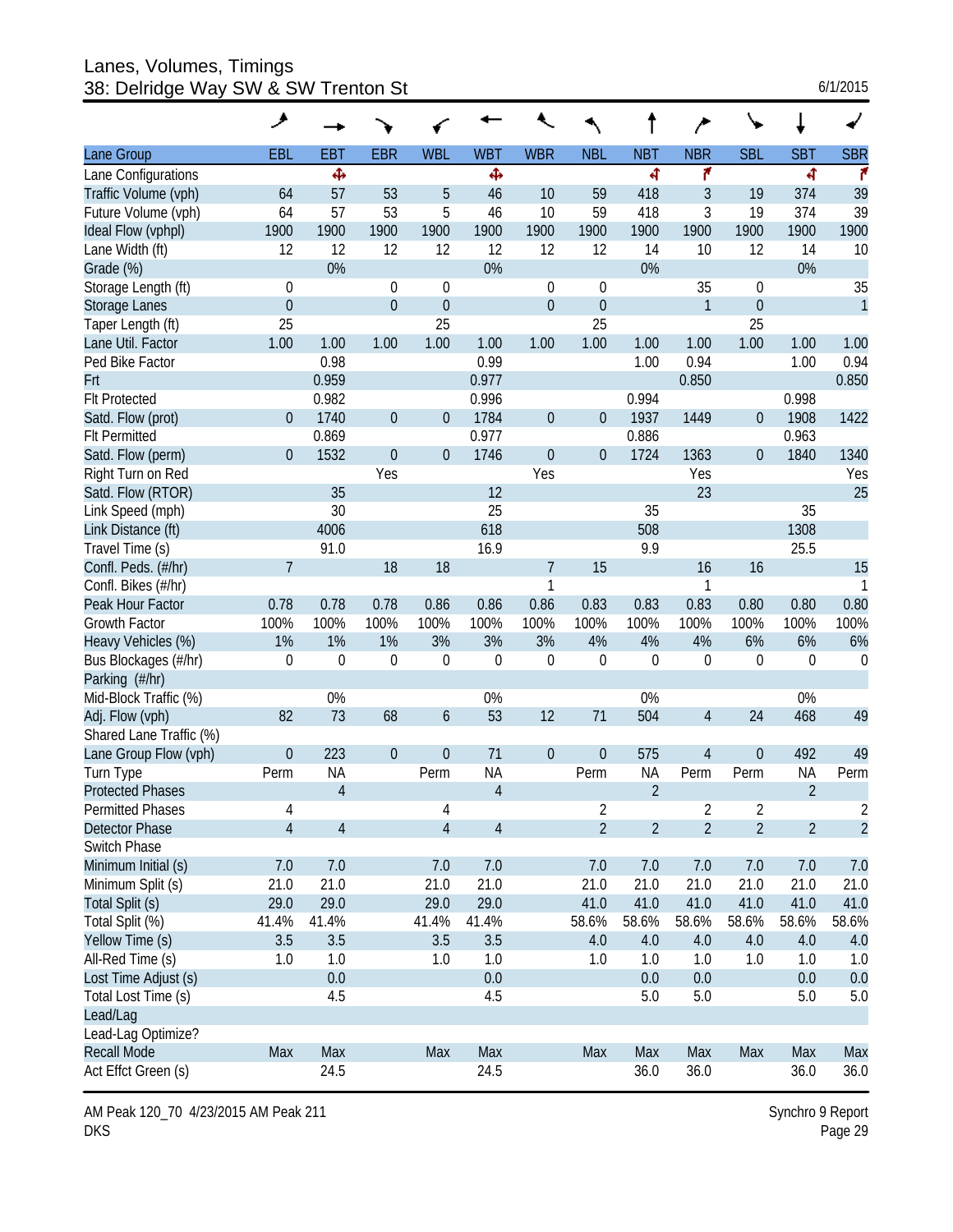Lanes, Volumes, Timings 38: Delridge Way SW & SW Trenton St 6/1/2015

|                                                              | ۶                                   |      |     |     |                     |                        |            |            |            |            |            |            |
|--------------------------------------------------------------|-------------------------------------|------|-----|-----|---------------------|------------------------|------------|------------|------------|------------|------------|------------|
| Lane Group                                                   | <b>EBL</b>                          | EBT  | EBR | WBL | <b>WBT</b>          | <b>WBR</b>             | <b>NBL</b> | <b>NBT</b> | <b>NBR</b> | <b>SBL</b> | <b>SBT</b> | <b>SBR</b> |
| Actuated g/C Ratio                                           |                                     | 0.35 |     |     | 0.35                |                        |            | 0.51       | 0.51       |            | 0.51       | 0.51       |
| v/c Ratio                                                    |                                     | 0.40 |     |     | 0.11                |                        |            | 0.65       | 0.01       |            | 0.52       | 0.07       |
| <b>Control Delay</b>                                         |                                     | 17.0 |     |     | 14.0                |                        |            | 14.1       | 0.7        |            | 17.3       | 6.9        |
| Queue Delay                                                  |                                     | 0.0  |     |     | 0.0                 |                        |            | 0.0        | 0.0        |            | 0.0        | 0.0        |
| <b>Total Delay</b>                                           |                                     | 17.0 |     |     | 14.0                |                        |            | 14.1       | 0.7        |            | 17.3       | 6.9        |
| LOS                                                          |                                     | B    |     |     | B                   |                        |            | B          | Α          |            | B          | A          |
| Approach Delay                                               |                                     | 17.0 |     |     | 14.0                |                        |            | 14.0       |            |            | 16.3       |            |
| Approach LOS                                                 |                                     | B    |     |     | B                   |                        |            | B          |            |            | B          |            |
| <b>Intersection Summary</b>                                  |                                     |      |     |     |                     |                        |            |            |            |            |            |            |
| Area Type:                                                   | Other                               |      |     |     |                     |                        |            |            |            |            |            |            |
| Cycle Length: 70                                             |                                     |      |     |     |                     |                        |            |            |            |            |            |            |
| Actuated Cycle Length: 70                                    |                                     |      |     |     |                     |                        |            |            |            |            |            |            |
| Offset: 47 (67%), Referenced to phase 2:NBSB, Start of Green |                                     |      |     |     |                     |                        |            |            |            |            |            |            |
| Natural Cycle: 50                                            |                                     |      |     |     |                     |                        |            |            |            |            |            |            |
| Control Type: Pretimed                                       |                                     |      |     |     |                     |                        |            |            |            |            |            |            |
| Maximum v/c Ratio: 0.65                                      |                                     |      |     |     |                     |                        |            |            |            |            |            |            |
| Intersection Signal Delay: 15.3                              |                                     |      |     |     | Intersection LOS: B |                        |            |            |            |            |            |            |
| Intersection Capacity Utilization 75.1%                      |                                     |      |     |     |                     | ICU Level of Service D |            |            |            |            |            |            |
| Analysis Period (min) 15                                     |                                     |      |     |     |                     |                        |            |            |            |            |            |            |
| Splits and Phases:                                           | 38: Delridge Way SW & SW Trenton St |      |     |     |                     |                        |            |            |            |            |            |            |
| 4h.<br>$ -$                                                  |                                     |      |     |     |                     | - <del>200</del>       |            |            |            |            |            |            |

| 4 |  |
|---|--|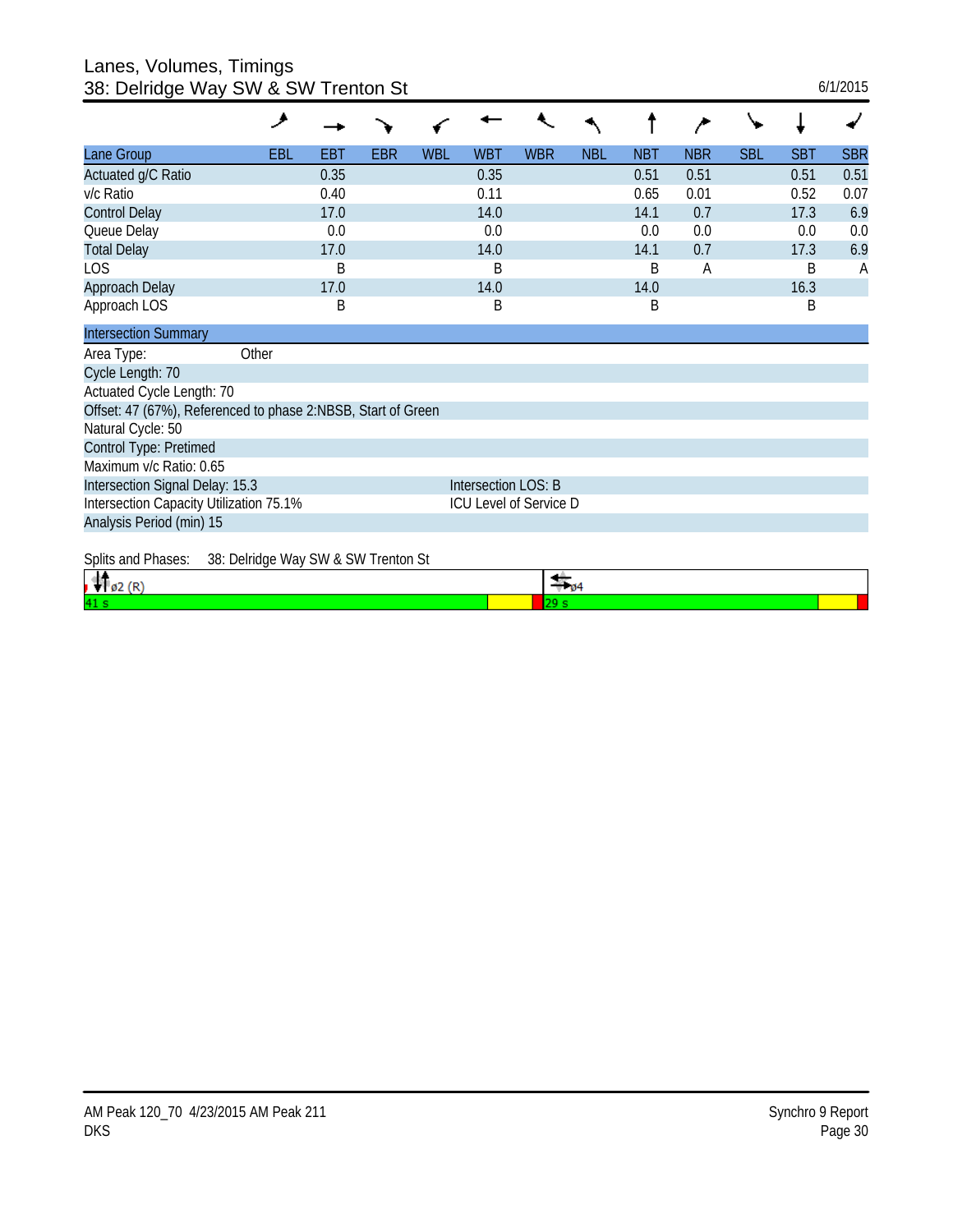Lanes, Volumes, Timings 3: 16th Ave SW & SW Roxbury St & Delridge Way SW

| 6/1/2015 |
|----------|
|          |

|                         | $\overline{\mathbf{z}}$ | ۸              |                |                  |                |                  |                  |                  |                  |                  |                |                |
|-------------------------|-------------------------|----------------|----------------|------------------|----------------|------------------|------------------|------------------|------------------|------------------|----------------|----------------|
| Lane Group              | EBL <sub>2</sub>        | EBL            | <b>EBT</b>     | <b>EBR</b>       | <b>WBL</b>     | <b>WBT</b>       | <b>WBR</b>       | WBR2             | NBL <sub>2</sub> | <b>NBL</b>       | <b>NBT</b>     | <b>NBR</b>     |
| Lane Configurations     |                         | ۳              | 怍              |                  | ۳              | 怍                |                  |                  |                  |                  | 41             |                |
| Traffic Volume (vph)    | 8                       | 13             | 605            | $\overline{4}$   | 9              | 275              | 100              | 47               | 11               | 41               | 73             | 46             |
| Future Volume (vph)     | 8                       | 13             | 605            | 4                | 9              | 275              | 100              | 47               | 11               | 41               | 73             | 46             |
| Ideal Flow (vphpl)      | 1900                    | 1900           | 1900           | 1900             | 1900           | 1900             | 1900             | 1900             | 1900             | 1900             | 1900           | 1900           |
| Lane Width (ft)         | 12                      | 12             | 12             | 12               | 12             | 11               | 12               | 12               | 12               | 12               | 10             | 12             |
| Grade (%)               |                         |                | 0%             |                  |                | 0%               |                  |                  |                  |                  | 0%             |                |
| Storage Length (ft)     |                         | 110            |                | 0                | 97             |                  | $\boldsymbol{0}$ |                  |                  | 0                |                | 110            |
| <b>Storage Lanes</b>    |                         | $\mathbf{1}$   |                | $\boldsymbol{0}$ | $\mathbf{1}$   |                  | $\boldsymbol{0}$ |                  |                  | $\mathbf 0$      |                | $\mathbf{1}$   |
| Taper Length (ft)       |                         | 25             |                |                  | 25             |                  |                  |                  |                  | 25               |                |                |
| Lane Util. Factor       | 0.95                    | 1.00           | 0.95           | 0.95             | 1.00           | 0.95             | 0.95             | 0.95             | 0.95             | 0.95             | 0.95           | 0.95           |
| Ped Bike Factor         |                         | 0.99           | 1.00           |                  | 0.99           | 0.99             |                  |                  |                  |                  | 0.98           |                |
| Frt                     |                         |                | 0.999          |                  |                | 0.948            |                  |                  |                  |                  | 0.959          |                |
| <b>Flt Protected</b>    |                         | 0.950          |                |                  | 0.950          |                  |                  |                  |                  |                  | 0.985          |                |
| Satd. Flow (prot)       | $\theta$                | 1787           | 3570           | $\overline{0}$   | 1656           | 3006             | $\boldsymbol{0}$ | $\mathbf 0$      | $\boldsymbol{0}$ | 0                | 2256           | $\theta$       |
| <b>FIt Permitted</b>    |                         | 0.411          |                |                  | 0.300          |                  |                  |                  |                  |                  | 0.835          |                |
| Satd. Flow (perm)       | $\overline{0}$          | 767            | 3570           | $\theta$         | 517            | 3006             | $\boldsymbol{0}$ | $\mathbf 0$      | $\boldsymbol{0}$ | $\overline{0}$   | 1897           | $\overline{0}$ |
| Right Turn on Red       |                         |                |                | Yes              |                |                  |                  | Yes              |                  |                  |                | Yes            |
| Satd. Flow (RTOR)       |                         |                | $\mathbf{1}$   |                  |                | 17               |                  |                  |                  |                  | 51             |                |
| Link Speed (mph)        |                         |                | 30             |                  |                | 30               |                  |                  |                  |                  | 30             |                |
| Link Distance (ft)      |                         |                | 337            |                  |                | 276              |                  |                  |                  |                  | 889            |                |
| Travel Time (s)         |                         |                | 7.7            |                  |                | 6.3              |                  |                  |                  |                  | 20.2           |                |
| Confl. Peds. (#/hr)     | 9                       | 9              |                | 17               | 17             |                  | $\overline{7}$   | 9                | 7                | 9                |                | 14             |
| Confl. Bikes (#/hr)     |                         |                |                |                  |                |                  |                  |                  |                  |                  |                |                |
| Peak Hour Factor        | 0.93                    | 0.93           | 0.93           | 0.93             | 0.88           | 0.88             | 0.88             | 0.88             | 0.91             | 0.91             | 0.91           | 0.91           |
| <b>Growth Factor</b>    | 100%                    | 100%           | 100%           | 100%             | 100%           | 100%             | 100%             | 100%             | 100%             | 100%             | 100%           | 100%           |
| Heavy Vehicles (%)      | 1%                      | 1%             | 1%             | 1%               | 9%             | 9%               | 9%               | 9%               | 40%              | 40%              | 40%            | 40%            |
| Bus Blockages (#/hr)    | $\boldsymbol{0}$        | $\mathbf 0$    | $\mathbf 0$    | $\mathbf 0$      | $\mathbf 0$    | $\boldsymbol{0}$ | $\mathbf 0$      | $\boldsymbol{0}$ | $\boldsymbol{0}$ | $\boldsymbol{0}$ | 0              | $\mathbf 0$    |
| Parking (#/hr)          |                         |                |                |                  |                |                  |                  |                  |                  |                  |                |                |
| Mid-Block Traffic (%)   |                         |                | 0%             |                  |                | 0%               |                  |                  |                  |                  | 0%             |                |
| Adj. Flow (vph)         | 9                       | 14             | 651            | $\overline{4}$   | 10             | 313              | 114              | 53               | 12               | 45               | 80             | 51             |
| Shared Lane Traffic (%) |                         |                |                |                  |                |                  |                  |                  |                  |                  |                |                |
| Lane Group Flow (vph)   | $\boldsymbol{0}$        | 23             | 655            | $\theta$         | 10             | 480              | $\boldsymbol{0}$ | $\boldsymbol{0}$ | 0                | $\boldsymbol{0}$ | 188            | $\theta$       |
| Turn Type               | $D.P + P$               | $D.P+P$        | ΝA             |                  | $D.P + P$      | <b>NA</b>        |                  |                  | Perm             | Perm             | <b>NA</b>      |                |
| <b>Protected Phases</b> | 7                       | 7              | $\overline{4}$ |                  | 3              | 8                |                  |                  |                  |                  | $\overline{2}$ |                |
| <b>Permitted Phases</b> | 8                       | 8              |                |                  | 4              |                  |                  |                  | 2                | 2                |                |                |
| <b>Detector Phase</b>   | $\overline{7}$          | $\overline{7}$ | 4              |                  | $\overline{3}$ | 8                |                  |                  | $\overline{2}$   | $\overline{2}$   | $\overline{2}$ |                |
| Switch Phase            |                         |                |                |                  |                |                  |                  |                  |                  |                  |                |                |
| Minimum Initial (s)     | 5.0                     | 5.0            | 7.0            |                  | 5.0            | 7.0              |                  |                  | 7.0              | 7.0              | 7.0            |                |
| Minimum Split (s)       | 9.0                     | 9.0            | 24.5           |                  | 9.0            | 28.5             |                  |                  | 24.5             | 24.5             | 24.5           |                |
| Total Split (s)         | 9.0                     | 9.0            | 29.4           |                  | 9.0            | 29.4             |                  |                  | 24.6             | 24.6             | 24.6           |                |
| Total Split (%)         | 11.3%                   | 11.3%          | 36.8%          |                  | 11.3%          | 36.8%            |                  |                  | 30.8%            | 30.8%            | 30.8%          |                |
| Yellow Time (s)         | 3.5                     | 3.5            | 3.5            |                  | 3.5            | 3.5              |                  |                  | 3.5              | 3.5              | 3.5            |                |
| All-Red Time (s)        | 0.0                     | 0.0            | 1.0            |                  | 0.0            | 1.0              |                  |                  | 1.0              | 1.0              | 1.0            |                |
| Lost Time Adjust (s)    |                         | 0.0            | 0.0            |                  | 0.0            | 0.0              |                  |                  |                  |                  | 0.0            |                |
| Total Lost Time (s)     |                         | 3.5            | 4.5            |                  | 3.5            | 4.5              |                  |                  |                  |                  | 4.5            |                |
| Lead/Lag                | Lead                    | Lead           | Lag            |                  | Lead           | Lag              |                  |                  | Lag              | Lag              | Lag            |                |
| Lead-Lag Optimize?      |                         |                |                |                  |                |                  |                  |                  |                  |                  |                |                |
| <b>Recall Mode</b>      | None                    | None           | C-Max          |                  | None           | C-Max            |                  |                  | Max              | Max              | Max            |                |
| Act Effct Green (s)     |                         | 33.5           | 32.1           |                  | 34.2           | 30.3             |                  |                  |                  |                  | 20.1           |                |

PM Peak 80\_110 4/23/2015 PM Peak 311 DKS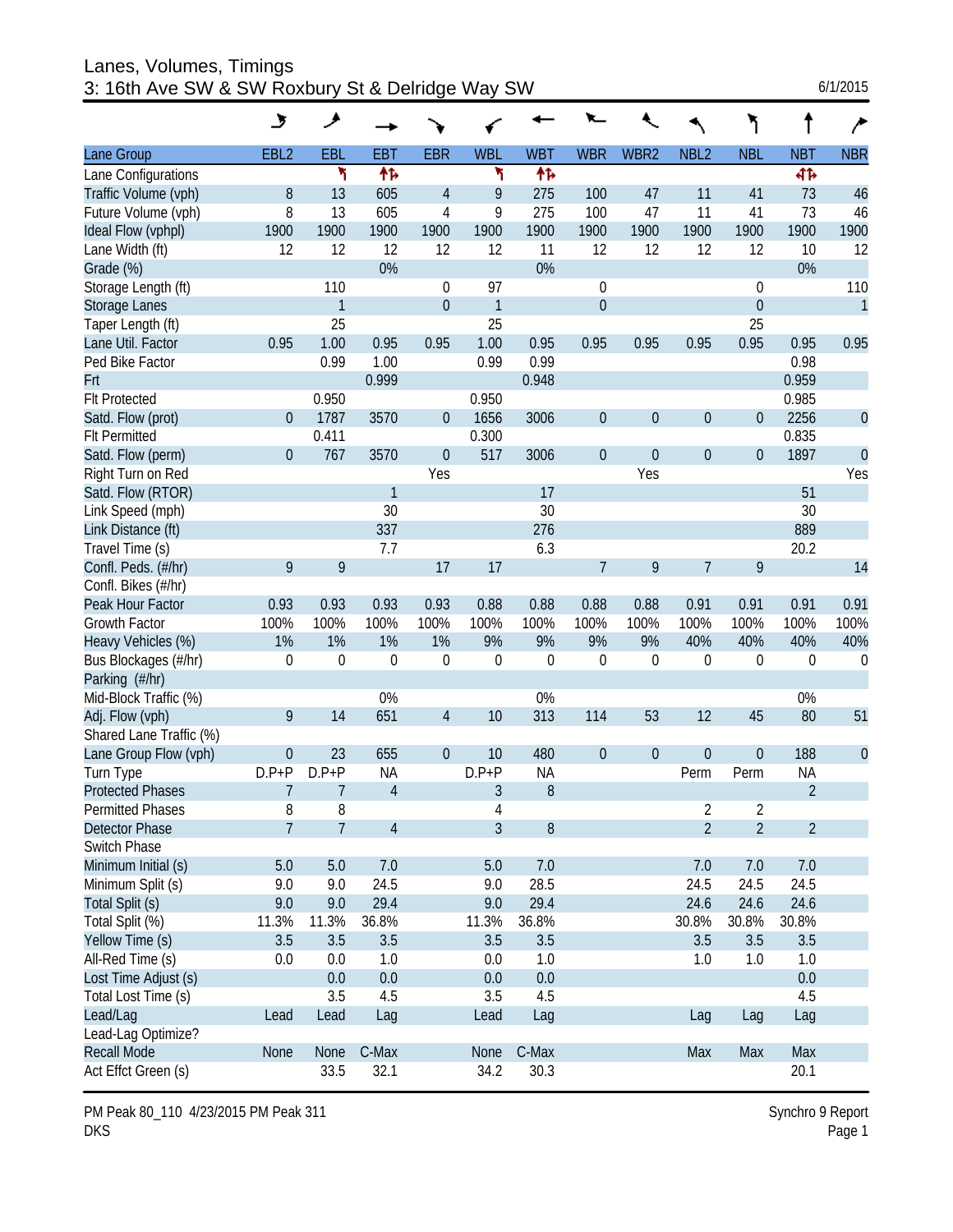| Lanes, Volumes, Timings                          |          |
|--------------------------------------------------|----------|
| 3: 16th Ave SW & SW Roxbury St & Delridge Way SW | 6/1/2015 |

| 6/1/2015 |  |
|----------|--|
|          |  |

|                         |                  |                |                  | w                | مح               |              |              | ↵                |  |
|-------------------------|------------------|----------------|------------------|------------------|------------------|--------------|--------------|------------------|--|
| Lane Group              | <b>SBL</b>       | <b>SBT</b>     | <b>SBR</b>       | SBR <sub>2</sub> | SEL <sub>2</sub> | <b>SEL</b>   | <b>SER</b>   | SER <sub>2</sub> |  |
| Lane Configurations     |                  | 4              |                  | ۴                |                  | M            |              |                  |  |
| Traffic Volume (vph)    | 45               | 48             | 18               | $\overline{2}$   | $\overline{2}$   | 135          | 26           | 5                |  |
| Future Volume (vph)     | 45               | 48             | 18               | $\overline{2}$   | $\overline{2}$   | 135          | 26           | 5                |  |
| Ideal Flow (vphpl)      | 1900             | 1900           | 1900             | 1900             | 1900             | 1900         | 1900         | 1900             |  |
| Lane Width (ft)         | 12               | 14             | 12               | 16               | 12               | 12           | 12           | 16               |  |
| Grade (%)               |                  | 0%             |                  |                  |                  | 0%           |              |                  |  |
| Storage Length (ft)     | 0                |                | 200              |                  |                  | 0            | 90           |                  |  |
| Storage Lanes           | $\mathbf 0$      |                | 1                |                  |                  | $\mathbf{1}$ | $\mathbf{0}$ |                  |  |
| Taper Length (ft)       | 25               |                |                  |                  |                  | 25           |              |                  |  |
| Lane Util. Factor       | 1.00             | 1.00           | 1.00             | 1.00             | 1.00             | 1.00         | 1.00         | 1.00             |  |
| Ped Bike Factor         |                  | 0.99           |                  | 0.98             |                  | 0.98         |              |                  |  |
| Frt                     |                  | 0.976          |                  | 0.850            |                  | 0.975        |              |                  |  |
| <b>Flt Protected</b>    |                  | 0.980          |                  |                  |                  | 0.961        |              |                  |  |
| Satd. Flow (prot)       | $\boldsymbol{0}$ | 1637           | $\boldsymbol{0}$ | 1551             | $\mathbf 0$      | 1772         | $\theta$     | $\theta$         |  |
| <b>Flt Permitted</b>    |                  | 0.814          |                  |                  |                  | 0.961        |              |                  |  |
| Satd. Flow (perm)       | $\boldsymbol{0}$ | 1353           | $\mathbf 0$      | 1513             | $\mathbf 0$      | 1747         | $\theta$     | $\theta$         |  |
| Right Turn on Red       |                  |                |                  | Yes              |                  |              |              | Yes              |  |
| Satd. Flow (RTOR)       |                  |                |                  | 191              |                  | 130          |              |                  |  |
| Link Speed (mph)        |                  | 30             |                  |                  |                  | 35           |              |                  |  |
| Link Distance (ft)      |                  | 390            |                  |                  |                  | 654          |              |                  |  |
| Travel Time (s)         |                  | 8.9            |                  |                  |                  | 12.7         |              |                  |  |
| Confl. Peds. (#/hr)     | 14               |                | $\overline{7}$   | 9                | 9                |              |              | $\overline{7}$   |  |
| Confl. Bikes (#/hr)     |                  |                |                  |                  |                  |              |              |                  |  |
| Peak Hour Factor        | 0.82             | 0.82           | 0.82             | 0.82             | 0.96             | 0.96         | 0.96         | 0.96             |  |
| Growth Factor           | 100%             | 100%           | 100%             | 100%             | 100%             | 100%         | 100%         | 100%             |  |
| Heavy Vehicles (%)      | 18%              | 18%            | 18%              | 18%              | 0%               | 0%           | 0%           | 0%               |  |
| Bus Blockages (#/hr)    | $\boldsymbol{0}$ | $\mathbf 0$    | $\boldsymbol{0}$ | $\boldsymbol{0}$ | $\mathbf 0$      | $\mathbf 0$  | $\mathbf 0$  | $\boldsymbol{0}$ |  |
| Parking (#/hr)          |                  |                |                  |                  |                  |              |              |                  |  |
| Mid-Block Traffic (%)   |                  | 0%             |                  |                  |                  | 0%           |              |                  |  |
| Adj. Flow (vph)         | 55               | 59             | 22               | $\overline{2}$   | $\overline{2}$   | 141          | 27           | 5                |  |
| Shared Lane Traffic (%) |                  |                |                  |                  |                  |              |              |                  |  |
| Lane Group Flow (vph)   | $\boldsymbol{0}$ | 136            | $\mathbf 0$      | $\overline{2}$   | $\mathbf 0$      | 175          | $\theta$     | $\theta$         |  |
| Turn Type               | Perm             | <b>NA</b>      |                  | Free             | Prot             | Prot         |              |                  |  |
| <b>Protected Phases</b> |                  | $\overline{2}$ |                  |                  | 1                | 1            |              |                  |  |
| <b>Permitted Phases</b> | $\overline{c}$   |                |                  | Free             |                  |              |              |                  |  |
| <b>Detector Phase</b>   | $\overline{2}$   | $\overline{2}$ |                  |                  | $\mathbf{1}$     | $\mathbf{1}$ |              |                  |  |
| Switch Phase            |                  |                |                  |                  |                  |              |              |                  |  |
| Minimum Initial (s)     | 7.0              | 7.0            |                  |                  | 7.0              | 7.0          |              |                  |  |
| Minimum Split (s)       | 24.5             | 24.5           |                  |                  | 12.0             | 12.0         |              |                  |  |
| Total Split (s)         | 24.6             | 24.6           |                  |                  | 17.0             | 17.0         |              |                  |  |
| Total Split (%)         | 30.8%            | 30.8%          |                  |                  | 21.3%            | 21.3%        |              |                  |  |
| Yellow Time (s)         | 3.5              | 3.5            |                  |                  | 3.5              | 3.5          |              |                  |  |
| All-Red Time (s)        | 1.0              | 1.0            |                  |                  | 1.0              | 1.0          |              |                  |  |
| Lost Time Adjust (s)    |                  | 0.0            |                  |                  |                  | 0.0          |              |                  |  |
| Total Lost Time (s)     |                  | 4.5            |                  |                  |                  | 4.5          |              |                  |  |
| Lead/Lag                | Lag              | Lag            |                  |                  | Lead             | Lead         |              |                  |  |
| Lead-Lag Optimize?      |                  |                |                  |                  |                  |              |              |                  |  |
| <b>Recall Mode</b>      | Max              | Max            |                  |                  | Max              | Max          |              |                  |  |
| Act Effct Green (s)     |                  | 20.1           |                  | 80.0             |                  | 12.5         |              |                  |  |

PM Peak 80\_110\_4/23/2015 PM Peak 311 Synchro 9 Report DKS Page 2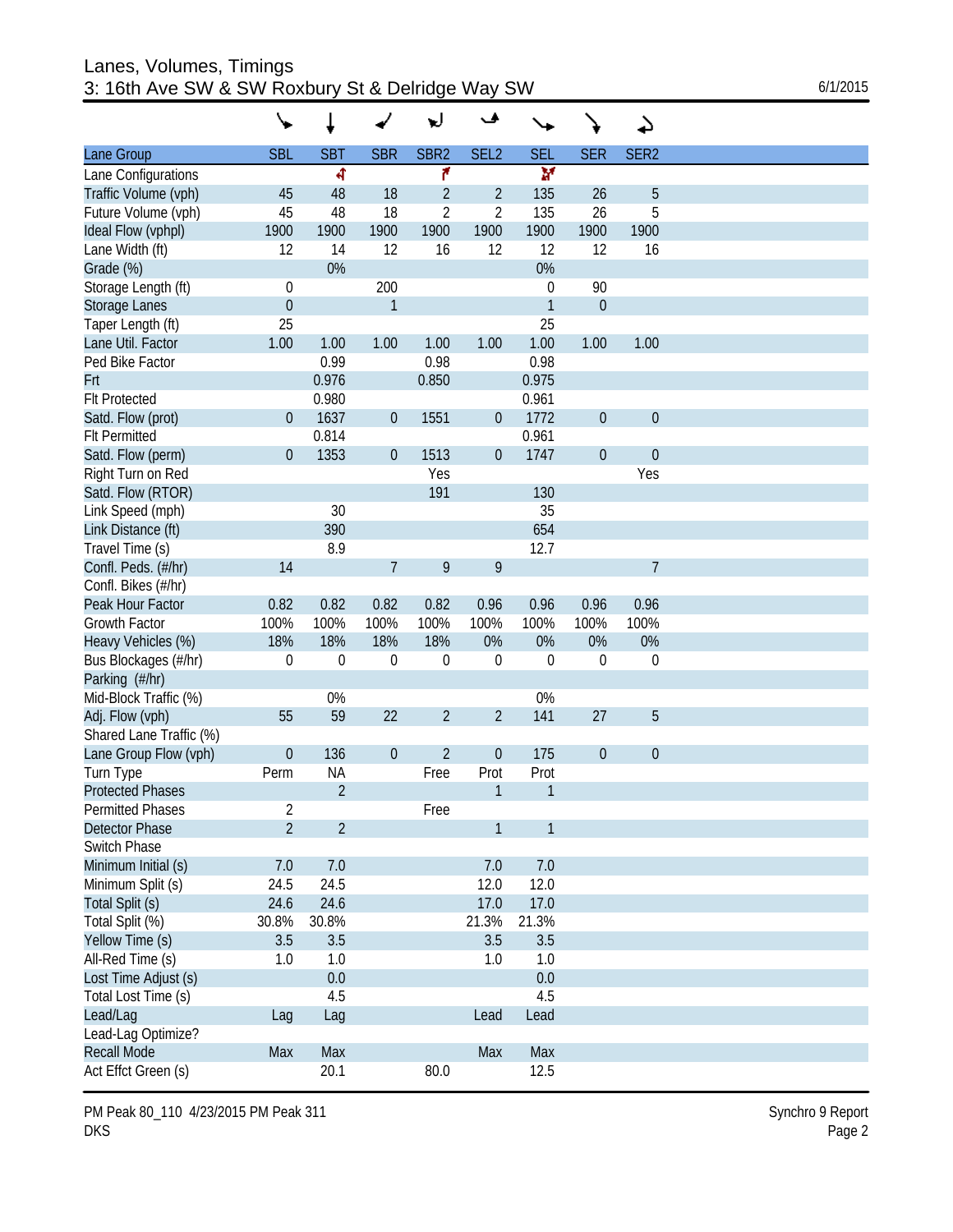## Lanes, Volumes, Timings 3: 16th Ave SW & SW Roxbury St & Delridge Way SW 6/1/2015

|                                                                           | ىل               | و    |      |            |                               |               |            |                  |                  |            |            |            |
|---------------------------------------------------------------------------|------------------|------|------|------------|-------------------------------|---------------|------------|------------------|------------------|------------|------------|------------|
| Lane Group                                                                | EBL <sub>2</sub> | EBL  | EBT  | <b>EBR</b> | <b>WBL</b>                    | <b>WBT</b>    | <b>WBR</b> | WBR <sub>2</sub> | NBL <sub>2</sub> | <b>NBL</b> | <b>NBT</b> | <b>NBR</b> |
| Actuated g/C Ratio                                                        |                  | 0.42 | 0.40 |            | 0.43                          | 0.38          |            |                  |                  |            | 0.25       |            |
| v/c Ratio                                                                 |                  | 0.06 | 0.46 |            | 0.03                          | 0.42          |            |                  |                  |            | 0.37       |            |
| <b>Control Delay</b>                                                      |                  | 8.6  | 12.2 |            | 13.2                          | 20.1          |            |                  |                  |            | 20.2       |            |
| Queue Delay                                                               |                  | 0.0  | 0.2  |            | 0.0                           | 1.2           |            |                  |                  |            | 0.0        |            |
| <b>Total Delay</b>                                                        |                  | 8.6  | 12.4 |            | 13.2                          | 21.3          |            |                  |                  |            | 20.2       |            |
| <b>LOS</b>                                                                |                  | А    | B    |            | B                             | $\mathcal{C}$ |            |                  |                  |            | С          |            |
| Approach Delay                                                            |                  |      | 12.2 |            |                               | 21.1          |            |                  |                  |            | 20.2       |            |
| Approach LOS                                                              |                  |      | B    |            |                               | С             |            |                  |                  |            | С          |            |
| <b>Intersection Summary</b>                                               |                  |      |      |            |                               |               |            |                  |                  |            |            |            |
| Area Type:                                                                | Other            |      |      |            |                               |               |            |                  |                  |            |            |            |
| Cycle Length: 80                                                          |                  |      |      |            |                               |               |            |                  |                  |            |            |            |
| Actuated Cycle Length: 80                                                 |                  |      |      |            |                               |               |            |                  |                  |            |            |            |
| Offset: 10 (13%), Referenced to phase 4: EBWB and 8: EBWB, Start of Green |                  |      |      |            |                               |               |            |                  |                  |            |            |            |
| Natural Cycle: 75                                                         |                  |      |      |            |                               |               |            |                  |                  |            |            |            |
| Control Type: Actuated-Coordinated                                        |                  |      |      |            |                               |               |            |                  |                  |            |            |            |
| Maximum v/c Ratio: 0.46                                                   |                  |      |      |            |                               |               |            |                  |                  |            |            |            |
| Intersection Signal Delay: 17.4                                           |                  |      |      |            | Intersection LOS: B           |               |            |                  |                  |            |            |            |
| Intersection Capacity Utilization 57.5%                                   |                  |      |      |            | <b>ICU Level of Service B</b> |               |            |                  |                  |            |            |            |
| Analysis Period (min) 15                                                  |                  |      |      |            |                               |               |            |                  |                  |            |            |            |

Splits and Phases: 3: 16th Ave SW & SW Roxbury St & Delridge Way SW

|                 | opho and massed. Or roth mo one a one homest jord bollage majori |      |                                       |
|-----------------|------------------------------------------------------------------|------|---------------------------------------|
| ுமட             | - 02                                                             | - 03 | (R)<br>- 04                           |
| 17 <sub>s</sub> |                                                                  |      |                                       |
|                 |                                                                  | - 2  | (R<br>ø8                              |
|                 |                                                                  |      | <b>The Contract Contract Contract</b> |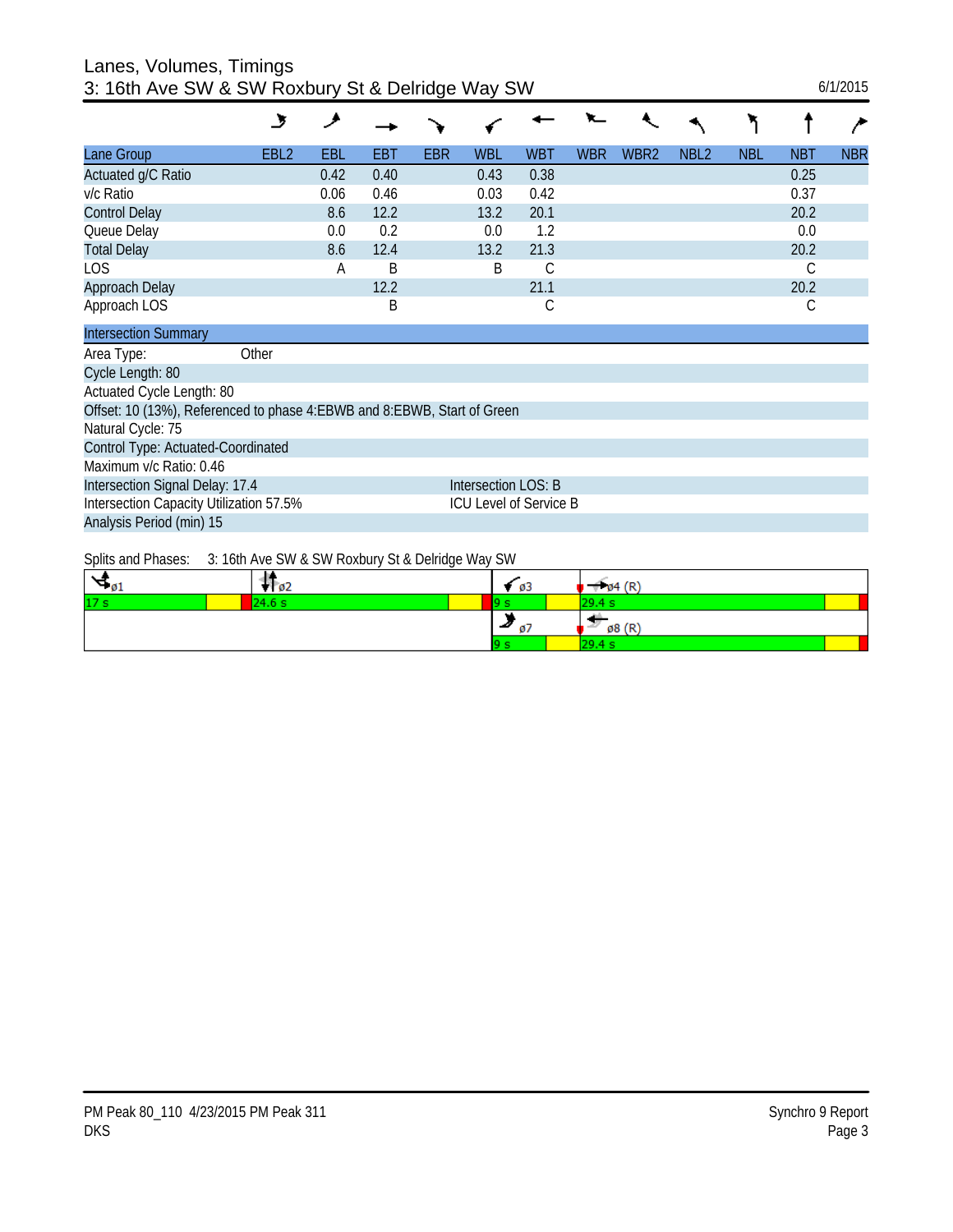Lanes, Volumes, Timings

| 3: 16th Ave SW & SW Roxbury St & Delridge Way SW | 6/1/2015 |
|--------------------------------------------------|----------|
|--------------------------------------------------|----------|

|                             |            |            |            | ν                | ◡                |            |            |                  |  |
|-----------------------------|------------|------------|------------|------------------|------------------|------------|------------|------------------|--|
| Lane Group                  | <b>SBL</b> | <b>SBT</b> | <b>SBR</b> | SBR <sub>2</sub> | SEL <sub>2</sub> | <b>SEL</b> | <b>SER</b> | SER <sub>2</sub> |  |
| Actuated g/C Ratio          |            | 0.25       |            | 1.00             |                  | 0.16       |            |                  |  |
| v/c Ratio                   |            | 0.40       |            | 0.00             |                  | 0.45       |            |                  |  |
| <b>Control Delay</b>        |            | 29.2       |            | 0.0              |                  | 15.0       |            |                  |  |
| Queue Delay                 |            | 0.0        |            | 0.0              |                  | 0.0        |            |                  |  |
| <b>Total Delay</b>          |            | 29.2       |            | 0.0              |                  | 15.0       |            |                  |  |
| LOS                         |            | С          |            | А                |                  | Β          |            |                  |  |
| Approach Delay              |            | 28.8       |            |                  |                  | 15.0       |            |                  |  |
| Approach LOS                |            | С          |            |                  |                  | Β          |            |                  |  |
| <b>Intersection Summary</b> |            |            |            |                  |                  |            |            |                  |  |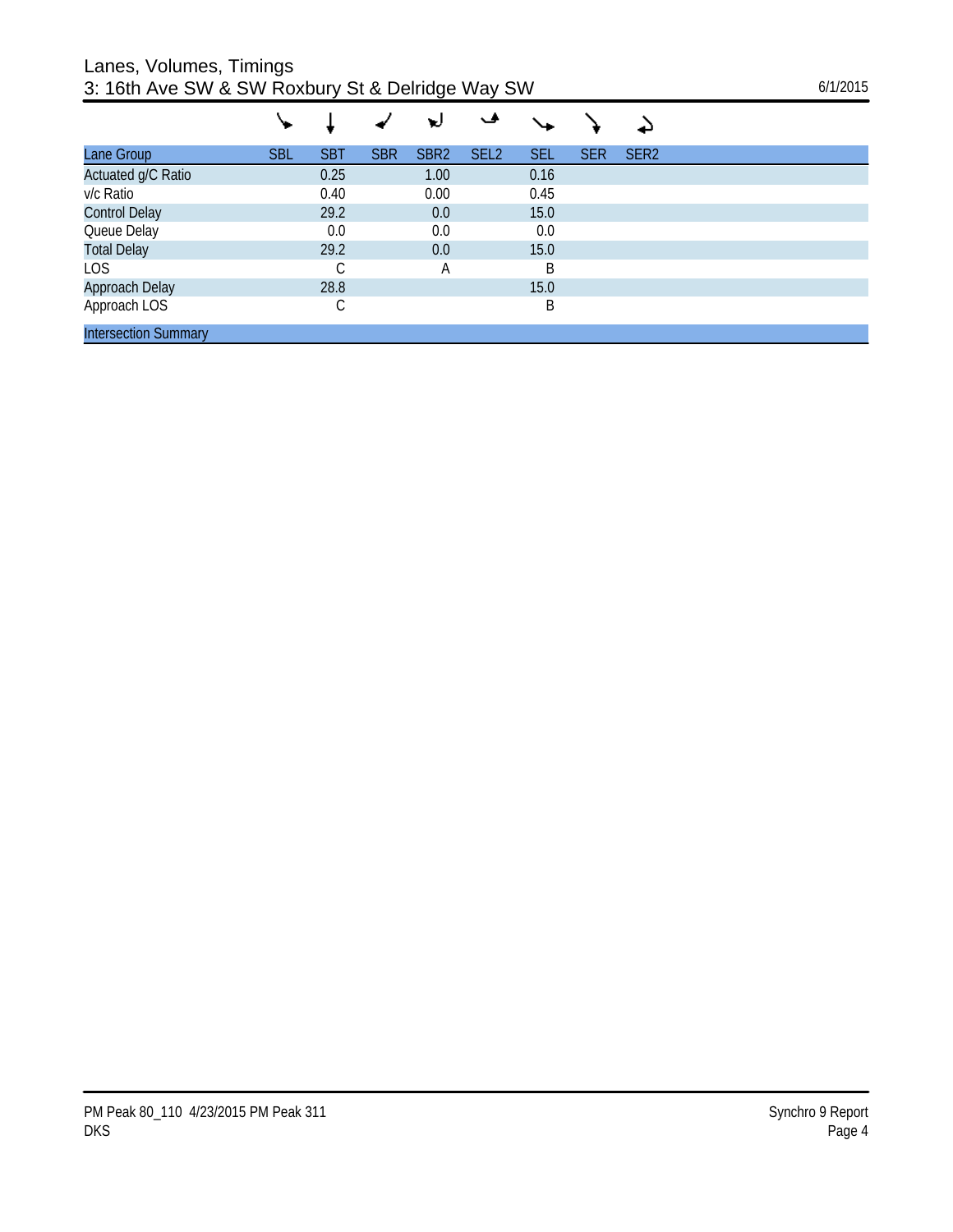| Lanes, Volumes, Timings<br>4: Delridge Way SW & SW Barton St/SW Henderson St |                  |                |                |                  |                |                  |                |                |                  |                |                  | 6/1/2015         |
|------------------------------------------------------------------------------|------------------|----------------|----------------|------------------|----------------|------------------|----------------|----------------|------------------|----------------|------------------|------------------|
|                                                                              | ۶                |                |                |                  |                |                  |                |                | ∕                |                |                  |                  |
| Lane Group                                                                   | EBL              | <b>EBT</b>     | <b>EBR</b>     | <b>WBL</b>       | <b>WBT</b>     | <b>WBR</b>       | <b>NBL</b>     | <b>NBT</b>     | <b>NBR</b>       | <b>SBL</b>     | <b>SBT</b>       | <b>SBR</b>       |
| Lane Configurations                                                          |                  | Ф              |                |                  | Ф              |                  | ۳              | Ъ              |                  | ۲              | ↟                |                  |
| Traffic Volume (vph)                                                         | 71               | 163            | 42             | 16               | 232            | 47               | 72             | 348            | $\overline{2}$   | 45             | 397              | $\theta$         |
| Future Volume (vph)                                                          | 71               | 163            | 42             | 16               | 232            | 47               | 72             | 348            | $\overline{2}$   | 45             | 397              | $\theta$         |
| Ideal Flow (vphpl)                                                           | 1900             | 1900           | 1900           | 1900             | 1900           | 1900             | 1900           | 1900           | 1900             | 1900           | 1900             | 1900             |
| Lane Width (ft)                                                              | 12               | 10             | 12             | 12               | 10             | 12               | 12             | 12             | 12               | 12             | 12               | 12               |
| Grade (%)                                                                    |                  | 0%             |                |                  | 0%             |                  |                | 0%             |                  |                | 0%               |                  |
| Storage Length (ft)                                                          | 0                |                | 0              | $\boldsymbol{0}$ |                | $\boldsymbol{0}$ | $\mathbf 0$    |                | 0                | 180            |                  | 0                |
| Storage Lanes                                                                | $\boldsymbol{0}$ |                | $\overline{0}$ | $\boldsymbol{0}$ |                | $\boldsymbol{0}$ | $\mathbf{1}$   |                | $\overline{0}$   | 1              |                  | $\theta$         |
| Taper Length (ft)                                                            | 25               |                |                | 25               |                |                  | 25             |                |                  | 25             |                  |                  |
| Lane Util. Factor                                                            | 1.00             | 1.00           | 1.00           | 1.00             | 1.00           | 1.00             | 1.00           | 1.00           | 1.00             | 1.00           | 1.00             | 1.00             |
| Ped Bike Factor                                                              |                  | 0.99           |                |                  | 0.99           |                  | 0.98           | 1.00           |                  | 0.98           |                  |                  |
| Frt                                                                          |                  | 0.980          |                |                  | 0.978          |                  |                | 0.999          |                  |                |                  |                  |
| <b>FIt Protected</b>                                                         |                  | 0.987          |                |                  | 0.997          |                  | 0.950          |                |                  | 0.950          |                  |                  |
| Satd. Flow (prot)                                                            | $\overline{0}$   | 1580           | $\mathbf 0$    | $\boldsymbol{0}$ | 1621           | $\boldsymbol{0}$ | 1736           | 1825           | $\overline{0}$   | 1752           | 1845             | $\mathbf 0$      |
| <b>Flt Permitted</b>                                                         |                  | 0.735          |                |                  | 0.976          |                  | 0.462          |                |                  | 0.484          |                  |                  |
| Satd. Flow (perm)                                                            | $\overline{0}$   | 1174           | $\mathbf 0$    | $\boldsymbol{0}$ | 1587           | $\boldsymbol{0}$ | 829            | 1825           | $\boldsymbol{0}$ | 878            | 1845             | $\mathbf 0$      |
| Right Turn on Red                                                            |                  |                | Yes            |                  |                | Yes              |                |                | Yes              |                |                  | Yes              |
| Satd. Flow (RTOR)                                                            |                  | 14             |                |                  | 15             |                  |                |                |                  |                |                  |                  |
| Link Speed (mph)                                                             |                  | 30             |                |                  | 30             |                  |                | 30             |                  |                | 35               |                  |
| Link Distance (ft)                                                           |                  | 130            |                |                  | 618            |                  |                | 1395           |                  |                | 188              |                  |
| Travel Time (s)                                                              |                  | 3.0            |                |                  | 14.0           |                  |                | 31.7           |                  |                | 3.7              |                  |
| Confl. Peds. (#/hr)                                                          | 11               |                | 8              | 8                |                | 11               | 17             |                | 14               | 14             |                  | 17               |
| Confl. Bikes (#/hr)                                                          |                  |                |                |                  |                |                  |                |                |                  |                |                  |                  |
| Peak Hour Factor                                                             | 0.89             | 0.89           | 0.89           | 0.92             | 0.92           | 0.92             | 0.89           | 0.89           | 0.89             | 0.94           | 0.94             | 0.94             |
| Growth Factor                                                                | 100%             | 100%           | 100%           | 100%             | 100%           | 100%             | 100%           | 100%           | 100%             | 100%           | 100%             | 100%             |
| Heavy Vehicles (%)                                                           | 8%               | 8%             | 8%             | 6%               | 6%             | 6%               | 4%             | 4%             | 4%               | 3%             | 3%               | 3%               |
| Bus Blockages (#/hr)                                                         | 0                | $\mathbf 0$    | 0              | $\theta$         | 0              | $\boldsymbol{0}$ | $\mathbf 0$    | $\mathbf 0$    | $\boldsymbol{0}$ | $\theta$       | $\boldsymbol{0}$ | $\boldsymbol{0}$ |
| Parking (#/hr)                                                               |                  |                |                |                  |                |                  |                |                |                  |                |                  |                  |
| Mid-Block Traffic (%)                                                        |                  | 0%             |                |                  | 0%             |                  |                | 0%             |                  |                | 0%               |                  |
| Adj. Flow (vph)                                                              | 80               | 183            | 47             | 17               | 252            | 51               | 81             | 391            | $\overline{2}$   | 48             | 422              | $\mathbf{0}$     |
| Shared Lane Traffic (%)                                                      |                  |                |                |                  |                |                  |                |                |                  |                |                  |                  |
| Lane Group Flow (vph)                                                        | $\boldsymbol{0}$ | 310            | $\overline{0}$ | 0                | 320            | $\boldsymbol{0}$ | 81             | 393            | $\mathbf 0$      | 48             | 422              | $\theta$         |
| Turn Type                                                                    | Perm             | <b>NA</b>      |                | Perm             | <b>NA</b>      |                  | Perm           | <b>NA</b>      |                  | Perm           | <b>NA</b>        |                  |
| <b>Protected Phases</b>                                                      |                  | $\overline{4}$ |                |                  | $\overline{4}$ |                  |                | $\overline{2}$ |                  |                | $\overline{2}$   |                  |
| <b>Permitted Phases</b>                                                      | 4                |                |                | 4                |                |                  | $\overline{2}$ |                |                  | 2              |                  |                  |
| Detector Phase                                                               | $\overline{4}$   | $\overline{4}$ |                | $\overline{4}$   | $\sqrt{4}$     |                  | $\overline{2}$ | $\overline{2}$ |                  | $\overline{2}$ | $\overline{2}$   |                  |
| Switch Phase                                                                 |                  |                |                |                  |                |                  |                |                |                  |                |                  |                  |
| Minimum Initial (s)                                                          | 7.0              | 7.0            |                | 7.0              | 7.0            |                  | 7.0            | 7.0            |                  | 7.0            | 7.0              |                  |
| Minimum Split (s)                                                            | 29.0             | 29.0           |                | 29.0             | 29.0           |                  | 22.0           | 22.0           |                  | 22.0           | 22.0             |                  |
| Total Split (s)                                                              | 39.0             | 39.0           |                | 39.0             | 39.0           |                  | 41.0           | 41.0           |                  | 41.0           | 41.0             |                  |
| Total Split (%)                                                              | 48.8%            | 48.8%          |                | 48.8%            | 48.8%          |                  | 51.3%          | 51.3%          |                  | 51.3%          | 51.3%            |                  |
| Yellow Time (s)                                                              | 3.5              | 3.5            |                | 3.5              | 3.5            |                  | 4.0            | 4.0            |                  | 4.0            | 4.0              |                  |
| All-Red Time (s)                                                             | 1.0              | 1.0            |                | 1.0              | 1.0            |                  | 1.0            | 1.0            |                  | 1.0            | 1.0              |                  |
| Lost Time Adjust (s)                                                         |                  | 0.0            |                |                  | 0.0            |                  | 0.0            | 0.0            |                  | 0.0            | 0.0              |                  |
| Total Lost Time (s)                                                          |                  | 4.5            |                |                  | 4.5            |                  | 5.0            | $5.0\,$        |                  | 5.0            | 5.0              |                  |
| Lead/Lag                                                                     |                  |                |                |                  |                |                  |                |                |                  |                |                  |                  |
| Lead-Lag Optimize?                                                           |                  |                |                |                  |                |                  |                |                |                  |                |                  |                  |
| <b>Recall Mode</b>                                                           | None             | None           |                | None             | None           |                  | C-Max          | C-Max          |                  | C-Max          | C-Max            |                  |
| Act Effct Green (s)                                                          |                  | 23.0           |                |                  | 23.0           |                  | 47.5           | 47.5           |                  | 47.5           | 47.5             |                  |

PM Peak 80\_110 4/23/2015 PM Peak 311 DKS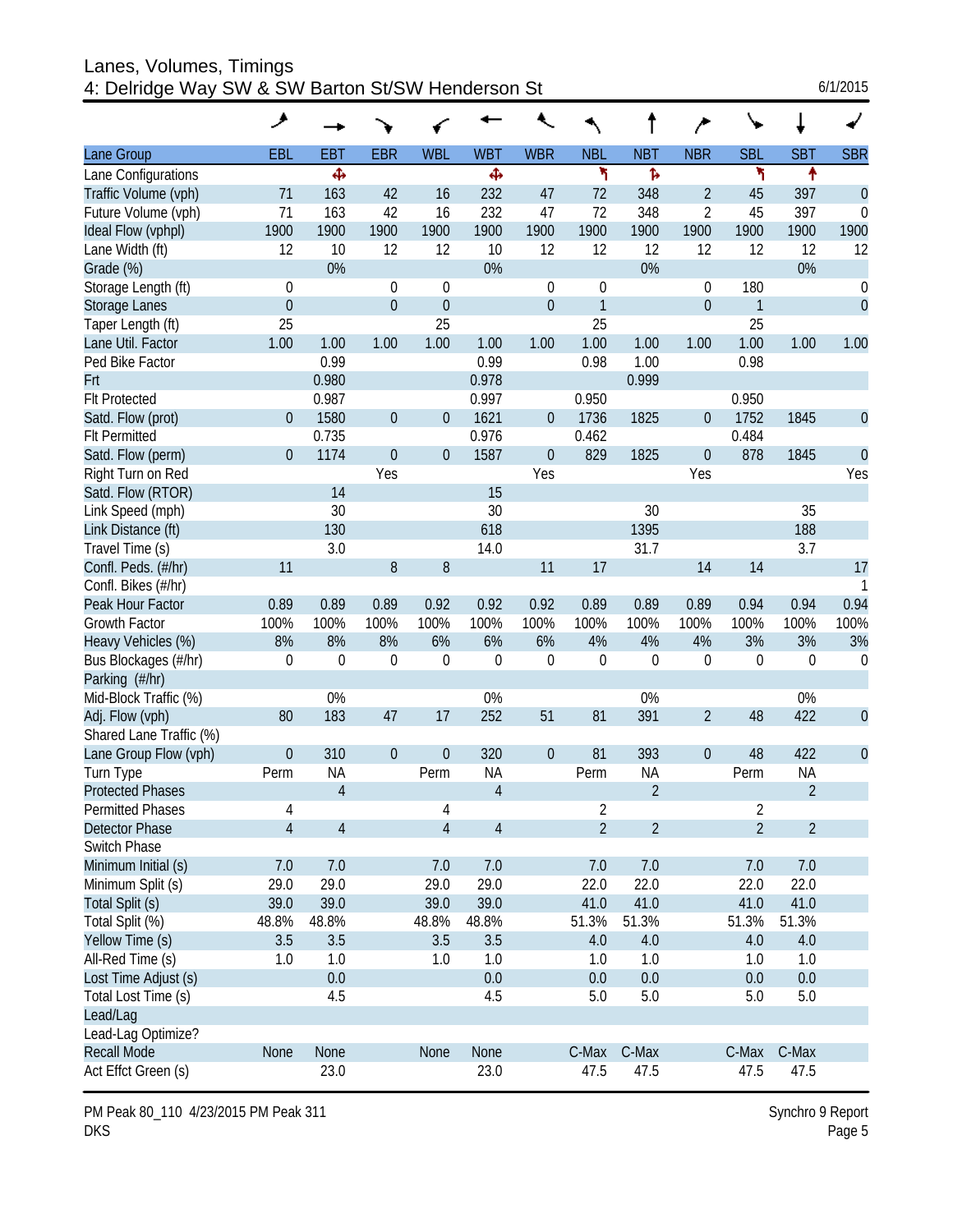| Lanes, Volumes, Timings                  |
|------------------------------------------|
| 4: Delridge Way SW & SW Barton St/SW Her |

| 4: Delridge Way SW & SW Barton St/SW Henderson St            | ۶          |      |            |     |                     |                        |            |            |            |            |            | 6/1/2015   |
|--------------------------------------------------------------|------------|------|------------|-----|---------------------|------------------------|------------|------------|------------|------------|------------|------------|
|                                                              |            |      |            |     |                     |                        |            |            |            |            |            |            |
| Lane Group                                                   | <b>EBL</b> | EBT  | <b>EBR</b> | WBL | <b>WBT</b>          | <b>WBR</b>             | <b>NBL</b> | <b>NBT</b> | <b>NBR</b> | <b>SBL</b> | <b>SBT</b> | <b>SBR</b> |
| Actuated g/C Ratio                                           |            | 0.29 |            |     | 0.29                |                        | 0.59       | 0.59       |            | 0.59       | 0.59       |            |
| v/c Ratio                                                    |            | 0.89 |            |     | 0.69                |                        | 0.16       | 0.36       |            | 0.09       | 0.39       |            |
| <b>Control Delay</b>                                         |            | 52.8 |            |     | 30.8                |                        | 16.1       | 16.0       |            | 10.0       | 10.1       |            |
| Queue Delay                                                  |            | 0.0  |            |     | 0.0                 |                        | 0.0        | 0.0        |            | 0.0        | 0.0        |            |
| <b>Total Delay</b>                                           |            | 52.8 |            |     | 30.8                |                        | 16.1       | 16.0       |            | 10.0       | 10.1       |            |
| <b>LOS</b>                                                   |            | D    |            |     | С                   |                        | B          | B          |            | B          | B          |            |
| Approach Delay                                               |            | 52.8 |            |     | 30.8                |                        |            | 16.0       |            |            | 10.1       |            |
| Approach LOS                                                 |            | D    |            |     | C                   |                        |            | Β          |            |            | B          |            |
| <b>Intersection Summary</b>                                  |            |      |            |     |                     |                        |            |            |            |            |            |            |
| Area Type:                                                   | Other      |      |            |     |                     |                        |            |            |            |            |            |            |
| Cycle Length: 80                                             |            |      |            |     |                     |                        |            |            |            |            |            |            |
| Actuated Cycle Length: 80                                    |            |      |            |     |                     |                        |            |            |            |            |            |            |
| Offset: 67 (84%), Referenced to phase 2:NBSB, Start of Green |            |      |            |     |                     |                        |            |            |            |            |            |            |
| Natural Cycle: 55                                            |            |      |            |     |                     |                        |            |            |            |            |            |            |
| Control Type: Actuated-Coordinated                           |            |      |            |     |                     |                        |            |            |            |            |            |            |
| Maximum v/c Ratio: 0.89                                      |            |      |            |     |                     |                        |            |            |            |            |            |            |
| Intersection Signal Delay: 24.5                              |            |      |            |     | Intersection LOS: C |                        |            |            |            |            |            |            |
| Intersection Capacity Utilization 76.2%                      |            |      |            |     |                     | ICU Level of Service D |            |            |            |            |            |            |
| Analysis Period (min) 15                                     |            |      |            |     |                     |                        |            |            |            |            |            |            |
|                                                              |            |      |            |     |                     |                        |            |            |            |            |            |            |

Splits and Phases: 4: Delridge Way SW & SW Barton St/SW Henderson St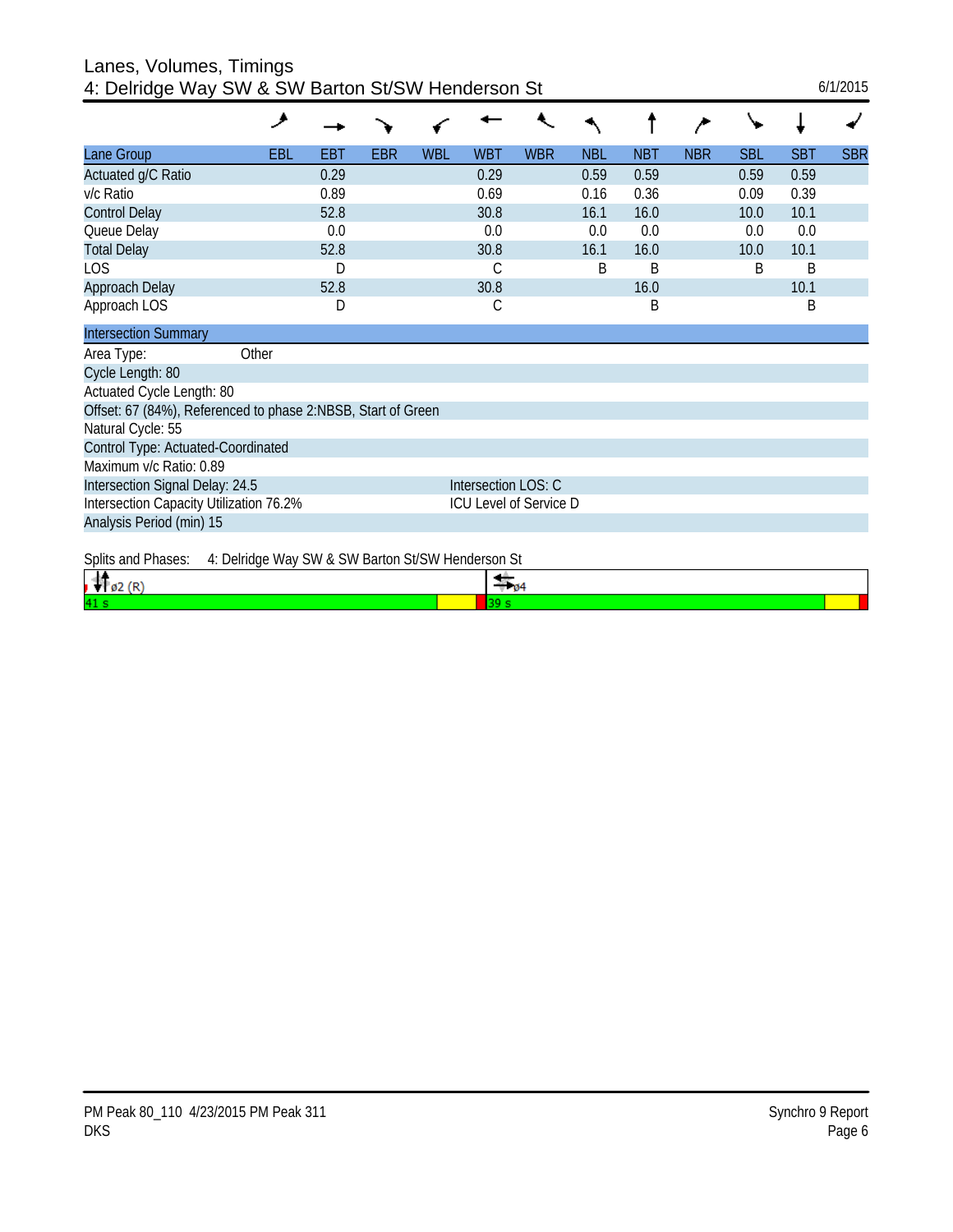#### Lanes, Volumes, Timings 6: Delridge Way SW & SW Holden St  $6/1/2015$

|                         | عر               |                  |                | t              | ↓              | $\blacktriangleright$ |
|-------------------------|------------------|------------------|----------------|----------------|----------------|-----------------------|
| Lane Group              | EBL              | <b>EBR</b>       | <b>NBL</b>     | <b>NBT</b>     | <b>SBT</b>     | <b>SBR</b>            |
| Lane Configurations     | ۲                | ۴                |                | 44             | ₩              | 7                     |
| Traffic Volume (vph)    | 179              | 63               | 64             | 502            | 719            | 222                   |
| Future Volume (vph)     | 179              | 63               | 64             | 502            | 719            | 222                   |
| Ideal Flow (vphpl)      | 1900             | 1900             | 1900           | 1900           | 1900           | 1900                  |
| Lane Width (ft)         | 10               | 10               | 10             | 10             | 10             | 10                    |
| Grade (%)               | 0%               |                  |                | 0%             | 0%             |                       |
| Storage Length (ft)     | $\boldsymbol{0}$ | 250              | $\mathbf 0$    |                |                | 80                    |
| Storage Lanes           | $\mathbf{1}$     | $\mathbf{1}$     | $\overline{0}$ |                |                | $\mathbf{1}$          |
| Taper Length (ft)       | 25               |                  | 25             |                |                |                       |
| Lane Util. Factor       | 1.00             | 1.00             | 0.95           | 0.95           | 0.95           | 1.00                  |
| Ped Bike Factor         |                  | 0.97             |                | 1.00           |                |                       |
|                         |                  | 0.850            |                |                |                | 0.850                 |
| Frt                     |                  |                  |                |                |                |                       |
| <b>Flt Protected</b>    | 0.950            |                  |                | 0.994          |                |                       |
| Satd. Flow (prot)       | 1636             | 1463             | $\overline{0}$ | 3220           | 3271           | 1463                  |
| <b>FIt Permitted</b>    | 0.950            |                  |                | 0.797          |                |                       |
| Satd. Flow (perm)       | 1636             | 1418             | $\theta$       | 2580           | 3271           | 1463                  |
| Right Turn on Red       |                  | Yes              |                |                |                | Yes                   |
| Satd. Flow (RTOR)       |                  | 76               |                |                |                | 234                   |
| Link Speed (mph)        | 30               |                  |                | 35             | 35             |                       |
| Link Distance (ft)      | 4001             |                  |                | 245            | 1082           |                       |
| Travel Time (s)         | 90.9             |                  |                | 4.8            | 21.1           |                       |
| Confl. Peds. (#/hr)     |                  | 12               | 8              |                |                | 8                     |
| Confl. Bikes (#/hr)     |                  |                  |                |                |                |                       |
| Peak Hour Factor        | 0.83             | 0.83             | 0.93           | 0.93           | 0.95           | 0.95                  |
| <b>Growth Factor</b>    | 100%             | 100%             | 100%           | 100%           | 100%           | 100%                  |
| Heavy Vehicles (%)      | 3%               | 3%               | 4%             | 4%             | 3%             | 3%                    |
| Bus Blockages (#/hr)    | $\boldsymbol{0}$ | $\boldsymbol{0}$ | $\theta$       | $\overline{0}$ | $\theta$       | $\boldsymbol{0}$      |
| Parking (#/hr)          |                  |                  |                |                |                |                       |
|                         |                  |                  |                |                |                |                       |
| Mid-Block Traffic (%)   | 0%               |                  |                | 0%             | 0%             |                       |
| Adj. Flow (vph)         | 216              | 76               | 69             | 540            | 757            | 234                   |
| Shared Lane Traffic (%) |                  |                  |                |                |                |                       |
| Lane Group Flow (vph)   | 216              | 76               | $\Omega$       | 609            | 757            | 234                   |
| Turn Type               | Prot             | Perm             | Perm           | <b>NA</b>      | <b>NA</b>      | Prot                  |
| <b>Protected Phases</b> | $\overline{4}$   |                  |                | $\overline{2}$ | $\overline{2}$ | $\overline{2}$        |
| Permitted Phases        |                  | 4                | 2              |                |                |                       |
| <b>Detector Phase</b>   | 4                | $\overline{4}$   | $\overline{2}$ | $\overline{2}$ | $\overline{2}$ | $\overline{2}$        |
| Switch Phase            |                  |                  |                |                |                |                       |
| Minimum Initial (s)     | 7.0              | 7.0              | 7.0            | 7.0            | 7.0            | 7.0                   |
| Minimum Split (s)       | 20.0             | 20.0             | 21.0           | 21.0           | 21.0           | 21.0                  |
| Total Split (s)         | 31.0             | 31.0             | 49.0           | 49.0           | 49.0           | 49.0                  |
| Total Split (%)         | 38.8%            | 38.8%            | 61.3%          | 61.3%          | 61.3%          | 61.3%                 |
| Yellow Time (s)         | 3.5              | 3.5              | 4.0            | 4.0            | 4.0            | 4.0                   |
| All-Red Time (s)        | 1.0              | 1.0              | 1.0            | 1.0            | 1.0            | 1.0                   |
| Lost Time Adjust (s)    | 0.0              | 0.0              |                | 0.0            | 0.0            | 0.0                   |
|                         |                  |                  |                |                |                |                       |
| Total Lost Time (s)     | 4.5              | 4.5              |                | 5.0            | 5.0            | 5.0                   |
| Lead/Lag                |                  |                  |                |                |                |                       |
| Lead-Lag Optimize?      |                  |                  |                |                |                |                       |
| <b>Recall Mode</b>      | None             | None             | C-Max          | C-Max          | C-Max          | C-Max                 |
| Act Effct Green (s)     | 15.8             | 15.8             |                | 54.7           | 54.7           | 54.7                  |

PM Peak 80\_110 4/23/2015 PM Peak 311 DKS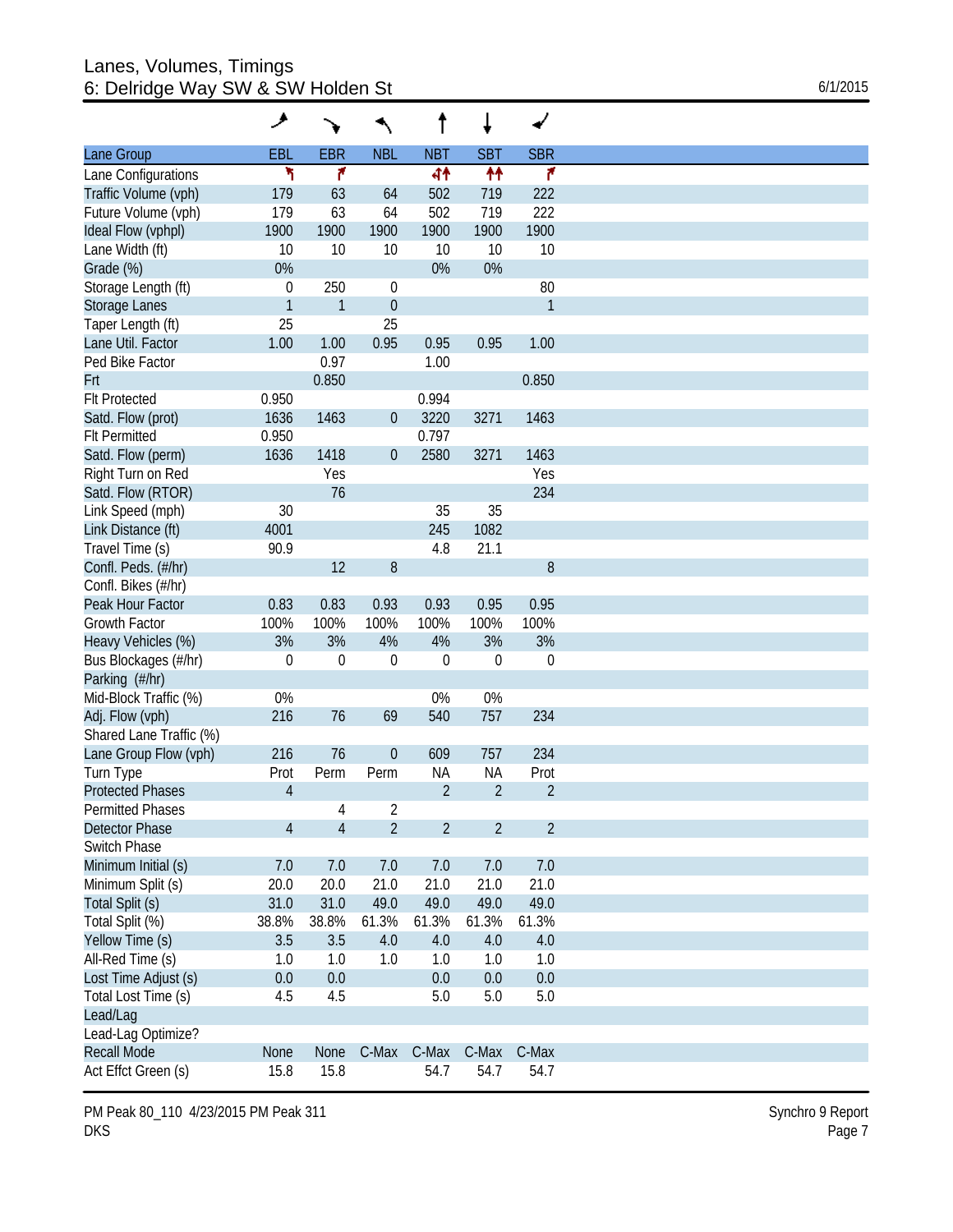### Lanes, Volumes, Timings 6: Delridge Way SW & SW Holden St  $6/1/2015$

|                                                              | عر                                |      |            |            |                        |            |
|--------------------------------------------------------------|-----------------------------------|------|------------|------------|------------------------|------------|
| Lane Group                                                   | EBL                               | EBR  | <b>NBL</b> | <b>NBT</b> | <b>SBT</b>             | <b>SBR</b> |
| Actuated g/C Ratio                                           | 0.20                              | 0.20 |            | 0.68       | 0.68                   | 0.68       |
| v/c Ratio                                                    | 0.67                              | 0.22 |            | 0.35       | 0.34                   | 0.22       |
| <b>Control Delay</b>                                         | 34.3                              | 4.5  |            | 4.5        | 5.2                    | 0.8        |
| Queue Delay                                                  | 0.0                               | 0.0  |            | 0.0        | 0.0                    | 0.0        |
| <b>Total Delay</b>                                           | 34.3                              | 4.5  |            | 4.5        | 5.2                    | 0.8        |
| LOS                                                          | С                                 | Α    |            | А          | A                      | A          |
| Approach Delay                                               | 26.6                              |      |            | 4.5        | 4.1                    |            |
| Approach LOS                                                 | С                                 |      |            | Α          | Α                      |            |
| <b>Intersection Summary</b>                                  |                                   |      |            |            |                        |            |
| Area Type:                                                   | Other                             |      |            |            |                        |            |
| Cycle Length: 80                                             |                                   |      |            |            |                        |            |
| Actuated Cycle Length: 80                                    |                                   |      |            |            |                        |            |
| Offset: 26 (33%), Referenced to phase 2:NBSB, Start of Green |                                   |      |            |            |                        |            |
| Natural Cycle: 45                                            |                                   |      |            |            |                        |            |
| Control Type: Actuated-Coordinated                           |                                   |      |            |            |                        |            |
| Maximum v/c Ratio: 0.67                                      |                                   |      |            |            |                        |            |
| Intersection Signal Delay: 7.7                               |                                   |      |            |            | Intersection LOS: A    |            |
| Intersection Capacity Utilization 58.5%                      |                                   |      |            |            | ICU Level of Service B |            |
| Analysis Period (min) 15                                     |                                   |      |            |            |                        |            |
| Splits and Phases:                                           | 6: Delridge Way SW & SW Holden St |      |            |            |                        |            |

| <u>Upino and indoose of Bollidge that Off a Off Holdon Of</u> | 64 |  |
|---------------------------------------------------------------|----|--|
| 40                                                            |    |  |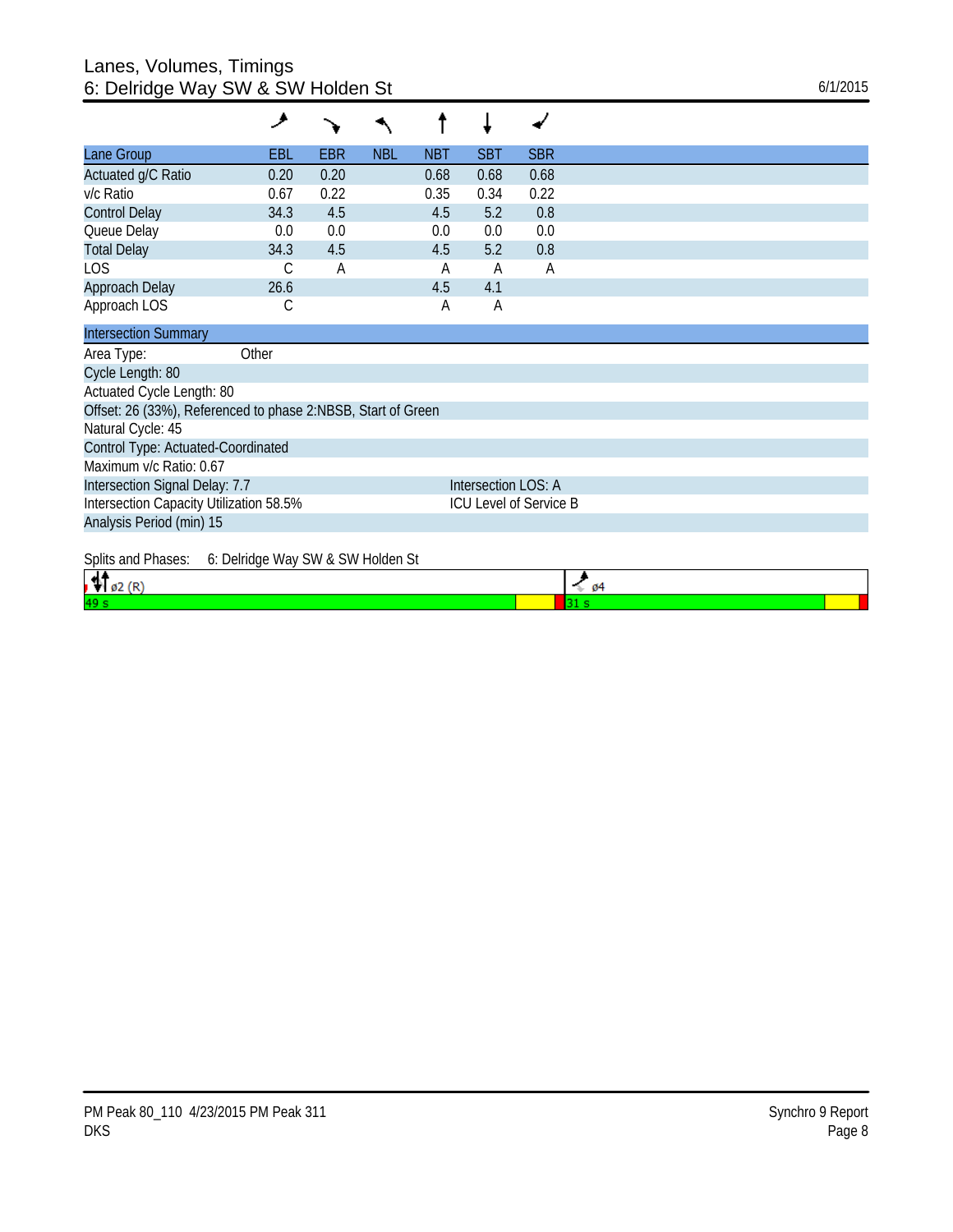Lanes, Volumes, Timings 10: Delridge Way SW & SW Andover St 6/1/2015

| 6/1/2015 |  |  |
|----------|--|--|
|          |  |  |

|                         | ۶              |                |                |                  |                |                  |                |                  |                  |                |                |                  |
|-------------------------|----------------|----------------|----------------|------------------|----------------|------------------|----------------|------------------|------------------|----------------|----------------|------------------|
| Lane Group              | EBL            | <b>EBT</b>     | <b>EBR</b>     | <b>WBL</b>       | <b>WBT</b>     | <b>WBR</b>       | <b>NBL</b>     | <b>NBT</b>       | <b>NBR</b>       | <b>SBL</b>     | <b>SBT</b>     | <b>SBR</b>       |
| Lane Configurations     |                | Ф              |                |                  | Ф              |                  | ۳              | 伟                |                  | ۲              | ۸              | r                |
| Traffic Volume (vph)    | 158            | 40             | 24             | 19               | 31             | 23               | 25             | 581              | 10               | 86             | 904            | 193              |
| Future Volume (vph)     | 158            | 40             | 24             | 19               | 31             | 23               | 25             | 581              | 10               | 86             | 904            | 193              |
| Ideal Flow (vphpl)      | 1900           | 1900           | 1900           | 1900             | 1900           | 1900             | 1900           | 1900             | 1900             | 1900           | 1900           | 1900             |
| Lane Width (ft)         | 11             | 11             | 12             | 12               | 12             | 12               | 12             | 12               | 12               | 12             | 12             | 12               |
| Grade (%)               |                | 0%             |                |                  | 0%             |                  |                | 0%               |                  |                | 0%             |                  |
| Storage Length (ft)     | $\theta$       |                | $\theta$       | 0                |                | 0                | 110            |                  | 0                | 110            |                | $\boldsymbol{0}$ |
| Storage Lanes           | $\mathbf 0$    |                | $\overline{0}$ | $\mathbf 0$      |                | $\boldsymbol{0}$ | 1              |                  | $\boldsymbol{0}$ | 1              |                | $\mathbf{1}$     |
| Taper Length (ft)       | 25             |                |                | 25               |                |                  | 25             |                  |                  | 25             |                |                  |
| Lane Util. Factor       | 1.00           | 1.00           | 1.00           | 1.00             | 1.00           | 1.00             | 1.00           | 0.95             | 0.95             | 1.00           | 1.00           | 1.00             |
| Ped Bike Factor         |                | 0.99           |                |                  | 0.99           |                  |                | 1.00             |                  | 0.98           |                | 0.82             |
| Frt                     |                | 0.985          |                |                  | 0.957          |                  |                | 0.997            |                  |                |                | 0.850            |
| <b>Flt Protected</b>    |                | 0.966          |                |                  | 0.987          |                  | 0.950          |                  |                  | 0.950          |                |                  |
| Satd. Flow (prot)       | $\overline{0}$ | 1659           | $\theta$       | $\overline{0}$   | 1731           | $\overline{0}$   | 1752           | 3490             | 0                | 1687           | 1776           | 1509             |
| <b>Flt Permitted</b>    |                | 0.966          |                |                  | 0.987          |                  | 0.056          |                  |                  | 0.381          |                |                  |
| Satd. Flow (perm)       | $\overline{0}$ | 1650           | $\theta$       | $\overline{0}$   | 1725           | $\boldsymbol{0}$ | 103            | 3490             | $\mathbf 0$      | 666            | 1776           | 1231             |
| Right Turn on Red       |                |                | Yes            |                  |                | Yes              |                |                  | Yes              |                |                | Yes              |
| Satd. Flow (RTOR)       |                | 5              |                |                  | 17             |                  |                | $\overline{2}$   |                  |                |                | 134              |
| Link Speed (mph)        |                | 30             |                |                  | 25             |                  |                | 35               |                  |                | 35             |                  |
| Link Distance (ft)      |                | 534            |                |                  | 366            |                  |                | 285              |                  |                | 320            |                  |
| Travel Time (s)         |                | 12.1           |                |                  | 10.0           |                  |                | 5.6              |                  |                | 6.2            |                  |
| Confl. Peds. (#/hr)     | 5              |                | 13             | 13               |                | 5                | 42             |                  | 13               | 13             |                | 42               |
| Confl. Bikes (#/hr)     |                |                |                |                  |                |                  |                |                  |                  |                |                |                  |
| Peak Hour Factor        | 0.80           | 0.80           | 0.80           | 0.73             | 0.73           | 0.73             | 0.95           | 0.95             | 0.95             | 0.89           | 0.89           | 0.89             |
| <b>Growth Factor</b>    | 100%           | 100%           | 100%           | 100%             | 100%           | 100%             | 100%           | 100%             | 100%             | 100%           | 100%           | 100%             |
| Heavy Vehicles (%)      | 5%             | 5%             | 5%             | 3%               | 3%             | 3%               | 3%             | 3%               | 3%               | 7%             | 7%             | 7%               |
| Bus Blockages (#/hr)    | $\mathbf 0$    | $\mathbf 0$    | $\mathbf 0$    | $\boldsymbol{0}$ | 0              | $\boldsymbol{0}$ | $\mathbf 0$    | $\boldsymbol{0}$ | $\boldsymbol{0}$ | $\mathbf 0$    | $\mathbf 0$    | $\overline{0}$   |
| Parking (#/hr)          |                |                |                |                  |                |                  |                |                  |                  |                |                |                  |
| Mid-Block Traffic (%)   |                | 0%             |                |                  | 0%             |                  |                | 0%               |                  |                | 0%             |                  |
| Adj. Flow (vph)         | 198            | 50             | 30             | 26               | 42             | 32               | 26             | 612              | 11               | 97             | 1016           | 217              |
| Shared Lane Traffic (%) |                |                |                |                  |                |                  |                |                  |                  |                |                |                  |
| Lane Group Flow (vph)   | $\mathbf{0}$   | 278            | $\theta$       | $\boldsymbol{0}$ | 100            | $\boldsymbol{0}$ | 26             | 623              | $\mathbf 0$      | 97             | 1016           | 217              |
| Turn Type               | Split          | <b>NA</b>      |                | Split            | <b>NA</b>      |                  | Perm           | <b>NA</b>        |                  | Perm           | <b>NA</b>      | Perm             |
| <b>Protected Phases</b> | 3              | $\overline{3}$ |                | $\sqrt{4}$       | $\overline{4}$ |                  |                | $\overline{2}$   |                  |                | $\overline{2}$ |                  |
| <b>Permitted Phases</b> |                |                |                |                  |                |                  | 2              |                  |                  | 2              |                | 2                |
| Detector Phase          | 3              | 3              |                | 4                | $\overline{4}$ |                  | $\overline{2}$ | $\overline{2}$   |                  | $\overline{2}$ | $\overline{2}$ | $\overline{2}$   |
| Switch Phase            |                |                |                |                  |                |                  |                |                  |                  |                |                |                  |
| Minimum Initial (s)     | 7.0            | 7.0            |                | 7.0              | 7.0            |                  | 7.0            | 7.0              |                  | 7.0            | 7.0            | 7.0              |
| Minimum Split (s)       | 28.0           | 28.0           |                | 27.0             | 27.0           |                  | 22.0           | 22.0             |                  | 22.0           | 22.0           | 22.0             |
| Total Split (s)         | 31.0           | 31.0           |                | 27.0             | 27.0           |                  | 62.0           | 62.0             |                  | 62.0           | 62.0           | 62.0             |
| Total Split (%)         | 25.8%          | 25.8%          |                | 22.5%            | 22.5%          |                  | 51.7%          | 51.7%            |                  | 51.7%          | 51.7%          | 51.7%            |
| Yellow Time (s)         | 3.5            | 3.5            |                | 3.5              | 3.5            |                  | 4.0            | 4.0              |                  | 4.0            | 4.0            | 4.0              |
| All-Red Time (s)        | 1.0            | 1.0            |                | 1.0              | 1.0            |                  | 1.0            | 1.0              |                  | 1.0            | 1.0            | 1.0              |
| Lost Time Adjust (s)    |                | 0.0            |                |                  | 0.0            |                  | 0.0            | 0.0              |                  | 0.0            | 0.0            | 0.0              |
| Total Lost Time (s)     |                | 4.5            |                |                  | 4.5            |                  | 5.0            | 5.0              |                  | 5.0            | 5.0            | 5.0              |
| Lead/Lag                | Lead           | Lead           |                | Lag              | Lag            |                  |                |                  |                  |                |                |                  |
| Lead-Lag Optimize?      | Yes            | Yes            |                | Yes              | Yes            |                  |                |                  |                  |                |                |                  |
| <b>Recall Mode</b>      | <b>None</b>    | None           |                | None             | None           |                  | C-Max          | C-Max            |                  | C-Max          | C-Max          | C-Max            |
| Act Effct Green (s)     |                | 23.5           |                |                  | 11.3           |                  | 71.3           | 71.3             |                  | 71.3           | 71.3           | 71.3             |

PM Peak 80\_110 4/23/2015 PM Peak 311 DKS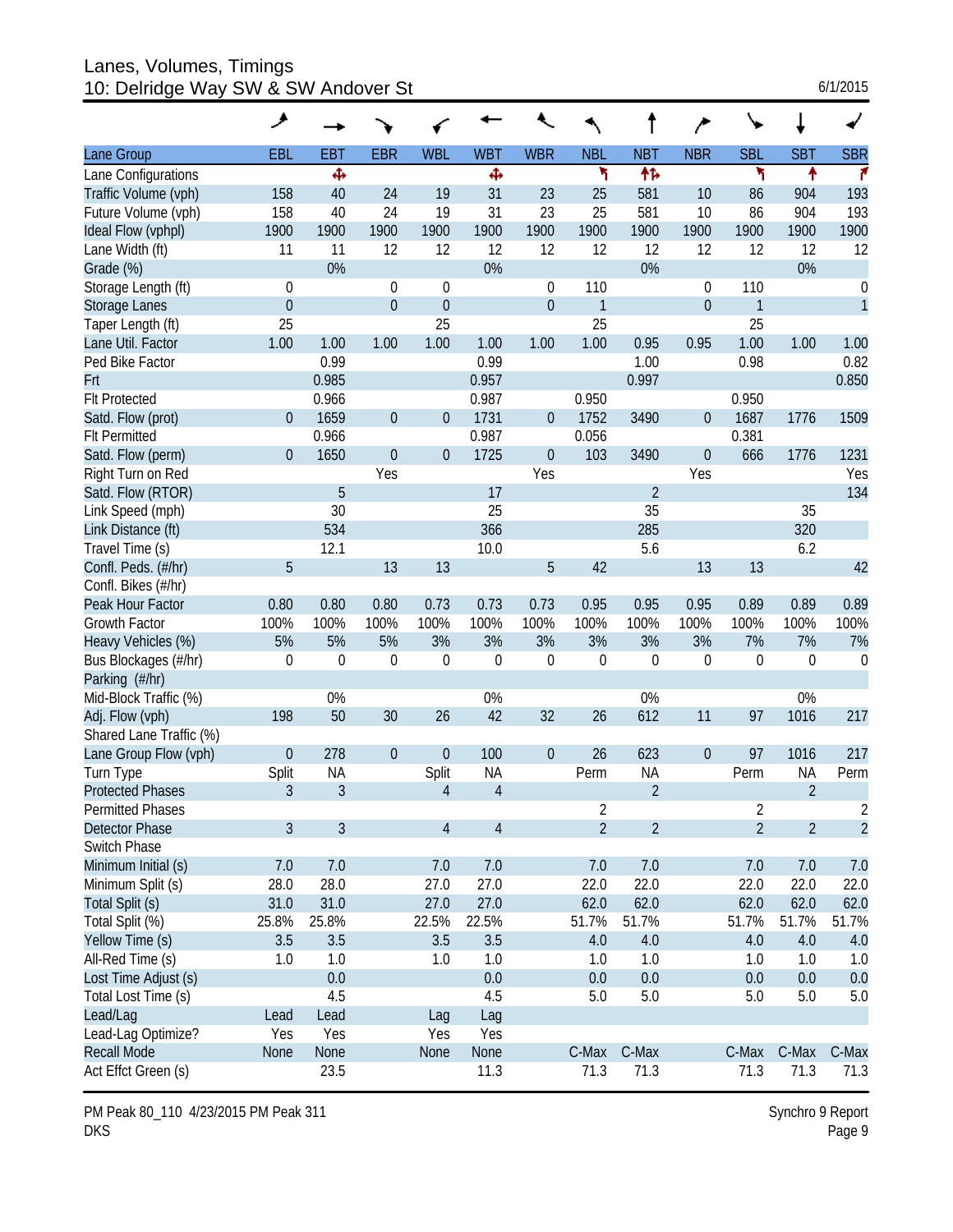Lanes, Volumes, Timings

| 10: Delridge Way SW & SW Andover St                          |                                     |      |     |            |                        |            |            |            |            |            |            | 6/1/2015   |
|--------------------------------------------------------------|-------------------------------------|------|-----|------------|------------------------|------------|------------|------------|------------|------------|------------|------------|
|                                                              | ۶                                   |      |     |            |                        |            |            |            |            |            |            |            |
| Lane Group                                                   | EBL                                 | EBT  | EBR | <b>WBL</b> | <b>WBT</b>             | <b>WBR</b> | <b>NBL</b> | <b>NBT</b> | <b>NBR</b> | <b>SBL</b> | <b>SBT</b> | <b>SBR</b> |
| Actuated g/C Ratio                                           |                                     | 0.20 |     |            | 0.09                   |            | 0.59       | 0.59       |            | 0.59       | 0.59       | 0.59       |
| v/c Ratio                                                    |                                     | 0.85 |     |            | 0.56                   |            | 0.43       | 0.30       |            | 0.25       | 0.96       | 0.28       |
| <b>Control Delay</b>                                         |                                     | 68.5 |     |            | 54.5                   |            | 41.7       | 14.2       |            | 15.7       | 45.8       | 6.5        |
| Queue Delay                                                  |                                     | 0.0  |     |            | 0.0                    |            | 0.0        | 0.0        |            | 0.0        | 0.0        | 0.0        |
| <b>Total Delay</b>                                           |                                     | 68.5 |     |            | 54.5                   |            | 41.7       | 14.2       |            | 15.7       | 45.8       | 6.5        |
| <b>LOS</b>                                                   |                                     | Ε    |     |            | D                      |            | D          | B          |            | B          | D          | A          |
| Approach Delay                                               |                                     | 68.5 |     |            | 54.5                   |            |            | 15.3       |            |            | 37.2       |            |
| Approach LOS                                                 |                                     | Е    |     |            | D                      |            |            | B          |            |            | D          |            |
| <b>Intersection Summary</b>                                  |                                     |      |     |            |                        |            |            |            |            |            |            |            |
| Area Type:                                                   | Other                               |      |     |            |                        |            |            |            |            |            |            |            |
| Cycle Length: 120                                            |                                     |      |     |            |                        |            |            |            |            |            |            |            |
| Actuated Cycle Length: 120                                   |                                     |      |     |            |                        |            |            |            |            |            |            |            |
| Offset: 53 (44%), Referenced to phase 2:NBSB, Start of Green |                                     |      |     |            |                        |            |            |            |            |            |            |            |
| Natural Cycle: 130                                           |                                     |      |     |            |                        |            |            |            |            |            |            |            |
| Control Type: Actuated-Coordinated                           |                                     |      |     |            |                        |            |            |            |            |            |            |            |
| Maximum v/c Ratio: 0.96                                      |                                     |      |     |            |                        |            |            |            |            |            |            |            |
| Intersection Signal Delay: 35.6                              |                                     |      |     |            | Intersection LOS: D    |            |            |            |            |            |            |            |
| Intersection Capacity Utilization 84.6%                      |                                     |      |     |            | ICU Level of Service E |            |            |            |            |            |            |            |
| Analysis Period (min) 15                                     |                                     |      |     |            |                        |            |            |            |            |            |            |            |
| Splits and Phases:                                           | 10: Delridge Way SW & SW Andover St |      |     |            |                        |            |            |            |            |            |            |            |

| . . | . . |
|-----|-----|
| 62  |     |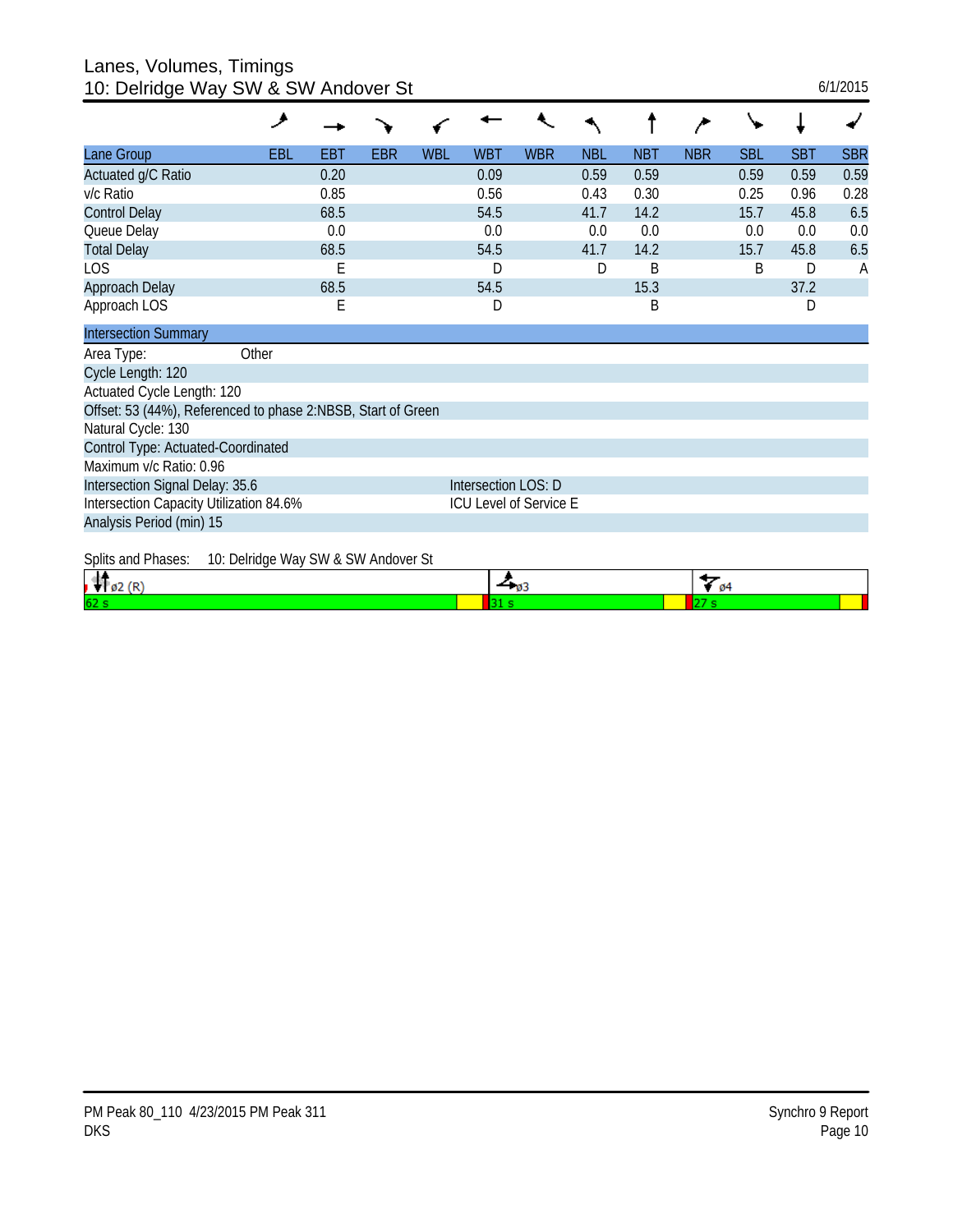#### Lanes, Volumes, Timings 13: Delridge Way SW & SW Genesee St 6/1/2015

|                         | عر               |                  |              | t              | ↓                |                  |
|-------------------------|------------------|------------------|--------------|----------------|------------------|------------------|
| Lane Group              | EBL              | <b>EBR</b>       | <b>NBL</b>   | <b>NBT</b>     | <b>SBT</b>       | <b>SBR</b>       |
| Lane Configurations     | Y                |                  | ۲            | ↟              | Ъ                |                  |
| Traffic Volume (vph)    | 21               | 129              | 124          | 479            | 839              | 50               |
| Future Volume (vph)     | 21               | 129              | 124          | 479            | 839              | 50               |
| Ideal Flow (vphpl)      | 1900             | 1900             | 1900         | 1900           | 1900             | 1900             |
| Lane Width (ft)         | 9                | 12               | 12           | 12             | 12               | 12               |
| Grade (%)               | 0%               |                  |              | 0%             | 0%               |                  |
| Storage Length (ft)     | $\boldsymbol{0}$ | 0                | 130          |                |                  | 0                |
| Storage Lanes           | $\mathbf{1}$     | $\boldsymbol{0}$ | $\mathbf{1}$ |                |                  | $\boldsymbol{0}$ |
| Taper Length (ft)       | 25               |                  | 25           |                |                  |                  |
| Lane Util. Factor       | 1.00             | 1.00             | 1.00         | 1.00           | 1.00             | 1.00             |
| Ped Bike Factor         | 0.95             |                  | 1.00         |                | 1.00             |                  |
|                         |                  |                  |              |                |                  |                  |
| Frt                     | 0.884            |                  |              |                | 0.992            |                  |
| <b>Flt Protected</b>    | 0.993            |                  | 0.950        |                |                  |                  |
| Satd. Flow (prot)       | 1393             | $\boldsymbol{0}$ | 1736         | 1827           | 1792             | $\boldsymbol{0}$ |
| <b>Flt Permitted</b>    | 0.993            |                  | 0.170        |                |                  |                  |
| Satd. Flow (perm)       | 1389             | $\boldsymbol{0}$ | 310          | 1827           | 1792             | $\boldsymbol{0}$ |
| Right Turn on Red       |                  | Yes              |              |                |                  | Yes              |
| Satd. Flow (RTOR)       | 179              |                  |              |                | 5                |                  |
| Link Speed (mph)        | 30               |                  |              | 35             | 35               |                  |
| Link Distance (ft)      | 389              |                  |              | 675            | 1035             |                  |
| Travel Time (s)         | 8.8              |                  |              | 13.1           | 20.2             |                  |
| Confl. Peds. (#/hr)     | $\overline{7}$   | 10               | 13           |                |                  | 13               |
| Confl. Bikes (#/hr)     |                  |                  |              |                |                  |                  |
| Peak Hour Factor        | 0.72             | 0.72             | 0.67         | 0.67           | 0.89             | 0.89             |
| Growth Factor           | 100%             | 100%             | 100%         | 100%           | 100%             | 100%             |
| Heavy Vehicles (%)      | 3%               | 3%               | 4%           | 4%             | 5%               | 5%               |
|                         | $\boldsymbol{0}$ | $\mathbf 0$      | $\theta$     | $\overline{0}$ | $\boldsymbol{0}$ | $\mathbf 0$      |
| Bus Blockages (#/hr)    |                  |                  |              |                |                  |                  |
| Parking (#/hr)          |                  |                  |              |                |                  |                  |
| Mid-Block Traffic (%)   | $0\%$            |                  |              | 0%             | 0%               |                  |
| Adj. Flow (vph)         | 29               | 179              | 185          | 715            | 943              | 56               |
| Shared Lane Traffic (%) |                  |                  |              |                |                  |                  |
| Lane Group Flow (vph)   | 208              | $\mathbf 0$      | 185          | 715            | 999              | $\boldsymbol{0}$ |
| Turn Type               | Prot             |                  | $D.P+P$      | <b>NA</b>      | <b>NA</b>        |                  |
| <b>Protected Phases</b> | $\overline{4}$   |                  | 5            | $\overline{2}$ | 6                |                  |
| Permitted Phases        |                  |                  | 6            |                |                  |                  |
| <b>Detector Phase</b>   | $\overline{4}$   |                  | 5            | $\overline{2}$ | 6                |                  |
| Switch Phase            |                  |                  |              |                |                  |                  |
| Minimum Initial (s)     | 7.0              |                  | 5.0          | 7.0            | 7.0              |                  |
| Minimum Split (s)       | 23.5             |                  | 9.0          | 17.0           | 12.0             |                  |
| Total Split (s)         | 24.0             |                  | 16.0         | 96.0           | 80.0             |                  |
| Total Split (%)         | 20.0%            |                  | 13.3%        | 80.0%          | 66.7%            |                  |
|                         | 3.5              |                  | 4.0          | 4.0            |                  |                  |
| Yellow Time (s)         |                  |                  |              |                | $4.0\,$          |                  |
| All-Red Time (s)        | 1.0              |                  | 0.0          | 1.0            | 1.0              |                  |
| Lost Time Adjust (s)    | 0.0              |                  | 0.0          | 0.0            | 0.0              |                  |
| Total Lost Time (s)     | 4.5              |                  | 4.0          | 5.0            | 5.0              |                  |
| Lead/Lag                |                  |                  | Lead         |                | Lag              |                  |
| Lead-Lag Optimize?      |                  |                  |              |                | Yes              |                  |
| <b>Recall Mode</b>      | <b>None</b>      |                  | None         | C-Max          | C-Max            |                  |
| Act Effct Green (s)     | 10.5             |                  | 97.0         | 100.0          | 85.9             |                  |

PM Peak 80\_110 4/23/2015 PM Peak 311 DKS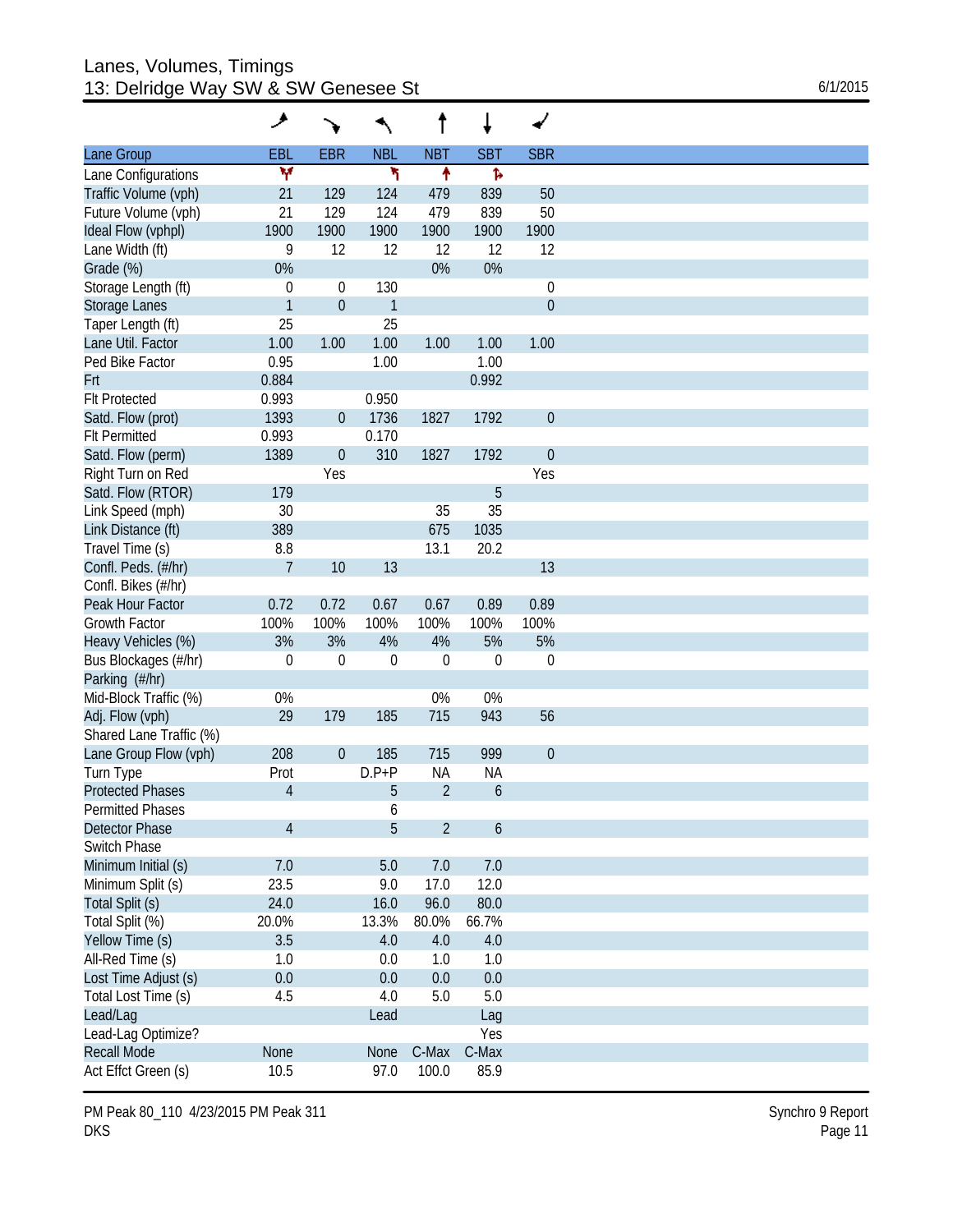## Lanes, Volumes, Timings 13: Delridge Way SW & SW Genesee St 6/1/2015

| EBL                        | <b>EBR</b> | <b>NBL</b> | <b>NBT</b> | <b>SBT</b> | <b>SBR</b>                                                             |
|----------------------------|------------|------------|------------|------------|------------------------------------------------------------------------|
| 0.09                       |            | 0.81       | 0.83       | 0.72       |                                                                        |
| 0.73                       |            | 0.50       | 0.47       | 0.78       |                                                                        |
| 26.3                       |            | 10.1       | 3.5        | 4.9        |                                                                        |
| 0.0                        |            | 0.0        | 0.2        | 0.0        |                                                                        |
| 26.3                       |            | 10.1       | 3.7        | 4.9        |                                                                        |
|                            |            | B          | A          | A          |                                                                        |
| 26.3                       |            |            | 5.0        | 4.9        |                                                                        |
| С                          |            |            | Α          | Α          |                                                                        |
|                            |            |            |            |            |                                                                        |
| Other                      |            |            |            |            |                                                                        |
|                            |            |            |            |            |                                                                        |
| Actuated Cycle Length: 120 |            |            |            |            |                                                                        |
|                            |            |            |            |            |                                                                        |
|                            |            |            |            |            |                                                                        |
|                            |            |            |            |            | Offset: 68 (57%), Referenced to phase 2:NBT and 6:NBSB, Start of Green |

Control Type: Actuated-Coordinated Maximum v/c Ratio: 0.78 Intersection Signal Delay: 7.0 Intersection LOS: A Intersection Capacity Utilization 77.0% ICU Level of Service D

Analysis Period (min) 15

#### Splits and Phases: 13: Delridge Way SW & SW Genesee St

| $\varnothing$ 2 (R) |                | ø4 |  |
|---------------------|----------------|----|--|
| 96s                 |                |    |  |
| -4.<br>כש י         | $\land$ ø6 (R) |    |  |
| 16 <sub>s</sub>     |                |    |  |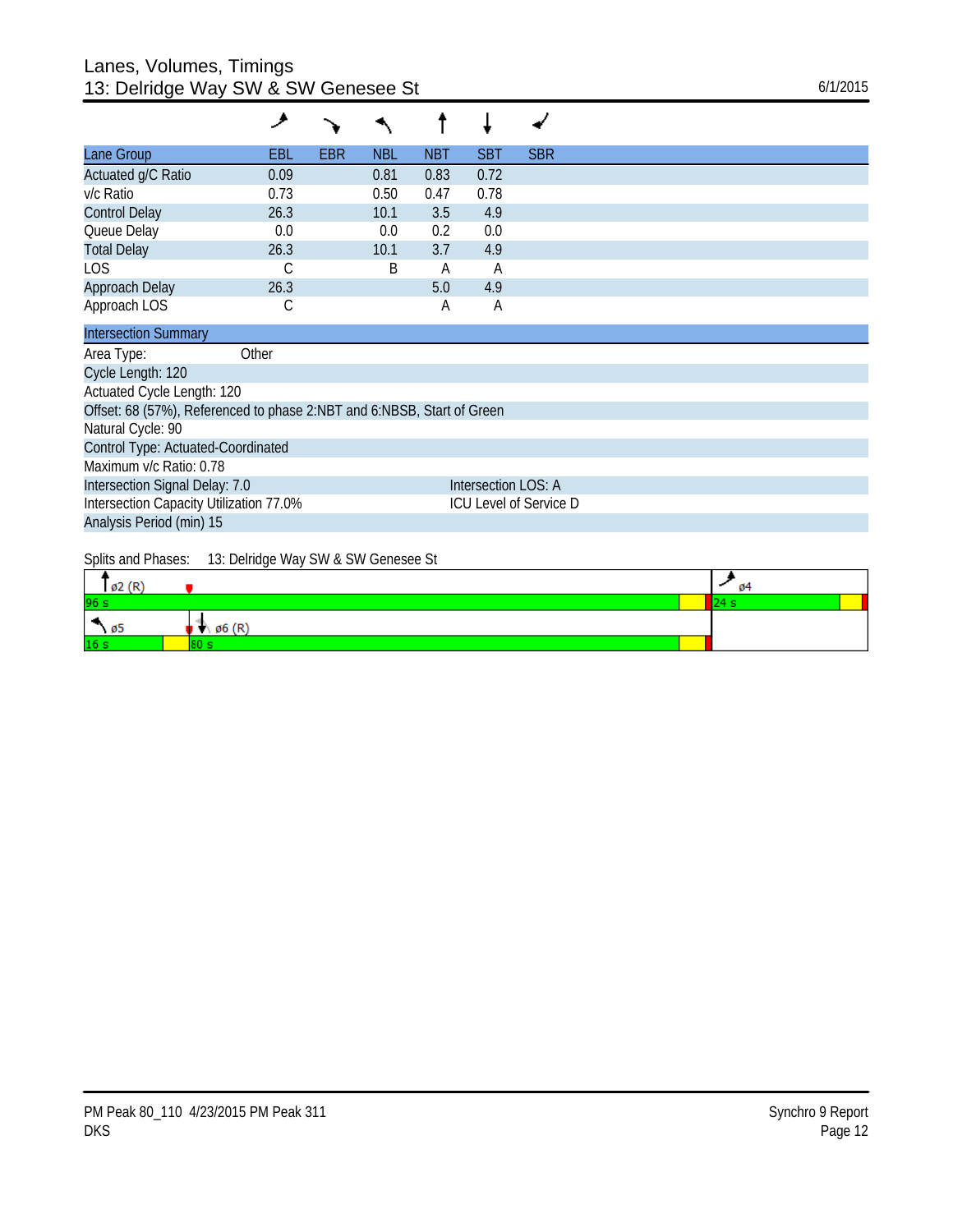#### Lanes, Volumes, Timings 16: Delridge Way SW & SW Oregon St 6/1/2015

|                         |                | ₹                |                |                  |                  | ↓           |
|-------------------------|----------------|------------------|----------------|------------------|------------------|-------------|
| Lane Group              | <b>WBL</b>     | <b>WBR</b>       | <b>NBT</b>     | <b>NBR</b>       | <b>SBL</b>       | <b>SBT</b>  |
| Lane Configurations     | ۷              |                  | ↟              | ۴                | ۲                | ↟           |
| Traffic Volume (vph)    | 14             | 184              | 475            | 9                | 234              | 824         |
| Future Volume (vph)     | 14             | 184              | 475            | 9                | 234              | 824         |
| Ideal Flow (vphpl)      | 1900           | 1900             | 1900           | 1900             | 1900             | 1900        |
| Lane Width (ft)         | 12             | 12               | 12             | 12               | 12               | 12          |
| Grade (%)               | 0%             |                  | 0%             |                  |                  | 0%          |
| Storage Length (ft)     | $\mathbf 0$    | 0                |                | 50               | 210              |             |
| Storage Lanes           | $\mathbf{1}$   | $\mathbf 0$      |                | 1                | $\mathbf{1}$     |             |
| Taper Length (ft)       | 25             |                  |                |                  | 25               |             |
| Lane Util. Factor       | 1.00           | 1.00             | 1.00           | 1.00             | 1.00             | 1.00        |
|                         |                |                  |                |                  |                  |             |
| Ped Bike Factor         | 0.98           |                  |                | 0.97             | 1.00             |             |
| Frt                     | 0.875          |                  |                | 0.850            |                  |             |
| <b>FIt Protected</b>    | 0.996          |                  |                |                  | 0.950            |             |
| Satd. Flow (prot)       | 1573           | $\boldsymbol{0}$ | 1827           | 1553             | 1736             | 1827        |
| <b>Flt Permitted</b>    | 0.996          |                  |                |                  | 0.438            |             |
| Satd. Flow (perm)       | 1573           | $\boldsymbol{0}$ | 1827           | 1512             | 798              | 1827        |
| Right Turn on Red       |                | Yes              |                | Yes              |                  |             |
| Satd. Flow (RTOR)       | 233            |                  |                | 5                |                  |             |
| Link Speed (mph)        | 30             |                  | 35             |                  |                  | 35          |
| Link Distance (ft)      | 157            |                  | 3358           |                  |                  | 675         |
| Travel Time (s)         | 3.6            |                  | 65.4           |                  |                  | 13.1        |
| Confl. Peds. (#/hr)     |                | 1                |                | $8\,$            | $\, 8$           |             |
| Confl. Bikes (#/hr)     |                |                  |                | 1                |                  |             |
| Peak Hour Factor        | 0.79           | 0.79             | 0.94           | 0.94             | 0.98             | 0.98        |
| <b>Growth Factor</b>    | 100%           | 100%             | 100%           | 100%             | 100%             | 100%        |
| Heavy Vehicles (%)      | 3%             | 3%               | 4%             | 4%               | 4%               | 4%          |
| Bus Blockages (#/hr)    | $\mathbf 0$    | $\mathbf 0$      | $\mathbf 0$    | $\boldsymbol{0}$ | $\boldsymbol{0}$ | $\mathbf 0$ |
| Parking (#/hr)          |                |                  |                |                  |                  |             |
| Mid-Block Traffic (%)   | 0%             |                  | 0%             |                  |                  | 0%          |
|                         | 18             | 233              | 505            |                  | 239              | 841         |
| Adj. Flow (vph)         |                |                  |                | 10               |                  |             |
| Shared Lane Traffic (%) |                |                  |                |                  |                  |             |
| Lane Group Flow (vph)   | 251            | $\boldsymbol{0}$ | 505            | 10               | 239              | 841         |
| Turn Type               | Prot           |                  | NA             | Perm             | $D.P+P$          | NA          |
| <b>Protected Phases</b> | 4              |                  | $\overline{2}$ |                  | 1                | 6           |
| <b>Permitted Phases</b> |                |                  |                | 2                | 2                |             |
| Detector Phase          | $\overline{4}$ |                  | $\overline{2}$ | $\overline{2}$   | 1                | 6           |
| Switch Phase            |                |                  |                |                  |                  |             |
| Minimum Initial (s)     | 7.0            |                  | 7.0            | 7.0              | 5.0              | 7.0         |
| Minimum Split (s)       | 12.0           |                  | 12.0           | 12.0             | 9.0              | 18.0        |
| Total Split (s)         | 22.0           |                  | 84.0           | 84.0             | 14.0             | 98.0        |
| Total Split (%)         | 18.3%          |                  | 70.0%          | 70.0%            | 11.7%            | 81.7%       |
| Yellow Time (s)         | 3.5            |                  | 4.0            | 4.0              | 4.0              | 4.0         |
| All-Red Time (s)        | 1.0            |                  | 1.0            | 1.0              | 0.0              | 1.0         |
| Lost Time Adjust (s)    | 0.0            |                  | 0.0            | 0.0              | 0.0              | 0.0         |
| Total Lost Time (s)     | 4.5            |                  | 5.0            | 5.0              | 4.0              | 5.0         |
|                         |                |                  |                |                  |                  |             |
| Lead/Lag                |                |                  | Lag            | Lag              | Lead             |             |
| Lead-Lag Optimize?      |                |                  | Yes            | Yes              |                  |             |
| <b>Recall Mode</b>      | None           |                  | C-Max          | C-Max            | None             | C-Max       |
| Act Effct Green (s)     | 9.8            |                  | 88.3           | 88.3             | 97.7             | 100.7       |

PM Peak 80\_110 4/23/2015 PM Peak 311 DKS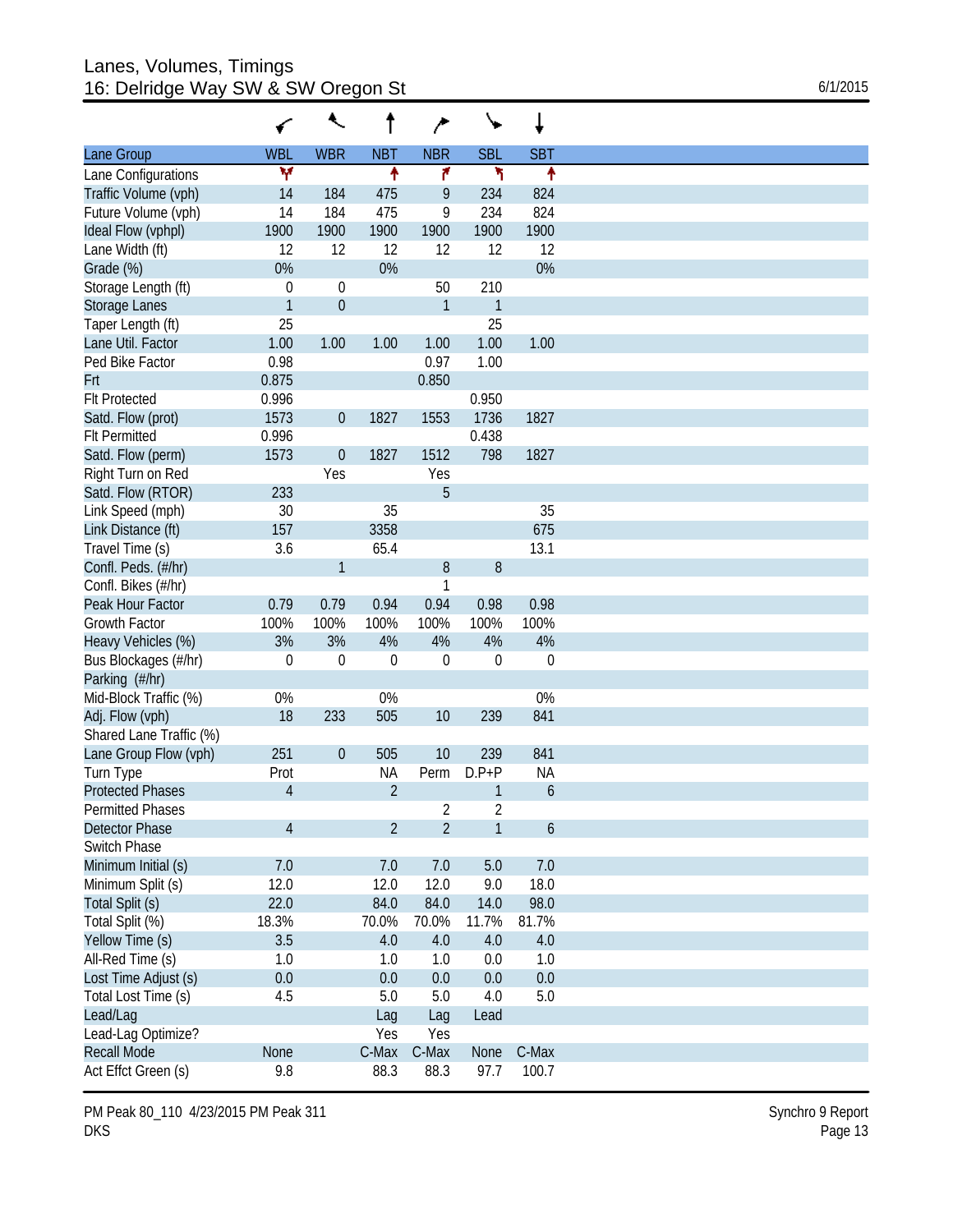## Lanes, Volumes, Timings 16: Delridge Way SW & SW Oregon St 6/1/2015

| Lane Group                                                             | <b>WBL</b> | <b>WBR</b> | <b>NBT</b> | <b>NBR</b> | <b>SBL</b>          | <b>SBT</b>                    |
|------------------------------------------------------------------------|------------|------------|------------|------------|---------------------|-------------------------------|
| Actuated g/C Ratio                                                     | 0.08       |            | 0.74       | 0.74       | 0.81                | 0.84                          |
| v/c Ratio                                                              | 0.73       |            | 0.38       | 0.01       | 0.33                | 0.55                          |
| <b>Control Delay</b>                                                   | 21.6       |            | 7.5        | 4.4        | 2.9                 | 3.7                           |
| Queue Delay                                                            | 0.0        |            | 0.0        | 0.0        | 0.0                 | 0.3                           |
| <b>Total Delay</b>                                                     | 21.6       |            | 7.5        | 4.4        | 2.9                 | 4.0                           |
| <b>LOS</b>                                                             | С          |            | Α          | Α          | A                   | A                             |
| Approach Delay                                                         | 21.6       |            | 7.4        |            |                     | 3.7                           |
| Approach LOS                                                           | С          |            | А          |            |                     | Α                             |
| <b>Intersection Summary</b>                                            |            |            |            |            |                     |                               |
| Area Type:                                                             | Other      |            |            |            |                     |                               |
| Cycle Length: 120                                                      |            |            |            |            |                     |                               |
| Actuated Cycle Length: 120                                             |            |            |            |            |                     |                               |
| Offset: 62 (52%), Referenced to phase 2:NBSB and 6:SBT, Start of Green |            |            |            |            |                     |                               |
| Natural Cycle: 50                                                      |            |            |            |            |                     |                               |
| Control Type: Actuated-Coordinated                                     |            |            |            |            |                     |                               |
| Maximum v/c Ratio: 0.73                                                |            |            |            |            |                     |                               |
| Intersection Signal Delay: 7.2                                         |            |            |            |            | Intersection LOS: A |                               |
| Intersection Capacity Utilization 63.5%                                |            |            |            |            |                     | <b>ICU Level of Service B</b> |
| Analysis Period (min) 15                                               |            |            |            |            |                     |                               |

Splits and Phases: 16: Delridge Way SW & SW Oregon St

| <b>P</b> 1        | $\mathfrak{g}_2(\mathbb{R})$ | $\sqrt{64}$ |  |
|-------------------|------------------------------|-------------|--|
| 14 s              |                              |             |  |
| $\emptyset$ 6 (R) |                              |             |  |
| 98 s              |                              |             |  |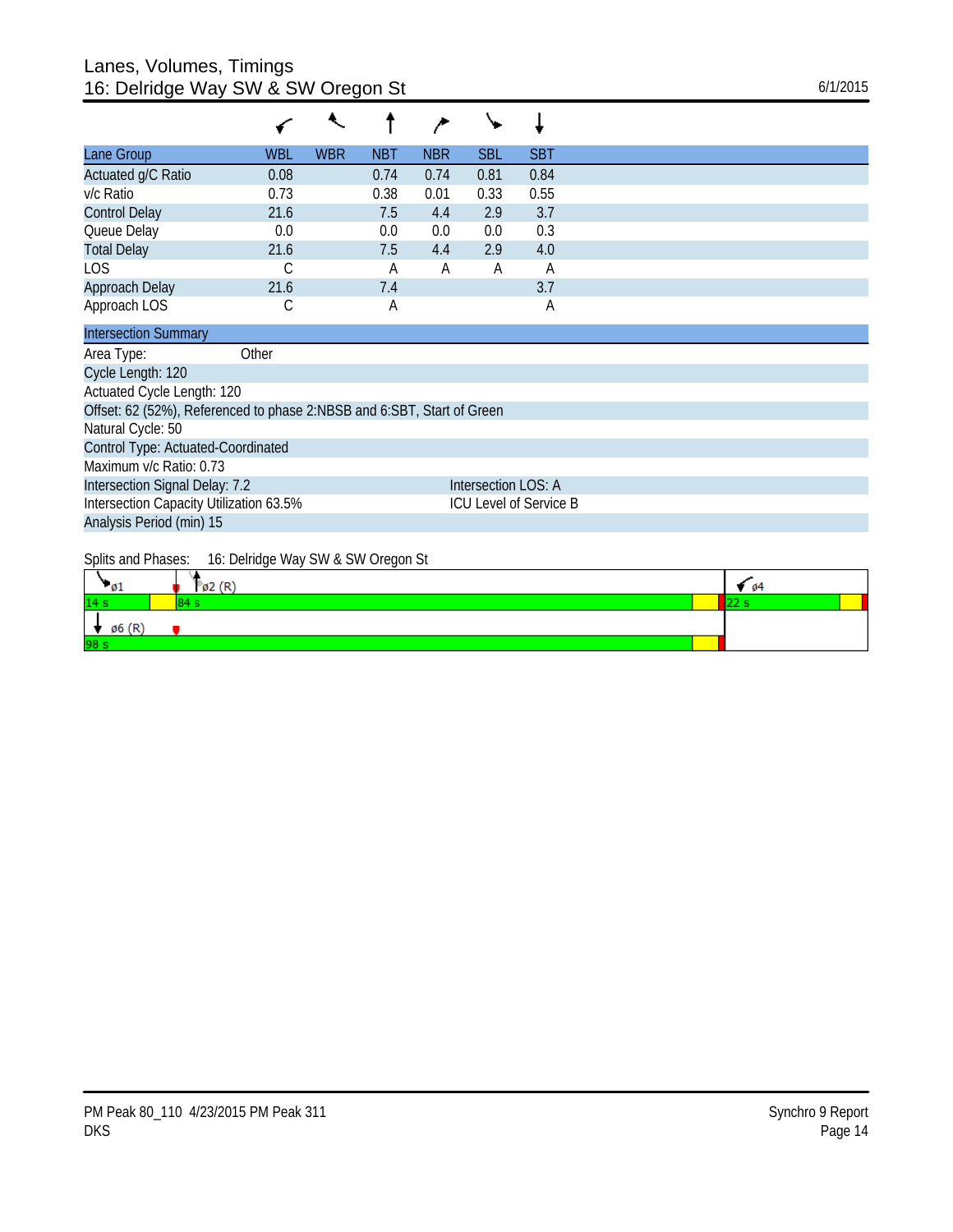#### Lanes, Volumes, Timings 18: Delridge Way SW & SW Brandon St 6/1/2015

|  | 6/1/2015 |
|--|----------|
|  |          |

|                         | ᢣ              |                  |                  |                |                  |                  |                |                  |                  |                |                |                  |
|-------------------------|----------------|------------------|------------------|----------------|------------------|------------------|----------------|------------------|------------------|----------------|----------------|------------------|
| Lane Group              | <b>EBL</b>     | EBT              | <b>EBR</b>       | <b>WBL</b>     | <b>WBT</b>       | <b>WBR</b>       | <b>NBL</b>     | <b>NBT</b>       | <b>NBR</b>       | <b>SBL</b>     | <b>SBT</b>     | <b>SBR</b>       |
| Lane Configurations     |                | Ф                |                  |                | Ф                |                  | ۲              | Ъ                |                  | ۲              | Ъ              |                  |
| Traffic Volume (vph)    | 49             | $\overline{0}$   | 32               | 5              | $\mathbf{1}$     | 8                | 23             | 477              | 6                | 7              | 685            | 57               |
| Future Volume (vph)     | 49             | 0                | 32               | 5              | 1                | 8                | 23             | 477              | 6                | 7              | 685            | 57               |
| Ideal Flow (vphpl)      | 1900           | 1900             | 1900             | 1900           | 1900             | 1900             | 1900           | 1900             | 1900             | 1900           | 1900           | 1900             |
| Lane Width (ft)         | 12             | 12               | 12               | 12             | 12               | 12               | 12             | 12               | 12               | 12             | 12             | 12               |
| Grade (%)               |                | 0%               |                  |                | 0%               |                  |                | 0%               |                  |                | 0%             |                  |
| Storage Length (ft)     | $\theta$       |                  | $\Omega$         | $\theta$       |                  | 0                | 100            |                  | $\theta$         | 100            |                | $\boldsymbol{0}$ |
| <b>Storage Lanes</b>    | $\theta$       |                  | $\overline{0}$   | $\theta$       |                  | $\boldsymbol{0}$ | 1              |                  | $\theta$         | 1              |                | $\mathbf 0$      |
| Taper Length (ft)       | 25             |                  |                  | 25             |                  |                  | 25             |                  |                  | 25             |                |                  |
| Lane Util. Factor       | 1.00           | 1.00             | 1.00             | 1.00           | 1.00             | 1.00             | 1.00           | 1.00             | 1.00             | 1.00           | 1.00           | 1.00             |
| Ped Bike Factor         |                | 0.97             |                  |                | 0.97             |                  |                | 1.00             |                  | 0.99           | 0.99           |                  |
| Frt                     |                | 0.947            |                  |                | 0.924            |                  |                | 0.998            |                  |                | 0.988          |                  |
| <b>Flt Protected</b>    |                | 0.970            |                  |                | 0.982            |                  | 0.950          |                  |                  | 0.950          |                |                  |
| Satd. Flow (prot)       | $\theta$       | 1628             | $\boldsymbol{0}$ | $\theta$       | 1655             | $\overline{0}$   | 1752           | 1840             | $\overline{0}$   | 1736           | 1791           | $\theta$         |
| <b>Flt Permitted</b>    |                | 0.799            |                  |                | 0.913            |                  | 0.310          |                  |                  | 0.463          |                |                  |
| Satd. Flow (perm)       | $\overline{0}$ | 1327             | $\theta$         | $\mathbf 0$    | 1523             | $\boldsymbol{0}$ | 572            | 1840             | $\mathbf{0}$     | 837            | 1791           | $\overline{0}$   |
| Right Turn on Red       |                |                  | Yes              |                |                  | Yes              |                |                  | Yes              |                |                | Yes              |
| Satd. Flow (RTOR)       |                | 36               |                  |                | 14               |                  |                | 1                |                  |                | 9              |                  |
| Link Speed (mph)        |                | 25               |                  |                | 25               |                  |                | 35               |                  |                | 35             |                  |
| Link Distance (ft)      |                | 556              |                  |                | 356              |                  |                | 1325             |                  |                | 3358           |                  |
| Travel Time (s)         |                | 15.2             |                  |                | 9.7              |                  |                | 25.8             |                  |                | 65.4           |                  |
| Confl. Peds. (#/hr)     | 10             |                  | 19               | 19             |                  | 10               | 22             |                  | 9                | 9              |                | 22               |
| Confl. Bikes (#/hr)     |                |                  |                  |                |                  |                  |                |                  |                  |                |                |                  |
| Peak Hour Factor        | 0.88           | 0.88             | 0.88             | 0.58           | 0.58             | 0.58             | 0.94           | 0.94             | 0.94             | 0.91           | 0.91           | 0.91             |
| <b>Growth Factor</b>    | 100%           | 100%             | 100%             | 100%           | 100%             | 100%             | 100%           | 100%             | 100%             | 100%           | 100%           | 100%             |
| Heavy Vehicles (%)      | 5%             | 5%               | 5%               | 2%             | 2%               | 2%               | 3%             | 3%               | 3%               | 4%             | 4%             | 4%               |
| Bus Blockages (#/hr)    | $\mathbf 0$    | $\mathbf 0$      | $\mathbf 0$      | $\mathbf 0$    | $\boldsymbol{0}$ | $\boldsymbol{0}$ | $\mathbf 0$    | $\boldsymbol{0}$ | $\boldsymbol{0}$ | 0              | $\mathbf 0$    | $\boldsymbol{0}$ |
| Parking (#/hr)          |                |                  |                  |                |                  |                  |                |                  |                  |                |                |                  |
| Mid-Block Traffic (%)   |                | 0%               |                  |                | 0%               |                  |                | 0%               |                  |                | 0%             |                  |
| Adj. Flow (vph)         | 56             | $\boldsymbol{0}$ | 36               | 9              | $\overline{2}$   | 14               | 24             | 507              | 6                | 8              | 753            | 63               |
| Shared Lane Traffic (%) |                |                  |                  |                |                  |                  |                |                  |                  |                |                |                  |
| Lane Group Flow (vph)   | $\theta$       | 92               | $\theta$         | $\theta$       | 25               | $\boldsymbol{0}$ | 24             | 513              | $\overline{0}$   | 8              | 816            | $\theta$         |
| Turn Type               | Perm           | <b>NA</b>        |                  | Perm           | <b>NA</b>        |                  | Perm           | <b>NA</b>        |                  | Perm           | <b>NA</b>      |                  |
| <b>Protected Phases</b> |                | $\overline{4}$   |                  |                | $\overline{4}$   |                  |                | $\overline{2}$   |                  |                | $\overline{2}$ |                  |
| <b>Permitted Phases</b> | 4              |                  |                  | 4              |                  |                  | 2              |                  |                  | 2              |                |                  |
| <b>Detector Phase</b>   | $\overline{4}$ | $\overline{4}$   |                  | $\overline{4}$ | $\overline{4}$   |                  | $\overline{2}$ | $\overline{2}$   |                  | $\overline{2}$ | $\overline{2}$ |                  |
| Switch Phase            |                |                  |                  |                |                  |                  |                |                  |                  |                |                |                  |
| Minimum Initial (s)     | 7.0            | 7.0              |                  | 7.0            | 7.0              |                  | 7.0            | 7.0              |                  | 7.0            | 7.0            |                  |
| Minimum Split (s)       | 27.0           | 27.0             |                  | 27.0           | 27.0             |                  | 17.0           | 17.0             |                  | 17.0           | 17.0           |                  |
| Total Split (s)         | 27.0           | 27.0             |                  | 27.0           | 27.0             |                  | 53.0           | 53.0             |                  | 53.0           | 53.0           |                  |
| Total Split (%)         | 33.8%          | 33.8%            |                  | 33.8%          | 33.8%            |                  | 66.3%          | 66.3%            |                  | 66.3%          | 66.3%          |                  |
| Yellow Time (s)         | 3.0            | 3.0              |                  | 3.0            | 3.0              |                  | 4.0            | 4.0              |                  | 4.0            | 4.0            |                  |
| All-Red Time (s)        | 1.0            | 1.0              |                  | 1.0            | 1.0              |                  | 1.0            | 1.0              |                  | 1.0            | 1.0            |                  |
| Lost Time Adjust (s)    |                | 0.0              |                  |                | 0.0              |                  | 0.0            | $0.0\,$          |                  | 0.0            | 0.0            |                  |
| Total Lost Time (s)     |                | 4.0              |                  |                | 4.0              |                  | 5.0            | 5.0              |                  | 5.0            | 5.0            |                  |
| Lead/Lag                |                |                  |                  |                |                  |                  |                |                  |                  |                |                |                  |
| Lead-Lag Optimize?      |                |                  |                  |                |                  |                  |                |                  |                  |                |                |                  |
| <b>Recall Mode</b>      | None           | None             |                  | None           | None             |                  | C-Max          | C-Max            |                  | C-Max          | C-Max          |                  |
| Act Effct Green (s)     |                | 8.8              |                  |                | 8.8              |                  | 65.4           | 65.4             |                  | 65.4           | 65.4           |                  |
|                         |                |                  |                  |                |                  |                  |                |                  |                  |                |                |                  |

PM Peak 80\_110 4/23/2015 PM Peak 311 DKS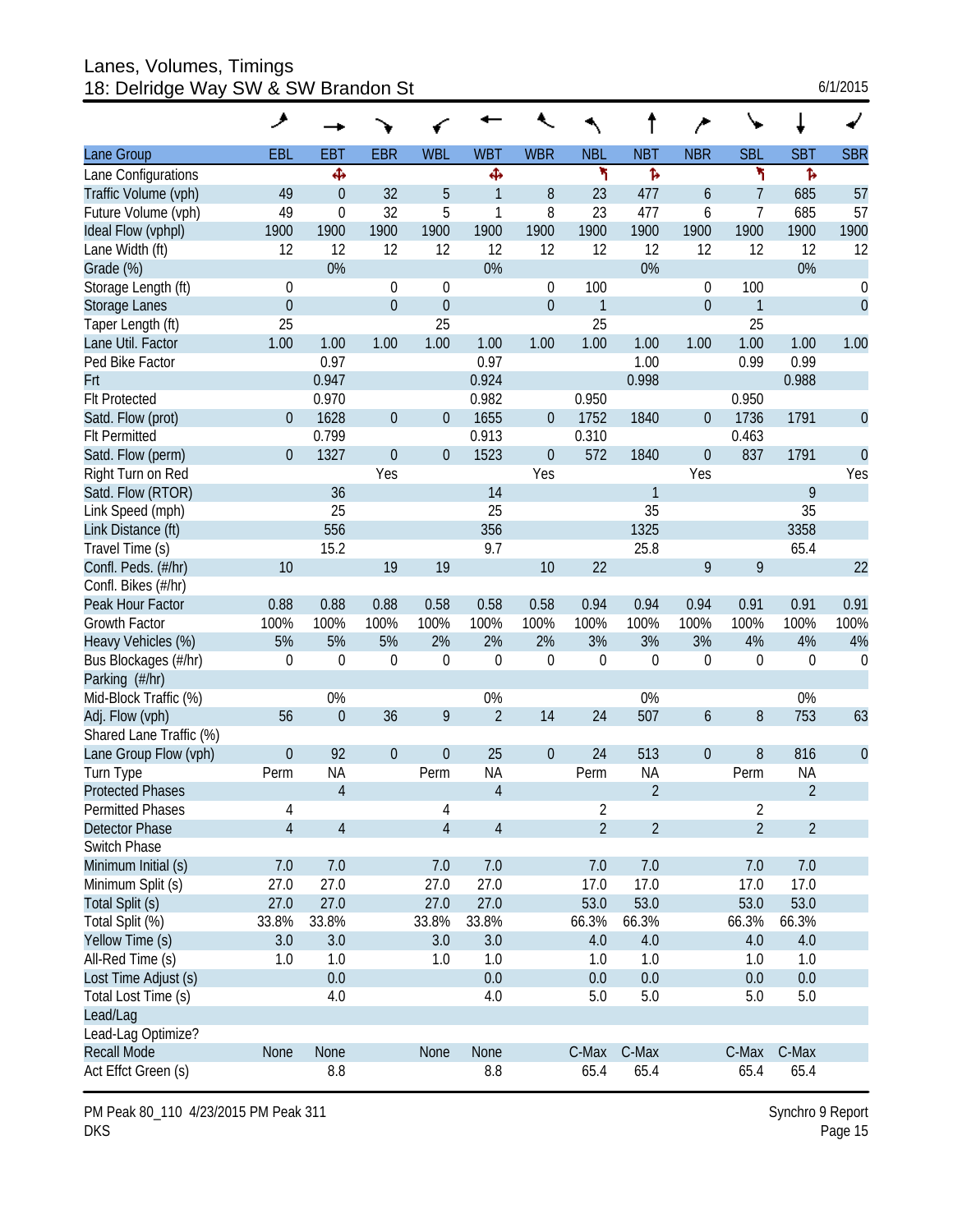#### Lanes, Volumes, Timings 18: Delridge Way SW & SW Brandon St 6/1/2015

|                                                            | io. Domago way ow a ow Brandon ol   |            |     |     |                        |            |            |            |            |            |            |            |
|------------------------------------------------------------|-------------------------------------|------------|-----|-----|------------------------|------------|------------|------------|------------|------------|------------|------------|
|                                                            | ᢣ                                   |            |     |     |                        |            |            |            |            |            |            |            |
| Lane Group                                                 | EBL                                 | <b>EBT</b> | EBR | WBL | <b>WBT</b>             | <b>WBR</b> | <b>NBL</b> | <b>NBT</b> | <b>NBR</b> | <b>SBL</b> | <b>SBT</b> | <b>SBR</b> |
| Actuated g/C Ratio                                         |                                     | 0.11       |     |     | 0.11                   |            | 0.82       | 0.82       |            | 0.82       | 0.82       |            |
| v/c Ratio                                                  |                                     | 0.52       |     |     | 0.14                   |            | 0.05       | 0.34       |            | 0.01       | 0.56       |            |
| <b>Control Delay</b>                                       |                                     | 32.3       |     |     | 21.7                   |            | 1.8        | 1.8        |            | 2.6        | 5.4        |            |
| Queue Delay                                                |                                     | 0.0        |     |     | 0.0                    |            | 0.0        | 0.0        |            | 0.0        | 0.0        |            |
| <b>Total Delay</b>                                         |                                     | 32.3       |     |     | 21.7                   |            | 1.8        | 1.8        |            | 2.6        | 5.4        |            |
| LOS                                                        |                                     | C          |     |     | С                      |            | A          | А          |            | A          | A          |            |
| Approach Delay                                             |                                     | 32.3       |     |     | 21.7                   |            |            | 1.8        |            |            | 5.4        |            |
| Approach LOS                                               |                                     | С          |     |     | С                      |            |            | А          |            |            | A          |            |
| <b>Intersection Summary</b>                                |                                     |            |     |     |                        |            |            |            |            |            |            |            |
| Area Type:                                                 | Other                               |            |     |     |                        |            |            |            |            |            |            |            |
| Cycle Length: 80                                           |                                     |            |     |     |                        |            |            |            |            |            |            |            |
| Actuated Cycle Length: 80                                  |                                     |            |     |     |                        |            |            |            |            |            |            |            |
| Offset: 2 (3%), Referenced to phase 2:NBSB, Start of Green |                                     |            |     |     |                        |            |            |            |            |            |            |            |
| Natural Cycle: 65                                          |                                     |            |     |     |                        |            |            |            |            |            |            |            |
| Control Type: Actuated-Coordinated                         |                                     |            |     |     |                        |            |            |            |            |            |            |            |
| Maximum v/c Ratio: 0.56                                    |                                     |            |     |     |                        |            |            |            |            |            |            |            |
| Intersection Signal Delay: 6.1                             |                                     |            |     |     | Intersection LOS: A    |            |            |            |            |            |            |            |
| Intersection Capacity Utilization 60.7%                    |                                     |            |     |     | ICU Level of Service B |            |            |            |            |            |            |            |
| Analysis Period (min) 15                                   |                                     |            |     |     |                        |            |            |            |            |            |            |            |
| Splits and Phases:                                         | 18: Delridge Way SW & SW Brandon St |            |     |     |                        |            |            |            |            |            |            |            |

| <b>JUILD ATIUT TRUSS.</b> | <b>10. Delituye Way JW &amp; JW Dialiumi Jt</b> |  |  |
|---------------------------|-------------------------------------------------|--|--|
|                           |                                                 |  |  |
| 53                        |                                                 |  |  |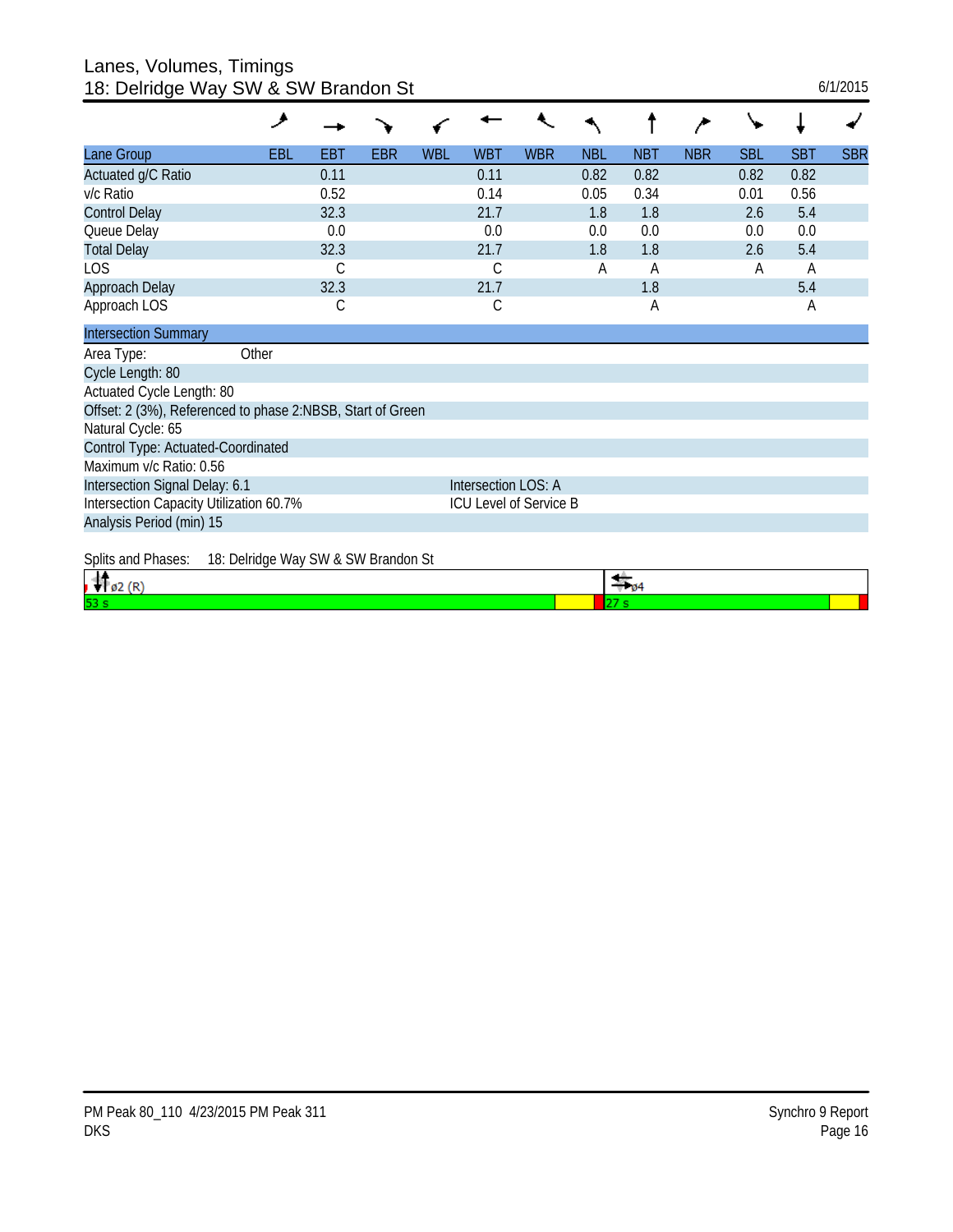Lanes, Volumes, Timings 21: Delridge Way SW & SW Juneau St 6/1/2015

| 6/1/2015 |  |  |
|----------|--|--|
|          |  |  |

|                         | ۶                |                |                  |                  |                |                  |                |                |                  |                  |                |                  |
|-------------------------|------------------|----------------|------------------|------------------|----------------|------------------|----------------|----------------|------------------|------------------|----------------|------------------|
| Lane Group              | <b>EBL</b>       | EBT            | <b>EBR</b>       | <b>WBL</b>       | <b>WBT</b>     | <b>WBR</b>       | <b>NBL</b>     | <b>NBT</b>     | <b>NBR</b>       | <b>SBL</b>       | <b>SBT</b>     | <b>SBR</b>       |
| Lane Configurations     |                  | Ф              |                  |                  | Ф              |                  | ۲              | ħ              |                  | ۳                | Þ              |                  |
| Traffic Volume (vph)    | 7                | $\overline{4}$ | 22               | 21               | $\mathbf{1}$   | 26               | 20             | 467            | 29               | 34               | 700            | 17               |
| Future Volume (vph)     | $\overline{1}$   | 4              | 22               | 21               | 1              | 26               | 20             | 467            | 29               | 34               | 700            | 17               |
| Ideal Flow (vphpl)      | 1900             | 1900           | 1900             | 1900             | 1900           | 1900             | 1900           | 1900           | 1900             | 1900             | 1900           | 1900             |
| Lane Width (ft)         | 12               | 16             | 12               | 12               | 12             | 12               | 12             | 12             | 12               | 12               | 12             | 12               |
| Grade (%)               |                  | 0%             |                  |                  | 0%             |                  |                | 0%             |                  |                  | 0%             |                  |
| Storage Length (ft)     | $\mathbf 0$      |                | $\mathbf 0$      | $\mathbf 0$      |                | 0                | 100            |                | 0                | 100              |                | $\boldsymbol{0}$ |
| <b>Storage Lanes</b>    | $\mathbf{0}$     |                | $\overline{0}$   | $\theta$         |                | $\boldsymbol{0}$ | $\mathbf{1}$   |                | $\overline{0}$   | 1                |                | $\mathbf 0$      |
| Taper Length (ft)       | 25               |                |                  | 25               |                |                  | 25             |                |                  | 25               |                |                  |
| Lane Util. Factor       | 1.00             | 1.00           | 1.00             | 1.00             | 1.00           | 1.00             | 1.00           | 1.00           | 1.00             | 1.00             | 1.00           | 1.00             |
| Ped Bike Factor         |                  | 0.98           |                  |                  | 0.97           |                  |                | 1.00           |                  | 1.00             | 1.00           |                  |
| Frt                     |                  | 0.911          |                  |                  | 0.926          |                  |                | 0.991          |                  |                  | 0.996          |                  |
| <b>Flt Protected</b>    |                  | 0.989          |                  |                  | 0.979          |                  | 0.950          |                |                  | 0.950            |                |                  |
| Satd. Flow (prot)       | $\overline{0}$   | 1727           | $\overline{0}$   | $\overline{0}$   | 1622           | $\boldsymbol{0}$ | 1752           | 1825           | $\mathbf 0$      | 1736             | 1818           | $\boldsymbol{0}$ |
| <b>Flt Permitted</b>    |                  | 0.938          |                  |                  | 0.840          |                  | 0.335          |                |                  | 0.464            |                |                  |
| Satd. Flow (perm)       | $\theta$         | 1632           | $\overline{0}$   | $\theta$         | 1385           | $\boldsymbol{0}$ | 618            | 1825           | $\mathbf 0$      | 846              | 1818           | $\theta$         |
| Right Turn on Red       |                  |                | Yes              |                  |                | Yes              |                |                | Yes              |                  |                | Yes              |
| Satd. Flow (RTOR)       |                  | 27             |                  |                  | 30             |                  |                | $\overline{7}$ |                  |                  | 3              |                  |
| Link Speed (mph)        |                  | 25             |                  |                  | 25             |                  |                | 35             |                  |                  | 35             |                  |
| Link Distance (ft)      |                  | 492            |                  |                  | 412            |                  |                | 2736           |                  |                  | 1325           |                  |
| Travel Time (s)         |                  | 13.4           |                  |                  | 11.2           |                  |                | 53.3           |                  |                  | 25.8           |                  |
| Confl. Peds. (#/hr)     | 9                |                | $\boldsymbol{6}$ | 6                |                | 9                | 6              |                | $\overline{2}$   | $\overline{2}$   |                | $\boldsymbol{6}$ |
| Confl. Bikes (#/hr)     |                  |                |                  |                  |                |                  |                |                |                  |                  |                |                  |
| Peak Hour Factor        | 0.82             | 0.82           | 0.82             | 0.86             | 0.86           | 0.86             | 0.96           | 0.96           | 0.96             | 0.93             | 0.93           | 0.93             |
| <b>Growth Factor</b>    | 100%             | 100%           | 100%             | 100%             | 100%           | 100%             | 100%           | 100%           | 100%             | 100%             | 100%           | 100%             |
| Heavy Vehicles (%)      | 10%              | 10%            | 10%              | 4%               | 4%             | 4%               | 3%             | 3%             | 3%               | 4%               | 4%             | 4%               |
| Bus Blockages (#/hr)    | $\boldsymbol{0}$ | 0              | $\mathbf 0$      | $\mathbf 0$      | $\mathbf 0$    | $\boldsymbol{0}$ | $\mathbf 0$    | $\mathbf 0$    | 0                | $\boldsymbol{0}$ | 0              | $\boldsymbol{0}$ |
| Parking (#/hr)          |                  |                |                  |                  |                |                  |                |                |                  |                  |                |                  |
| Mid-Block Traffic (%)   |                  | 0%             |                  |                  | 0%             |                  |                | 0%             |                  |                  | 0%             |                  |
| Adj. Flow (vph)         | 9                | 5              | 27               | 24               | $\mathbf{1}$   | 30               | 21             | 486            | 30               | 37               | 753            | 18               |
| Shared Lane Traffic (%) |                  |                |                  |                  |                |                  |                |                |                  |                  |                |                  |
| Lane Group Flow (vph)   | $\theta$         | 41             | $\theta$         | $\boldsymbol{0}$ | 55             | $\boldsymbol{0}$ | 21             | 516            | $\boldsymbol{0}$ | 37               | 771            | $\theta$         |
| Turn Type               | Perm             | <b>NA</b>      |                  | Perm             | <b>NA</b>      |                  | Perm           | <b>NA</b>      |                  | Perm             | <b>NA</b>      |                  |
| <b>Protected Phases</b> |                  | $\overline{4}$ |                  |                  | $\overline{4}$ |                  |                | $\overline{2}$ |                  |                  | $\overline{2}$ |                  |
| <b>Permitted Phases</b> | 4                |                |                  | 4                |                |                  | $\overline{2}$ |                |                  | $\sqrt{2}$       |                |                  |
| <b>Detector Phase</b>   | $\overline{4}$   | $\overline{4}$ |                  | $\overline{4}$   | $\overline{4}$ |                  | $\overline{2}$ | $\overline{2}$ |                  | $\overline{2}$   | $\overline{2}$ |                  |
| Switch Phase            |                  |                |                  |                  |                |                  |                |                |                  |                  |                |                  |
| Minimum Initial (s)     | 7.0              | 7.0            |                  | 7.0              | 7.0            |                  | 7.0            | 7.0            |                  | 7.0              | $7.0$          |                  |
| Minimum Split (s)       | 25.0             | 25.0           |                  | 25.0             | 25.0           |                  | 18.0           | 18.0           |                  | 18.0             | 18.0           |                  |
| Total Split (s)         | 25.0             | 25.0           |                  | 25.0             | 25.0           |                  | 55.0           | 55.0           |                  | 55.0             | 55.0           |                  |
| Total Split (%)         | 31.3%            | 31.3%          |                  | 31.3%            | 31.3%          |                  | 68.8%          | 68.8%          |                  | 68.8%            | 68.8%          |                  |
| Yellow Time (s)         | 3.5              | 3.5            |                  | 3.5              | 3.5            |                  | 4.0            | 4.0            |                  | 4.0              | 4.0            |                  |
| All-Red Time (s)        | 1.0              | 1.0            |                  | 1.0              | 1.0            |                  | 1.0            | 1.0            |                  | 1.0              | 1.0            |                  |
| Lost Time Adjust (s)    |                  | 0.0            |                  |                  | 0.0            |                  | 0.0            | 0.0            |                  | 0.0              | 0.0            |                  |
| Total Lost Time (s)     |                  | 4.5            |                  |                  | 4.5            |                  | 5.0            | 5.0            |                  | 5.0              | 5.0            |                  |
| Lead/Lag                |                  |                |                  |                  |                |                  |                |                |                  |                  |                |                  |
| Lead-Lag Optimize?      |                  |                |                  |                  |                |                  |                |                |                  |                  |                |                  |
| <b>Recall Mode</b>      | None             | None           |                  | None             | None           |                  | C-Max          | C-Max          |                  | C-Max            | C-Max          |                  |
| Act Effct Green (s)     |                  | 7.5            |                  |                  | 7.5            |                  | 66.3           | 66.3           |                  | 66.3             | 66.3           |                  |

PM Peak 80\_110 4/23/2015 PM Peak 311 DKS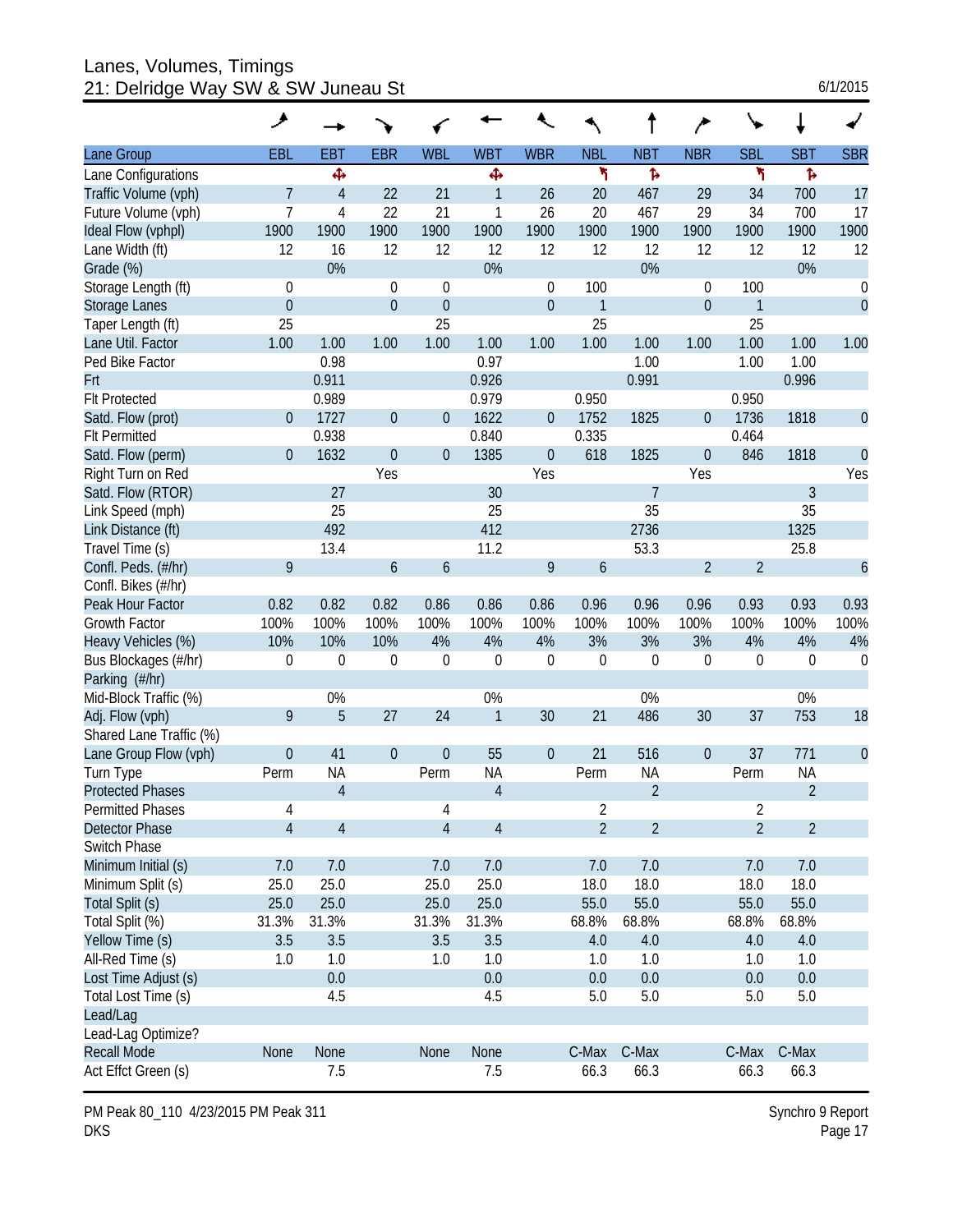# Lanes, Volumes, Timings

| 21: Delridge Way SW & SW Juneau St<br>6/1/2015                    |                                    |      |            |            |            |            |            |            |            |            |            |            |
|-------------------------------------------------------------------|------------------------------------|------|------------|------------|------------|------------|------------|------------|------------|------------|------------|------------|
|                                                                   | ᢣ                                  |      |            |            |            |            |            |            |            |            |            |            |
| Lane Group                                                        | EBL                                | EBT  | <b>EBR</b> | <b>WBL</b> | <b>WBT</b> | <b>WBR</b> | <b>NBL</b> | <b>NBT</b> | <b>NBR</b> | <b>SBL</b> | <b>SBT</b> | <b>SBR</b> |
| Actuated g/C Ratio                                                |                                    | 0.09 |            |            | 0.09       |            | 0.83       | 0.83       |            | 0.83       | 0.83       |            |
| v/c Ratio                                                         |                                    | 0.23 |            |            | 0.35       |            | 0.04       | 0.34       |            | 0.05       | 0.51       |            |
| <b>Control Delay</b>                                              |                                    | 21.2 |            |            | 25.7       |            | 0.1        | 0.5        |            | 2.1        | 3.8        |            |
| Queue Delay                                                       |                                    | 0.0  |            |            | 0.0        |            | 0.0        | 0.0        |            | 0.0        | 0.0        |            |
| <b>Total Delay</b>                                                |                                    | 21.2 |            |            | 25.7       |            | 0.1        | 0.5        |            | 2.1        | 3.8        |            |
| <b>LOS</b>                                                        |                                    | С    |            |            | С          |            | А          | A          |            | А          | A          |            |
| Approach Delay                                                    |                                    | 21.2 |            |            | 25.7       |            |            | 0.5        |            |            | 3.7        |            |
| Approach LOS                                                      |                                    | С    |            |            | С          |            |            | A          |            |            | A          |            |
| <b>Intersection Summary</b>                                       |                                    |      |            |            |            |            |            |            |            |            |            |            |
| Area Type:                                                        | Other                              |      |            |            |            |            |            |            |            |            |            |            |
| Cycle Length: 80                                                  |                                    |      |            |            |            |            |            |            |            |            |            |            |
| Actuated Cycle Length: 80                                         |                                    |      |            |            |            |            |            |            |            |            |            |            |
| Offset: 0 (0%), Referenced to phase 2:NBSB, Start of Green        |                                    |      |            |            |            |            |            |            |            |            |            |            |
| Natural Cycle: 60                                                 |                                    |      |            |            |            |            |            |            |            |            |            |            |
| Control Type: Actuated-Coordinated                                |                                    |      |            |            |            |            |            |            |            |            |            |            |
| Maximum v/c Ratio: 0.51                                           |                                    |      |            |            |            |            |            |            |            |            |            |            |
| Intersection Signal Delay: 3.8<br>Intersection LOS: A             |                                    |      |            |            |            |            |            |            |            |            |            |            |
| Intersection Capacity Utilization 54.4%<br>ICU Level of Service A |                                    |      |            |            |            |            |            |            |            |            |            |            |
| Analysis Period (min) 15                                          |                                    |      |            |            |            |            |            |            |            |            |            |            |
| Splits and Phases:                                                | 21: Delridge Way SW & SW Juneau St |      |            |            |            |            |            |            |            |            |            |            |

| <u> ophological en somago na jon a on oanoar ol</u> |  |
|-----------------------------------------------------|--|
| <b>ES</b>                                           |  |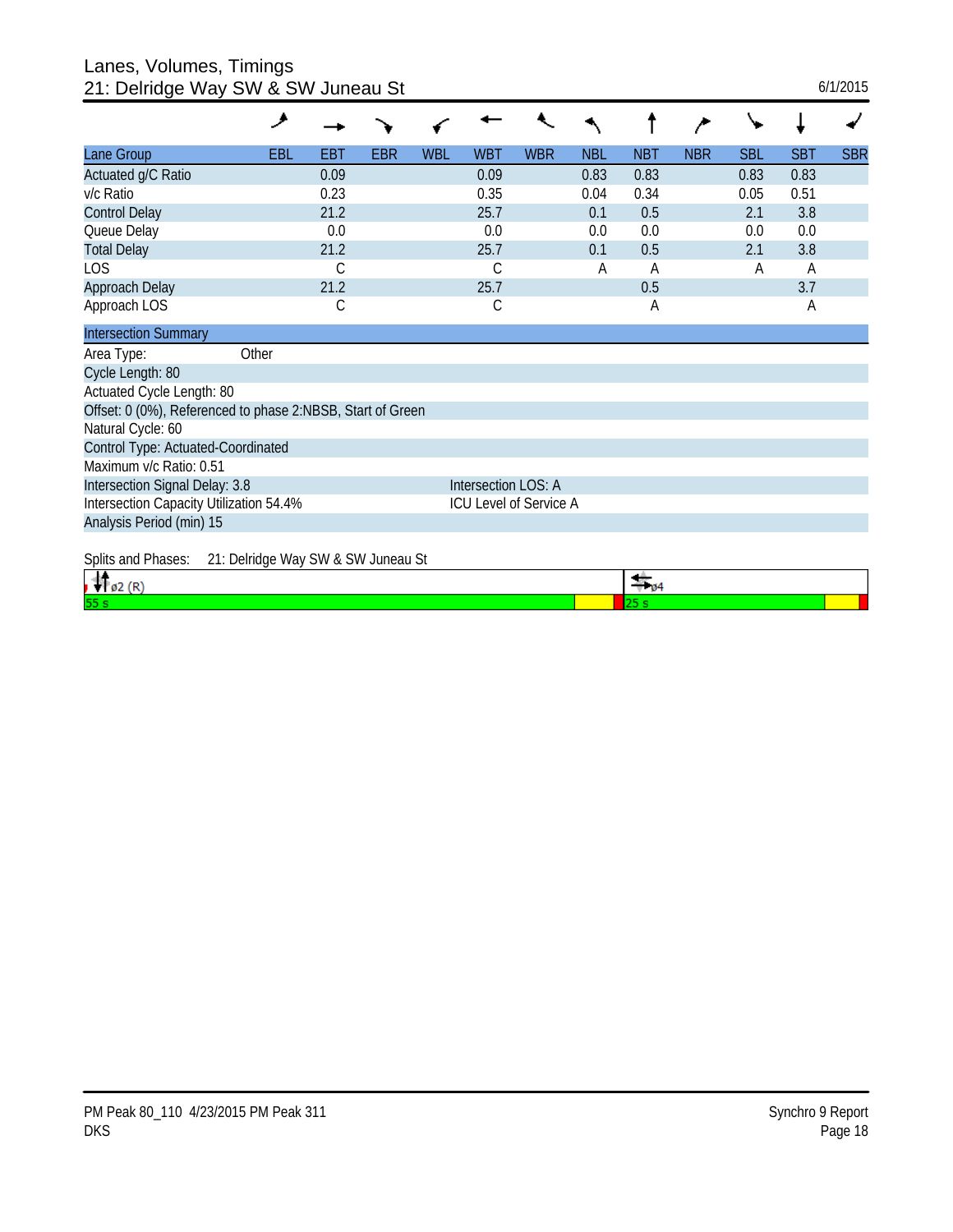## Lanes, Volumes, Timings 24: Delridge Way SW & SW Holly St 6/1/2015

|                         | ←                | ↖                |                | ∕                |                  | ↓              |                |  |
|-------------------------|------------------|------------------|----------------|------------------|------------------|----------------|----------------|--|
| Lane Group              | <b>WBL</b>       | <b>WBR</b>       | <b>NBT</b>     | <b>NBR</b>       | <b>SBL</b>       | <b>SBT</b>     | Ø4             |  |
| Lane Configurations     |                  |                  | ↟              |                  |                  | ↟              |                |  |
| Traffic Volume (vph)    | $\boldsymbol{0}$ | $\boldsymbol{0}$ | 646            | $\boldsymbol{0}$ | $\theta$         | 375            |                |  |
| Future Volume (vph)     | $\mathbf 0$      | $\mathbf 0$      | 646            | 0                | $\boldsymbol{0}$ | 375            |                |  |
| Ideal Flow (vphpl)      | 1900             | 1900             | 1900           | 1900             | 1900             | 1900           |                |  |
| Lane Width (ft)         | 12               | 12               | 12             | 12               | 12               | 12             |                |  |
| Grade (%)               | 0%               |                  | 0%             |                  |                  | 0%             |                |  |
| Storage Length (ft)     | $\mathbf 0$      | 0                |                | 0                | 0                |                |                |  |
| <b>Storage Lanes</b>    | $\mathbf{0}$     | $\boldsymbol{0}$ |                | $\boldsymbol{0}$ | $\boldsymbol{0}$ |                |                |  |
| Taper Length (ft)       | 25               |                  |                |                  | 25               |                |                |  |
| Lane Util. Factor       | 1.00             | 1.00             | 1.00           | 1.00             | 1.00             | 1.00           |                |  |
| Ped Bike Factor         |                  |                  |                |                  |                  |                |                |  |
| Frt                     |                  |                  |                |                  |                  |                |                |  |
| <b>Flt Protected</b>    |                  |                  |                |                  |                  |                |                |  |
| Satd. Flow (prot)       | $\mathbf{0}$     | $\boldsymbol{0}$ | 1792           | $\boldsymbol{0}$ | $\mathbf 0$      | 1776           |                |  |
| <b>Flt Permitted</b>    |                  |                  |                |                  |                  |                |                |  |
| Satd. Flow (perm)       | $\mathbf{0}$     | $\boldsymbol{0}$ | 1792           | $\boldsymbol{0}$ | $\mathbf 0$      | 1776           |                |  |
| Right Turn on Red       |                  | Yes              |                | Yes              |                  |                |                |  |
| Satd. Flow (RTOR)       |                  |                  |                |                  |                  |                |                |  |
| Link Speed (mph)        | 25               |                  | 35             |                  |                  | 35             |                |  |
| Link Distance (ft)      | 284              |                  | 1389           |                  |                  | 2736           |                |  |
| Travel Time (s)         | 7.7              |                  | 27.1           |                  |                  | 53.3           |                |  |
| Confl. Peds. (#/hr)     |                  |                  |                |                  |                  |                |                |  |
| Confl. Bikes (#/hr)     |                  |                  |                |                  |                  |                |                |  |
| Peak Hour Factor        | 0.92             | 0.92             | 0.91           | 0.91             | 0.89             | 0.89           |                |  |
| Growth Factor           | 100%             | 100%             | 100%           | 100%             | 100%             | 100%           |                |  |
| Heavy Vehicles (%)      | 2%               | 2%               | 6%             | 6%               | 7%               | 7%             |                |  |
| Bus Blockages (#/hr)    | $\mathbf 0$      | $\mathbf 0$      | $\mathbf{0}$   | $\mathbf 0$      | $\mathbf 0$      | $\mathbf 0$    |                |  |
| Parking (#/hr)          |                  |                  |                |                  |                  |                |                |  |
| Mid-Block Traffic (%)   | 0%               |                  | 0%             |                  |                  | 0%             |                |  |
| Adj. Flow (vph)         | $\mathbf 0$      | $\boldsymbol{0}$ | 710            | $\boldsymbol{0}$ | $\theta$         | 421            |                |  |
| Shared Lane Traffic (%) |                  |                  |                |                  |                  |                |                |  |
| Lane Group Flow (vph)   | $\boldsymbol{0}$ | $\boldsymbol{0}$ | 710            | $\boldsymbol{0}$ | $\boldsymbol{0}$ | 421            |                |  |
| Turn Type               |                  |                  | <b>NA</b>      |                  |                  | <b>NA</b>      |                |  |
| <b>Protected Phases</b> |                  |                  | $\overline{2}$ |                  |                  | $\overline{2}$ | $\overline{4}$ |  |
| Permitted Phases        |                  |                  |                |                  |                  |                |                |  |
| Detector Phase          |                  |                  | $\overline{2}$ |                  |                  | $\overline{2}$ |                |  |
| Switch Phase            |                  |                  |                |                  |                  |                |                |  |
| Minimum Initial (s)     |                  |                  | 7.0            |                  |                  | 7.0            | 7.0            |  |
| Minimum Split (s)       |                  |                  | 12.0           |                  |                  | 12.0           | 28.0           |  |
| Total Split (s)         |                  |                  | 52.0           |                  |                  | 52.0           | 28.0           |  |
| Total Split (%)         |                  |                  | 65.0%          |                  |                  | 65.0%          | 35%            |  |
| Yellow Time (s)         |                  |                  | 4.0            |                  |                  | 4.0            | 3.0            |  |
| All-Red Time (s)        |                  |                  | 1.0            |                  |                  | 1.0            | 1.0            |  |
| Lost Time Adjust (s)    |                  |                  | 0.0            |                  |                  | 0.0            |                |  |
| Total Lost Time (s)     |                  |                  | 5.0            |                  |                  | 5.0            |                |  |
| Lead/Lag                |                  |                  |                |                  |                  |                |                |  |
| Lead-Lag Optimize?      |                  |                  |                |                  |                  |                |                |  |
| Recall Mode             |                  |                  | C-Max          |                  |                  | C-Max          | Ped            |  |
| Act Effct Green (s)     |                  |                  | 47.0           |                  |                  | 47.0           |                |  |
|                         |                  |                  |                |                  |                  |                |                |  |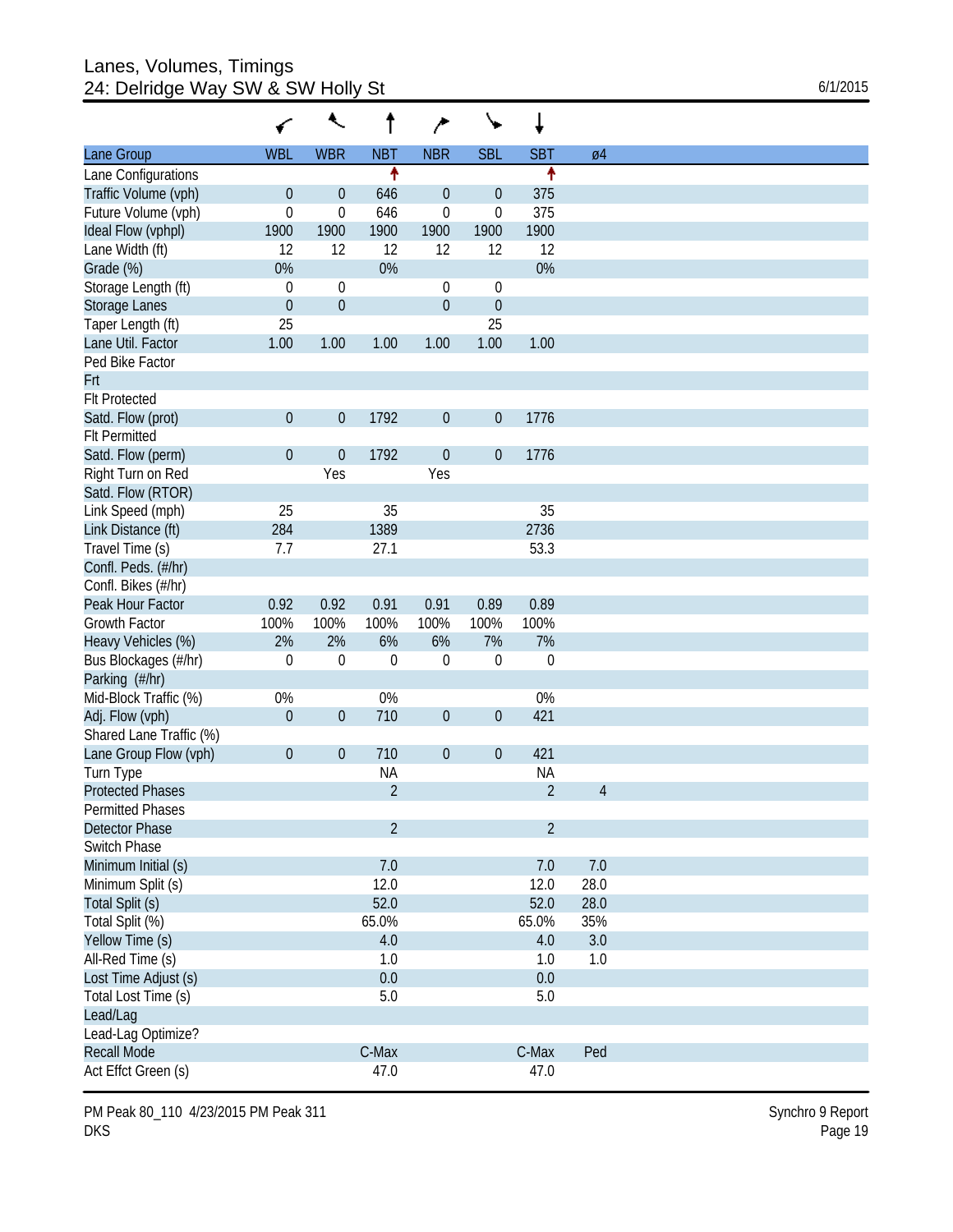## Lanes, Volumes, Timings 24: Delridge Way SW & SW Holly St 6/1/2015

| Lane Group                                                   | WBL                                                               | <b>WBR</b> | <b>NBT</b> | <b>NBR</b> | <b>SBL</b>          | <b>SBT</b> | $\varnothing$ 4 |  |  |
|--------------------------------------------------------------|-------------------------------------------------------------------|------------|------------|------------|---------------------|------------|-----------------|--|--|
| Actuated g/C Ratio                                           |                                                                   |            | 0.59       |            |                     | 0.59       |                 |  |  |
| v/c Ratio                                                    |                                                                   |            | 0.67       |            |                     | 0.40       |                 |  |  |
| <b>Control Delay</b>                                         |                                                                   |            | 11.9       |            |                     | 11.9       |                 |  |  |
| Queue Delay                                                  |                                                                   |            | 0.0        |            |                     | 0.0        |                 |  |  |
| <b>Total Delay</b>                                           |                                                                   |            | 11.9       |            |                     | 11.9       |                 |  |  |
| <b>LOS</b>                                                   |                                                                   |            | B          |            |                     | B          |                 |  |  |
| Approach Delay                                               |                                                                   |            | 11.9       |            |                     | 11.9       |                 |  |  |
| Approach LOS                                                 |                                                                   |            | B          |            |                     | B          |                 |  |  |
| <b>Intersection Summary</b>                                  |                                                                   |            |            |            |                     |            |                 |  |  |
| Area Type:                                                   | Other                                                             |            |            |            |                     |            |                 |  |  |
| Cycle Length: 80                                             |                                                                   |            |            |            |                     |            |                 |  |  |
| Actuated Cycle Length: 80                                    |                                                                   |            |            |            |                     |            |                 |  |  |
| Offset: 14 (18%), Referenced to phase 2:NBSB, Start of Green |                                                                   |            |            |            |                     |            |                 |  |  |
| Natural Cycle: 60                                            |                                                                   |            |            |            |                     |            |                 |  |  |
| Control Type: Actuated-Coordinated                           |                                                                   |            |            |            |                     |            |                 |  |  |
| Maximum v/c Ratio: 0.67                                      |                                                                   |            |            |            |                     |            |                 |  |  |
| Intersection Signal Delay: 11.9                              |                                                                   |            |            |            | Intersection LOS: B |            |                 |  |  |
|                                                              | Intersection Capacity Utilization 38.2%<br>ICU Level of Service A |            |            |            |                     |            |                 |  |  |
| Analysis Period (min) 15                                     |                                                                   |            |            |            |                     |            |                 |  |  |
| Splits and Phases:<br>24: Delridge Way SW & SW Holly St      |                                                                   |            |            |            |                     |            |                 |  |  |

|     |  | . |  |
|-----|--|---|--|
| le. |  |   |  |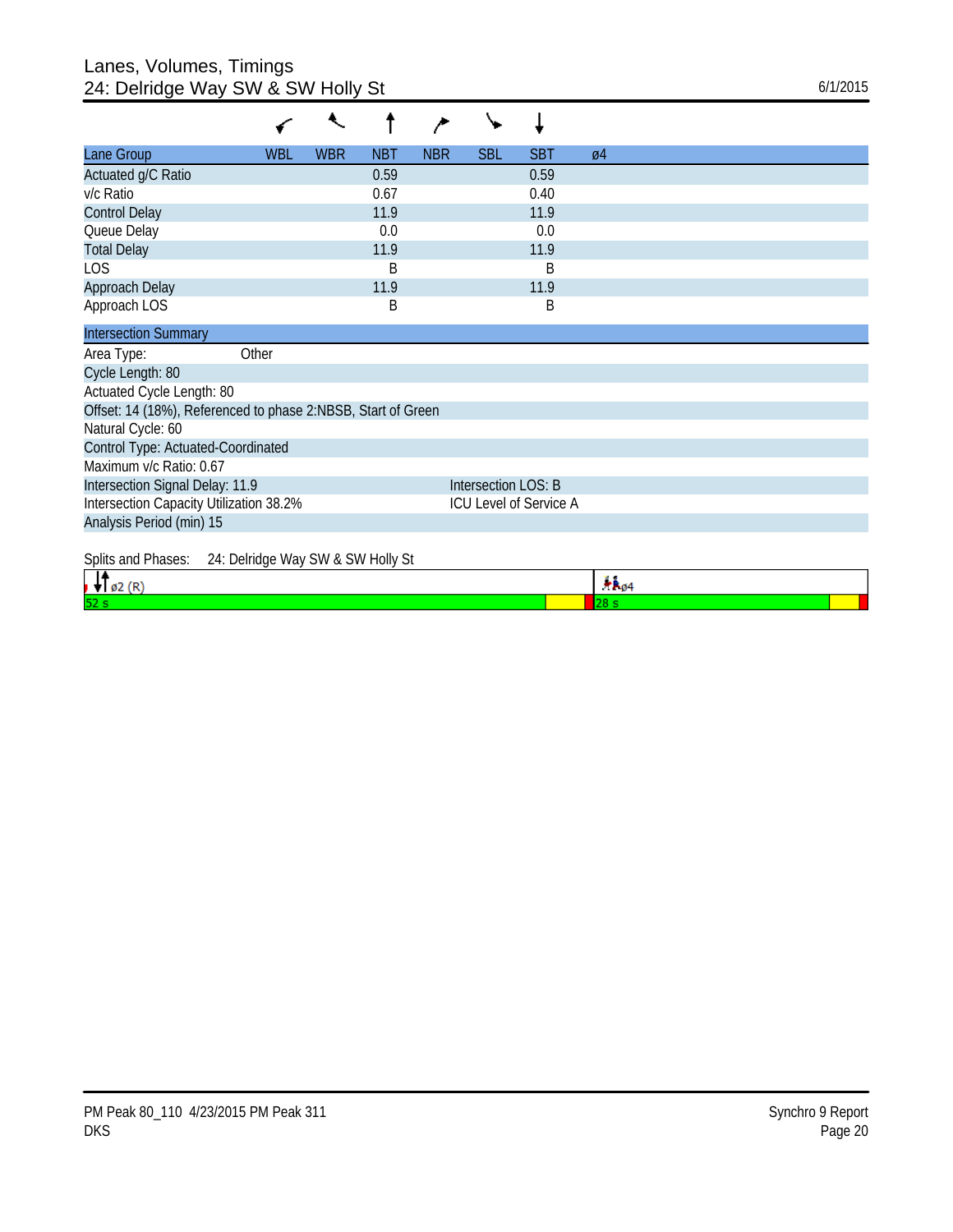## Lanes, Volumes, Timings 26: Delridge Way SW & SW Myrtle St 6/1/2015

|                                | ۶                |                  |                | t              |                |                  |
|--------------------------------|------------------|------------------|----------------|----------------|----------------|------------------|
| Lane Group                     | EBL              | <b>EBR</b>       | <b>NBL</b>     | <b>NBT</b>     | <b>SBT</b>     | <b>SBR</b>       |
| Lane Configurations            | ٧                |                  | ۲              | ۰              | Ъ              |                  |
| Traffic Volume (vph)           | $\mathfrak{Z}$   | 17               | 23             | 575            | 802            | $\overline{5}$   |
| Future Volume (vph)            | $\mathfrak{Z}$   | 17               | 23             | 575            | 802            | 5                |
| Ideal Flow (vphpl)             | 1900             | 1900             | 1900           | 1900           | 1900           | 1900             |
| Lane Width (ft)                | 12               | 12               | 12             | 12             | 12             | 12               |
| Grade (%)                      | 0%               |                  |                | 0%             | 0%             |                  |
| Storage Length (ft)            | $\boldsymbol{0}$ | $\mathbf 0$      | 50             |                |                | $\boldsymbol{0}$ |
| Storage Lanes                  | $\mathbf{1}$     | $\boldsymbol{0}$ | $\mathbf{1}$   |                |                | $\mathbf{0}$     |
| Taper Length (ft)              | 25               |                  | 25             |                |                |                  |
| Lane Util. Factor              | 1.00             | 1.00             | 1.00           | 1.00           | 1.00           | 1.00             |
| Ped Bike Factor                | 0.96             |                  | 1.00           |                | 1.00           |                  |
| Frt                            | 0.884            |                  |                |                | 0.999          |                  |
| <b>Flt Protected</b>           | 0.993            |                  | 0.950          |                |                |                  |
| Satd. Flow (prot)              | 1560             | $\boldsymbol{0}$ | 1752           | 1845           | 1842           | $\boldsymbol{0}$ |
| <b>Flt Permitted</b>           | 0.993            |                  | 0.277          |                |                |                  |
|                                |                  |                  |                |                |                |                  |
| Satd. Flow (perm)              | 1560             | $\boldsymbol{0}$ | 510            | 1845           | 1842           | $\boldsymbol{0}$ |
| Right Turn on Red              |                  | Yes              |                |                |                | Yes              |
| Satd. Flow (RTOR)              | 25               |                  |                |                | $\mathbf{1}$   |                  |
| Link Speed (mph)               | 30               |                  |                | 35             | 35             |                  |
| Link Distance (ft)             | 459              |                  |                | 191            | 1389           |                  |
| Travel Time (s)                | 10.4             |                  |                | 3.7            | 27.1           |                  |
| Confl. Peds. (#/hr)            | $\mathbf{1}$     | 13               | 12             |                |                | 12               |
| Confl. Bikes (#/hr)            |                  | 1                |                |                |                | $\overline{2}$   |
| Peak Hour Factor               | 0.69             | 0.69             | 0.86           | 0.86           | 0.91           | 0.91             |
| Growth Factor                  | 100%             | 100%             | 100%           | 100%           | 100%           | 100%             |
| Heavy Vehicles (%)             | 3%               | 3%               | 3%             | 3%             | 3%             | 3%               |
| Bus Blockages (#/hr)           | 0                | 0                | $\overline{0}$ | $\mathbf 0$    | $\theta$       | $\boldsymbol{0}$ |
| Parking (#/hr)                 |                  |                  |                |                |                |                  |
| Mid-Block Traffic (%)          | $0\%$            |                  |                | 0%             | $0\%$          |                  |
| Adj. Flow (vph)                | $\overline{4}$   | 25               | 27             | 669            | 881            | 5                |
| Shared Lane Traffic (%)        |                  |                  |                |                |                |                  |
| Lane Group Flow (vph)          | 29               | $\boldsymbol{0}$ | 27             | 669            | 886            | $\boldsymbol{0}$ |
| Turn Type                      | Prot             |                  | Perm           | <b>NA</b>      | <b>NA</b>      |                  |
| <b>Protected Phases</b>        | $\overline{4}$   |                  |                | $\overline{2}$ | $\overline{2}$ |                  |
| <b>Permitted Phases</b>        |                  |                  | $\sqrt{2}$     |                |                |                  |
| Detector Phase                 | $\overline{4}$   |                  | $\overline{2}$ | $\overline{2}$ | $\overline{2}$ |                  |
| Switch Phase                   |                  |                  |                |                |                |                  |
| Minimum Initial (s)            | 7.0              |                  | 7.0            | 7.0            | 7.0            |                  |
| Minimum Split (s)              | 28.0             |                  | 12.0           | 12.0           | 12.0           |                  |
| Total Split (s)                | 28.0             |                  | 52.0           | 52.0           | 52.0           |                  |
| Total Split (%)                | 35.0%            |                  | 65.0%          | 65.0%          | 65.0%          |                  |
| Yellow Time (s)                | 3.0              |                  | 4.0            | 4.0            | 4.0            |                  |
| All-Red Time (s)               | 1.0              |                  | 1.0            | 1.0            | 1.0            |                  |
| Lost Time Adjust (s)           | 0.0              |                  | 0.0            | 0.0            | 0.0            |                  |
| Total Lost Time (s)            | 4.0              |                  | 5.0            | 5.0            | 5.0            |                  |
|                                |                  |                  |                |                |                |                  |
| Lead/Lag<br>Lead-Lag Optimize? |                  |                  |                |                |                |                  |
| <b>Recall Mode</b>             | None             |                  | C-Max          | C-Max          | C-Max          |                  |
| Act Effct Green (s)            | 10.4             |                  | 67.0           | 67.0           | 67.0           |                  |
|                                |                  |                  |                |                |                |                  |

PM Peak 80\_110 4/23/2015 PM Peak 311 DKS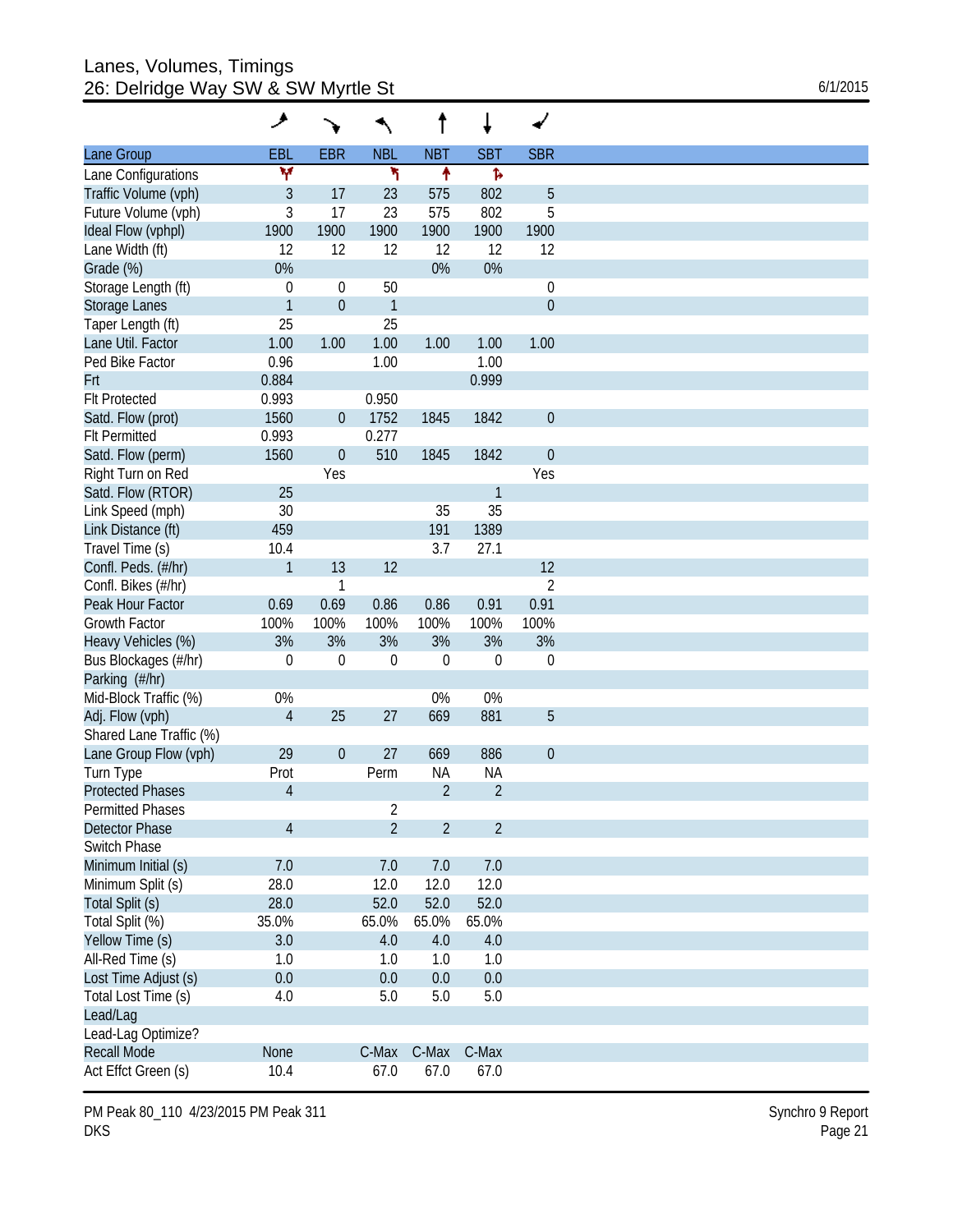## Lanes, Volumes, Timings 26: Delridge Way SW & SW Myrtle St 6/1/2015

|                                                              | فر    |            |            |            |                     |                               |
|--------------------------------------------------------------|-------|------------|------------|------------|---------------------|-------------------------------|
| Lane Group                                                   | EBL   | <b>EBR</b> | <b>NBL</b> | <b>NBT</b> | <b>SBT</b>          | <b>SBR</b>                    |
| Actuated g/C Ratio                                           | 0.13  |            | 0.84       | 0.84       | 0.84                |                               |
| v/c Ratio                                                    | 0.13  |            | 0.06       | 0.43       | 0.57                |                               |
| <b>Control Delay</b>                                         | 13.1  |            | 3.3        | 6.0        | 9.5                 |                               |
| Queue Delay                                                  | 0.0   |            | 0.0        | 0.0        | 0.0                 |                               |
| <b>Total Delay</b>                                           | 13.1  |            | 3.3        | 6.0        | 9.5                 |                               |
| <b>LOS</b>                                                   | B     |            | А          | A          | $\overline{A}$      |                               |
| Approach Delay                                               | 13.1  |            |            | 5.9        | 9.5                 |                               |
| Approach LOS                                                 | B     |            |            | A          | A                   |                               |
| <b>Intersection Summary</b>                                  |       |            |            |            |                     |                               |
| Area Type:                                                   | Other |            |            |            |                     |                               |
| Cycle Length: 80                                             |       |            |            |            |                     |                               |
| Actuated Cycle Length: 80                                    |       |            |            |            |                     |                               |
| Offset: 61 (76%), Referenced to phase 2:NBSB, Start of Green |       |            |            |            |                     |                               |
| Natural Cycle: 70                                            |       |            |            |            |                     |                               |
| Control Type: Actuated-Coordinated                           |       |            |            |            |                     |                               |
| Maximum v/c Ratio: 0.57                                      |       |            |            |            |                     |                               |
| Intersection Signal Delay: 8.0                               |       |            |            |            | Intersection LOS: A |                               |
| Intersection Capacity Utilization 60.8%                      |       |            |            |            |                     | <b>ICU Level of Service B</b> |
| Analysis Period (min) 15                                     |       |            |            |            |                     |                               |
|                                                              |       |            |            |            |                     |                               |

Splits and Phases: 26: Delridge Way SW & SW Myrtle St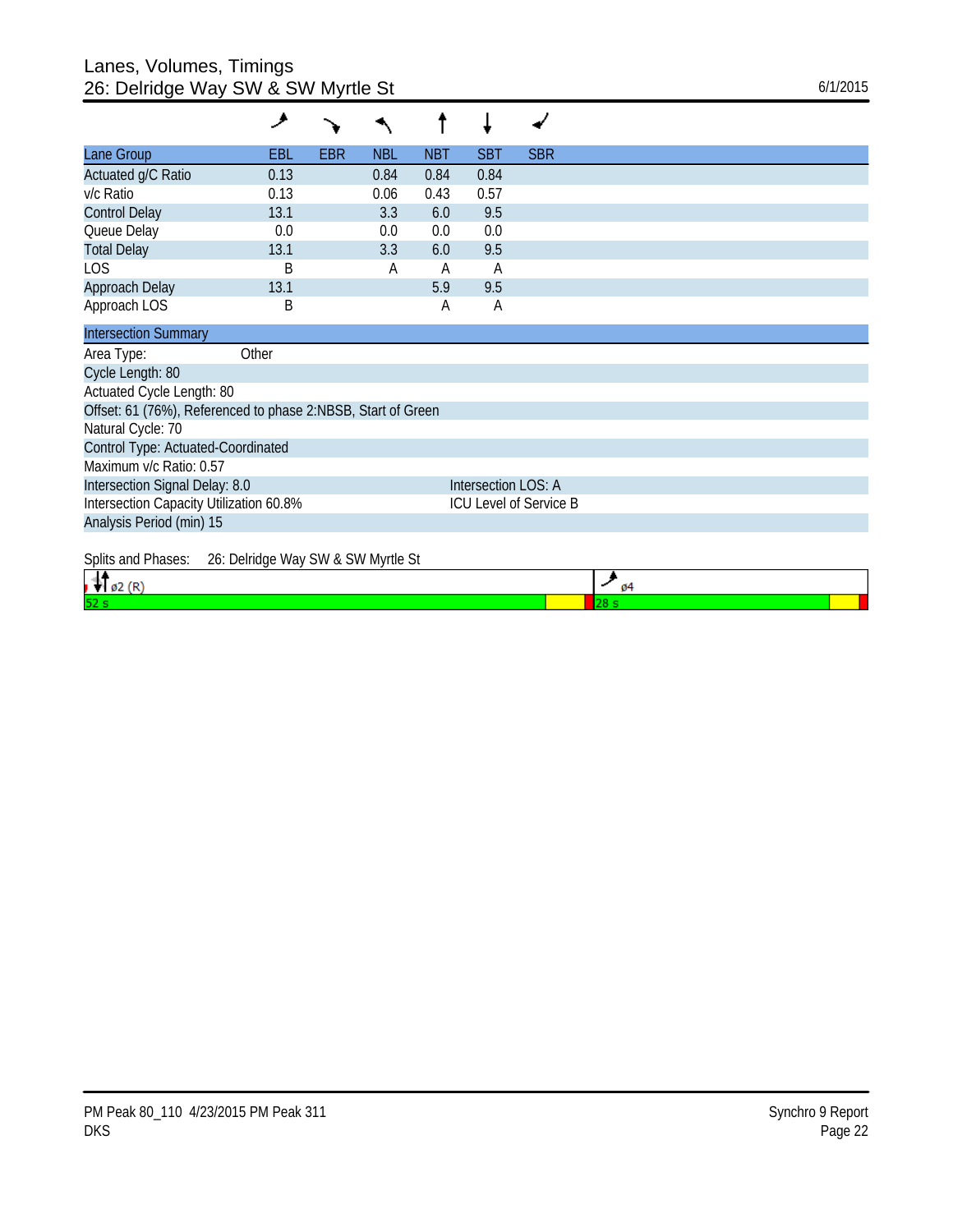Lanes, Volumes, Timings 29: Delridge Way SW & SW Orchard St 6/1/2015

| 6/1/2015 |
|----------|
|----------|

|                         | ۸              |                |                |                  |                |                  |             |                  |                  |                  |                  |                  |
|-------------------------|----------------|----------------|----------------|------------------|----------------|------------------|-------------|------------------|------------------|------------------|------------------|------------------|
| Lane Group              | EBL            | <b>EBT</b>     | <b>EBR</b>     | <b>WBL</b>       | <b>WBT</b>     | <b>WBR</b>       | <b>NBL</b>  | <b>NBT</b>       | <b>NBR</b>       | <b>SBL</b>       | <b>SBT</b>       | <b>SBR</b>       |
| Lane Configurations     |                | 41             |                |                  | 41             |                  | ۲           | 帏                |                  | ۲                | 怍                |                  |
| Traffic Volume (vph)    | 60             | 232            | 9              | 50               | 297            | 97               | 23          | 433              | 39               | 81               | 650              | 68               |
| Future Volume (vph)     | 60             | 232            | 9              | 50               | 297            | 97               | 23          | 433              | 39               | 81               | 650              | 68               |
| Ideal Flow (vphpl)      | 1900           | 1900           | 1900           | 1900             | 1900           | 1900             | 1900        | 1900             | 1900             | 1900             | 1900             | 1900             |
| Lane Width (ft)         | 12             | 11             | 12             | 12               | 11             | 12               | 11          | 10               | 12               | 12               | 12               | 12               |
| Grade (%)               |                | 0%             |                |                  | 0%             |                  |             | 0%               |                  |                  | 0%               |                  |
| Storage Length (ft)     | $\theta$       |                | $\theta$       | 0                |                | 0                | 100         |                  | 0                | 140              |                  | $\boldsymbol{0}$ |
| Storage Lanes           | $\mathbf 0$    |                | $\overline{0}$ | $\mathbf 0$      |                | $\boldsymbol{0}$ | 1           |                  | $\boldsymbol{0}$ | 1                |                  | $\mathbf{0}$     |
| Taper Length (ft)       | 25             |                |                | 25               |                |                  | 25          |                  |                  | 25               |                  |                  |
| Lane Util. Factor       | 0.95           | 0.95           | 0.95           | 0.95             | 0.95           | 0.95             | 1.00        | 0.95             | 0.95             | 1.00             | 0.95             | 0.95             |
| Ped Bike Factor         |                | 1.00           |                |                  | 1.00           |                  |             | 1.00             |                  |                  | 1.00             |                  |
| Frt                     |                | 0.996          |                |                  | 0.967          |                  |             | 0.988            |                  |                  | 0.986            |                  |
| <b>Flt Protected</b>    |                | 0.990          |                |                  | 0.994          |                  | 0.950       |                  |                  | 0.950            |                  |                  |
| Satd. Flow (prot)       | $\overline{0}$ | 3276           | $\theta$       | $\overline{0}$   | 3151           | $\boldsymbol{0}$ | 1694        | 3223             | 0                | 1752             | 3447             | $\theta$         |
| <b>FIt Permitted</b>    |                | 0.699          |                |                  | 0.870          |                  | 0.950       |                  |                  | 0.950            |                  |                  |
| Satd. Flow (perm)       | $\overline{0}$ | 2311           | $\theta$       | $\theta$         | 2757           | $\boldsymbol{0}$ | 1694        | 3223             | $\mathbf 0$      | 1752             | 3447             | $\overline{0}$   |
| Right Turn on Red       |                |                | Yes            |                  |                | Yes              |             |                  | Yes              |                  |                  | Yes              |
| Satd. Flow (RTOR)       |                | 4              |                |                  | 50             |                  |             | 12               |                  |                  | 16               |                  |
| Link Speed (mph)        |                | 30             |                |                  | 30             |                  |             | 35               |                  |                  | 35               |                  |
| Link Distance (ft)      |                | 415            |                |                  | 667            |                  |             | 506              |                  |                  | 246              |                  |
| Travel Time (s)         |                | 9.4            |                |                  | 15.2           |                  |             | 9.9              |                  |                  | 4.8              |                  |
| Confl. Peds. (#/hr)     | 7              |                | $\overline{4}$ | $\overline{4}$   |                | $\overline{7}$   |             |                  | 15               |                  |                  | 11               |
| Confl. Bikes (#/hr)     |                |                |                |                  |                |                  |             |                  |                  |                  |                  |                  |
| Peak Hour Factor        | 0.95           | 0.95           | 0.95           | 0.87             | 0.87           | 0.87             | 0.93        | 0.93             | 0.93             | 0.95             | 0.95             | 0.95             |
| Growth Factor           | 100%           | 100%           | 100%           | 100%             | 100%           | 100%             | 100%        | 100%             | 100%             | 100%             | 100%             | 100%             |
| Heavy Vehicles (%)      | 5%             | 5%             | 5%             | 6%               | 6%             | 6%               | 3%          | 3%               | 3%               | 3%               | 3%               | 3%               |
| Bus Blockages (#/hr)    | $\mathbf 0$    | $\mathbf 0$    | $\mathbf 0$    | $\boldsymbol{0}$ | 0              | $\boldsymbol{0}$ | $\mathbf 0$ | $\boldsymbol{0}$ | $\boldsymbol{0}$ | $\boldsymbol{0}$ | $\Omega$         | $\mathbf 0$      |
| Parking (#/hr)          |                |                |                |                  |                |                  |             |                  |                  |                  |                  |                  |
| Mid-Block Traffic (%)   |                | 0%             |                |                  | 0%             |                  |             | 0%               |                  |                  | 0%               |                  |
| Adj. Flow (vph)         | 63             | 244            | 9              | 57               | 341            | 111              | 25          | 466              | 42               | 85               | 684              | 72               |
| Shared Lane Traffic (%) |                |                |                |                  |                |                  |             |                  |                  |                  |                  |                  |
| Lane Group Flow (vph)   | $\mathbf{0}$   | 316            | $\theta$       | $\mathbf 0$      | 509            | $\boldsymbol{0}$ | 25          | 508              | $\boldsymbol{0}$ | 85               | 756              | $\theta$         |
| Turn Type               | Perm           | <b>NA</b>      |                | Perm             | <b>NA</b>      |                  | Prot        | <b>NA</b>        |                  | Prot             | <b>NA</b>        |                  |
| <b>Protected Phases</b> |                | $\overline{4}$ |                |                  | $\overline{4}$ |                  | 5           | $\overline{2}$   |                  | 1                | $\boldsymbol{6}$ |                  |
| <b>Permitted Phases</b> | 4              |                |                | 4                |                |                  |             |                  |                  |                  |                  |                  |
| Detector Phase          | $\overline{4}$ | 4              |                | $\sqrt{4}$       | $\overline{4}$ |                  | 5           | $\overline{2}$   |                  | $\mathbf{1}$     | $\boldsymbol{6}$ |                  |
| Switch Phase            |                |                |                |                  |                |                  |             |                  |                  |                  |                  |                  |
| Minimum Initial (s)     | 7.0            | 7.0            |                | 7.0              | 7.0            |                  | 5.0         | 7.0              |                  | 5.0              | 7.0              |                  |
| Minimum Split (s)       | 27.0           | 27.0           |                | 27.0             | 27.0           |                  | 12.0        | 24.0             |                  | 12.0             | 23.0             |                  |
| Total Split (s)         | 34.0           | 34.0           |                | 34.0             | 34.0           |                  | 12.0        | 31.0             |                  | 15.0             | 34.0             |                  |
| Total Split (%)         | 42.5%          | 42.5%          |                | 42.5%            | 42.5%          |                  | 15.0%       | 38.8%            |                  | 18.8%            | 42.5%            |                  |
| Yellow Time (s)         | 3.5            | 3.5            |                | 3.5              | 3.5            |                  | 4.0         | 4.0              |                  | 4.0              | 4.0              |                  |
| All-Red Time (s)        | 1.0            | 1.0            |                | 1.0              | 1.0            |                  | 1.0         | 1.0              |                  | 1.0              | 1.0              |                  |
| Lost Time Adjust (s)    |                | 0.0            |                |                  | 0.0            |                  | 0.0         | 0.0              |                  | 0.0              | 0.0              |                  |
| Total Lost Time (s)     |                | 4.5            |                |                  | 4.5            |                  | 5.0         | 5.0              |                  | 5.0              | 5.0              |                  |
| Lead/Lag                |                |                |                |                  |                |                  | Lead        | Lag              |                  | Lead             | Lag              |                  |
| Lead-Lag Optimize?      |                |                |                |                  |                |                  |             |                  |                  |                  |                  |                  |
| <b>Recall Mode</b>      | None           | None           |                | None             | None           |                  | None        | C-Max            |                  | None             | None             |                  |
| Act Effct Green (s)     |                | 19.4           |                |                  | 19.4           |                  | 6.8         | 39.1             |                  | 9.2              | 46.0             |                  |

PM Peak 80\_110 4/23/2015 PM Peak 311 DKS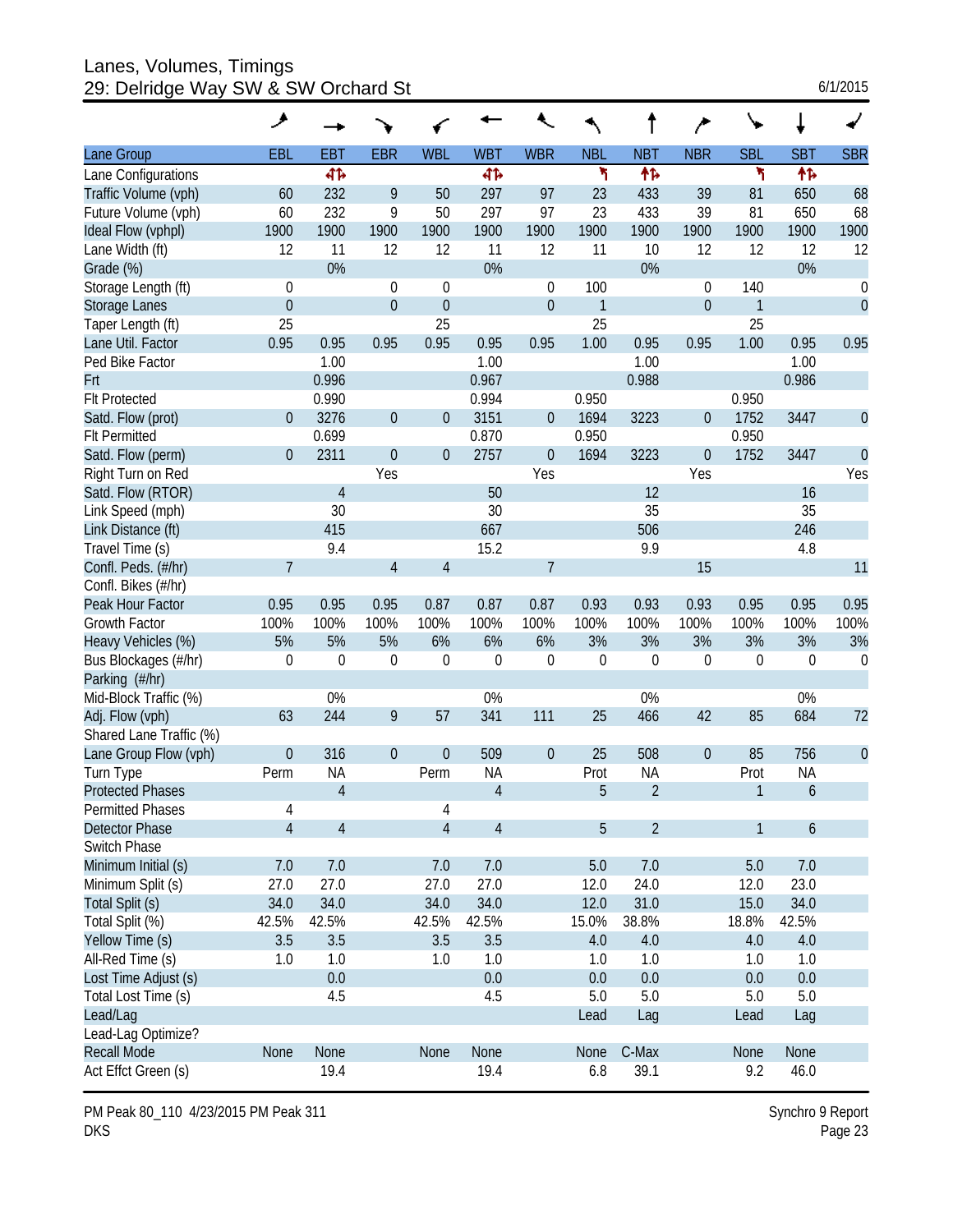#### Lanes, Volumes, Timings 29: Delridge Way SW & SW Orchard St 6/1/2015

| 0. Domago 11aj 011                                          |            |            |            |     |                        |            |            |            |            |            |            |            |
|-------------------------------------------------------------|------------|------------|------------|-----|------------------------|------------|------------|------------|------------|------------|------------|------------|
|                                                             | مر         |            |            |     |                        |            |            |            |            |            |            |            |
| Lane Group                                                  | <b>EBL</b> | <b>EBT</b> | <b>EBR</b> | WBL | <b>WBT</b>             | <b>WBR</b> | <b>NBL</b> | <b>NBT</b> | <b>NBR</b> | <b>SBL</b> | <b>SBT</b> | <b>SBR</b> |
| Actuated g/C Ratio                                          |            | 0.24       |            |     | 0.24                   |            | 0.08       | 0.49       |            | 0.12       | 0.58       |            |
| v/c Ratio                                                   |            | 0.56       |            |     | 0.72                   |            | 0.18       | 0.32       |            | 0.42       | 0.38       |            |
| <b>Control Delay</b>                                        |            | 29.3       |            |     | 30.6                   |            | 36.5       | 16.7       |            | 47.7       | 7.7        |            |
| Queue Delay                                                 |            | 0.0        |            |     | 0.0                    |            | 0.0        | 0.0        |            | 0.0        | 0.0        |            |
| <b>Total Delay</b>                                          |            | 29.3       |            |     | 30.6                   |            | 36.5       | 16.7       |            | 47.7       | 7.7        |            |
| LOS                                                         |            | С          |            |     | С                      |            | D          | B          |            | D          | A          |            |
| Approach Delay                                              |            | 29.3       |            |     | 30.6                   |            |            | 17.7       |            |            | 11.7       |            |
| Approach LOS                                                |            | С          |            |     | С                      |            |            | B          |            |            | B          |            |
| <b>Intersection Summary</b>                                 |            |            |            |     |                        |            |            |            |            |            |            |            |
| Area Type:                                                  | Other      |            |            |     |                        |            |            |            |            |            |            |            |
| Cycle Length: 80                                            |            |            |            |     |                        |            |            |            |            |            |            |            |
| Actuated Cycle Length: 80                                   |            |            |            |     |                        |            |            |            |            |            |            |            |
| Offset: 76 (95%), Referenced to phase 2:NBT, Start of Green |            |            |            |     |                        |            |            |            |            |            |            |            |
| Natural Cycle: 65                                           |            |            |            |     |                        |            |            |            |            |            |            |            |
| Control Type: Actuated-Coordinated                          |            |            |            |     |                        |            |            |            |            |            |            |            |
| Maximum v/c Ratio: 0.72                                     |            |            |            |     |                        |            |            |            |            |            |            |            |
| Intersection Signal Delay: 20.0                             |            |            |            |     | Intersection LOS: C    |            |            |            |            |            |            |            |
| Intersection Capacity Utilization 64.0%                     |            |            |            |     | ICU Level of Service B |            |            |            |            |            |            |            |
| Analysis Period (min) 15                                    |            |            |            |     |                        |            |            |            |            |            |            |            |
|                                                             |            |            |            |     |                        |            |            |            |            |            |            |            |

Splits and Phases: 29: Delridge Way SW & SW Orchard St

| __<br>$-61$                  | $\varnothing$ 2 (R) | $\frac{200}{94}$ |
|------------------------------|---------------------|------------------|
| 15 <sub>s</sub>              |                     |                  |
| $\ddot{\phantom{1}}$<br>ነ Ø5 | ø6                  |                  |
| 12 <sub>s</sub>              |                     |                  |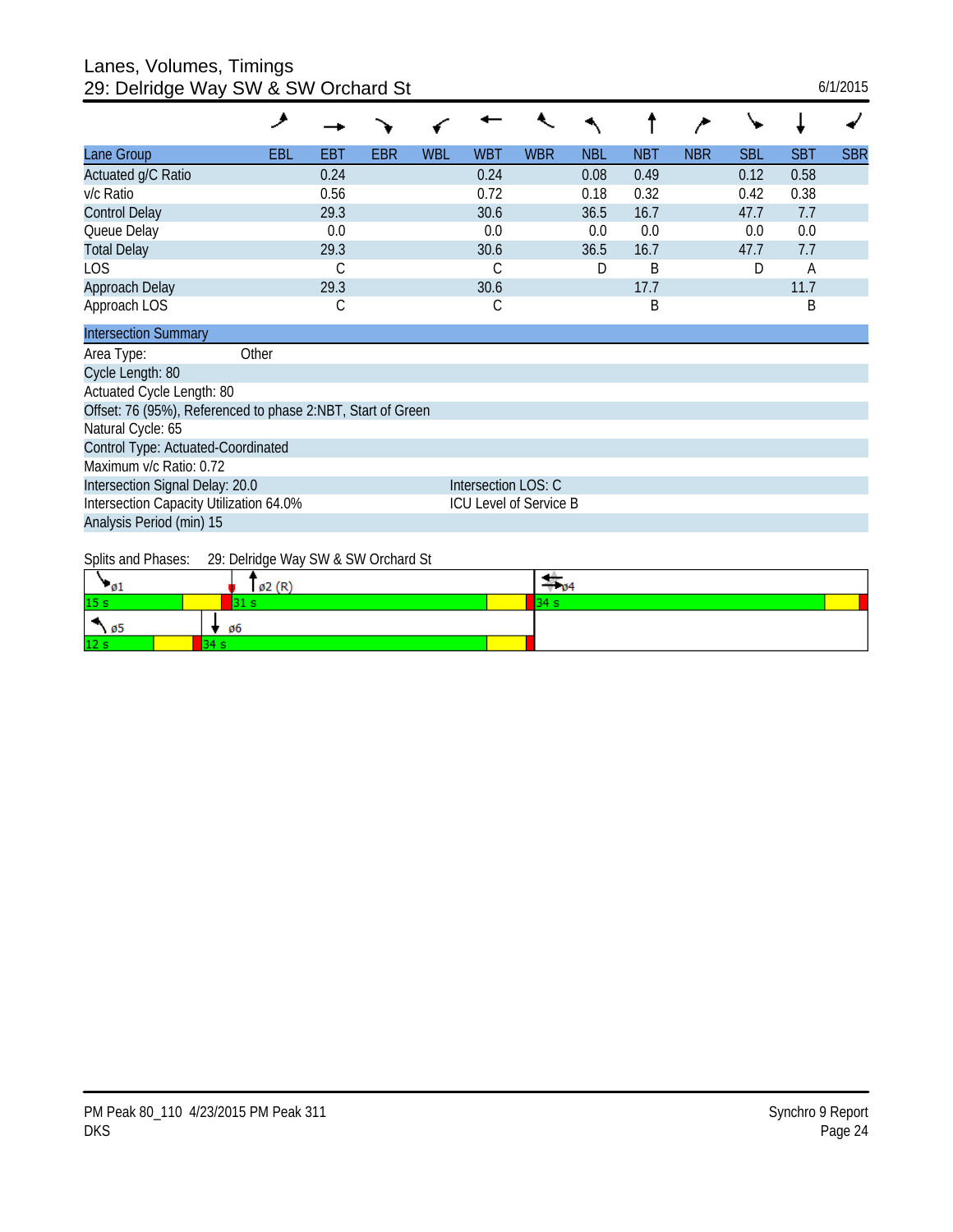## Lanes, Volumes, Timings 34: Delridge Way SW & SW Kenyon St 6/1/2015

|                         | حر               |                  |                  |                |                |                  |
|-------------------------|------------------|------------------|------------------|----------------|----------------|------------------|
| Lane Group              | <b>EBL</b>       | <b>EBR</b>       | <b>NBL</b>       | <b>NBT</b>     | <b>SBT</b>     | <b>SBR</b>       |
| Lane Configurations     | ۷                |                  |                  | 4              | 怍              |                  |
| Traffic Volume (vph)    | 25               | 16               | 25               | 526            | 740            | 42               |
| Future Volume (vph)     | 25               | 16               | 25               | 526            | 740            | 42               |
| Ideal Flow (vphpl)      | 1900             | 1900             | 1900             | 1900           | 1900           | 1900             |
| Lane Width (ft)         | 12               | 12               | 12               | 14             | 12             | 10               |
| Grade (%)               | 0%               |                  |                  | 0%             | 0%             |                  |
| Storage Length (ft)     | $\boldsymbol{0}$ | $\mathbf 0$      | 0                |                |                | $\boldsymbol{0}$ |
| Storage Lanes           | $\mathbf{1}$     | $\boldsymbol{0}$ | $\boldsymbol{0}$ |                |                | $\boldsymbol{0}$ |
| Taper Length (ft)       | 25               |                  | 25               |                |                |                  |
| Lane Util. Factor       | 1.00             | 1.00             | 1.00             | 1.00           | 0.95           | 0.95             |
| Ped Bike Factor         | 0.98             |                  |                  | 1.00           | 1.00           |                  |
| Frt                     | 0.947            |                  |                  |                | 0.992          |                  |
| <b>Flt Protected</b>    | 0.971            |                  |                  | 0.998          |                |                  |
| Satd. Flow (prot)       | 1714             | $\boldsymbol{0}$ | $\boldsymbol{0}$ | 1945           | 3433           | $\mathbf 0$      |
| <b>Flt Permitted</b>    | 0.971            |                  |                  | 0.949          |                |                  |
|                         |                  |                  |                  |                |                |                  |
| Satd. Flow (perm)       | 1701             | $\boldsymbol{0}$ | $\theta$         | 1848           | 3433           | $\mathbf{0}$     |
| Right Turn on Red       |                  | Yes              |                  |                |                | Yes              |
| Satd. Flow (RTOR)       | 21               |                  |                  |                | 15             |                  |
| Link Speed (mph)        | 30               |                  |                  | 35             | 35             |                  |
| Link Distance (ft)      | 449              |                  |                  | 305            | 409            |                  |
| Travel Time (s)         | 10.2             |                  |                  | 5.9            | 8.0            |                  |
| Confl. Peds. (#/hr)     | 5                | 8                | 11               |                |                | 11               |
| Confl. Bikes (#/hr)     |                  |                  |                  |                |                | $\overline{2}$   |
| Peak Hour Factor        | 0.77             | 0.77             | 0.93             | 0.93           | 0.95           | 0.95             |
| Growth Factor           | 100%             | 100%             | 100%             | 100%           | 100%           | 100%             |
| Heavy Vehicles (%)      | 1%               | 1%               | 4%               | 4%             | 4%             | 4%               |
| Bus Blockages (#/hr)    | $\boldsymbol{0}$ | $\mathbf 0$      | $\boldsymbol{0}$ | $\mathbf 0$    | $\mathbf 0$    | $\mathbf 0$      |
| Parking (#/hr)          |                  |                  |                  |                |                |                  |
| Mid-Block Traffic (%)   | $0\%$            |                  |                  | 0%             | 0%             |                  |
| Adj. Flow (vph)         | 32               | 21               | 27               | 566            | 779            | 44               |
| Shared Lane Traffic (%) |                  |                  |                  |                |                |                  |
| Lane Group Flow (vph)   | 53               | $\boldsymbol{0}$ | $\theta$         | 593            | 823            | $\boldsymbol{0}$ |
| Turn Type               | Prot             |                  | Perm             | <b>NA</b>      | <b>NA</b>      |                  |
| <b>Protected Phases</b> | $\overline{4}$   |                  |                  | $\overline{2}$ | $\overline{2}$ |                  |
| Permitted Phases        |                  |                  | $\overline{2}$   |                |                |                  |
| <b>Detector Phase</b>   | $\overline{4}$   |                  | $\overline{2}$   | $\overline{2}$ | $\overline{2}$ |                  |
| Switch Phase            |                  |                  |                  |                |                |                  |
| Minimum Initial (s)     | 7.0              |                  | 7.0              | 7.0            | 7.0            |                  |
| Minimum Split (s)       | 22.0             |                  | 22.0             | 22.0           | 22.0           |                  |
| Total Split (s)         | 22.0             |                  | 58.0             | 58.0           | 58.0           |                  |
| Total Split (%)         | 27.5%            |                  | 72.5%            | 72.5%          | 72.5%          |                  |
|                         |                  |                  |                  |                |                |                  |
| Yellow Time (s)         | 3.5              |                  | 4.0              | 4.0            | 4.0            |                  |
| All-Red Time (s)        | 1.0              |                  | 1.0              | 1.0            | 1.0            |                  |
| Lost Time Adjust (s)    | 0.0              |                  |                  | 0.0            | 0.0            |                  |
| Total Lost Time (s)     | 4.5              |                  |                  | 5.0            | 5.0            |                  |
| Lead/Lag                |                  |                  |                  |                |                |                  |
| Lead-Lag Optimize?      |                  |                  |                  |                |                |                  |
| <b>Recall Mode</b>      | None             |                  | C-Max            | C-Max          | C-Max          |                  |
| Act Effct Green (s)     | 7.8              |                  |                  | 69.3           | 69.3           |                  |

PM Peak 80\_110 4/23/2015 PM Peak 311 DKS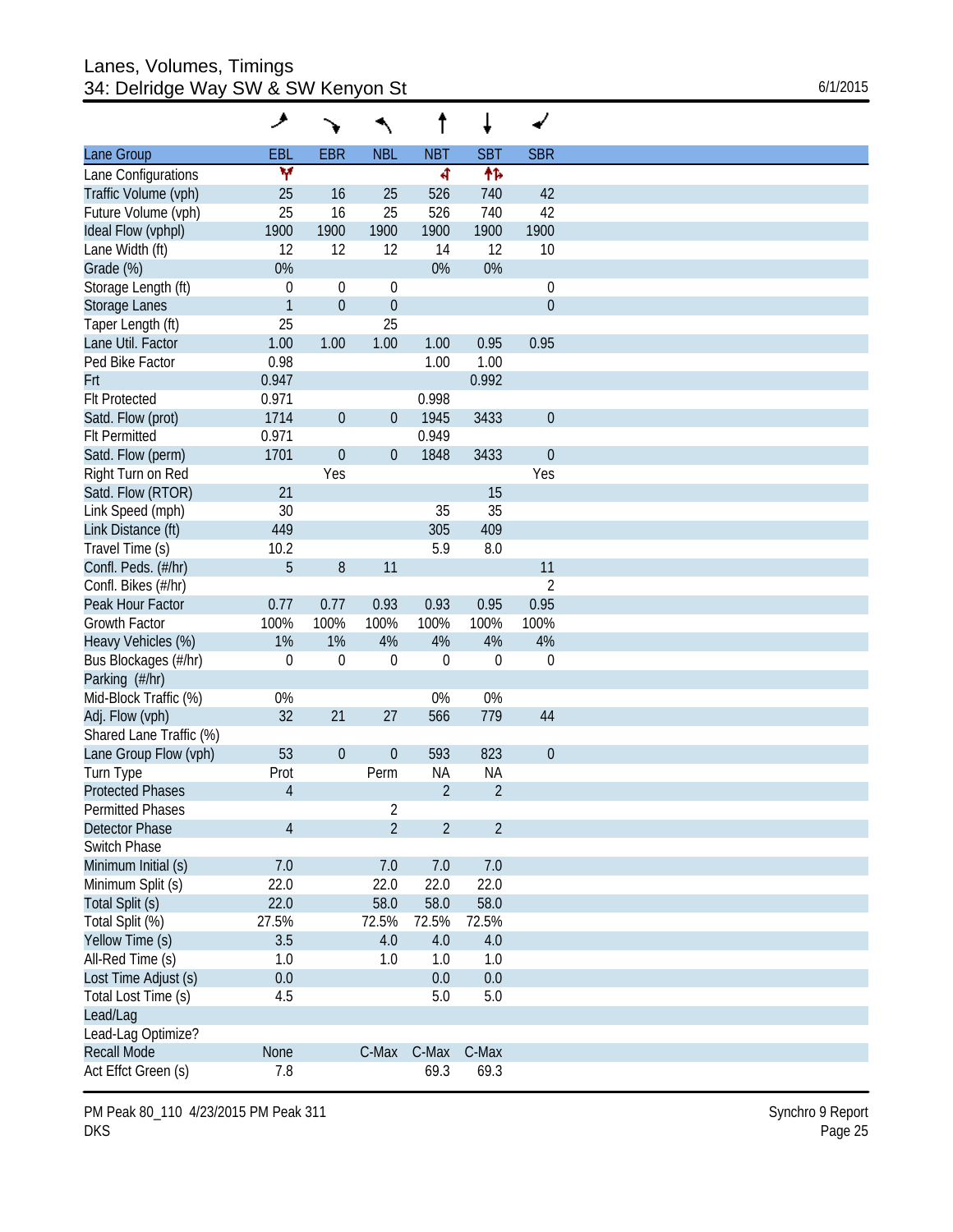## Lanes, Volumes, Timings 34: Delridge Way SW & SW Kenyon St 6/1/2015

|                                                              | عر    |            |            |            |                     |                        |
|--------------------------------------------------------------|-------|------------|------------|------------|---------------------|------------------------|
| Lane Group                                                   | EBL   | <b>EBR</b> | <b>NBL</b> | <b>NBT</b> | <b>SBT</b>          | <b>SBR</b>             |
| Actuated g/C Ratio                                           | 0.10  |            |            | 0.87       | 0.87                |                        |
| v/c Ratio                                                    | 0.29  |            |            | 0.37       | 0.28                |                        |
| <b>Control Delay</b>                                         | 26.8  |            |            | 4.0        | 0.5                 |                        |
| Queue Delay                                                  | 0.0   |            |            | 0.0        | 0.0                 |                        |
| <b>Total Delay</b>                                           | 26.8  |            |            | 4.0        | 0.5                 |                        |
| <b>LOS</b>                                                   | С     |            |            | A          | A                   |                        |
| Approach Delay                                               | 26.8  |            |            | 4.0        | 0.5                 |                        |
| Approach LOS                                                 | С     |            |            | A          | A                   |                        |
| <b>Intersection Summary</b>                                  |       |            |            |            |                     |                        |
| Area Type:                                                   | Other |            |            |            |                     |                        |
| Cycle Length: 80                                             |       |            |            |            |                     |                        |
| Actuated Cycle Length: 80                                    |       |            |            |            |                     |                        |
| Offset: 31 (39%), Referenced to phase 2:NBSB, Start of Green |       |            |            |            |                     |                        |
| Natural Cycle: 50                                            |       |            |            |            |                     |                        |
| Control Type: Actuated-Coordinated                           |       |            |            |            |                     |                        |
| Maximum v/c Ratio: 0.37                                      |       |            |            |            |                     |                        |
| Intersection Signal Delay: 2.9                               |       |            |            |            | Intersection LOS: A |                        |
| Intersection Capacity Utilization 63.5%                      |       |            |            |            |                     | ICU Level of Service B |
| Analysis Period (min) 15                                     |       |            |            |            |                     |                        |
| $0.11$ $1.51$ $0.15$ $1.1$ $1.1$ $0.11$ $0.111$              |       |            |            |            |                     |                        |

Splits and Phases: 34: Delridge Way SW & SW Kenyon St

| . . |  |
|-----|--|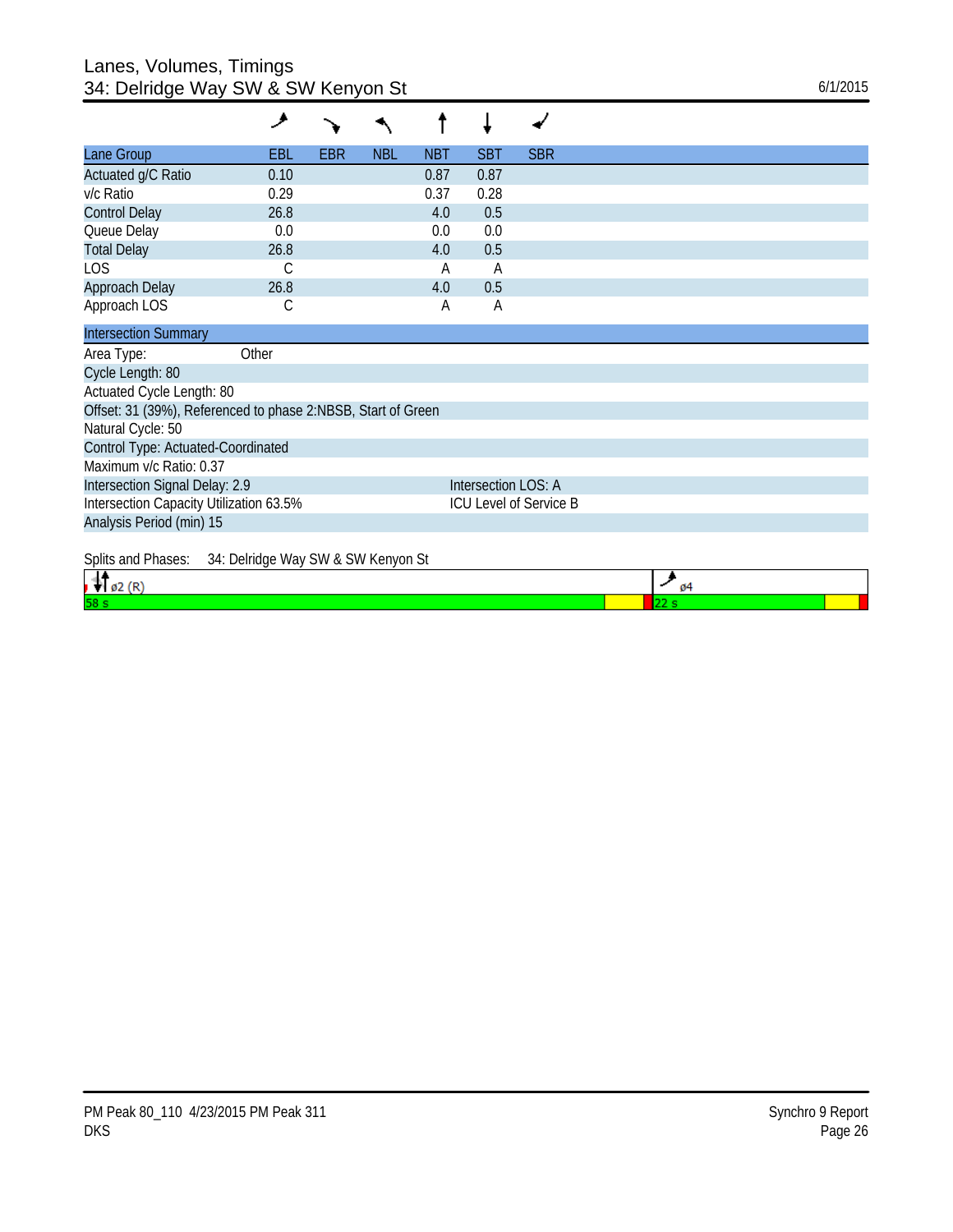Lanes, Volumes, Timings 35: Delridge Way SW & SW Thistle St 6/1/2015

|                         | ۶              |                |                |                  |                |                  |                  |                |                |                |                |                  |
|-------------------------|----------------|----------------|----------------|------------------|----------------|------------------|------------------|----------------|----------------|----------------|----------------|------------------|
| Lane Group              | EBL            | <b>EBT</b>     | <b>EBR</b>     | <b>WBL</b>       | <b>WBT</b>     | <b>WBR</b>       | <b>NBL</b>       | <b>NBT</b>     | <b>NBR</b>     | <b>SBL</b>     | <b>SBT</b>     | <b>SBR</b>       |
| Lane Configurations     |                | ф              |                |                  | Ф              |                  |                  | ф              |                |                | ф,             |                  |
| Traffic Volume (vph)    | 47             | 53             | 51             | 14               | 72             | 14               | 59               | 454            | 8              | 16             | 596            | 69               |
| Future Volume (vph)     | 47             | 53             | 51             | 14               | 72             | 14               | 59               | 454            | 8              | 16             | 596            | 69               |
| Ideal Flow (vphpl)      | 1900           | 1900           | 1900           | 1900             | 1900           | 1900             | 1900             | 1900           | 1900           | 1900           | 1900           | 1900             |
| Lane Width (ft)         | 12             | 12             | 12             | 12               | 12             | 12               | 12               | 14             | 10             | 12             | 14             | 10               |
| Grade (%)               |                | 0%             |                |                  | 0%             |                  |                  | 0%             |                |                | 0%             |                  |
| Storage Length (ft)     | $\mathbf 0$    |                | $\mathbf 0$    | $\mathbf 0$      |                | $\boldsymbol{0}$ | $\mathbf 0$      |                | 35             | 0              |                | 35               |
| <b>Storage Lanes</b>    | $\overline{0}$ |                | $\overline{0}$ | $\overline{0}$   |                | $\mathbf 0$      | $\boldsymbol{0}$ |                | $\overline{0}$ | $\mathbf{0}$   |                | $\mathbf{0}$     |
| Taper Length (ft)       | 25             |                |                | 25               |                |                  | 25               |                |                | 25             |                |                  |
| Lane Util. Factor       | 1.00           | 1.00           | 1.00           | 1.00             | 1.00           | 1.00             | 1.00             | 1.00           | 1.00           | 1.00           | 1.00           | 1.00             |
| Ped Bike Factor         |                | 0.98           |                |                  | 0.99           |                  |                  | 1.00           |                |                | 0.99           |                  |
| Frt                     |                | 0.955          |                |                  | 0.981          |                  |                  | 0.998          |                |                | 0.986          |                  |
| <b>Flt Protected</b>    |                | 0.985          |                |                  | 0.993          |                  |                  | 0.994          |                |                | 0.999          |                  |
| Satd. Flow (prot)       | $\overline{0}$ | 1692           | $\overline{0}$ | $\theta$         | 1765           | $\boldsymbol{0}$ | $\boldsymbol{0}$ | 1932           | $\overline{0}$ | $\overline{0}$ | 1906           | $\theta$         |
| <b>Flt Permitted</b>    |                | 0.827          |                |                  | 0.940          |                  |                  | 0.864          |                |                | 0.984          |                  |
| Satd. Flow (perm)       | $\Omega$       | 1407           | $\overline{0}$ | $\theta$         | 1667           | $\overline{0}$   | $\mathbf 0$      | 1678           | $\overline{0}$ | $\mathbf 0$    | 1877           | $\theta$         |
| Right Turn on Red       |                |                | Yes            |                  |                | Yes              |                  |                | Yes            |                |                | Yes              |
| Satd. Flow (RTOR)       |                | 32             |                |                  | 10             |                  |                  | $\overline{2}$ |                |                | 12             |                  |
| Link Speed (mph)        |                | 30             |                |                  | 25             |                  |                  | 35             |                |                | 35             |                  |
| Link Distance (ft)      |                | 3996           |                |                  | 609            |                  |                  | 1308           |                |                | 1013           |                  |
| Travel Time (s)         |                | 90.8           |                |                  | 16.6           |                  |                  | 25.5           |                |                | 19.7           |                  |
| Confl. Peds. (#/hr)     | 15             |                | 10             | 10               |                | 15               | 15               |                | $\overline{4}$ | $\overline{4}$ |                | 15               |
| Confl. Bikes (#/hr)     |                |                |                |                  |                |                  |                  |                |                |                |                |                  |
| Peak Hour Factor        | 0.86           | 0.86           | 0.86           | 0.81             | 0.81           | 0.81             | 0.91             | 0.91           | 0.91           | 0.90           | 0.90           | 0.90             |
| <b>Growth Factor</b>    | 100%           | 100%           | 100%           | 100%             | 100%           | 100%             | 100%             | 100%           | 100%           | 100%           | 100%           | 100%             |
| Heavy Vehicles (%)      | 4%             | 4%             | 4%             | 4%               | 4%             | 4%               | 4%               | 4%             | 4%             | 4%             | 4%             | 4%               |
| Bus Blockages (#/hr)    | $\mathbf 0$    | $\mathbf 0$    | $\mathbf 0$    | $\mathbf 0$      | $\mathbf 0$    | 0                | $\mathbf 0$      | $\mathbf 0$    | 0              | 0              | 0              | $\boldsymbol{0}$ |
| Parking (#/hr)          |                |                |                |                  |                |                  |                  |                |                |                |                |                  |
| Mid-Block Traffic (%)   |                | 0%             |                |                  | 0%             |                  |                  | 0%             |                |                | 0%             |                  |
| Adj. Flow (vph)         | 55             | 62             | 59             | 17               | 89             | 17               | 65               | 499            | 9              | 18             | 662            | 77               |
| Shared Lane Traffic (%) |                |                |                |                  |                |                  |                  |                |                |                |                |                  |
| Lane Group Flow (vph)   | $\theta$       | 176            | $\theta$       | $\boldsymbol{0}$ | 123            | $\boldsymbol{0}$ | $\theta$         | 573            | $\mathbf 0$    | $\overline{0}$ | 757            | $\mathbf 0$      |
| Turn Type               | Perm           | <b>NA</b>      |                | Perm             | <b>NA</b>      |                  | Perm             | <b>NA</b>      |                | Perm           | <b>NA</b>      |                  |
| <b>Protected Phases</b> |                | $\overline{4}$ |                |                  | $\overline{4}$ |                  |                  | $\overline{2}$ |                |                | $\overline{2}$ |                  |
| <b>Permitted Phases</b> | 4              |                |                | 4                |                |                  | $\overline{2}$   |                |                | $\overline{2}$ |                |                  |
| <b>Detector Phase</b>   | $\overline{4}$ | $\overline{4}$ |                | $\overline{4}$   | $\overline{4}$ |                  | $\overline{2}$   | $\overline{2}$ |                | $\overline{2}$ | $\overline{2}$ |                  |
| Switch Phase            |                |                |                |                  |                |                  |                  |                |                |                |                |                  |
| Minimum Initial (s)     | 7.0            | 7.0            |                | 7.0              | 7.0            |                  | 7.0              | 7.0            |                | 7.0            | $7.0$          |                  |
| Minimum Split (s)       | 20.0           | 20.0           |                | 20.0             | 20.0           |                  | 18.0             | 18.0           |                | 18.0           | 18.0           |                  |
| Total Split (s)         | 28.0           | 28.0           |                | 28.0             | 28.0           |                  | 52.0             | 52.0           |                | 52.0           | 52.0           |                  |
| Total Split (%)         | 35.0%          | 35.0%          |                | 35.0%            | 35.0%          |                  | 65.0%            | 65.0%          |                | 65.0%          | 65.0%          |                  |
| Yellow Time (s)         | 3.5            | 3.5            |                | 3.5              | 3.5            |                  | 4.0              | 4.0            |                | 4.0            | 4.0            |                  |
| All-Red Time (s)        | 1.0            | 1.0            |                | 1.0              | 1.0            |                  | 1.0              | 1.0            |                | 1.0            | 1.0            |                  |
| Lost Time Adjust (s)    |                | 0.0            |                |                  | 0.0            |                  |                  | 0.0            |                |                | 0.0            |                  |
| Total Lost Time (s)     |                | 4.5            |                |                  | 4.5            |                  |                  | 5.0            |                |                | 5.0            |                  |
| Lead/Lag                |                |                |                |                  |                |                  |                  |                |                |                |                |                  |
| Lead-Lag Optimize?      |                |                |                |                  |                |                  |                  |                |                |                |                |                  |
| <b>Recall Mode</b>      | None           | None           |                | None             | None           |                  | C-Max            | C-Max          |                | C-Max          | C-Max          |                  |
| Act Effct Green (s)     |                | 12.5           |                |                  | 12.5           |                  |                  | 58.0           |                |                | 58.0           |                  |

PM Peak 80\_110 4/23/2015 PM Peak 311 DKS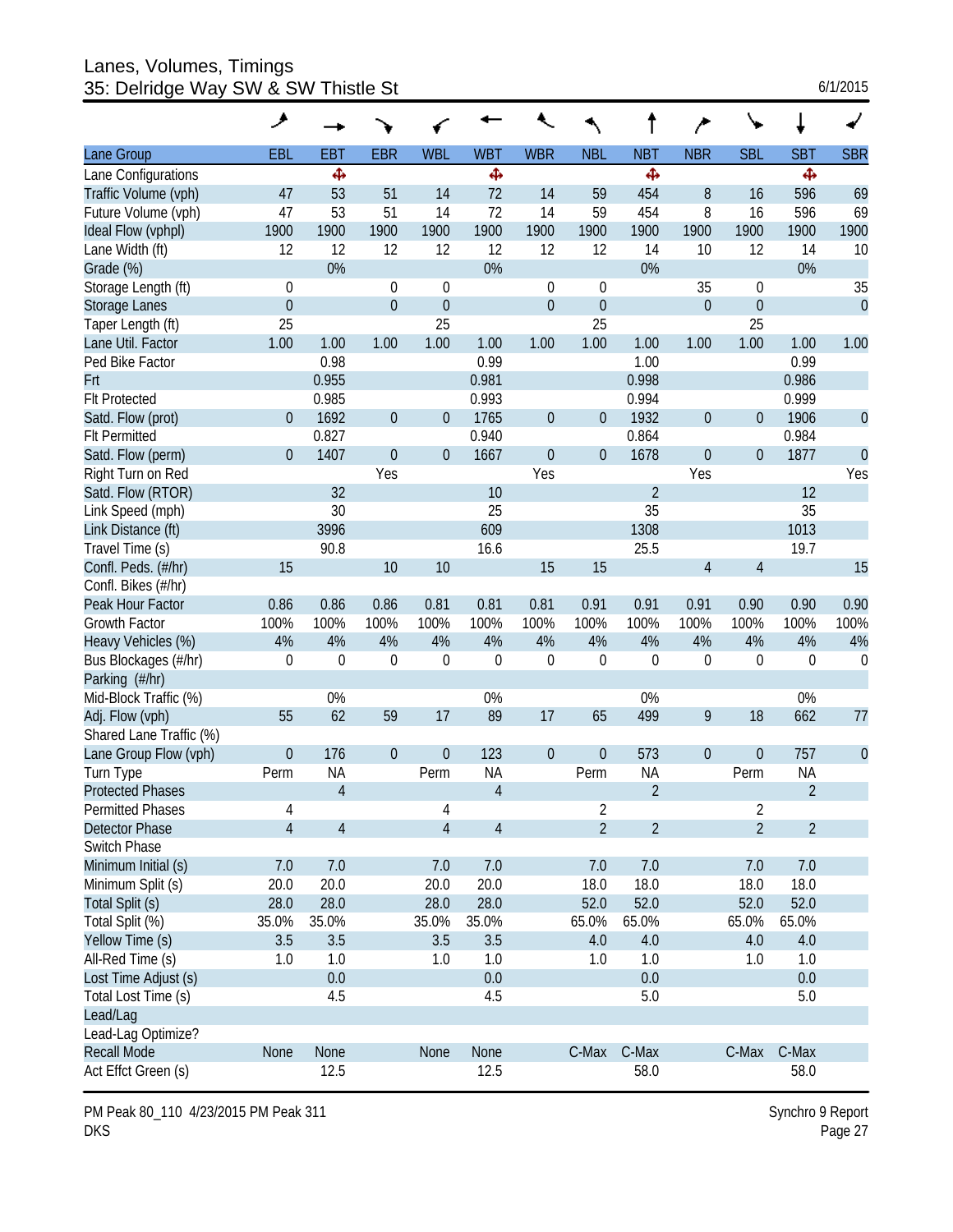#### Lanes, Volumes, Timings 35: Delridge Way SW & SW Thistle St 6/1/2015

|                                                                   | عر                                  |            |            |            |                     |            |            |            |            |            |            |            |
|-------------------------------------------------------------------|-------------------------------------|------------|------------|------------|---------------------|------------|------------|------------|------------|------------|------------|------------|
| Lane Group                                                        | <b>EBL</b>                          | <b>EBT</b> | <b>EBR</b> | <b>WBL</b> | <b>WBT</b>          | <b>WBR</b> | <b>NBL</b> | <b>NBT</b> | <b>NBR</b> | <b>SBL</b> | <b>SBT</b> | <b>SBR</b> |
| Actuated g/C Ratio                                                |                                     | 0.16       |            |            | 0.16                |            |            | 0.72       |            |            | 0.72       |            |
| v/c Ratio                                                         |                                     | 0.72       |            |            | 0.46                |            |            | 0.47       |            |            | 0.55       |            |
| <b>Control Delay</b>                                              |                                     | 43.0       |            |            | 32.4                |            |            | 6.8        |            |            | 4.7        |            |
| Queue Delay                                                       |                                     | 0.0        |            |            | 0.0                 |            |            | 0.0        |            |            | 0.0        |            |
| <b>Total Delay</b>                                                |                                     | 43.0       |            |            | 32.4                |            |            | 6.8        |            |            | 4.7        |            |
| LOS                                                               |                                     | D          |            |            | С                   |            |            | А          |            |            | A          |            |
| Approach Delay                                                    |                                     | 43.0       |            |            | 32.4                |            |            | 6.8        |            |            | 4.7        |            |
| Approach LOS                                                      |                                     | D          |            |            | С                   |            |            | А          |            |            | A          |            |
| <b>Intersection Summary</b>                                       |                                     |            |            |            |                     |            |            |            |            |            |            |            |
| Area Type:                                                        | Other                               |            |            |            |                     |            |            |            |            |            |            |            |
| Cycle Length: 80                                                  |                                     |            |            |            |                     |            |            |            |            |            |            |            |
| Actuated Cycle Length: 80                                         |                                     |            |            |            |                     |            |            |            |            |            |            |            |
| Offset: 57 (71%), Referenced to phase 2:NBSB, Start of Green      |                                     |            |            |            |                     |            |            |            |            |            |            |            |
| Natural Cycle: 55                                                 |                                     |            |            |            |                     |            |            |            |            |            |            |            |
| Control Type: Actuated-Coordinated                                |                                     |            |            |            |                     |            |            |            |            |            |            |            |
| Maximum v/c Ratio: 0.72                                           |                                     |            |            |            |                     |            |            |            |            |            |            |            |
| Intersection Signal Delay: 11.7                                   |                                     |            |            |            | Intersection LOS: B |            |            |            |            |            |            |            |
| Intersection Capacity Utilization 78.3%<br>ICU Level of Service D |                                     |            |            |            |                     |            |            |            |            |            |            |            |
| Analysis Period (min) 15                                          |                                     |            |            |            |                     |            |            |            |            |            |            |            |
| Splits and Phases:                                                | 35: Delridge Way SW & SW Thistle St |            |            |            |                     |            |            |            |            |            |            |            |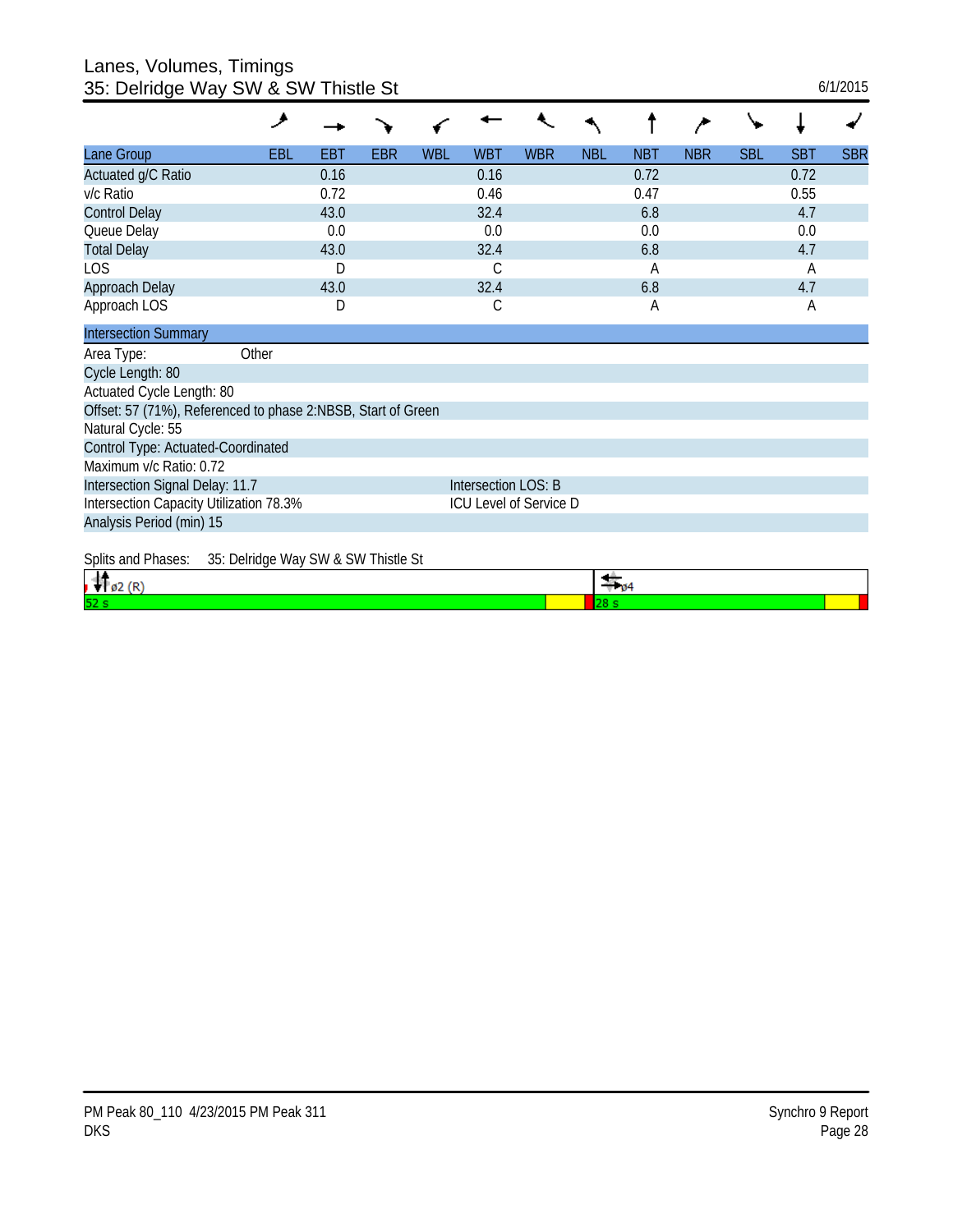Lanes, Volumes, Timings 38: Delridge Way SW & SW Trenton St 6/1/2015

| 6/1/2015 |  |
|----------|--|
|----------|--|

| <b>WBL</b><br><b>WBT</b><br><b>WBR</b><br><b>NBL</b><br><b>NBT</b><br><b>SBL</b><br><b>SBT</b><br><b>SBR</b><br>Lane Group<br>EBL<br><b>EBT</b><br><b>EBR</b><br><b>NBR</b><br>ф,<br>ф,<br>Ф<br>Ф.<br>Lane Configurations<br>100<br>521<br>Traffic Volume (vph)<br>106<br>61<br>52<br>5<br>10<br>57<br>401<br>15<br>18<br>139<br>52<br>5<br>18<br>521<br>139<br>Future Volume (vph)<br>106<br>61<br>100<br>10<br>57<br>401<br>15<br>1900<br>1900<br>1900<br>1900<br>1900<br>1900<br>1900<br>1900<br>1900<br>1900<br>1900<br>1900<br>Ideal Flow (vphpl)<br>12<br>12<br>12<br>12<br>12<br>12<br>12<br>12<br>10<br>Lane Width (ft)<br>14<br>10<br>14<br>0%<br>0%<br>0%<br>0%<br>Grade (%)<br>35<br>35<br>Storage Length (ft)<br>$\mathbf 0$<br>$\mathbf 0$<br>$\mathbf 0$<br>$\boldsymbol{0}$<br>$\mathbf 0$<br>0<br>$\mathbf{0}$<br>$\overline{0}$<br>$\overline{0}$<br>$\overline{0}$<br>$\overline{0}$<br>$\boldsymbol{0}$<br>$\mathbf 0$<br>$\theta$<br>Storage Lanes<br>25<br>25<br>Taper Length (ft)<br>25<br>25<br>1.00<br>1.00<br>1.00<br>Lane Util. Factor<br>1.00<br>1.00<br>1.00<br>1.00<br>1.00<br>1.00<br>1.00<br>1.00<br>1.00<br>0.99<br>1.00<br>1.00<br>0.99<br>Ped Bike Factor<br>0.996<br>0.972<br>0.968<br>0.989<br>Frt<br><b>Flt Protected</b><br>0.976<br>0.998<br>0.994<br>0.999<br>1724<br>$\overline{0}$<br>1852<br>1888<br>1870<br>$\overline{0}$<br>$\theta$<br>$\boldsymbol{0}$<br>$\mathbf 0$<br>$\boldsymbol{0}$<br>Satd. Flow (prot)<br>$\overline{0}$<br>0<br>0.774<br>0.982<br>0.987<br>0.865<br><b>FIt Permitted</b><br>$\overline{0}$<br>1831<br>$\overline{0}$<br>1838<br>$\overline{0}$<br>Satd. Flow (perm)<br>$\Omega$<br>1364<br>$\theta$<br>$\mathbf 0$<br>1642<br>$\boldsymbol{0}$<br>0<br>Yes<br>Yes<br>Yes<br>Yes<br>Right Turn on Red<br>$\mathfrak{Z}$<br>27<br>Satd. Flow (RTOR)<br>20<br>6<br>25<br>35<br>30<br>35<br>Link Speed (mph)<br>4006<br>618<br>508<br>1308<br>Link Distance (ft)<br>16.9<br>Travel Time (s)<br>91.0<br>9.9<br>25.5<br>3<br>10<br>3<br>13<br>19<br>13<br>10<br>19<br>Confl. Peds. (#/hr)<br>Confl. Bikes (#/hr)<br>Peak Hour Factor<br>0.82<br>0.82<br>0.82<br>0.81<br>0.81<br>0.81<br>0.88<br>0.88<br>0.88<br>0.95<br>0.95<br>0.95<br>100%<br>100%<br>100%<br>100%<br>100%<br>100%<br>100%<br>100%<br>100%<br>100%<br>100%<br>100%<br>Growth Factor<br>3%<br>3%<br>3%<br>1%<br>1%<br>1%<br>6%<br>6%<br>6%<br>4%<br>4%<br>Heavy Vehicles (%)<br>4%<br>$\boldsymbol{0}$<br>$\mathbf 0$<br>$\boldsymbol{0}$<br>Bus Blockages (#/hr)<br>0<br>0<br>$\boldsymbol{0}$<br>0<br>0<br>0<br>$\boldsymbol{0}$<br>0<br>$\mathbf 0$<br>Parking (#/hr)<br>0%<br>0%<br>0%<br>0%<br>Mid-Block Traffic (%)<br>129<br>74<br>123<br>Adj. Flow (vph)<br>63<br>6<br>12<br>65<br>456<br>17<br>19<br>548<br>146<br>Shared Lane Traffic (%)<br>$\overline{0}$<br>141<br>538<br>713<br>$\overline{0}$<br>$\mathbf{0}$<br>266<br>$\theta$<br>$\boldsymbol{0}$<br>$\theta$<br>$\mathbf 0$<br>0<br>Lane Group Flow (vph)<br><b>NA</b><br>Perm<br><b>NA</b><br><b>NA</b><br>Perm<br><b>NA</b><br>Turn Type<br>Perm<br>Perm<br>$\overline{2}$<br>$\overline{2}$<br>$\overline{4}$<br>$\overline{4}$<br><b>Protected Phases</b><br>Permitted Phases<br>4<br>4<br>2<br>2<br>$\overline{4}$<br>$\overline{4}$<br>$\overline{2}$<br>$\overline{2}$<br>$\overline{2}$<br>$\overline{2}$<br>$\overline{4}$<br>4<br>Detector Phase<br>Switch Phase<br>Minimum Initial (s)<br>7.0<br>7.0<br>7.0<br>7.0<br>7.0<br>7.0<br>7.0<br>7.0<br>20.5<br>20.5<br>20.5<br>20.5<br>21.0<br>21.0<br>21.0<br>Minimum Split (s)<br>21.0<br>51.0<br>29.0<br>29.0<br>29.0<br>51.0<br>51.0<br>51.0<br>Total Split (s)<br>29.0<br>Total Split (%)<br>36.3%<br>36.3%<br>36.3%<br>36.3%<br>63.8%<br>63.8%<br>63.8%<br>63.8%<br>Yellow Time (s)<br>3.5<br>3.5<br>3.5<br>3.5<br>4.0<br>4.0<br>4.0<br>4.0<br>All-Red Time (s)<br>1.0<br>1.0<br>1.0<br>1.0<br>1.0<br>1.0<br>1.0<br>1.0<br>0.0<br>0.0<br>Lost Time Adjust (s)<br>0.0<br>0.0<br>Total Lost Time (s)<br>5.0<br>4.5<br>4.5<br>5.0 | ۸ |  |  |  |  |  |  |
|---------------------------------------------------------------------------------------------------------------------------------------------------------------------------------------------------------------------------------------------------------------------------------------------------------------------------------------------------------------------------------------------------------------------------------------------------------------------------------------------------------------------------------------------------------------------------------------------------------------------------------------------------------------------------------------------------------------------------------------------------------------------------------------------------------------------------------------------------------------------------------------------------------------------------------------------------------------------------------------------------------------------------------------------------------------------------------------------------------------------------------------------------------------------------------------------------------------------------------------------------------------------------------------------------------------------------------------------------------------------------------------------------------------------------------------------------------------------------------------------------------------------------------------------------------------------------------------------------------------------------------------------------------------------------------------------------------------------------------------------------------------------------------------------------------------------------------------------------------------------------------------------------------------------------------------------------------------------------------------------------------------------------------------------------------------------------------------------------------------------------------------------------------------------------------------------------------------------------------------------------------------------------------------------------------------------------------------------------------------------------------------------------------------------------------------------------------------------------------------------------------------------------------------------------------------------------------------------------------------------------------------------------------------------------------------------------------------------------------------------------------------------------------------------------------------------------------------------------------------------------------------------------------------------------------------------------------------------------------------------------------------------------------------------------------------------------------------------------------------------------------------------------------------------------------------------------------------------------------------------------------------------------------------------------------------------------------------------------------------------------------------------------------------------------------------------------------------------------------------------------------------------------------------------------------------------------------------------------------------------------------------------------------------------------------------------------------------------------------------------------------------------------------------------------------------------------------------------------------------------------------------------------------------------------------------------------------------------------------------------------|---|--|--|--|--|--|--|
|                                                                                                                                                                                                                                                                                                                                                                                                                                                                                                                                                                                                                                                                                                                                                                                                                                                                                                                                                                                                                                                                                                                                                                                                                                                                                                                                                                                                                                                                                                                                                                                                                                                                                                                                                                                                                                                                                                                                                                                                                                                                                                                                                                                                                                                                                                                                                                                                                                                                                                                                                                                                                                                                                                                                                                                                                                                                                                                                                                                                                                                                                                                                                                                                                                                                                                                                                                                                                                                                                                                                                                                                                                                                                                                                                                                                                                                                                                                                                                                                   |   |  |  |  |  |  |  |
|                                                                                                                                                                                                                                                                                                                                                                                                                                                                                                                                                                                                                                                                                                                                                                                                                                                                                                                                                                                                                                                                                                                                                                                                                                                                                                                                                                                                                                                                                                                                                                                                                                                                                                                                                                                                                                                                                                                                                                                                                                                                                                                                                                                                                                                                                                                                                                                                                                                                                                                                                                                                                                                                                                                                                                                                                                                                                                                                                                                                                                                                                                                                                                                                                                                                                                                                                                                                                                                                                                                                                                                                                                                                                                                                                                                                                                                                                                                                                                                                   |   |  |  |  |  |  |  |
|                                                                                                                                                                                                                                                                                                                                                                                                                                                                                                                                                                                                                                                                                                                                                                                                                                                                                                                                                                                                                                                                                                                                                                                                                                                                                                                                                                                                                                                                                                                                                                                                                                                                                                                                                                                                                                                                                                                                                                                                                                                                                                                                                                                                                                                                                                                                                                                                                                                                                                                                                                                                                                                                                                                                                                                                                                                                                                                                                                                                                                                                                                                                                                                                                                                                                                                                                                                                                                                                                                                                                                                                                                                                                                                                                                                                                                                                                                                                                                                                   |   |  |  |  |  |  |  |
|                                                                                                                                                                                                                                                                                                                                                                                                                                                                                                                                                                                                                                                                                                                                                                                                                                                                                                                                                                                                                                                                                                                                                                                                                                                                                                                                                                                                                                                                                                                                                                                                                                                                                                                                                                                                                                                                                                                                                                                                                                                                                                                                                                                                                                                                                                                                                                                                                                                                                                                                                                                                                                                                                                                                                                                                                                                                                                                                                                                                                                                                                                                                                                                                                                                                                                                                                                                                                                                                                                                                                                                                                                                                                                                                                                                                                                                                                                                                                                                                   |   |  |  |  |  |  |  |
|                                                                                                                                                                                                                                                                                                                                                                                                                                                                                                                                                                                                                                                                                                                                                                                                                                                                                                                                                                                                                                                                                                                                                                                                                                                                                                                                                                                                                                                                                                                                                                                                                                                                                                                                                                                                                                                                                                                                                                                                                                                                                                                                                                                                                                                                                                                                                                                                                                                                                                                                                                                                                                                                                                                                                                                                                                                                                                                                                                                                                                                                                                                                                                                                                                                                                                                                                                                                                                                                                                                                                                                                                                                                                                                                                                                                                                                                                                                                                                                                   |   |  |  |  |  |  |  |
|                                                                                                                                                                                                                                                                                                                                                                                                                                                                                                                                                                                                                                                                                                                                                                                                                                                                                                                                                                                                                                                                                                                                                                                                                                                                                                                                                                                                                                                                                                                                                                                                                                                                                                                                                                                                                                                                                                                                                                                                                                                                                                                                                                                                                                                                                                                                                                                                                                                                                                                                                                                                                                                                                                                                                                                                                                                                                                                                                                                                                                                                                                                                                                                                                                                                                                                                                                                                                                                                                                                                                                                                                                                                                                                                                                                                                                                                                                                                                                                                   |   |  |  |  |  |  |  |
|                                                                                                                                                                                                                                                                                                                                                                                                                                                                                                                                                                                                                                                                                                                                                                                                                                                                                                                                                                                                                                                                                                                                                                                                                                                                                                                                                                                                                                                                                                                                                                                                                                                                                                                                                                                                                                                                                                                                                                                                                                                                                                                                                                                                                                                                                                                                                                                                                                                                                                                                                                                                                                                                                                                                                                                                                                                                                                                                                                                                                                                                                                                                                                                                                                                                                                                                                                                                                                                                                                                                                                                                                                                                                                                                                                                                                                                                                                                                                                                                   |   |  |  |  |  |  |  |
|                                                                                                                                                                                                                                                                                                                                                                                                                                                                                                                                                                                                                                                                                                                                                                                                                                                                                                                                                                                                                                                                                                                                                                                                                                                                                                                                                                                                                                                                                                                                                                                                                                                                                                                                                                                                                                                                                                                                                                                                                                                                                                                                                                                                                                                                                                                                                                                                                                                                                                                                                                                                                                                                                                                                                                                                                                                                                                                                                                                                                                                                                                                                                                                                                                                                                                                                                                                                                                                                                                                                                                                                                                                                                                                                                                                                                                                                                                                                                                                                   |   |  |  |  |  |  |  |
|                                                                                                                                                                                                                                                                                                                                                                                                                                                                                                                                                                                                                                                                                                                                                                                                                                                                                                                                                                                                                                                                                                                                                                                                                                                                                                                                                                                                                                                                                                                                                                                                                                                                                                                                                                                                                                                                                                                                                                                                                                                                                                                                                                                                                                                                                                                                                                                                                                                                                                                                                                                                                                                                                                                                                                                                                                                                                                                                                                                                                                                                                                                                                                                                                                                                                                                                                                                                                                                                                                                                                                                                                                                                                                                                                                                                                                                                                                                                                                                                   |   |  |  |  |  |  |  |
|                                                                                                                                                                                                                                                                                                                                                                                                                                                                                                                                                                                                                                                                                                                                                                                                                                                                                                                                                                                                                                                                                                                                                                                                                                                                                                                                                                                                                                                                                                                                                                                                                                                                                                                                                                                                                                                                                                                                                                                                                                                                                                                                                                                                                                                                                                                                                                                                                                                                                                                                                                                                                                                                                                                                                                                                                                                                                                                                                                                                                                                                                                                                                                                                                                                                                                                                                                                                                                                                                                                                                                                                                                                                                                                                                                                                                                                                                                                                                                                                   |   |  |  |  |  |  |  |
|                                                                                                                                                                                                                                                                                                                                                                                                                                                                                                                                                                                                                                                                                                                                                                                                                                                                                                                                                                                                                                                                                                                                                                                                                                                                                                                                                                                                                                                                                                                                                                                                                                                                                                                                                                                                                                                                                                                                                                                                                                                                                                                                                                                                                                                                                                                                                                                                                                                                                                                                                                                                                                                                                                                                                                                                                                                                                                                                                                                                                                                                                                                                                                                                                                                                                                                                                                                                                                                                                                                                                                                                                                                                                                                                                                                                                                                                                                                                                                                                   |   |  |  |  |  |  |  |
|                                                                                                                                                                                                                                                                                                                                                                                                                                                                                                                                                                                                                                                                                                                                                                                                                                                                                                                                                                                                                                                                                                                                                                                                                                                                                                                                                                                                                                                                                                                                                                                                                                                                                                                                                                                                                                                                                                                                                                                                                                                                                                                                                                                                                                                                                                                                                                                                                                                                                                                                                                                                                                                                                                                                                                                                                                                                                                                                                                                                                                                                                                                                                                                                                                                                                                                                                                                                                                                                                                                                                                                                                                                                                                                                                                                                                                                                                                                                                                                                   |   |  |  |  |  |  |  |
|                                                                                                                                                                                                                                                                                                                                                                                                                                                                                                                                                                                                                                                                                                                                                                                                                                                                                                                                                                                                                                                                                                                                                                                                                                                                                                                                                                                                                                                                                                                                                                                                                                                                                                                                                                                                                                                                                                                                                                                                                                                                                                                                                                                                                                                                                                                                                                                                                                                                                                                                                                                                                                                                                                                                                                                                                                                                                                                                                                                                                                                                                                                                                                                                                                                                                                                                                                                                                                                                                                                                                                                                                                                                                                                                                                                                                                                                                                                                                                                                   |   |  |  |  |  |  |  |
|                                                                                                                                                                                                                                                                                                                                                                                                                                                                                                                                                                                                                                                                                                                                                                                                                                                                                                                                                                                                                                                                                                                                                                                                                                                                                                                                                                                                                                                                                                                                                                                                                                                                                                                                                                                                                                                                                                                                                                                                                                                                                                                                                                                                                                                                                                                                                                                                                                                                                                                                                                                                                                                                                                                                                                                                                                                                                                                                                                                                                                                                                                                                                                                                                                                                                                                                                                                                                                                                                                                                                                                                                                                                                                                                                                                                                                                                                                                                                                                                   |   |  |  |  |  |  |  |
|                                                                                                                                                                                                                                                                                                                                                                                                                                                                                                                                                                                                                                                                                                                                                                                                                                                                                                                                                                                                                                                                                                                                                                                                                                                                                                                                                                                                                                                                                                                                                                                                                                                                                                                                                                                                                                                                                                                                                                                                                                                                                                                                                                                                                                                                                                                                                                                                                                                                                                                                                                                                                                                                                                                                                                                                                                                                                                                                                                                                                                                                                                                                                                                                                                                                                                                                                                                                                                                                                                                                                                                                                                                                                                                                                                                                                                                                                                                                                                                                   |   |  |  |  |  |  |  |
|                                                                                                                                                                                                                                                                                                                                                                                                                                                                                                                                                                                                                                                                                                                                                                                                                                                                                                                                                                                                                                                                                                                                                                                                                                                                                                                                                                                                                                                                                                                                                                                                                                                                                                                                                                                                                                                                                                                                                                                                                                                                                                                                                                                                                                                                                                                                                                                                                                                                                                                                                                                                                                                                                                                                                                                                                                                                                                                                                                                                                                                                                                                                                                                                                                                                                                                                                                                                                                                                                                                                                                                                                                                                                                                                                                                                                                                                                                                                                                                                   |   |  |  |  |  |  |  |
|                                                                                                                                                                                                                                                                                                                                                                                                                                                                                                                                                                                                                                                                                                                                                                                                                                                                                                                                                                                                                                                                                                                                                                                                                                                                                                                                                                                                                                                                                                                                                                                                                                                                                                                                                                                                                                                                                                                                                                                                                                                                                                                                                                                                                                                                                                                                                                                                                                                                                                                                                                                                                                                                                                                                                                                                                                                                                                                                                                                                                                                                                                                                                                                                                                                                                                                                                                                                                                                                                                                                                                                                                                                                                                                                                                                                                                                                                                                                                                                                   |   |  |  |  |  |  |  |
|                                                                                                                                                                                                                                                                                                                                                                                                                                                                                                                                                                                                                                                                                                                                                                                                                                                                                                                                                                                                                                                                                                                                                                                                                                                                                                                                                                                                                                                                                                                                                                                                                                                                                                                                                                                                                                                                                                                                                                                                                                                                                                                                                                                                                                                                                                                                                                                                                                                                                                                                                                                                                                                                                                                                                                                                                                                                                                                                                                                                                                                                                                                                                                                                                                                                                                                                                                                                                                                                                                                                                                                                                                                                                                                                                                                                                                                                                                                                                                                                   |   |  |  |  |  |  |  |
|                                                                                                                                                                                                                                                                                                                                                                                                                                                                                                                                                                                                                                                                                                                                                                                                                                                                                                                                                                                                                                                                                                                                                                                                                                                                                                                                                                                                                                                                                                                                                                                                                                                                                                                                                                                                                                                                                                                                                                                                                                                                                                                                                                                                                                                                                                                                                                                                                                                                                                                                                                                                                                                                                                                                                                                                                                                                                                                                                                                                                                                                                                                                                                                                                                                                                                                                                                                                                                                                                                                                                                                                                                                                                                                                                                                                                                                                                                                                                                                                   |   |  |  |  |  |  |  |
|                                                                                                                                                                                                                                                                                                                                                                                                                                                                                                                                                                                                                                                                                                                                                                                                                                                                                                                                                                                                                                                                                                                                                                                                                                                                                                                                                                                                                                                                                                                                                                                                                                                                                                                                                                                                                                                                                                                                                                                                                                                                                                                                                                                                                                                                                                                                                                                                                                                                                                                                                                                                                                                                                                                                                                                                                                                                                                                                                                                                                                                                                                                                                                                                                                                                                                                                                                                                                                                                                                                                                                                                                                                                                                                                                                                                                                                                                                                                                                                                   |   |  |  |  |  |  |  |
|                                                                                                                                                                                                                                                                                                                                                                                                                                                                                                                                                                                                                                                                                                                                                                                                                                                                                                                                                                                                                                                                                                                                                                                                                                                                                                                                                                                                                                                                                                                                                                                                                                                                                                                                                                                                                                                                                                                                                                                                                                                                                                                                                                                                                                                                                                                                                                                                                                                                                                                                                                                                                                                                                                                                                                                                                                                                                                                                                                                                                                                                                                                                                                                                                                                                                                                                                                                                                                                                                                                                                                                                                                                                                                                                                                                                                                                                                                                                                                                                   |   |  |  |  |  |  |  |
|                                                                                                                                                                                                                                                                                                                                                                                                                                                                                                                                                                                                                                                                                                                                                                                                                                                                                                                                                                                                                                                                                                                                                                                                                                                                                                                                                                                                                                                                                                                                                                                                                                                                                                                                                                                                                                                                                                                                                                                                                                                                                                                                                                                                                                                                                                                                                                                                                                                                                                                                                                                                                                                                                                                                                                                                                                                                                                                                                                                                                                                                                                                                                                                                                                                                                                                                                                                                                                                                                                                                                                                                                                                                                                                                                                                                                                                                                                                                                                                                   |   |  |  |  |  |  |  |
|                                                                                                                                                                                                                                                                                                                                                                                                                                                                                                                                                                                                                                                                                                                                                                                                                                                                                                                                                                                                                                                                                                                                                                                                                                                                                                                                                                                                                                                                                                                                                                                                                                                                                                                                                                                                                                                                                                                                                                                                                                                                                                                                                                                                                                                                                                                                                                                                                                                                                                                                                                                                                                                                                                                                                                                                                                                                                                                                                                                                                                                                                                                                                                                                                                                                                                                                                                                                                                                                                                                                                                                                                                                                                                                                                                                                                                                                                                                                                                                                   |   |  |  |  |  |  |  |
|                                                                                                                                                                                                                                                                                                                                                                                                                                                                                                                                                                                                                                                                                                                                                                                                                                                                                                                                                                                                                                                                                                                                                                                                                                                                                                                                                                                                                                                                                                                                                                                                                                                                                                                                                                                                                                                                                                                                                                                                                                                                                                                                                                                                                                                                                                                                                                                                                                                                                                                                                                                                                                                                                                                                                                                                                                                                                                                                                                                                                                                                                                                                                                                                                                                                                                                                                                                                                                                                                                                                                                                                                                                                                                                                                                                                                                                                                                                                                                                                   |   |  |  |  |  |  |  |
|                                                                                                                                                                                                                                                                                                                                                                                                                                                                                                                                                                                                                                                                                                                                                                                                                                                                                                                                                                                                                                                                                                                                                                                                                                                                                                                                                                                                                                                                                                                                                                                                                                                                                                                                                                                                                                                                                                                                                                                                                                                                                                                                                                                                                                                                                                                                                                                                                                                                                                                                                                                                                                                                                                                                                                                                                                                                                                                                                                                                                                                                                                                                                                                                                                                                                                                                                                                                                                                                                                                                                                                                                                                                                                                                                                                                                                                                                                                                                                                                   |   |  |  |  |  |  |  |
|                                                                                                                                                                                                                                                                                                                                                                                                                                                                                                                                                                                                                                                                                                                                                                                                                                                                                                                                                                                                                                                                                                                                                                                                                                                                                                                                                                                                                                                                                                                                                                                                                                                                                                                                                                                                                                                                                                                                                                                                                                                                                                                                                                                                                                                                                                                                                                                                                                                                                                                                                                                                                                                                                                                                                                                                                                                                                                                                                                                                                                                                                                                                                                                                                                                                                                                                                                                                                                                                                                                                                                                                                                                                                                                                                                                                                                                                                                                                                                                                   |   |  |  |  |  |  |  |
|                                                                                                                                                                                                                                                                                                                                                                                                                                                                                                                                                                                                                                                                                                                                                                                                                                                                                                                                                                                                                                                                                                                                                                                                                                                                                                                                                                                                                                                                                                                                                                                                                                                                                                                                                                                                                                                                                                                                                                                                                                                                                                                                                                                                                                                                                                                                                                                                                                                                                                                                                                                                                                                                                                                                                                                                                                                                                                                                                                                                                                                                                                                                                                                                                                                                                                                                                                                                                                                                                                                                                                                                                                                                                                                                                                                                                                                                                                                                                                                                   |   |  |  |  |  |  |  |
|                                                                                                                                                                                                                                                                                                                                                                                                                                                                                                                                                                                                                                                                                                                                                                                                                                                                                                                                                                                                                                                                                                                                                                                                                                                                                                                                                                                                                                                                                                                                                                                                                                                                                                                                                                                                                                                                                                                                                                                                                                                                                                                                                                                                                                                                                                                                                                                                                                                                                                                                                                                                                                                                                                                                                                                                                                                                                                                                                                                                                                                                                                                                                                                                                                                                                                                                                                                                                                                                                                                                                                                                                                                                                                                                                                                                                                                                                                                                                                                                   |   |  |  |  |  |  |  |
|                                                                                                                                                                                                                                                                                                                                                                                                                                                                                                                                                                                                                                                                                                                                                                                                                                                                                                                                                                                                                                                                                                                                                                                                                                                                                                                                                                                                                                                                                                                                                                                                                                                                                                                                                                                                                                                                                                                                                                                                                                                                                                                                                                                                                                                                                                                                                                                                                                                                                                                                                                                                                                                                                                                                                                                                                                                                                                                                                                                                                                                                                                                                                                                                                                                                                                                                                                                                                                                                                                                                                                                                                                                                                                                                                                                                                                                                                                                                                                                                   |   |  |  |  |  |  |  |
|                                                                                                                                                                                                                                                                                                                                                                                                                                                                                                                                                                                                                                                                                                                                                                                                                                                                                                                                                                                                                                                                                                                                                                                                                                                                                                                                                                                                                                                                                                                                                                                                                                                                                                                                                                                                                                                                                                                                                                                                                                                                                                                                                                                                                                                                                                                                                                                                                                                                                                                                                                                                                                                                                                                                                                                                                                                                                                                                                                                                                                                                                                                                                                                                                                                                                                                                                                                                                                                                                                                                                                                                                                                                                                                                                                                                                                                                                                                                                                                                   |   |  |  |  |  |  |  |
|                                                                                                                                                                                                                                                                                                                                                                                                                                                                                                                                                                                                                                                                                                                                                                                                                                                                                                                                                                                                                                                                                                                                                                                                                                                                                                                                                                                                                                                                                                                                                                                                                                                                                                                                                                                                                                                                                                                                                                                                                                                                                                                                                                                                                                                                                                                                                                                                                                                                                                                                                                                                                                                                                                                                                                                                                                                                                                                                                                                                                                                                                                                                                                                                                                                                                                                                                                                                                                                                                                                                                                                                                                                                                                                                                                                                                                                                                                                                                                                                   |   |  |  |  |  |  |  |
|                                                                                                                                                                                                                                                                                                                                                                                                                                                                                                                                                                                                                                                                                                                                                                                                                                                                                                                                                                                                                                                                                                                                                                                                                                                                                                                                                                                                                                                                                                                                                                                                                                                                                                                                                                                                                                                                                                                                                                                                                                                                                                                                                                                                                                                                                                                                                                                                                                                                                                                                                                                                                                                                                                                                                                                                                                                                                                                                                                                                                                                                                                                                                                                                                                                                                                                                                                                                                                                                                                                                                                                                                                                                                                                                                                                                                                                                                                                                                                                                   |   |  |  |  |  |  |  |
|                                                                                                                                                                                                                                                                                                                                                                                                                                                                                                                                                                                                                                                                                                                                                                                                                                                                                                                                                                                                                                                                                                                                                                                                                                                                                                                                                                                                                                                                                                                                                                                                                                                                                                                                                                                                                                                                                                                                                                                                                                                                                                                                                                                                                                                                                                                                                                                                                                                                                                                                                                                                                                                                                                                                                                                                                                                                                                                                                                                                                                                                                                                                                                                                                                                                                                                                                                                                                                                                                                                                                                                                                                                                                                                                                                                                                                                                                                                                                                                                   |   |  |  |  |  |  |  |
|                                                                                                                                                                                                                                                                                                                                                                                                                                                                                                                                                                                                                                                                                                                                                                                                                                                                                                                                                                                                                                                                                                                                                                                                                                                                                                                                                                                                                                                                                                                                                                                                                                                                                                                                                                                                                                                                                                                                                                                                                                                                                                                                                                                                                                                                                                                                                                                                                                                                                                                                                                                                                                                                                                                                                                                                                                                                                                                                                                                                                                                                                                                                                                                                                                                                                                                                                                                                                                                                                                                                                                                                                                                                                                                                                                                                                                                                                                                                                                                                   |   |  |  |  |  |  |  |
|                                                                                                                                                                                                                                                                                                                                                                                                                                                                                                                                                                                                                                                                                                                                                                                                                                                                                                                                                                                                                                                                                                                                                                                                                                                                                                                                                                                                                                                                                                                                                                                                                                                                                                                                                                                                                                                                                                                                                                                                                                                                                                                                                                                                                                                                                                                                                                                                                                                                                                                                                                                                                                                                                                                                                                                                                                                                                                                                                                                                                                                                                                                                                                                                                                                                                                                                                                                                                                                                                                                                                                                                                                                                                                                                                                                                                                                                                                                                                                                                   |   |  |  |  |  |  |  |
|                                                                                                                                                                                                                                                                                                                                                                                                                                                                                                                                                                                                                                                                                                                                                                                                                                                                                                                                                                                                                                                                                                                                                                                                                                                                                                                                                                                                                                                                                                                                                                                                                                                                                                                                                                                                                                                                                                                                                                                                                                                                                                                                                                                                                                                                                                                                                                                                                                                                                                                                                                                                                                                                                                                                                                                                                                                                                                                                                                                                                                                                                                                                                                                                                                                                                                                                                                                                                                                                                                                                                                                                                                                                                                                                                                                                                                                                                                                                                                                                   |   |  |  |  |  |  |  |
|                                                                                                                                                                                                                                                                                                                                                                                                                                                                                                                                                                                                                                                                                                                                                                                                                                                                                                                                                                                                                                                                                                                                                                                                                                                                                                                                                                                                                                                                                                                                                                                                                                                                                                                                                                                                                                                                                                                                                                                                                                                                                                                                                                                                                                                                                                                                                                                                                                                                                                                                                                                                                                                                                                                                                                                                                                                                                                                                                                                                                                                                                                                                                                                                                                                                                                                                                                                                                                                                                                                                                                                                                                                                                                                                                                                                                                                                                                                                                                                                   |   |  |  |  |  |  |  |
|                                                                                                                                                                                                                                                                                                                                                                                                                                                                                                                                                                                                                                                                                                                                                                                                                                                                                                                                                                                                                                                                                                                                                                                                                                                                                                                                                                                                                                                                                                                                                                                                                                                                                                                                                                                                                                                                                                                                                                                                                                                                                                                                                                                                                                                                                                                                                                                                                                                                                                                                                                                                                                                                                                                                                                                                                                                                                                                                                                                                                                                                                                                                                                                                                                                                                                                                                                                                                                                                                                                                                                                                                                                                                                                                                                                                                                                                                                                                                                                                   |   |  |  |  |  |  |  |
|                                                                                                                                                                                                                                                                                                                                                                                                                                                                                                                                                                                                                                                                                                                                                                                                                                                                                                                                                                                                                                                                                                                                                                                                                                                                                                                                                                                                                                                                                                                                                                                                                                                                                                                                                                                                                                                                                                                                                                                                                                                                                                                                                                                                                                                                                                                                                                                                                                                                                                                                                                                                                                                                                                                                                                                                                                                                                                                                                                                                                                                                                                                                                                                                                                                                                                                                                                                                                                                                                                                                                                                                                                                                                                                                                                                                                                                                                                                                                                                                   |   |  |  |  |  |  |  |
|                                                                                                                                                                                                                                                                                                                                                                                                                                                                                                                                                                                                                                                                                                                                                                                                                                                                                                                                                                                                                                                                                                                                                                                                                                                                                                                                                                                                                                                                                                                                                                                                                                                                                                                                                                                                                                                                                                                                                                                                                                                                                                                                                                                                                                                                                                                                                                                                                                                                                                                                                                                                                                                                                                                                                                                                                                                                                                                                                                                                                                                                                                                                                                                                                                                                                                                                                                                                                                                                                                                                                                                                                                                                                                                                                                                                                                                                                                                                                                                                   |   |  |  |  |  |  |  |
|                                                                                                                                                                                                                                                                                                                                                                                                                                                                                                                                                                                                                                                                                                                                                                                                                                                                                                                                                                                                                                                                                                                                                                                                                                                                                                                                                                                                                                                                                                                                                                                                                                                                                                                                                                                                                                                                                                                                                                                                                                                                                                                                                                                                                                                                                                                                                                                                                                                                                                                                                                                                                                                                                                                                                                                                                                                                                                                                                                                                                                                                                                                                                                                                                                                                                                                                                                                                                                                                                                                                                                                                                                                                                                                                                                                                                                                                                                                                                                                                   |   |  |  |  |  |  |  |
|                                                                                                                                                                                                                                                                                                                                                                                                                                                                                                                                                                                                                                                                                                                                                                                                                                                                                                                                                                                                                                                                                                                                                                                                                                                                                                                                                                                                                                                                                                                                                                                                                                                                                                                                                                                                                                                                                                                                                                                                                                                                                                                                                                                                                                                                                                                                                                                                                                                                                                                                                                                                                                                                                                                                                                                                                                                                                                                                                                                                                                                                                                                                                                                                                                                                                                                                                                                                                                                                                                                                                                                                                                                                                                                                                                                                                                                                                                                                                                                                   |   |  |  |  |  |  |  |
|                                                                                                                                                                                                                                                                                                                                                                                                                                                                                                                                                                                                                                                                                                                                                                                                                                                                                                                                                                                                                                                                                                                                                                                                                                                                                                                                                                                                                                                                                                                                                                                                                                                                                                                                                                                                                                                                                                                                                                                                                                                                                                                                                                                                                                                                                                                                                                                                                                                                                                                                                                                                                                                                                                                                                                                                                                                                                                                                                                                                                                                                                                                                                                                                                                                                                                                                                                                                                                                                                                                                                                                                                                                                                                                                                                                                                                                                                                                                                                                                   |   |  |  |  |  |  |  |
|                                                                                                                                                                                                                                                                                                                                                                                                                                                                                                                                                                                                                                                                                                                                                                                                                                                                                                                                                                                                                                                                                                                                                                                                                                                                                                                                                                                                                                                                                                                                                                                                                                                                                                                                                                                                                                                                                                                                                                                                                                                                                                                                                                                                                                                                                                                                                                                                                                                                                                                                                                                                                                                                                                                                                                                                                                                                                                                                                                                                                                                                                                                                                                                                                                                                                                                                                                                                                                                                                                                                                                                                                                                                                                                                                                                                                                                                                                                                                                                                   |   |  |  |  |  |  |  |
|                                                                                                                                                                                                                                                                                                                                                                                                                                                                                                                                                                                                                                                                                                                                                                                                                                                                                                                                                                                                                                                                                                                                                                                                                                                                                                                                                                                                                                                                                                                                                                                                                                                                                                                                                                                                                                                                                                                                                                                                                                                                                                                                                                                                                                                                                                                                                                                                                                                                                                                                                                                                                                                                                                                                                                                                                                                                                                                                                                                                                                                                                                                                                                                                                                                                                                                                                                                                                                                                                                                                                                                                                                                                                                                                                                                                                                                                                                                                                                                                   |   |  |  |  |  |  |  |
|                                                                                                                                                                                                                                                                                                                                                                                                                                                                                                                                                                                                                                                                                                                                                                                                                                                                                                                                                                                                                                                                                                                                                                                                                                                                                                                                                                                                                                                                                                                                                                                                                                                                                                                                                                                                                                                                                                                                                                                                                                                                                                                                                                                                                                                                                                                                                                                                                                                                                                                                                                                                                                                                                                                                                                                                                                                                                                                                                                                                                                                                                                                                                                                                                                                                                                                                                                                                                                                                                                                                                                                                                                                                                                                                                                                                                                                                                                                                                                                                   |   |  |  |  |  |  |  |
| Lead/Lag                                                                                                                                                                                                                                                                                                                                                                                                                                                                                                                                                                                                                                                                                                                                                                                                                                                                                                                                                                                                                                                                                                                                                                                                                                                                                                                                                                                                                                                                                                                                                                                                                                                                                                                                                                                                                                                                                                                                                                                                                                                                                                                                                                                                                                                                                                                                                                                                                                                                                                                                                                                                                                                                                                                                                                                                                                                                                                                                                                                                                                                                                                                                                                                                                                                                                                                                                                                                                                                                                                                                                                                                                                                                                                                                                                                                                                                                                                                                                                                          |   |  |  |  |  |  |  |
| Lead-Lag Optimize?                                                                                                                                                                                                                                                                                                                                                                                                                                                                                                                                                                                                                                                                                                                                                                                                                                                                                                                                                                                                                                                                                                                                                                                                                                                                                                                                                                                                                                                                                                                                                                                                                                                                                                                                                                                                                                                                                                                                                                                                                                                                                                                                                                                                                                                                                                                                                                                                                                                                                                                                                                                                                                                                                                                                                                                                                                                                                                                                                                                                                                                                                                                                                                                                                                                                                                                                                                                                                                                                                                                                                                                                                                                                                                                                                                                                                                                                                                                                                                                |   |  |  |  |  |  |  |
| <b>Recall Mode</b><br>Max<br>Max<br>Max<br>Max<br>Max<br>Max<br>Max<br>Max                                                                                                                                                                                                                                                                                                                                                                                                                                                                                                                                                                                                                                                                                                                                                                                                                                                                                                                                                                                                                                                                                                                                                                                                                                                                                                                                                                                                                                                                                                                                                                                                                                                                                                                                                                                                                                                                                                                                                                                                                                                                                                                                                                                                                                                                                                                                                                                                                                                                                                                                                                                                                                                                                                                                                                                                                                                                                                                                                                                                                                                                                                                                                                                                                                                                                                                                                                                                                                                                                                                                                                                                                                                                                                                                                                                                                                                                                                                        |   |  |  |  |  |  |  |
| Act Effct Green (s)<br>24.5<br>24.5<br>46.0<br>46.0                                                                                                                                                                                                                                                                                                                                                                                                                                                                                                                                                                                                                                                                                                                                                                                                                                                                                                                                                                                                                                                                                                                                                                                                                                                                                                                                                                                                                                                                                                                                                                                                                                                                                                                                                                                                                                                                                                                                                                                                                                                                                                                                                                                                                                                                                                                                                                                                                                                                                                                                                                                                                                                                                                                                                                                                                                                                                                                                                                                                                                                                                                                                                                                                                                                                                                                                                                                                                                                                                                                                                                                                                                                                                                                                                                                                                                                                                                                                               |   |  |  |  |  |  |  |

PM Peak 80\_110 4/23/2015 PM Peak 311 DKS